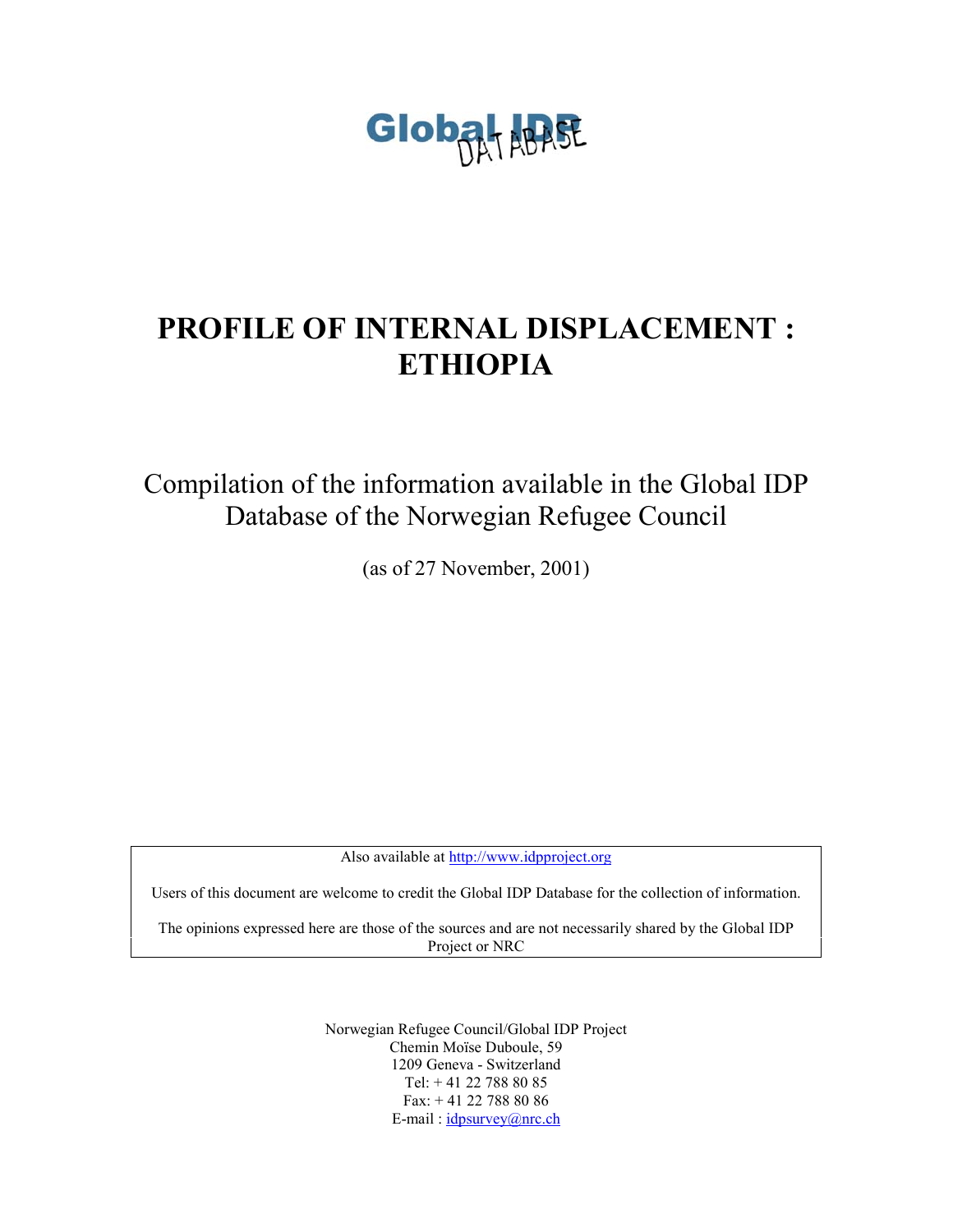### **CONTENTS**

| <b>CONTENTS</b>                                                                                                  | 1      |
|------------------------------------------------------------------------------------------------------------------|--------|
|                                                                                                                  |        |
| <b>PROFILE SUMMARY</b>                                                                                           | 5      |
|                                                                                                                  |        |
| <b>SUMMARY OF THE PROFILE</b><br><b>SUMMARY</b>                                                                  | 5<br>5 |
| <b>CAUSES AND BACKGROUND OF DISPLACEMENT</b>                                                                     | 8      |
| <b>MAIN CAUSES FOR DISPLACEMENT</b>                                                                              | 8      |
| ARMED CONFLICT BETWEEN ERITREA AND ETHIOPIA DISPLACED CIVILIANS LIVING ALONG THE<br>BORDER (1998-2000)           | 8      |
| <b>BACKGROUND OF THE CONFLICT</b>                                                                                | 9      |
| BACKGROUND TO THE BORDER DISPUTE (1999)                                                                          | 9      |
| CHRONOLOGY OF THE MILITARY CONFRONTATIONS IN BORDER AREAS BETWEEN ERITREA AND<br>ETHIOPIA (MAY 1998 - JUNE 2000) | 10     |
| END OF WAR AFTER SIGNING OF CEASE-FIRE IN JUNE 2000 AND PEACE AGREEMENT IN DECEMBER                              |        |
| 2000                                                                                                             | 12     |
| THE UNITED NATIONS MISSION IN ETHIOPIA AND ERITREA (UNMEE) AND THE TEMPORARY                                     |        |
| <b>SECURITY ZONE (TSZ)</b>                                                                                       | 14     |
| POPULATION PROFILE AND FIGURES                                                                                   | 17     |
| <b>GLOBAL FIGURES</b>                                                                                            | 17     |
| ESTIMATES BY HUMANITARIAN AGENCIES SUGGEST THAT APPROXIMATELY 50,000 REMAINED                                    |        |
| DISPLACED BECAUSE OF THE BORDER WAR BY MID-2001                                                                  | 17     |
| GOVERNMENT FIGURES SUGGEST THAT ABOUT 286,000 IDPS REMAINED TO RETURN BY END-                                    |        |
| 2000                                                                                                             | 17     |
| GOVERNMENT ESTIMATED THAT 349,837 PEOPLE WERE DISPLACED BY END 1999                                              | 19     |
| GOVERNMENT FIGURES SUGGEST THAT THE NUMBER OF IDPS INCREASED FROM INITIALLY                                      |        |
| 177,000 TO AROUND 315,000 BETWEEN JUNE AND DECEMBER 1998                                                         | 20     |
| <b>GEOGRAPHICAL DISTRIBUTION</b>                                                                                 | 21     |
| THREE MAIN AREAS OF DISPLACEMENT ALONG THE ERITREA/ETHIOPIA BORDER (2000)                                        | 21     |
|                                                                                                                  | 22     |
|                                                                                                                  | 23     |
| ORIGIN OF IDPS WITHIN THE AFAR REGION (1999)<br>PATTERNS OF DISPLACEMENT                                         |        |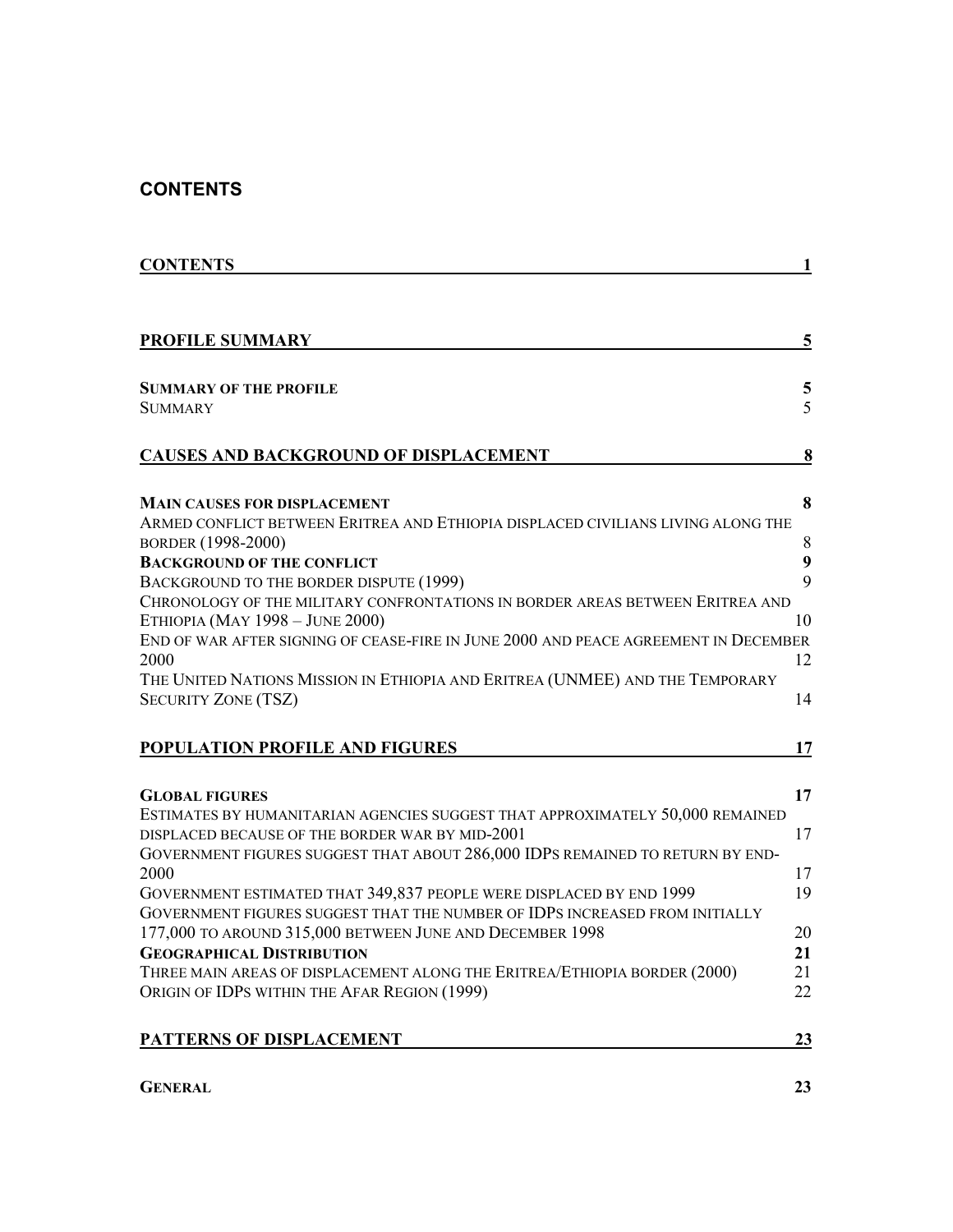| PEOPLE WERE DISPLACED BOTH SPONTANEOUSLY AND IN AN ORGANISED MANNER (1998-1999)                                                  | 23       |
|----------------------------------------------------------------------------------------------------------------------------------|----------|
| PHYSICAL SECURITY & FREEDOM OF MOVEMENT                                                                                          | 25       |
| <b>EXPOSURE OF CIVILIANS TO THE ARMED CONFLICT AND PROTECTION CONCERNS DURING</b>                                                |          |
| <b>DISPLACEMENT</b>                                                                                                              | 25       |
| REPORTED THAT PEOPLE WERE NOT EXPOSED TO VIOLENCE AFTER BEING DISPLACED (2000)                                                   | 25       |
| EVACUATIONS TO REDUCE IMPACT OF CONFLICT ON CIVILIAN POPULATION (APRIL 1999)                                                     | 25       |
| SUBSISTENCE NEEDS (HEALTH NUTRITION AND SHELTER)                                                                                 | 26       |
| <b>GENERAL</b>                                                                                                                   | 26       |
| DISPLACED CHILDREN AND WOMEN PARTICULARLY VULNERABLE (2000)                                                                      | 26       |
| THOUSANDS OF DISPLACED LIVING IN DISMAL CONDITION ON THE STREETS OF DESSIE TOWN                                                  |          |
| (JULY 2000)                                                                                                                      | 26       |
| <b>HEALTH</b>                                                                                                                    | 27       |
| CAPACITY TO RESPOND TO HEALTH PROBLEMS OF IDPS AND RETURNEES ERODED BY CONFLICT<br>(AUGUST 2000)                                 | 27       |
| <b>NUTRITION AND FOOD</b>                                                                                                        | 28       |
| FOOD AID APPEARS SUFFICIENT TO HOLD BACK MALNUTRITION AMONG IDPS IN THE TIGRAY                                                   |          |
| <b>REGION</b> (1999)                                                                                                             | 28       |
| <b>WATER AND SANITATION</b>                                                                                                      | 29       |
| SUBSTANTIAL WATER REHABILITATION NEEDS IN AREA AFFECTED BY DISPLACEMENT (AUGUST                                                  |          |
| 2000)                                                                                                                            | 29       |
| <b>SHELTER</b><br>GENERAL GOVERNMENT POLICY TO AVOID SHELTERING IDPS IN DISPLACEMENT CAMPS (1998-                                | 30       |
| 99)                                                                                                                              | 30       |
| CAVES OR OVERHANGING ROCK FLANKS USED AS SHELTERS FOR ABOUT 2,000 IDPS (1998)                                                    | 32       |
| <b>ACCESS TO EDUCATION</b>                                                                                                       | 33       |
|                                                                                                                                  |          |
| <b>GENERAL</b>                                                                                                                   | 33       |
| IDP CHILDREN RETURN TO DAMAGED SCHOOLS (AUGUST 2000)<br>CLASSES IN TIGRAY CONDUCTED IN CAVES, TREE SHADES AND OPEN FIELDS (2000) | 33<br>34 |
|                                                                                                                                  |          |
| <b>ISSUES OF SELF-RELIANCE AND PUBLIC PARTICIPATION</b>                                                                          | 35       |
|                                                                                                                                  |          |
| <b>DISRUPTION AND MAINTENANCE OF COPING MECHANISMS</b><br>POSITIVE DEVELOPMENT IN THE AGRICULTURE SECTOR DURING 2000 AND 2001    | 35<br>35 |
| DIFFICULT TO RESTART AGRICULTURAL PRODUCTION IN AREAS AFFECTED BY THE CONFLICT                                                   |          |
| (AUGUST 2000)                                                                                                                    | 37       |
| MANY IDPS FLED WITH FEW PERSONAL BELONGINGS AND WERE COMPLETELY DEPENDENT UPON                                                   |          |
| RELIEF ASSISTANCE (1998-2000)                                                                                                    | 38       |
| SOME IDPS CONSIDERED SELF-SUFFICIENT IN TIGRAY AS THEY WERE ABLE TO BRING PERSONAL                                               |          |
| ASSETS WHEN EVACUATED (1999)                                                                                                     | 39       |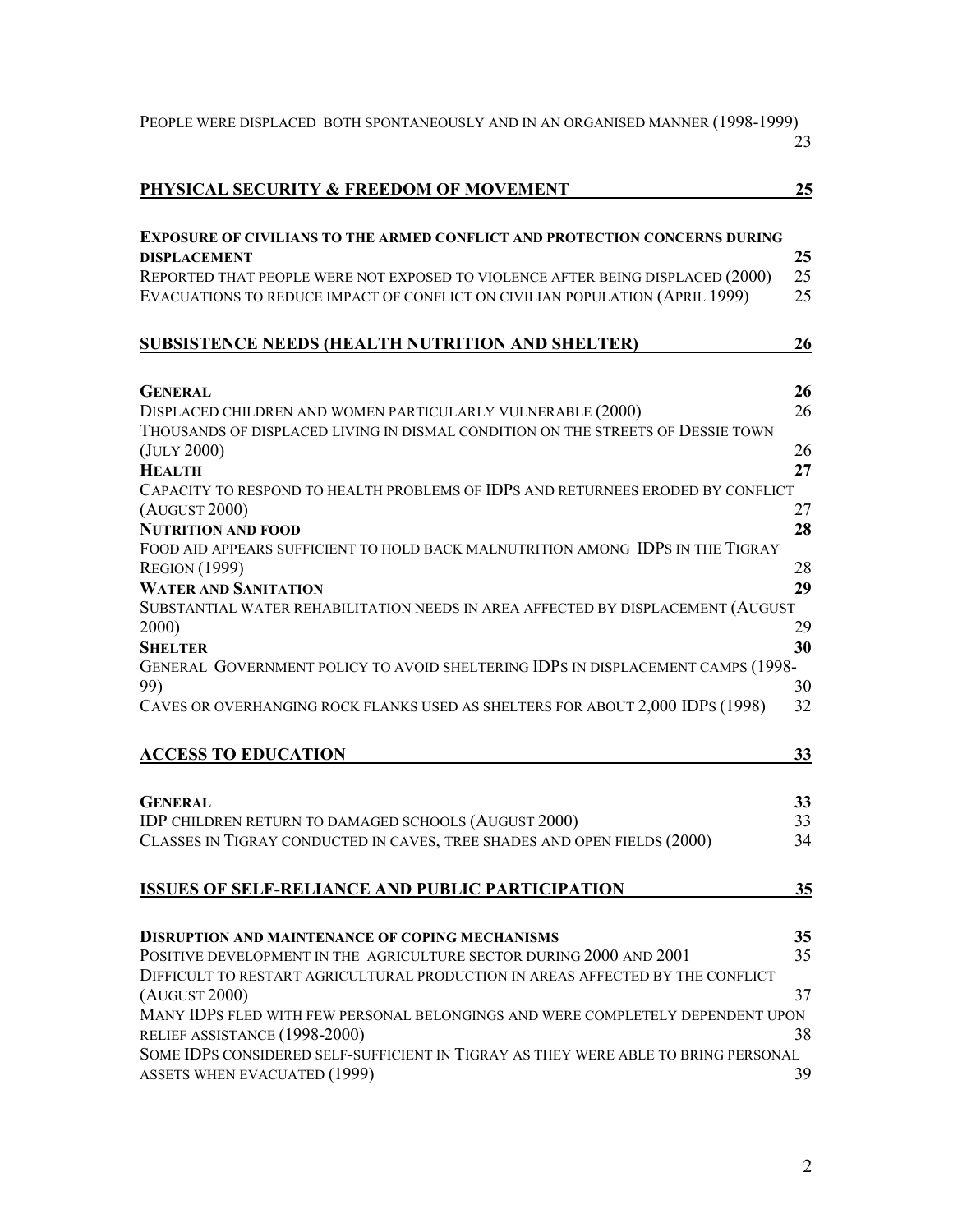| NOMADIC CULTURE MADE DISPLACEMENT SITUATION LESS CRITICAL FOR IDPS IN THE AFAR<br><b>REGION</b> (1999)                                                                                                                                                                                                                                                                                                                                                                                                                                                                                                                                                |                                                    |  |  |
|-------------------------------------------------------------------------------------------------------------------------------------------------------------------------------------------------------------------------------------------------------------------------------------------------------------------------------------------------------------------------------------------------------------------------------------------------------------------------------------------------------------------------------------------------------------------------------------------------------------------------------------------------------|----------------------------------------------------|--|--|
| <b>PROPERTY ISSUES</b>                                                                                                                                                                                                                                                                                                                                                                                                                                                                                                                                                                                                                                | 42                                                 |  |  |
| <b>GENERAL</b><br>REPORTS OF SUBSTANTIAL DESTRUCTION OF HOMES, SCHOOLS AND CLINICS IN THE MAIN AREAS<br>OF CONFLICT (1999-2001)                                                                                                                                                                                                                                                                                                                                                                                                                                                                                                                       | 42<br>42                                           |  |  |
| PATTERNS OF RETURN AND RESETTLEMENT                                                                                                                                                                                                                                                                                                                                                                                                                                                                                                                                                                                                                   | 44                                                 |  |  |
| <b>GENERAL</b><br>SIGNING OF PEACE ACCORD ON 12 DECEMBER 2000 INITIATING A RECOVERY AND                                                                                                                                                                                                                                                                                                                                                                                                                                                                                                                                                               | 44                                                 |  |  |
| REHABILITATION PHASE<br>CESSATION OF HOSTILITIES FACILITATED RETURN OF ETHIOPIAN IDPS (JUNE-DECEMBER 2000)44<br>OPPORTUNITIES FOR SAFE RETURN CONSTRAINED BY PRESENCE OF LANDMINES (2000-2001)<br>SOME IDPS RETURNED WHILE WAR WAS STILL ONGOING (1999-2000)                                                                                                                                                                                                                                                                                                                                                                                          | 44<br>46<br>48                                     |  |  |
| NATIONAL AND INTERNATIONAL RESPONSES                                                                                                                                                                                                                                                                                                                                                                                                                                                                                                                                                                                                                  | 49                                                 |  |  |
| <b>NATIONAL RESPONSE</b><br>GOVERNMENT STRATEGY TO FACILITATE RETURN AND REHABILITATION (NOVEMBER 2000)<br>LARGE-SCALE RELIEF OPERATIONS IMPLEMENTED IN TIGRAY BY THE RELIEF SOCIETY OF TIGRAY<br>$-$ A LOCAL NGO (2000)<br>NATIONAL MECHANISMS FOR COORDINATION OF IDP ASSISTANCE (2000)<br>GENERAL GOVERNMENT STRATEGY TO ABSORB IDPS INTO HOST COMMUNITIES (1999-2000)<br>RESOURCES MOBILISED NATIONALLY TO ASSIST IDPS (1998-2000)<br><b>INTERNATIONAL COORDINATION MECHANISMS</b><br>MECHANISMS FOR COORDINATION BETWEEN UNMEE, UN AGENCIES AND NGOS (2001)<br>COORDINATION MAIN RESPONSIBILITY OF THE UN COUNTRY TEAM (UNCT) IN ETHIOPIA (2000) | 49<br>49<br>50<br>51<br>52<br>53<br>54<br>54<br>54 |  |  |
| DIVISION OF RESPONSIBILITIES WITHIN THE UN SYSTEM (2000)<br><b>INTERNATIONAL OPERATIONAL ACTIVITIES IN 2000</b><br>UN MISSION RECOMMENDED THE PREPARATION OF A COMPREHENSIVE STRATEGY FOR RETURN<br>(OCTOBER 2000)<br>UPDATED APPEAL FOR REHABILITATION AND RECOVERY PROGRAMMES FOR IDPS ISSUED IN                                                                                                                                                                                                                                                                                                                                                    | 56<br>57<br>57                                     |  |  |
| AUGUST <sub>2000</sub><br>UNICEF SUPPORTS LAND MINES AWARENESS EDUCATION IN TIGRAY REGION (OCTOBER 2000) 60<br>MINE ACTION COORDINATION OFFICE IS BEING ESTABLISHED WITHIN THE UNMEE STRUCTURE<br>(2000)                                                                                                                                                                                                                                                                                                                                                                                                                                              | 59<br>61                                           |  |  |
| <b>INTERNATIONAL OPERATIONAL ACTIVITIES IN 2001</b><br>OVERALL STRATEGY FOR UN ASSISTANCE DURING 2001<br>UNICEF ASSISTS RETURNEES AND DISPLACED POPULATIONS WITH FOCUS ON WATER SUPPLY,                                                                                                                                                                                                                                                                                                                                                                                                                                                               | 62<br>62                                           |  |  |
| LANDMINE AWARENESS, BASIC EDUCATION AND SHELTER (2001)<br>FAO PROJECT TO ASSIST THE MOST NEEDY AND DESTITUTE IDPS INCLUDING WOMEN HEADED<br>HOUSEHOLDS (APRIL 2001)<br>REHABILITATION OF HEALTH FACILITIES IN TIGRAY AND AFAR (2001)                                                                                                                                                                                                                                                                                                                                                                                                                  | 63<br>64<br>64                                     |  |  |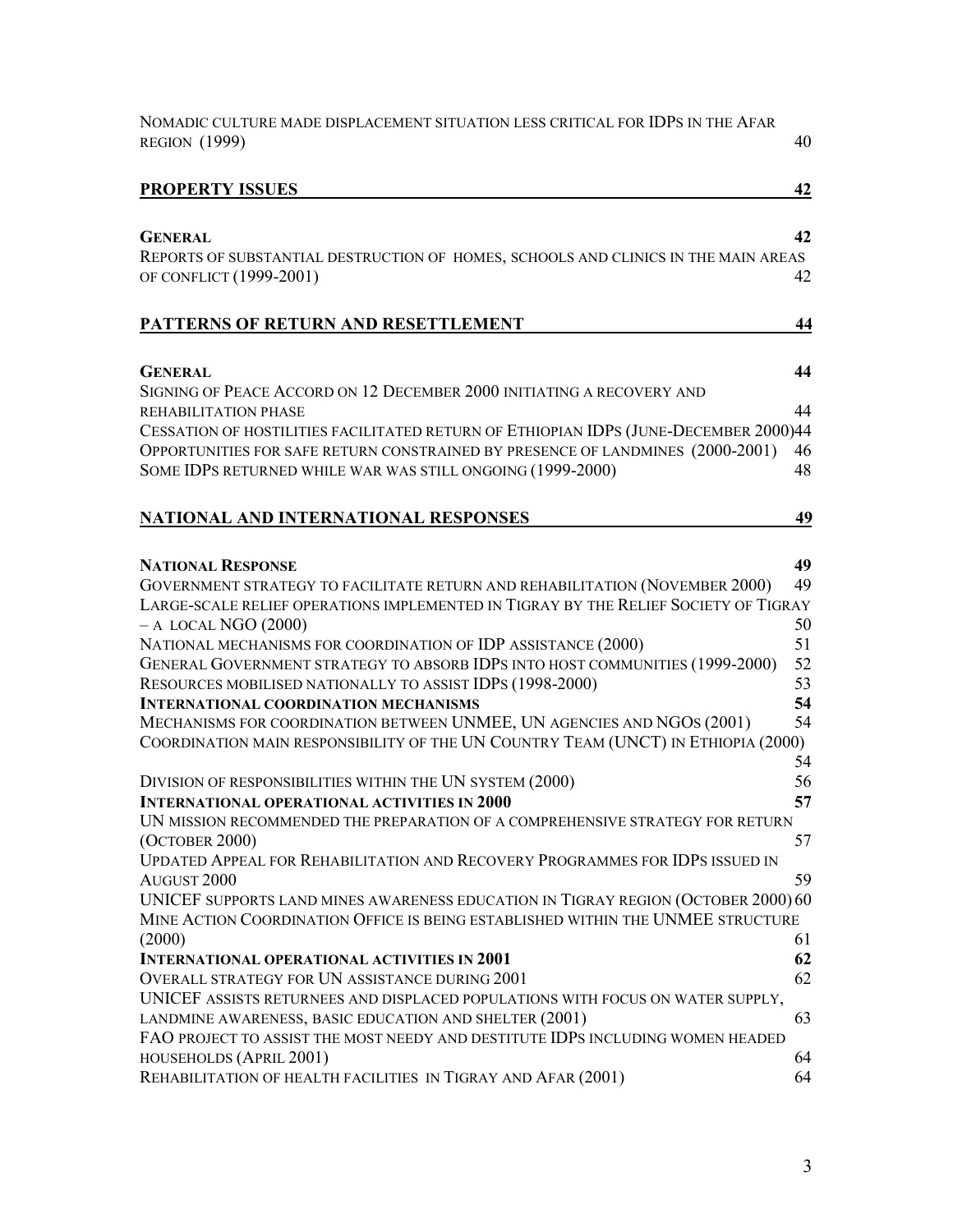| WFP'S FOOD AID PROGRAMME TO IDPS AND RETURNEES ENDING NOVEMBER 2001 BUT SOME   |    |
|--------------------------------------------------------------------------------|----|
| TARGETED ASSISTANCE WILL CONTINUE                                              | 65 |
| MAJOR US ASSISTANCE FOR REHABILITATION AND RECOVERY ACTIVITIES IN WAR-AFFECTED |    |
| AREAS (2001)                                                                   | 67 |
| SUBSTANTIAL ASSISTANCE FOR MINE CLEARANCE AND MINE AWARENESS (2001)            | 68 |
| <b>INTERNATIONAL OPERATIONAL ACTIVITIES IN 2002</b>                            | 71 |
| UN ASSISTANCE TO REMAINING IDPS TO BE COORDINATED WITH WORLD BANK FUNDED       |    |
| RECOVERY PROJECT (2002)                                                        | 71 |
| FOOD ASSISTANCE FOR IDPS TO CONTINUE DURING 2002 - BUT AT REDUCED LEVEL        | 72 |
| <b>RESPONSE BY NON GOVERNMENTAL ORGANISATIONS</b>                              | 72 |
| NGO PARTNERSHIPS OFTEN GUIDED BY TRIPARTITE AGREEMENTS BETWEEN THE UN AGENCY,  |    |
| THE NGO AND THE GOVERNMENT (2000)                                              | 72 |
| NGOS INVOLVED IN MINE AWARENESS INITIATIVES (2000)                             | 73 |
| SUMMARY OF NGO ACTIVITIES DIRECTED AT IDPS IN THE AFAR REGION (1999)           | 75 |
| MOST NON-FOOD ASSISTANCE BY CISP COMPLETED BY END-2000                         | 76 |
| <b>ABBREVIATIONS AND ACRONYMS</b>                                              | 78 |
|                                                                                |    |
| <b>LIST OF SOURCES USED</b>                                                    | 79 |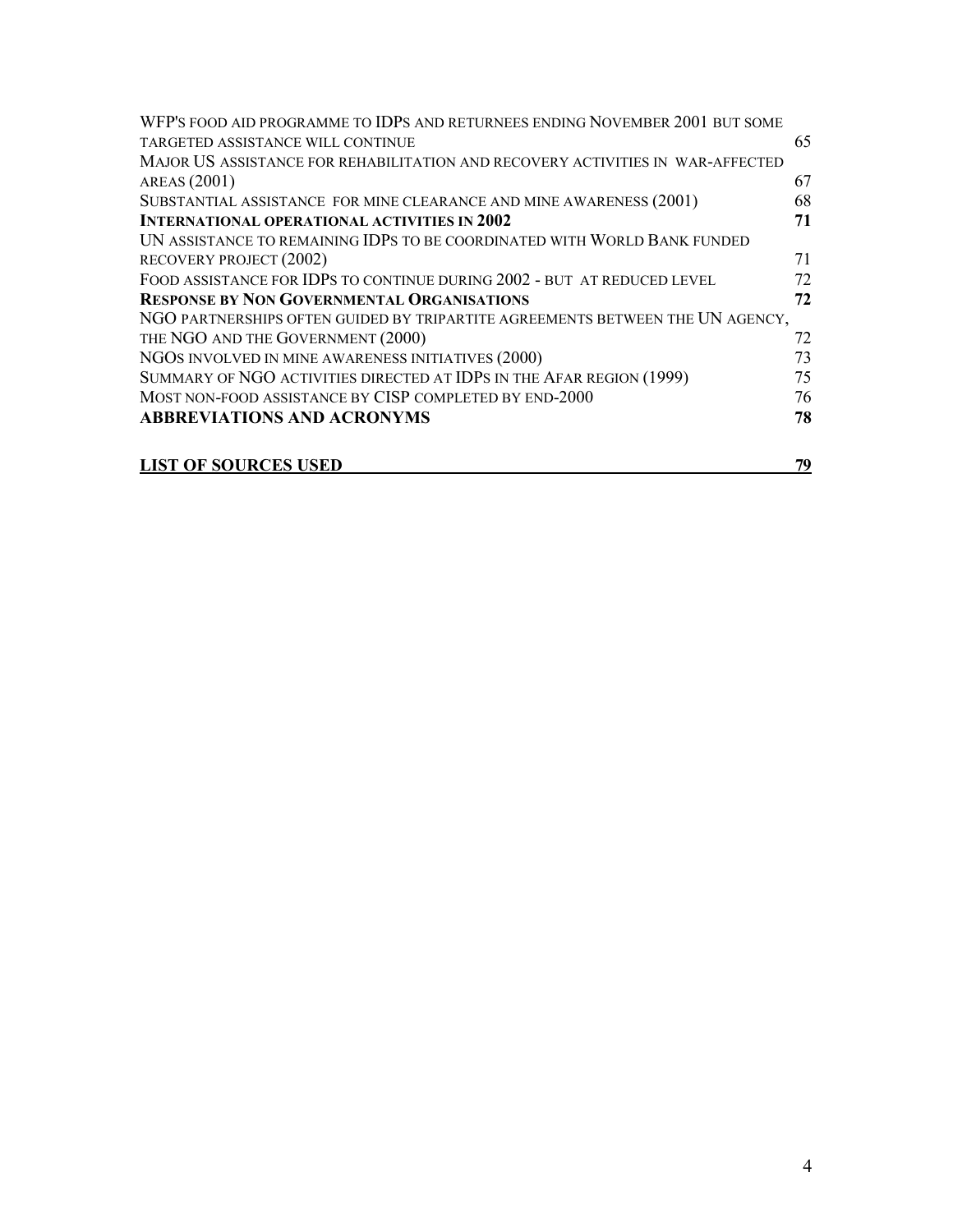### **PROFILE SUMMARY**

### **Summary of the profile**

### **Summary**

A border dispute between Eritrea and Ethiopia escalated into a major military confrontation in May 1998 and caused the internal displacement of some 177,000 Ethiopians (UNCTE 2 February 1999, p. 2). More people were displaced when the fighting intensified in February 1999. Most of the displacement occurred in the Tigray Region as a result of Eritrean shelling, but approximately 29,000 people were also displaced in the Afar Region further east (UNDP EUE 12 April 1999, p. 4). Children and women have constituted an estimated 75 percent of the IDPs (UNCTE 28 January 2000, p.34).

Ethiopia's major military offensive deep into Eritrea in May 2000 was halted by a permanent cease-fire agreement one month later, which facilitated the return of most IDPs on both sides of the border. The return process was further encouraged by the Security Council decision to establish the United Nations Mission in Ethiopia and Eritrea (UNMEE), with a mandate to monitor the cease-fire, the signing of a permanent peace agreement by the two countries on 12 December 2000 and the establishing of demilitarized Temporary Security Zone (TSZ) (UN DPI 15 September 2000; UN SC 12 January 2001, para. 4). Although disagreements have remained about the borders of the TSZ, the situation has apparently been conducive for a gradual return to normality for civilians on both side of the border (UN SC 5 September 2001).

The cease fire in 2000 was followed by the deportation of allegedly some 60,000 Ethiopians from Eritrean territory. A large share of the latter group returned to the Tigray area, and became part of the same resettlement process that has involved the returning IDPs (GOE 17 November 2000). Reports that about 286,000 remained internally displaced by the end of 2000, and subsequently, that 80 percent of the displaced populations had returned to their areas of origin by July 2001, may indicate that up to 50,000 remained internally displaced by end-2001 (GOE 17 November 2000, UN February 2001, p.19; UNICEF 24 July 2001).

The Government's general policy has been to encourage IDPs to integrate into communities outside the conflict area – an approach that the UN considers "largely successful" (UN February 2001, p.12). However, some camp-like settlements were established in areas of high IDP density, especially at various locations along Tigray's northern belt (UNCTE 24 April 1999). Lack of access to their farmland, livestock and other productive assets as a result of fear of another outbreak of hostilities made most displaced completely dependent upon relief assistance. However, some IDPs benefited from living with relatives and others were able to maintain business activities (UNCTE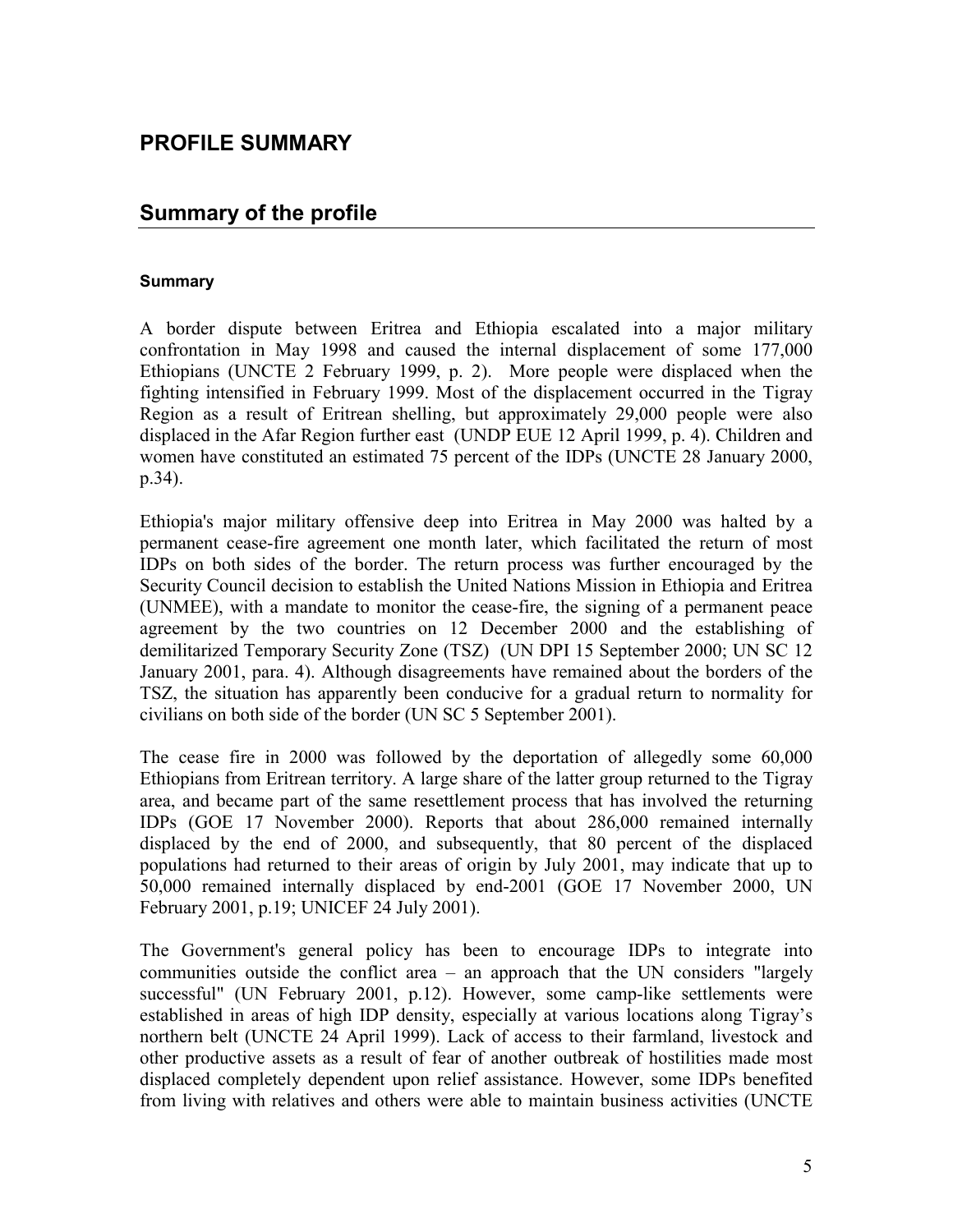28 January 2000, SCF August 1999, UNDP EUE 8 January 1999). It was reported that some of the IDPs in the Afar region were able to keep their animals and household goods and continue their nomadic livelihoods, although the closure of markets had a negative impact (UNDP EUE 12 April 1999). People displaced in the Irob area in northeastern Tigray that was occupied by Eritrean troops appear to have been living under particular difficult conditions (A. Waters-Bayer 7 June 1999).

The war caused severe damage to the education sector. In Tigray it has been reported that 25 schools have been totally destroyed, and 40 schools severely damaged. Lack of basic amenities like drinking water supply and sanitation facilities also constrain the resumption of education activities (UN February 2001, pp.35-36).

Beyond basic humanitarian needs, the main protection concern is presently the presence of mines and unexploded ordnance in areas close to the border, especially between the trenches along the front lines. This is in particular a major problem in the ongoing return process. Major initiatives have been launched to de-mine areas of return, including a major World Bank funded project (UN February 2001, pp. 38-39; UN CTE 17 May 2001).

In addition to the displaceds' reliance on host communities, the Government has attempted to provide assistance to the IDPs through the existing infrastructure for delivery of public services. A major governmental actor is the Relief Society of Tigray (REST). The relief capacity of the regional government in Afar has been characterised as "relatively weak" (UNCTE 28 January 2000, p.37). Special emphasis is made to setup temporary health services in places in areas of return (GOE 17 November 2000). The Government expects that returnees will need two years to become "self-supportive" (GOE 17 November 2000).

The UN issued in August 2000 an updated appeal for rehabilitation and recovery of IDPs (UN CTE 22 August 2000). Donors had by the end of 2000 responded positively with regard to food assistance, while just about 15 percent of non-food requirements had been pledged (UN February 2001, p.7). The UN Appeal for 2001 outlined an optimistic strategy for support to a return and rehabilitation process facilitated by the Peace Accord, and building on existing long-term development programmes in the affected areas (UN February 2001). Only 41 percent of the appeal had been funded by end-October 2001, but the European Community Humanitarian Office (ECHO) has donated substantial emergency food aid to cover the needs of remaining and returning IDPs (IRIN 14 August 2001; UN November 2001, p. 14).

International NGOs have not played a major role in assistance to conflict-induced IDPs in Ethiopia, apparently because national structures in many cases has replaced direct partnerships between the UN and NGOs (UNCTE 28 January 2000, p. 37). However, several national NGOs are actively supporting the IDPs – often under a tripartite arrangement between a UN partner, the NGO and the Government (UN February 2001, p.16).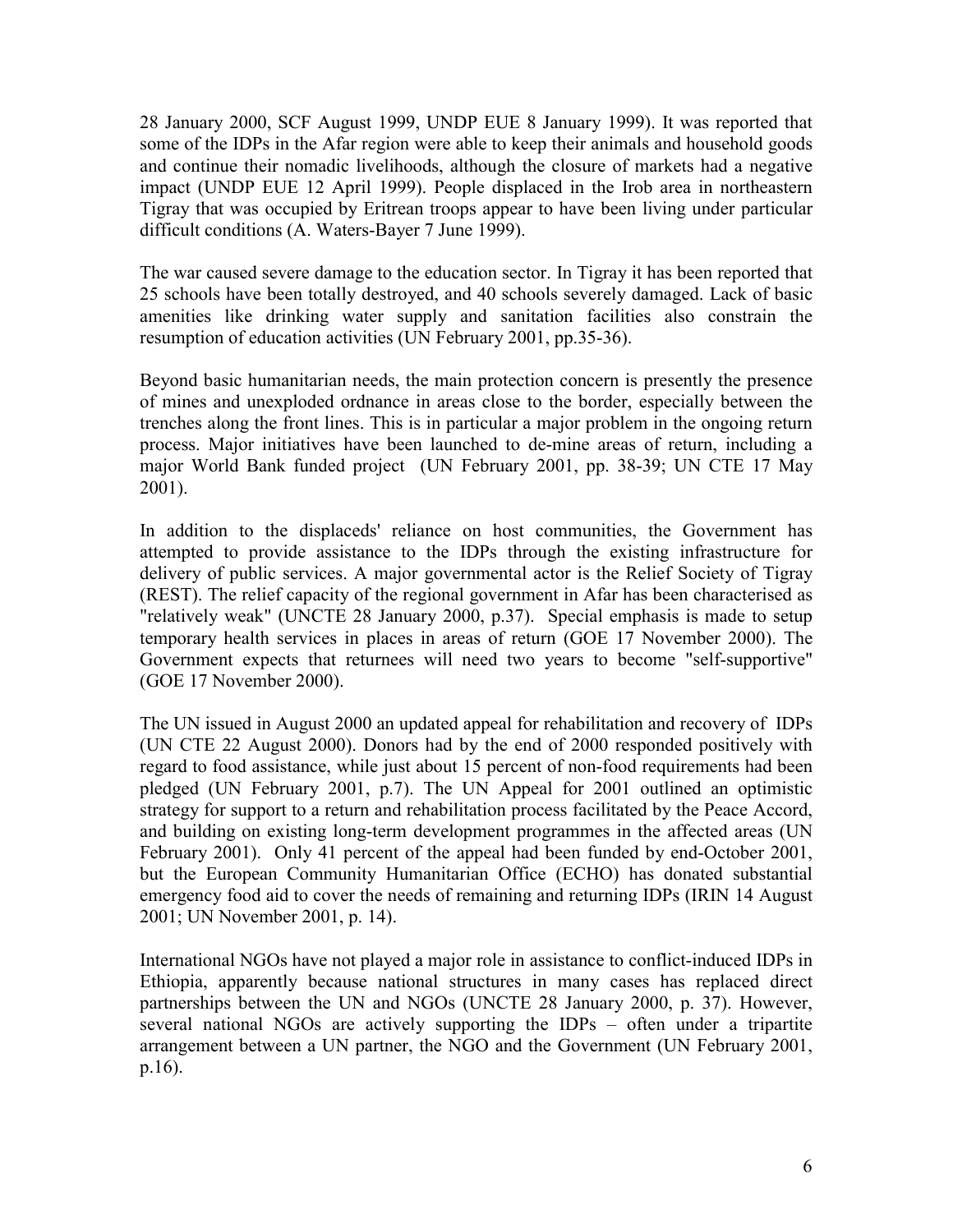*Please note that this profile only covers displacement caused by the war between Eritrea and Ethiopia, and does not include information about population movements as a result of the drought in Ethiopia.* (Updated November 2001)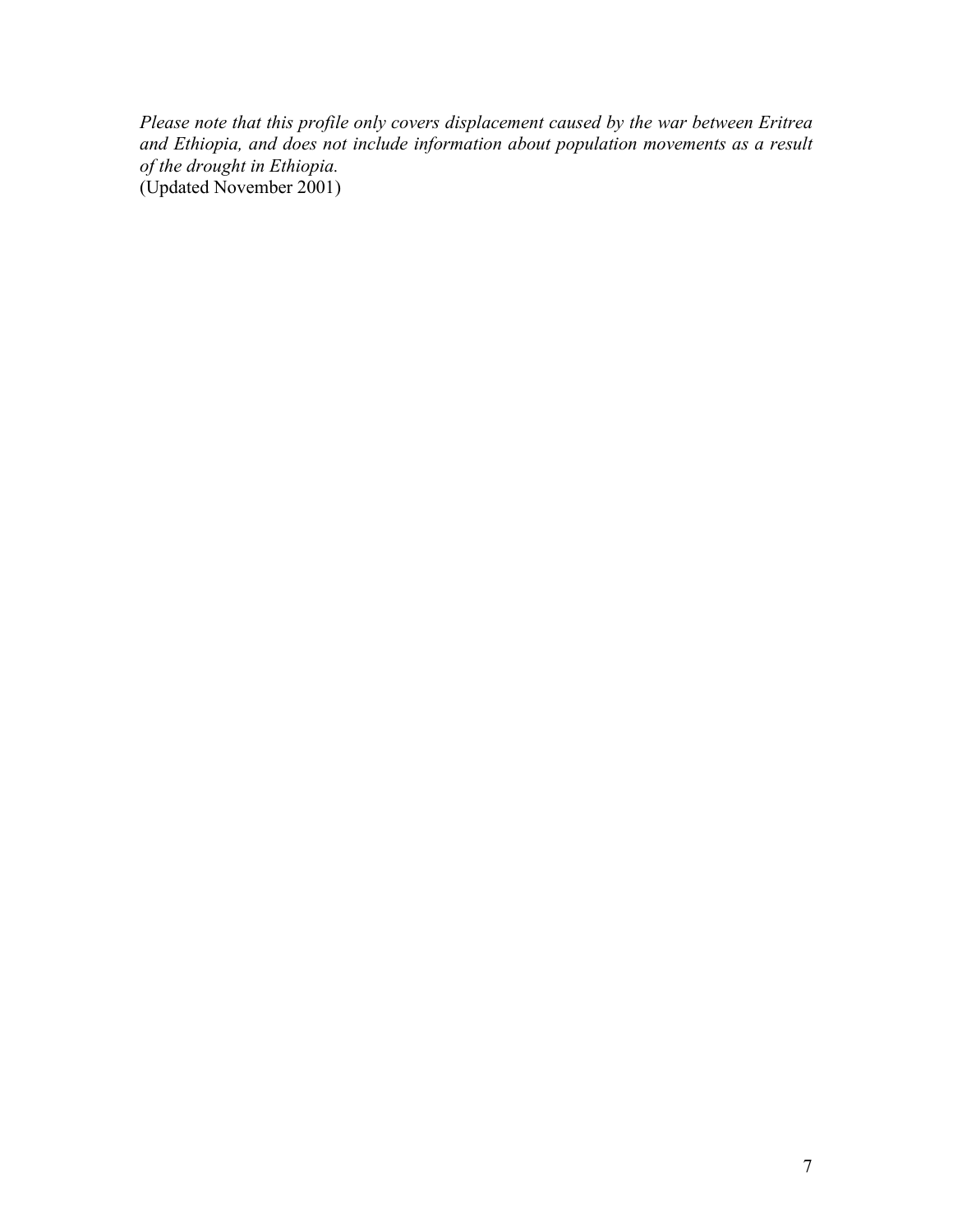# **CAUSES AND BACKGROUND OF DISPLACEMENT**

### **Main causes for displacement**

#### **Armed conflict between Eritrea and Ethiopia displaced civilians living along the border (1998-2000)**

- Areas up to 50 kilometers along the length of the border became closed military zones after outbreak of war in May 1998
- Populations at risk within a corridor of about 40 kilometres from the respective frontlines encouraged to evacuate because of renewed fighting in October 1998
- In May 2000, 15,000 persons fled their homes in northwest Ethiopia to escape retaliatory artillery bombardments by the Eritrean army

"Up to 600,000 people, mainly small farmers and nomads have been displaced on both sides of the border as a result of the fighting and areas up to 50 kilometres along the length of the border becoming closed military zones. Ethiopia has alleged that civilians have been tortured and forced to flee from their homes in the Badme area since Eritrea took control of the area in May 1998 and that Eritrea systematically destroyed property and looted churches in the disputed areas[…]. UN agencies estimate that over 300,000 people have been displaced in Tigray province as a result of the conflict and 245,000 people have been displaced inside Eritrea." (AI 21 May 1999, sect. 2.2)

"In late October [1998], the situation changed significantly following the Eritrean shelling of Shiraro [in Tigray]. Subsequently, the populations of several border towns began to evacuate as a precautionary measure, moving beyond the reach of artillery fire. Encouraged by the regional government, the people of Shiraro, Humera and Rama and to a certain extent also people from rural areas north of Enticho and Adigrat, started to move south of their respective home areas. With the hosting capacity of local communities having reached its limits by September, the new movements led unavoidably to the establishment of makeshift camps at various locations along Tigray's northern belt (the official displacement figure was 315,000 by mid-December).

[…]

In conclusion it is perhaps interesting to note that the zonal authorities told the mission that the need for precautionary evacuation was only given to the populations at risk (within a corridor of about 40 kilometers from the respective frontlines) as a recommendation. Whoever wanted to stay, was (at least initially up to December) permitted to do so at his or her own risk. This explains why by the time of the mission's visit towns like Humera and Shiraro were not totally evacuated. Furthermore, the zonal authorities told the mission that in West Tigray, but also in areas of Central and East Tigray considered to be exposed to the potential danger of air raids, civil defense measures were being implemented. More and more people have constructed bomb shelters by digging cavities into the ground which are then covered with heavy wooden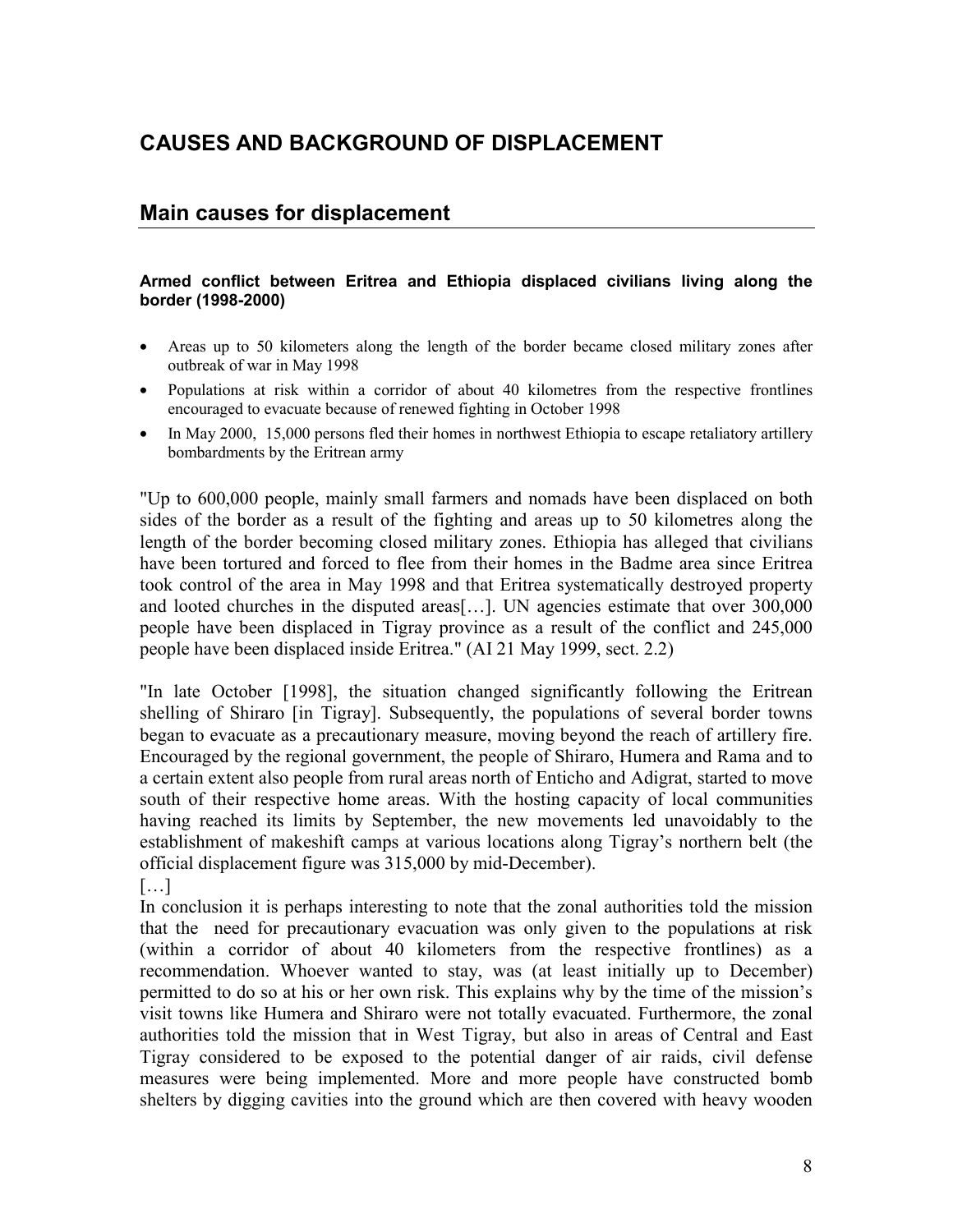poles and topped with soil. The mission visited such facilities in Shire and Adigrat and was told the same measures were being undertaken in Axum, Adua and Mekele." (UNDP EUE 8 January 1999, pp. 1, 8)

"[In May/June 2000] An additional 15,000 persons in northwest Ethiopia fled their homes in May to escape retaliatory artillery bombardments by the Eritrean army in response to Ethiopia's military offensive. No further new displacement of Ethiopian residents occurred after the two governments agreed to a cease-fire in June." (USCR June 2001)

# **Background of the conflict**

### **Background to the border dispute (1999)**

- Border between Eritrea and Ethiopia never clearly demarcated
- Claims by Eritrea in 1997 that Ethiopian troops occupied an area within eastern Eritrea

"Eritrea became independent from Ethiopia in 1991. This followed the overthrow of the regime of Mengistu Haile-Mariam in 1991 by an alliance of the two liberation movements, the Eritrean Peoples Liberation Front (EPLF) and the Tigray People's Liberation Front (TPLF), who formed new provisional governments in Eritrea and Ethiopia respectively […].Eritrea officially became a separate internationally recognized state in 1993, following a referendum in which more than 95% of Eritreans voted for independence from Ethiopia.

Eritrea's *de facto* border in 1991 was that of the Italian colony of Eritrea established in 1890. In line with the OAU principles on the integrity of colonial borders, this border was agreed to be a starting point, but both sides agreed that it was inconclusive and that some details needed to be clarified. The border had never been clearly demarcated and Italy had made several claims on Ethiopian territory prior to its full-scale invasion of Ethiopia in 1936 and five year occupation. There was no border demarcation throughout the subsequent British military administration in Eritrea, the 1952 federation of Eritrea with Ethiopia, or after the removal of Eritrea's federal status in 1962, which set off the Eritrean liberation struggle. In 1991 both Ethiopia and Eritrea accepted that there were inconsistencies in the border but full demarcation was not regarded as a high priority. After an incident in July 1997, in which Eritrea claims that Ethiopian troops occupied Adi Murang, in Bada, eastern Eritrea, a bilateral border commission was set up to address problems as they arose.

[…]

Generally, relations between the two countries were good. There were large numbers of each other's citizens working in each country, who were treated the same as nationals and there was almost free movement of people across the borders. Special arrangements were in place for the use of Assab port, now on Eritrean soil, by Ethiopia (now land-locked) through which most of Ethiopia's imports and exports came. Both countries used the Ethiopian *birr* as a common currency, until 1997 when Eritrea introduced the *nakfa*. The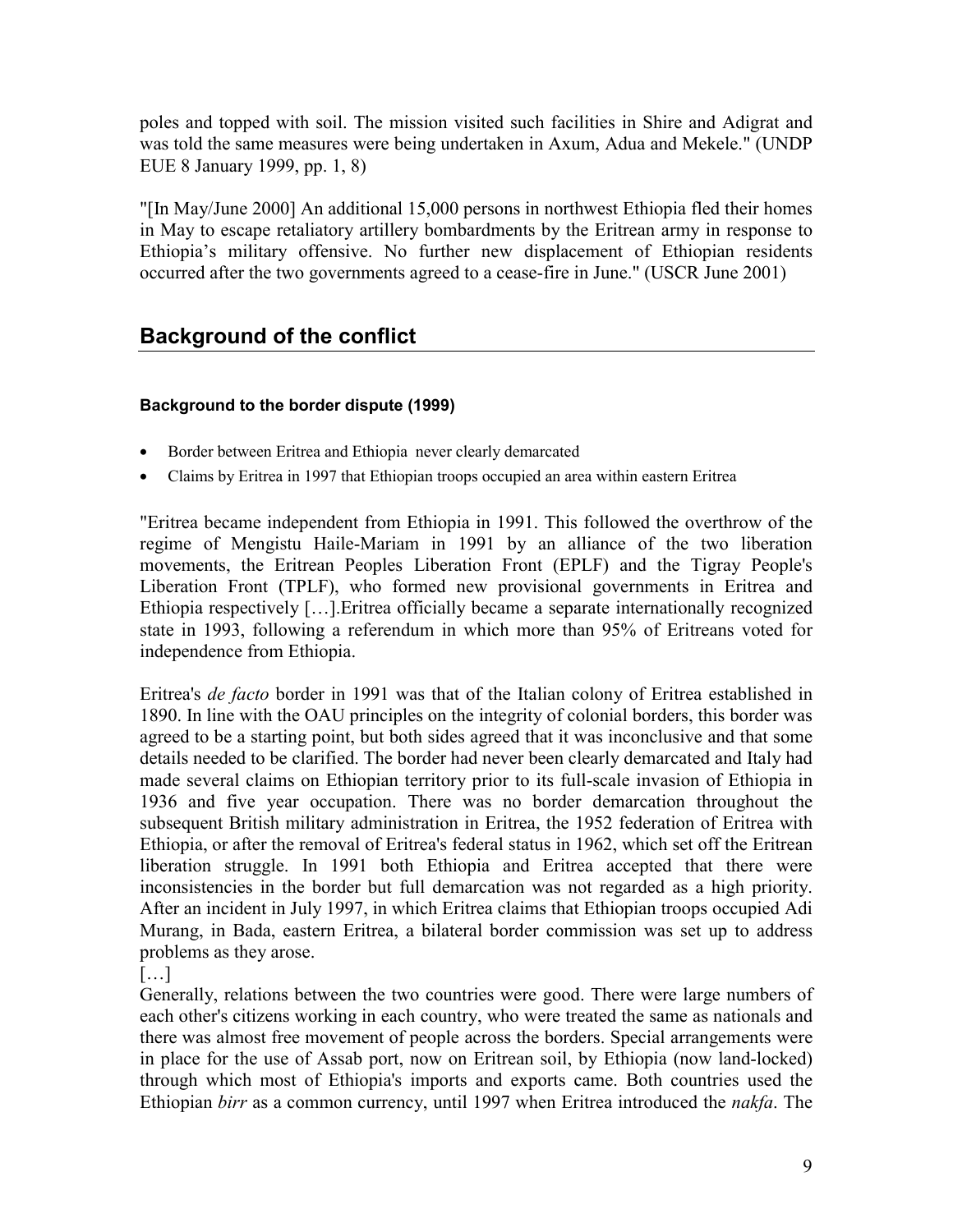introduction of the *nakfa* and subsequent switch to hard currency transactions between the two countries brought other economic policy differences to the fore and strained relations.

[…]

Ethiopia has a sizeable minority of people of Eritrean origin who, while voting for the independence of Eritrea in the referendum, retained their Ethiopian citizenship and considered themselves Ethiopian[…]. Many people of Eritrean origin worked in the Ethiopian civil service, in sensitive jobs in the telecommunications and aviation sectors, and were also prominent in business, particularly in Addis Ababa." (AI 21 May 1999, sect.1.2)

### **Chronology of the military confrontations in border areas between Eritrea and Ethiopia (May 1998 – June 2000)**

- Border dispute between Eritrea and Ethiopia in the Badame area escalated into a major military confrontation in May 1998
- In February 1999 waves of people were driven from their homes because of renewed aerial and artillery attacks in the border areas
- Significant clashes on the Zelambessa frontline area in early September 1999, and armed skirmish between Ethiopian and Eritrean forces took place on the border near Bure on 23 February 2000
- Ethiopia launched a major assault against Eritrea on 12 May 2000

"In May 1998 a border dispute in the Badame area escalated into a major military confrontation between Eritrea and Ethiopia. By early June 1998, the conflict had grown worse and spread into the ZalaAmbesa and Alitena areas in the Debub Region and into the Bure area, west of Assab, in the Southern Red Sea Region. The international airport in Eritrea's capital, Asmara, was bombed, causing the international community to evacuate and the government to briefly close the airport. This conflict caused the first wave of Internally Displaced Persons (IDPs) to flee their homes in search of safety.

Intense fighting started up again in February 1999 along the Mereb-Setit front (Badame area) and quickly expanded to the Tsorona area, then spread again to the ZalaAmbesa and Alitena border areas. Aerial and artillery attacks upon civilians living nearby drove additional waves of people from their homes, to both rural and urban centers of the country, including the capital, Asmara, in greater numbers. The displaced people continue to stretch the capacity of existing public services, facilities, and infrastructure.

Adding to the humanitarian crisis, Ethiopia started, and is continuing, to deport people of Eritrean heritage. Over 67,000 deportees have been registered since the eruption of the conflict in May 1998 of whom over 28,000 are Rural Deportees." (UN January 2000, p.1)

"In the aftermath of the heavy fighting that took place in the Badme area during February, the month of March [1999] began relatively quietly amid calls for a ceasefire and an end to the hostilities. Hopes for a quick settlement were raised for a while following the announcement by Eritrea at the end of February that it had accepted the OAU Framework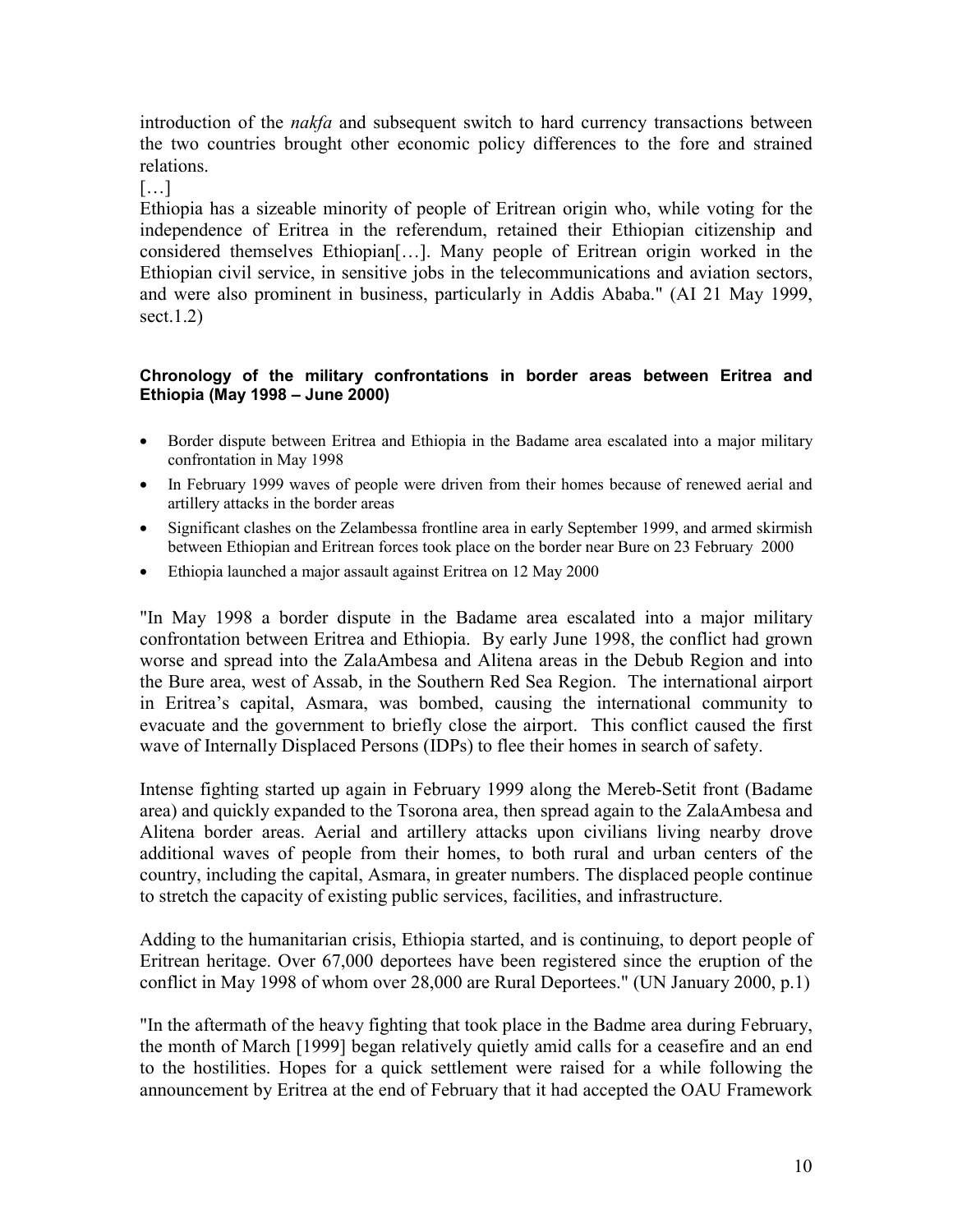Agreement. Ethiopia later made clear it would not agree to any ceasefire nor engage in negotiations regarding the implementation of the OAU framework until Eritrea agreed to withdraw its troops from border areas around Egala and Zelambessa-Aiga, on the socalled central front, and Bada-Bure along the eastern border.

The relative lull ended on March 14 with reports that new fighting had erupted on the front line a little to the south of the strategically important town of Tsorona. According to international media reports, following an initial period of shelling using heavy artillery, fighting escalated quickly over a two-day period with the deployment of ground troops, armoured vehicles and warplanes. Given the apparent intensity and limited geographical focus of the fighting, there are concerns that heavy causalities were suffered. The focus later switched back to the western front close to the Mereb river where a series of skirmishes or clashes were reported by the media in the vicinity of the Eritrean town of Shembeko. This latest period of fighting appeared to come to a close with the Ethiopian government saying that it had successfully countered an Eritrean attempt to recapture territory it had lost around Badme during the earlier fighting in February. There have been no reports regarding the situation in the Bure border area, which is adjacent to the Eritrean Red Sea port of Assab." (UN CTE 14 April 1999, p.1)

"On February 23 [2000] an armed skirmish between Ethiopian and Eritrean forces took place on the border near Bure, some 70 kms from the Eritrean Red Sea port of Assab. The fighting was first reported by the Eritrean official media and later confirmed by the Office of the Ethiopian Spokesperson. The Ethiopian statement said that by attacking first and then blaming Ethiopia for initiating the engagement, the Eritrean government was attempting to deceive the international community. Eritrea claimed that Ethiopia was continuing a pattern of attacking whenever a peace envoy comes to the region.

The reports of fighting came after several months of quiet along the common border between Ethiopia and Eritrea. The last significant clashes came on the Zelambessa frontline area in early September last year, and, according to Ethiopian radio reports, near the Jerbet river on the left flank of the Badme front in October. Even though there has been relative quiet along the border, the war of words between the two countries has continued unabated with Ethiopia pressing for the redeployment of Eritrean troops away from the remaining contested border areas and Eritrea accusing Ethiopia of preparing for yet another round of fighting. The enmity between the two governments became very evident during the UN General Assembly in October when the Foreign Ministers of the two countries made impassioned speeches condemning the other side and accusing the UN and international community of not doing enough to end the conflict." (UN CTE 10 March 2000)

"After two years of sporadic fighting followed by months of stalemate, Ethiopia launched a major assault against Eritrea on 12 May 2000. During this offensive, Ethiopia entered through the western flank and moved deep into Eritrea capturing Barentu, the strategic regional capital of Gash-Barka. A number of other towns in south and west of the country, including Shambiko and Tokombiya were also captured. Fighting then shifted to the central border town of Zalem Bessa. Although Eritrea has announced the withdrawal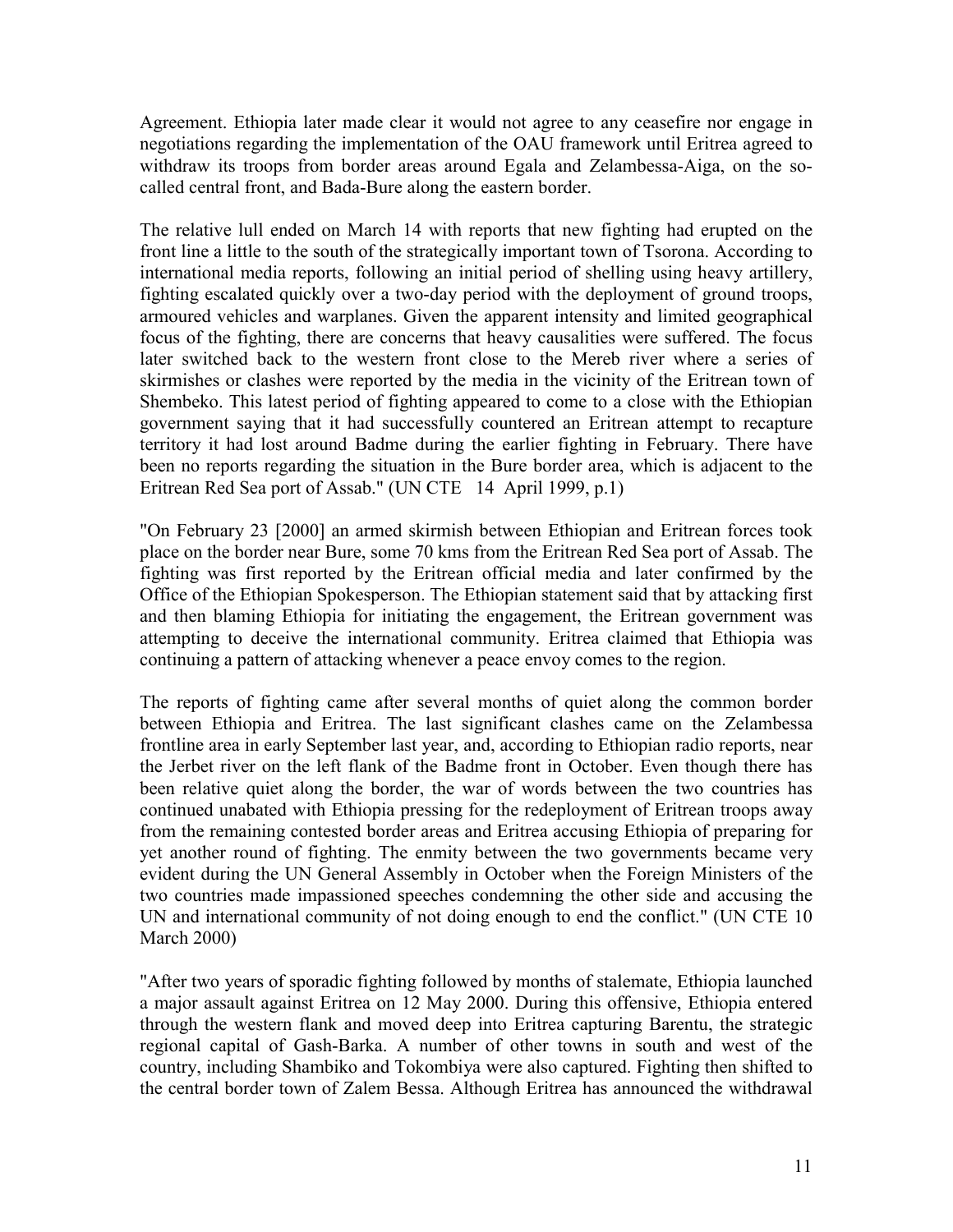of its troops from this contested city as part of its acceptance of the OAU Peace Accord, fighting continues in areas around Senafe, another city to the north of Zalem Bessa." (UNICEF 20 June 2000)

 *See also the European Platform for Conflict Prevention and Transformation (EPCPT), "Ethiopia/Eritrea: End in sight to a devastating war?" (December 2000) or Amnesty International "Ethiopia and Eritrea. Human Rights Issues in a Year of Armed Conflict " (21 May 1999) for more detailed information about the dynamics of the conflict between Ethiopia and Eritrea.*

### **End of war after signing of cease-fire in June 2000 and peace agreement in December 2000**

- June agreement included immediate cessation of hostilities
- Decision to deploy UN peacekeeping force in a buffer zone extending 26 km into Eritrea
- Ethiopian troops to fully withdrawal from occupied areas when peacekeeping mission has been deployed
- Peace agreement signed on 12 December 2000 provides that the two parties shall permanently terminate military hostilities between themselves
- Provision for a neutral commission to decide on all claims for loss, damage or injury from either side

### **"ETHIOPIA-ERITREA: Peace deal signed**

Ethiopia and Eritrea on Sunday signed a peace agreement, raising hopes that the two year-old border dispute may be at an end. The 15-point plan, brokered by the OAU in Algiers, provides for an immediate cessation of hostilities, the deployment of a UN peacekeeping force in a buffer zone extending 26 km into Eritrea, and the withdrawal of Ethiopian troops from areas occupied inside Eritrea since 6 February 1999. Demarcation of the border will follow later. The accord was signed by the foreign ministers of the two countries. Eritrean Foreign Minister Haile Woldetensae said the agreement was the 'first step, but not the end of the process', Eritrean radio reported. He said the road to sustainable peace would be full of obstacles and complications, but stressed his government's commitment to the agreement. His comments were echoed by his Ethiopian counterpart, Seyoum Mesfin. Quoted by Tigray radio in Mekele, Seyoum however said the agreement had created a 'conducive environment for the next round of talks', and described it as a 'political victory' for Ethiopia.

[...]

### **ETHIOPIA: Troops pull out of Tesseney**

Ethiopia said on Monday it had withdrawn troops from the western Eritrean town of Tesseney, which it captured last week. Speaking the day after Addis Ababa signed the peace deal with Asmara, the Ethiopian government spokeswomen Selome Tadesse said the troops had 'successfully completed their mission' and had withdrawn 'to positions from which they can defend themselves and liberated Ethiopian territories on the western front'." (IRIN-CEA 19 June 2000)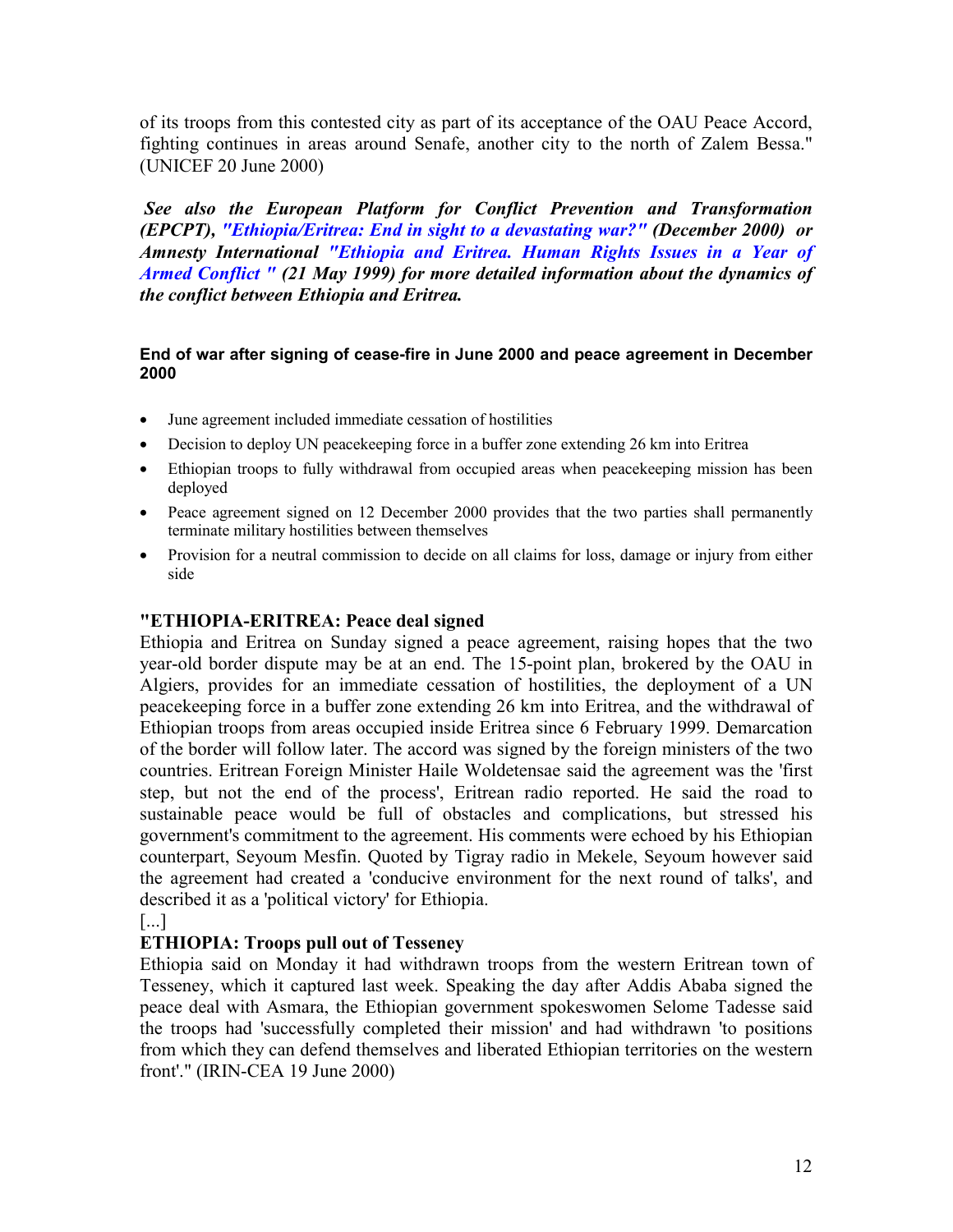### *Provisions of the Agreement on Cessation of Hostilities:*

"2. Under the Agreement, which was circulated on 19 June 2000 as a document of the Security Council (S/2000/601), the parties have committed themselves to:

 (a) Resolving the present crisis and any other dispute between them through peaceful and legal means in accordance with the principles enshrined in the Charters of OAU and the United Nations; (b) Rejecting the use of force as a means of (c) Respecting the borders existing at independence, as stated in OAU resolution AHG/Res 16 (1), adopted in Cairo in 1964, and in this regard determining them on the basis of pertinent colonial treaties and applicable international law, making use, to that end, of technical means to demarcate the borders and, in case of controversy, to resort to the appropriate means of arbitration.

3. The Agreement commits the parties to an immediate cessation of hostilities and stipulates that, starting from the signature of the Agreement, all air and land attacks are to cease. The parties have also reaffirmed their acceptance of the OAU Framework Agreement and the modalities for its implementation.

4. Under the Agreement, the parties called upon the United Nations, in cooperation with OAU, to establish a peacekeeping operation to assist in the implementation of the Agreement and guaranteed to ensure free movement and access for the peacekeeping mission and its supplies, as required, through their territories and to respect its members, installations and equipment.

5. Under the Agreement, Ethiopia shall submit to the peacekeeping mission redeployment plans for its troops from positions taken after 6 February 1999 which were not under Ethiopian administration before 6 May 1998. This redeployment is to take place within two weeks after the deployment of the peacekeeping mission and is to be verified by it. For its part, Eritrea is to maintain its forces at a distance of 25 kilometres (artillery range) from positions to which the Ethiopian forces are to redeploy. This zone of separation is to be referred to as the 'temporary security zone'." (SC 30 June 2000, paras. 2-5)

 "[O]n 12 December 2000, I [the UN Secretary General] witnessed the signing of the Agreement between the Government of the State of Eritrea and the Government of the Federal Democratic Republic of Ethiopia (A/55/686-S/2000/1183), at a ceremony hosted by President Bouteflika in Algiers. Also in attendance were the United States Secretary of State, Mrs. Madeleine Albright, the Secretary-General of the OAU, Mr. Salim Ahmed Salim, the Representative of the President of the United States of America, Mr. Anthony Lake, and the Personal Envoy of the President of the European Union, Mr. Rino Serri. [...] The Agreement provides that the two parties shall permanently terminate military hostilities between themselves, shall refrain from the threat or use of force against each other, and shall respect and fully implement the provisions of the Agreement on Cessation of Hostilities of 18 June 2000 [...]. The 12 December Agreement also provides for the early release and repatriation of prisoners of war and all other persons detained as a result of the armed conflict. At the same time, the text calls for an investigation to be conducted by an independent and impartial body to determine the origins of the conflict. The Agreement further envisages the establishment, [...] of a neutral boundary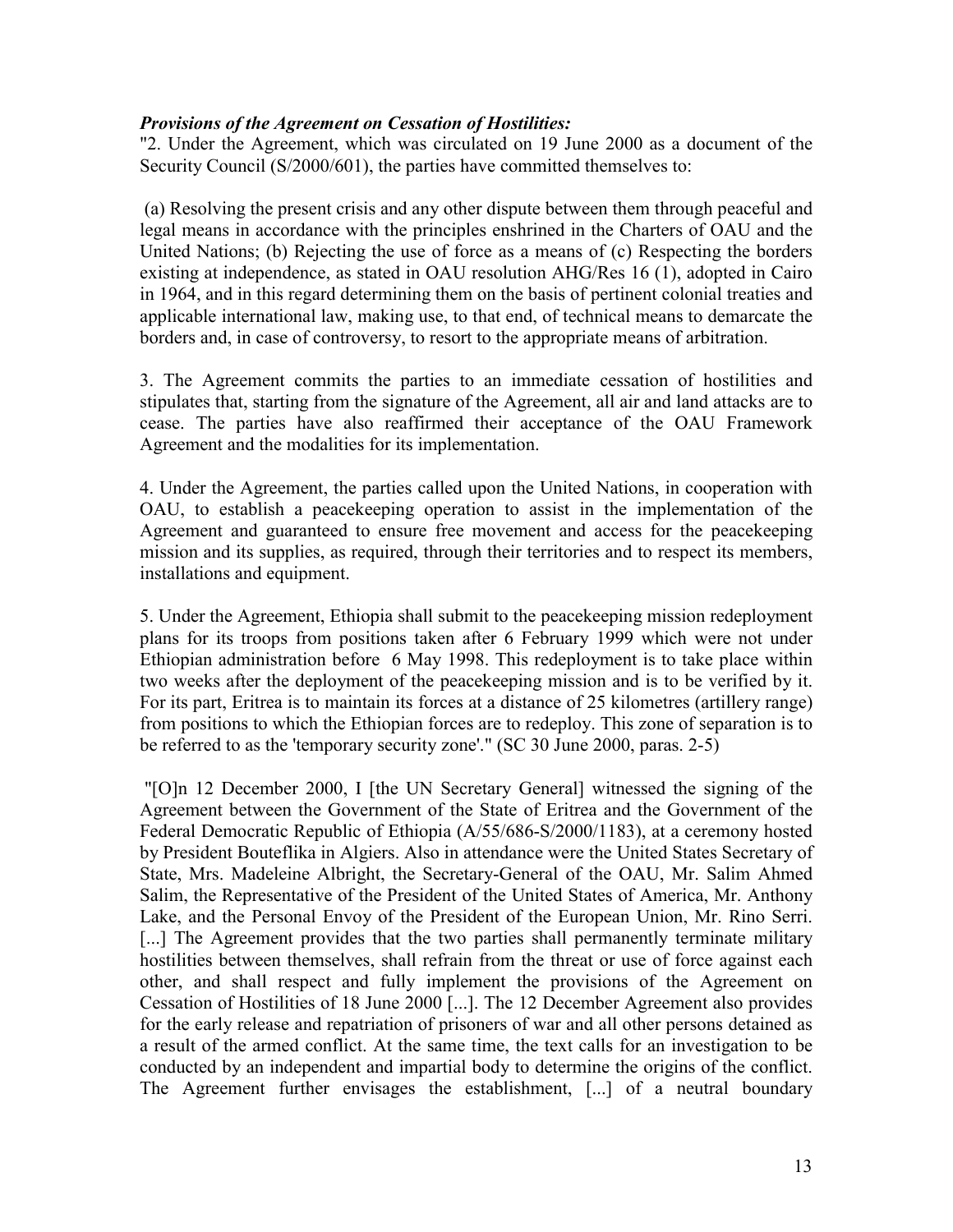commission which is mandated to delimit and demarcate the colonial treaty border based on pertinent colonial treaties and applicable international law. In addition, the Agreement further provides for the establishment of a neutral commission to decide on all claims for loss, damage or injury from either side." (UN SC 12 January 2001, para. 4)

### *Assessment of the situation in August 2001:*

"The United Nations Mission in Ethiopia and Eritrea remains confident of the peace process, the head of UNMEE told AFP on Monday [27 August 2001], dismissing recent speculation of another war between the Horn of Africa neighbours.

[...]

'In our judgement the likelihood of another war at this point is almost nil,' UN special representative Legwaila Joseph Legwaila told AFP in an interview.

It has been nearly a year since UNMEE began operations here and there are now 3,865 peacekeepers monitoring a 25-kilometer (15-mile) wide buffer corridor, or Temporary Security Zone (TSZ), separating the Eritrean and Ethiopian armies.

'We have observed the positions of the redeployed forces. We know where they are, we know what they're doing, and one thing they are not doing is preparing for war. In fact the one thing they are doing is they are preparing for the demobilization of their forces,' said Legwaila. According to Legwaila, Ethiopia has to date demobilized 70,000 troops and is in the process of demobilizing 30,000 more." (AFP 27 August 2001)

### **The United Nations Mission in Ethiopia and Eritrea (UNMEE) and the Temporary Security Zone (TSZ)**

- The Security Council authorized in September 2000 the deployment of 4,200 troops for the United Nations Mission in Ethiopia and Eritrea (UNMEE)
- The Mission will monitor the redeployment of troops from both sides and monitor the temporary security zone (TSZ)
- Technical assistance in the area of mine action
- By June 2001 the strength of the military component of UNMEE stood at 5,631 military personnel1
- UNMEE's mandate was on 14 September 2001 extended until 15 March 2002
- Disagreements about TZS boundaries but parties cooperating with UNMEE in accordance with the parameters established in the map

"The Security Council today [15 September 2000] authorized the deployment of 4,200 troops for the United Nations Mission in Ethiopia and Eritrea (UNMEE), with an initial six-month mandate to carry out a range of verification tasks, including monitoring the ceasefire between the two countries.

Unanimously adopting resolution 1320 (2000), the Council expanded not only the size but also the mandate of UNMEE, which was originally established at the end of July with a strength of 100 military observers.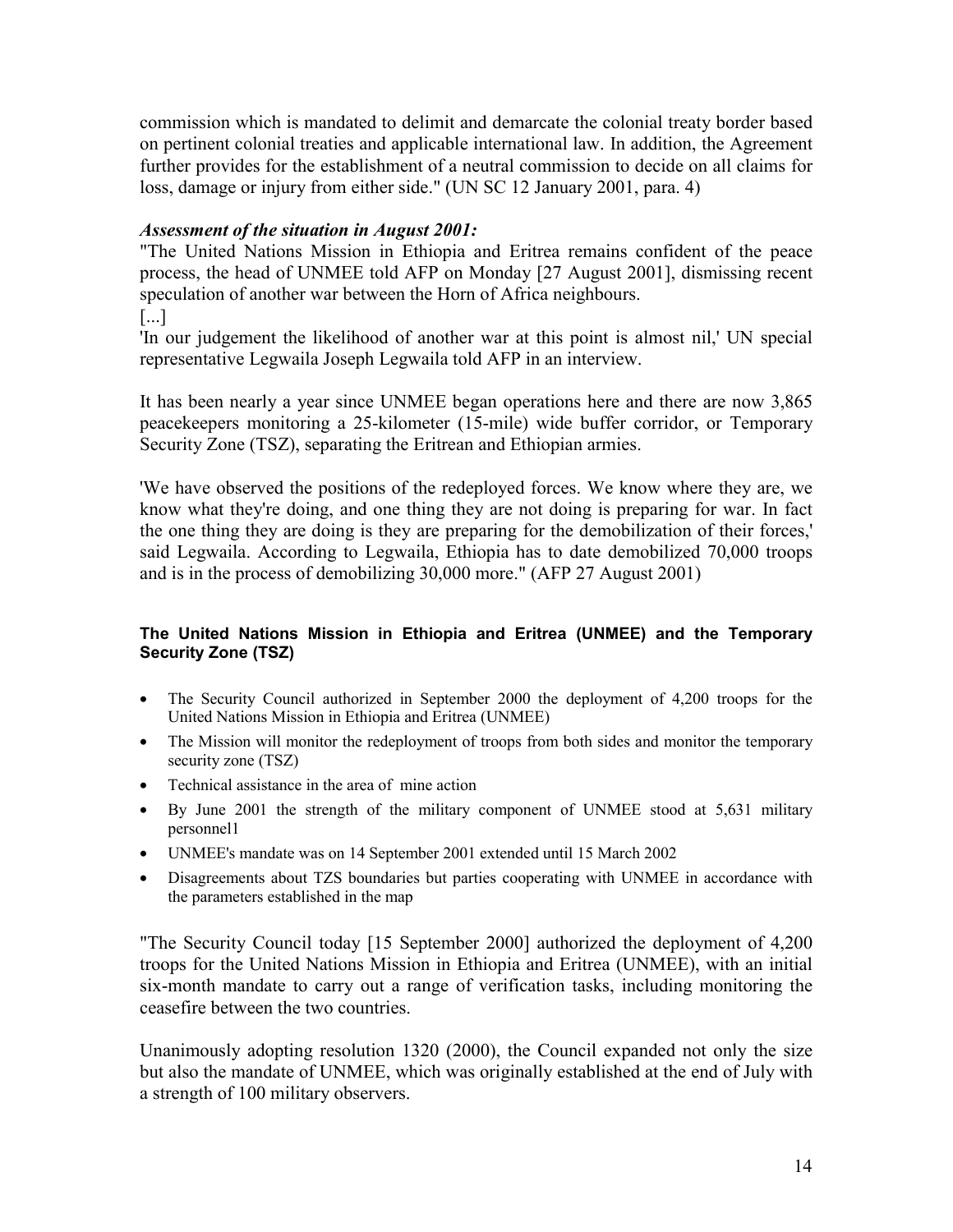The newly authorized troops will be responsible for helping to ensure that the parties adhere to their security commitments. In a simultaneous effort, the Mission will monitor the redeployment of troops from both sides. Ethiopian troops will be redeployed from positions taken after 6 February 1999 which were not under Ethiopian administration before 6 May 1998, while Eritrean forces will redeploy in order to remain a distance of 25 kilometres from the position of the redeployed Ethiopian troops.

Also as part of its mandate, the Mission will monitor the temporary security zone, and provide technical assistance to mine action activities there and in adjacent areas. In addition, it will coordinate with the humanitarian and human rights work of others in the zone and adjacent areas." (UN DPI 15 September 2000)

"As at 15 June [2001], the strength of the military component of UNMEE stood at 5,631 military personnel1 from over 40 countries, including 4,692 troops, 116 military staff, 216 military observers and 607 national support elements. The civilian component of the Mission was comprised of 221 international staff, 6 United Nations volunteers and 240 local staff. (UN SC 19 June 2001, para. 19)

"The Mission's observation posts, combined with the daily patrols conducted by UNMEE Military Observers, ensure the monitoring of the Temporary Security Zone and its adjacent areas. As at 31 August, the strength of the military component of UNMEE stood at 3,870 military personnel from over 40 countries, including 3,655 troops and 215 military observers." (UN SC 5 September 2001 , para.11)

"On 14 September 2001, the Security Council extended the mandate of the United Nations Mission in Ethiopia and Eritrea (UNMEE) until 15 March 2002." (UNMEE 15 September 2001)

### *The Temporary Security Zone*

The parties agreed in the Agreement on Cessation of Hostilities of 18 June 2000 (S/2000/601) to create a Temporary Security Zone, which would be a demilitarized area between the armed forces of both countries. The redeployment of Ethiopian forces from the future Temporary Security Zone was verified by UNMEE on 7 March 2001, and was followed by the rearrangement of the Eritrean forces, which was concluded on 16 April. This allowed my Special Representative, Mr. Legwaila Joseph Legwaila, to declare the formal establishment of the Temporary Security Zone on 18 April, which marked a milestone in the peace process. The declaration of the Zone gave an additional momentum to the peace process and has made possible the return of civilians seeking to resume their lives in their places of origin.

Despite differing views concerning the exact boundaries of the Zone and its regime, in particular as it refers to the restoration of Eritrean militia and police, the situation on the ground has remained generally calm. The Government of Eritrea has commenced the return of its internally displaced population to their villages of origin in the Zone. Nonetheless, there is a growing concern at the possibility of incidents resulting from the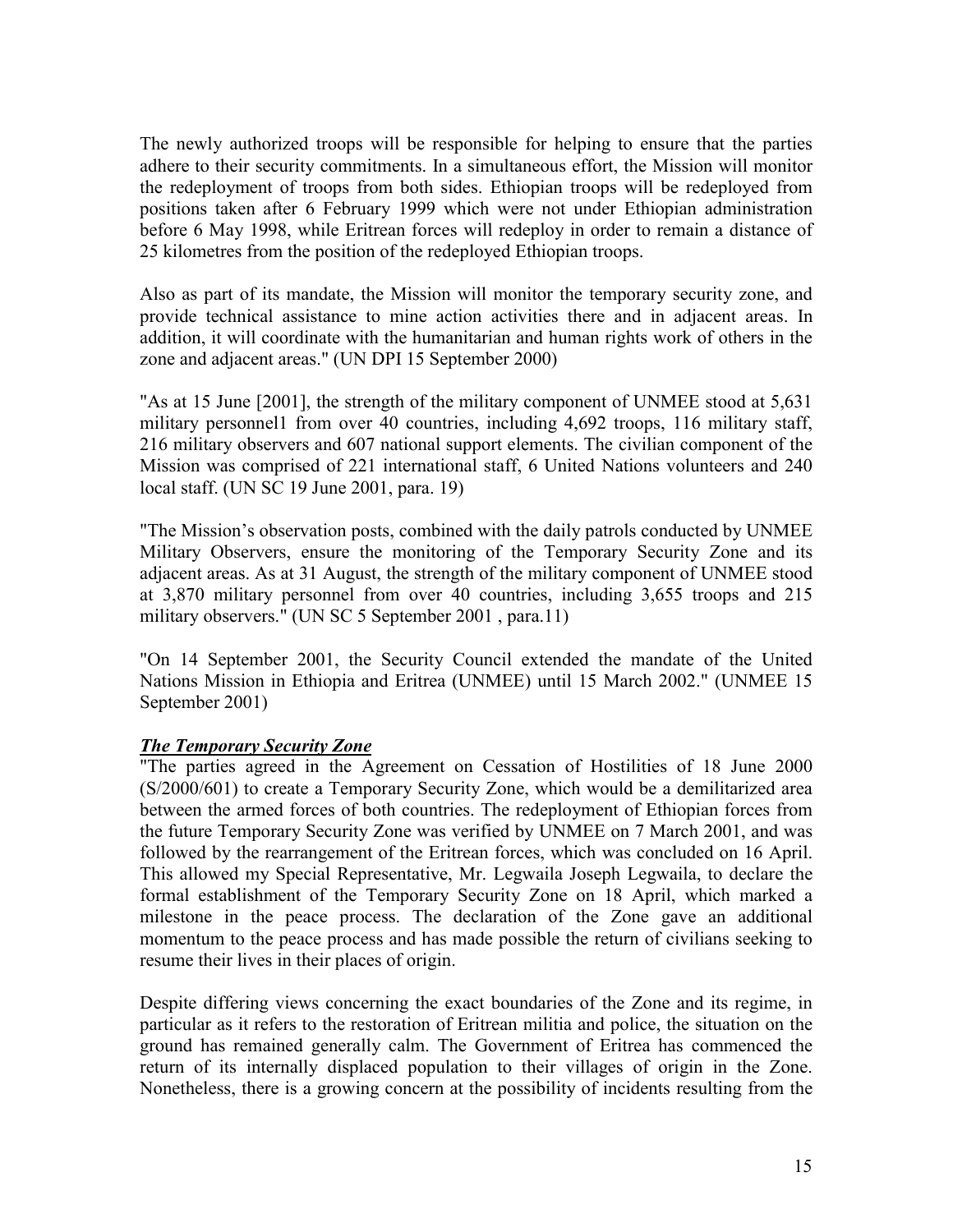proximity between the Eritrean militia and police and the Ethiopian forces, in the area of the southern boundary of the Zone. Accordingly, UNMEE has deployed additional troops to particularly sensitive areas along the southern boundary." (UN SC 19 June 2001, paras.2-3)

"On 21 and 22 June 2001, UNMEE presented its final map of the Temporary Security Zone to the Eritrean and Ethiopian authorities, respectively. My Special Representative, Mr. Legwaila Joseph Legwaila, urged the parties to accept the map despite their objections to some parts of the boundary of the Zone as established by UNMEE.

 Following the establishment of the final map of the Temporary Security Zone, Ethiopia stated that the map was unacceptable because of two "errors". It asserted that an 8 kilometre-wide pocket at the eastern end of Sector East should be returned to Ethiopia; and that the Zone should be uniformly 25 kilometres wide, which is not the case in Sector Centre, north of the Irob area. For its part, Eritrea has indicated that it could not accept the map as it was a departure from the proposals originally presented to the parties on 30 January 2001. In particular, the Eritrean authorities have indicated that the Zone could not be considered as "fully established" until their concerns regarding the southern boundary of the Zone had been addressed. However, while neither party has formally accepted the map, so far they have in fact based their operations on it, and have cooperated with UNMEE on the ground in the management of the Zone, in accordance with the parameters established in the map.

 Despite the continued respect of the Temporary Security Zone by the parties, their disagreement over some parameters of the final map remains a source of concern. On several occasions, Eritrea invoked its disagreement with the southern boundary of the Zone in its refusal to cooperate on other issues related to the work of UNMEE. This position has delayed the resolution of a number of issues, including the restrictions on the freedom of movement of UNMEE in the northern areas adjacent to the Zone, the signing of the status-of-forces agreement, the convening of sector-level meetings of the Military Coordination Commission and the provision of information on the number of militia and police inside the Zone." (UN SC 5 September 2001 , paras.1-3)

### *The UNMEE Internet Site provides updated information about the operation.*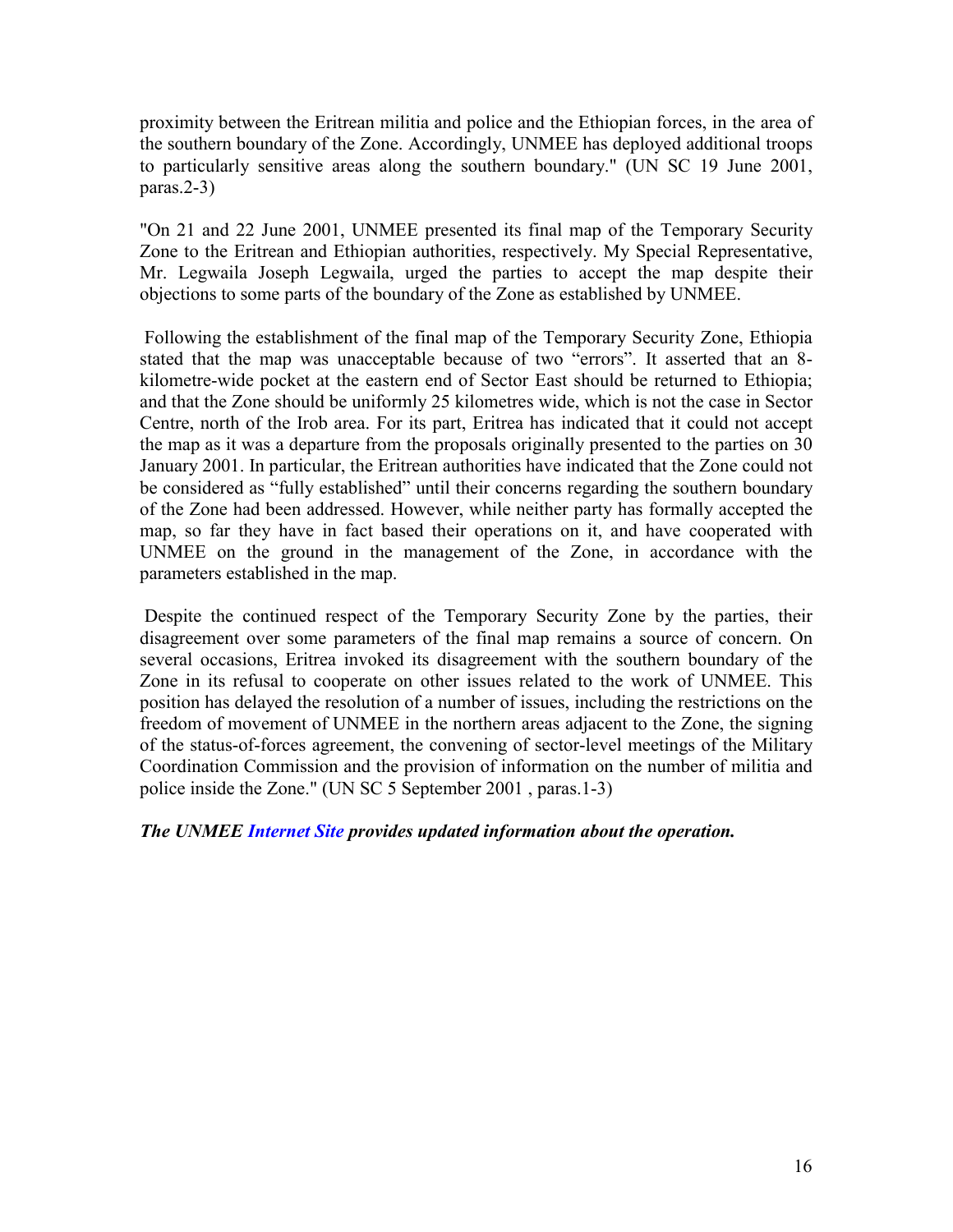# **POPULATION PROFILE AND FIGURES**

### **Global figures**

#### **Estimates by humanitarian agencies suggest that approximately 50,000 remained displaced because of the border war by mid-2001**

 Humanitarian agencies estimated in July 2001 that approximately 80% of the displaced populations have returned to their areas of origin

"Pending the collection of data from local authorities, humanitarian agencies estimate that approximately 80% of the displaced populations have returned to their areas of origin. The UNMEE peacekeeping operation continues, now in its seventh month, with the overall situation quiet along the TSZ and border areas. However, the humanitarian situation remains fragile, especially in areas where infrastructure has been destroyed or where people are unable to return because of mines and unexploded ordnance (UXO)." (UNICEF 24 July 2001)

#### **Government figures suggest that about 286,000 IDPs remained to return by end-2000**

- 15,500 newly displaced in Western Tigray from hostilities in May 2000
- UN inter-agency technical mission to Tigray indicated that an estimated 15,746 households (25%) had returned to their places of origin by end-June 2000
- Reported in November 2000 that 363,901 remained displaced, apparently including about 77,000 Eritreans deported from Ethiopia to the same areas that host the IDPs between May and November 2001
- By end-2000 WFP estimated that 35,000 of the deportees were in need of assistance
- Reported in December that WFP mission to Tigray estimated return rates of more than 70 percent in Western and Eastern zones and 30 percent in the Central zone

"Although no additional internal displacement was observed since the end of the war, deportation from Eritrea has still continued.

[...]

The number of civilians displaced from the Zalambessa, Badme, Mereb and Humera areas is 330,000.

[...]

In Afar, only 33,901 people were displaced from their residential areas.

[...]

Up to mid -September 2000, the number of Ethiopians deported from Eritrea reached 77,579, of which 31,465 have been deported after the cessation of hostility in May 2000. About 33,000 more are also expected to be deported in the near future, making the overall number of deportees 110, 579.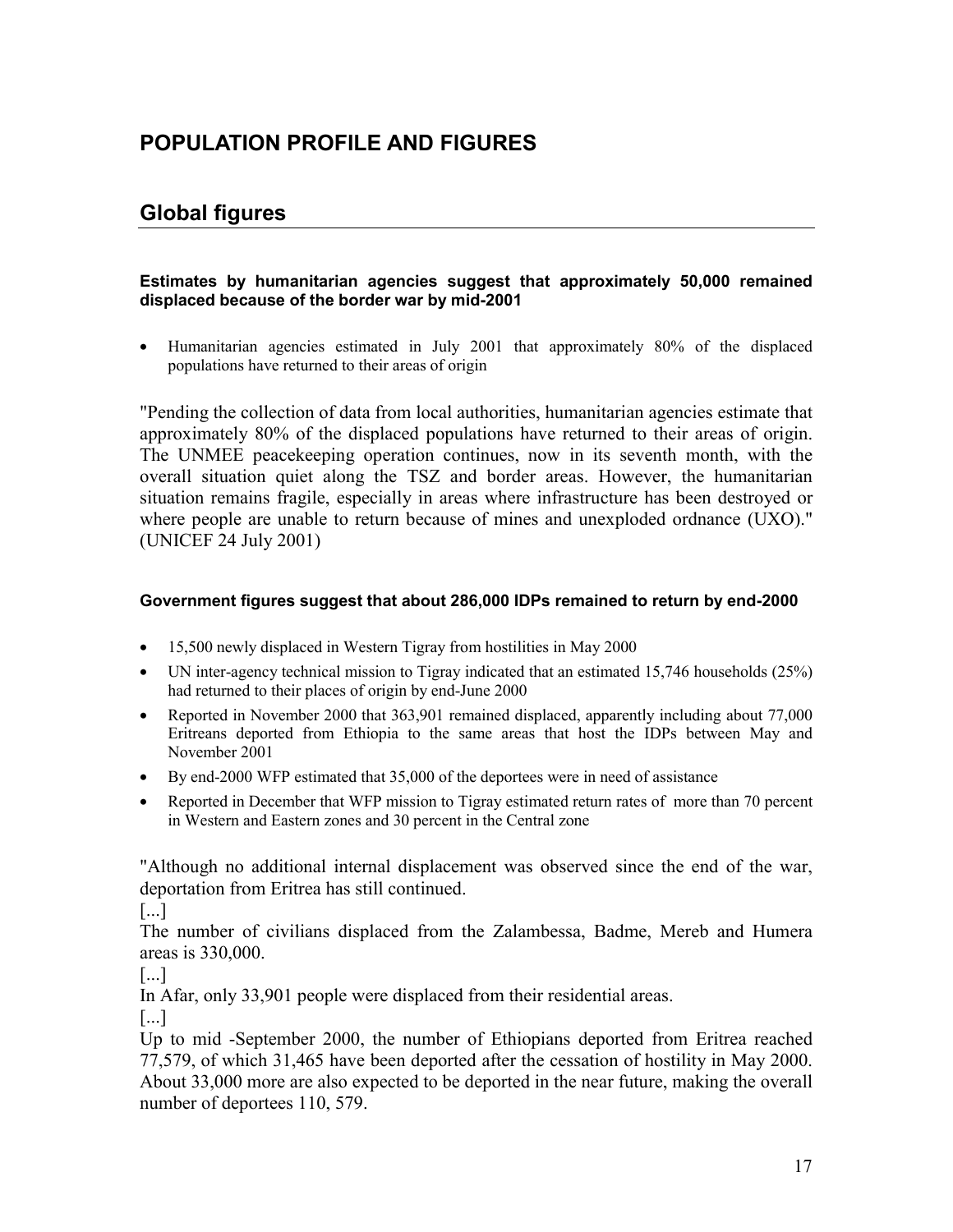[...]

As discussed above, the war has caused the displacement of 363,901 people (90,975 HH) in Afar and Tigray Regions. The number of deportees that are expected to come home in the near future and need assistance is estimated to be 33,000 or (16,500 HH). Thus, 396,901 people or 107,475 households are envisaged to be in need of emergency relief intervention." (GOE 17 November 2000)

| <b>Category of Victims</b> | Tigray  | Afar   | Total   |
|----------------------------|---------|--------|---------|
| <b>Displaced</b>           |         |        | 363,901 |
| a) Rural                   |         |        |         |
| Number of people           | 246,500 | 28,477 | 274,977 |
| "Number of households      | 61,625  | 7119   | 68,744  |
| b) Urban                   |         |        |         |
| Number of people           | 83,500  | 5424   | 88,924  |
| "Number of households      | 20,875  | 1356   | 22,231  |

*Table 2: Beneficiaries by Category*

(GOE 17 November 2000, table 2)

### *It is indicated in a later document that the figure of 363,901 displaced includes vulnerable groups beyond those remaining internally displaced:*

**[Table 2:] internally displaced persons (IDPs)** in Tigray and Afar regions of Ethiopia, including those now reestablishing their presence in their places of origin, those who returning from Eritrea, persons still displaced, communities hosting them and other vulnerable groups.

| <b>IDPs/Returnees- Number of Beneficiaries</b> |                      |  |
|------------------------------------------------|----------------------|--|
| Region                                         | <b>Beneficiaries</b> |  |
| Tigray-rural                                   | 246,500              |  |
| Tigray-urban                                   | 83,500               |  |
| Sub-total                                      | 330,000              |  |
| Afar-rural                                     | 28,477               |  |
| Afar-urban                                     | 5,424                |  |
| Sub-total                                      | 33,901               |  |
| Returnees/                                     | 31,465               |  |
| Deportees                                      |                      |  |
| Total                                          | 395,366              |  |

(UN February 2001, p.19)

"Since the signing of the Agreement on Cessation of Hostilities, the situation has changed significantly for those persons [the IDPs], and many of them have had the opportunity to return to their places of origin. According to the Government of Ethiopia, approximately 30 per cent of them have started rebuilding their lives in their hometowns since last August." (UN SC 18 September 2000, sect.6)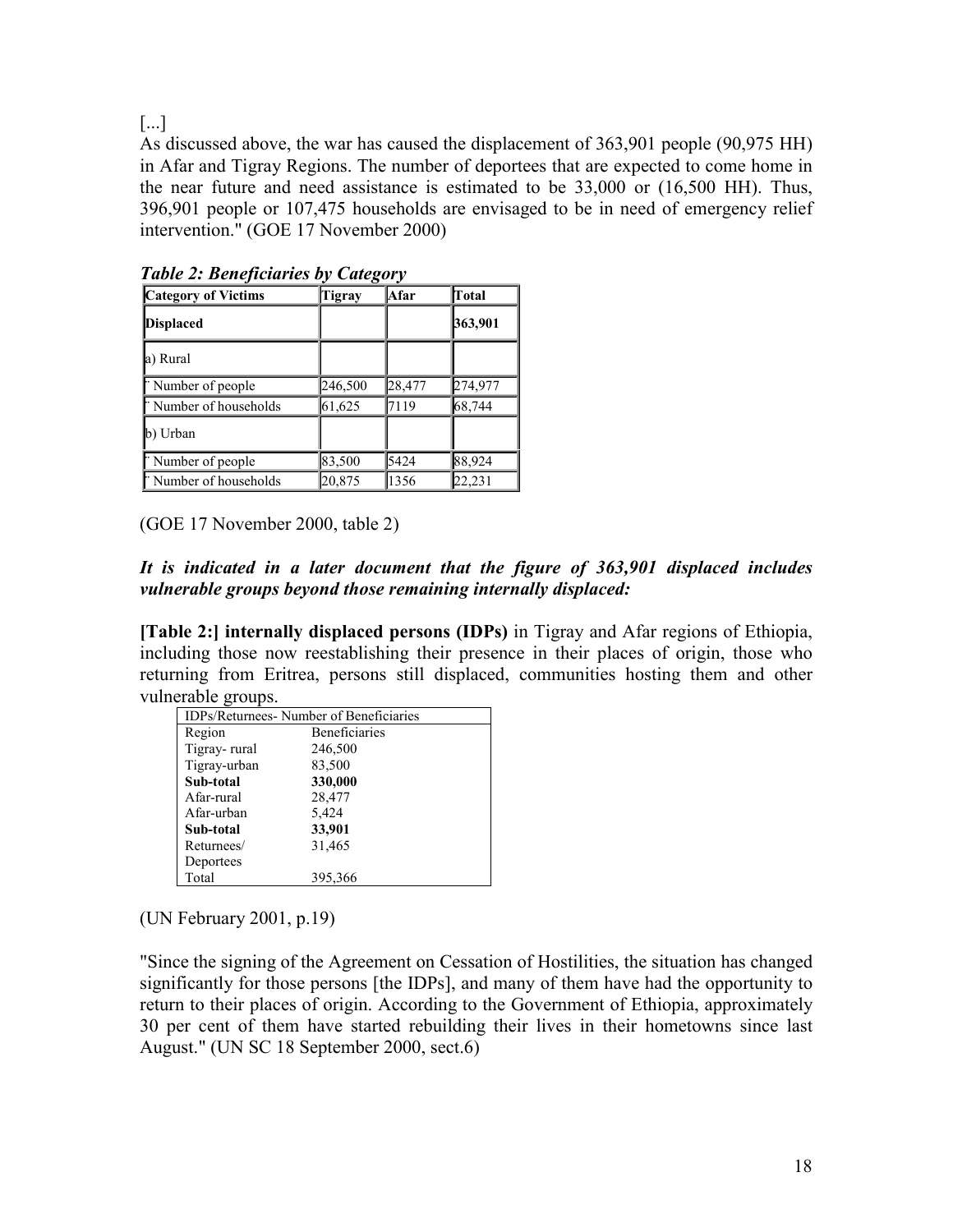"The findings of the UN inter-agency technical mission to Tigray carried out from 25 June to 1 July 2000 indicated that of the 315, 956 persons displaced in Tigray, an estimated 15,746 households (25%) had returned to their places of origin, a further 47% were expected to return and about 28% of the population were not in a position to return due to the deployment of mines in their places of origin particularly in the eastern and central zone. In the Afar region it is estimated that 33,901 IDPs are in need of assistance." (UN CTE 22 August 2000, sect. 5.7)

"Working with the Relief Society of Tigray (REST) and the DPPC, food aid [resourced by WFP] was originally provided to 272,000 beneficiaries. In mid 2000, this figure was increased by 15,500 to take into account newly displaced in Western Tigray, resulting from the renewal of hostilities in May 2000." (UN CT 22 December 2000)

"A recent WFP mission to Tigray estimated that more than 70 percent of the people who have been displaced by the border conflict in Western and Eastern zones and 30 percent of these IDPs in the Central zone have resettled so far. Low resettlement in the Central zone is attributed to the proximity of the IDPs' places of origin to front-line trenches, or their location in mined areas, or the fact that the houses belonging to these people have been destroyed." (WFP 22 December 2000)

### *See also "Cessation of hostilities facilitates return of Ethiopian IDPs (June-December 2000)"*

### **Government estimated that 349,837 people were displaced by end 1999**

- In January 2000 the UN used a target figure of 272,000 IDPs for basic food assistance
- Government estimate of 349,837 IDPs by the beginning of 2000 included those who have been returned from Eritrea since the start of the conflict

"The interventions outlined in the Relief Action Plan for the displaced build on the experience gained in providing assistance in Tigray and Afar since the outbreak of hostilities in May 1998. Thus the interventions planned for 2000 include: the provision of basic food assistance to 272,000 displaced [...]." (UNCTE 28 January 2000, p.iv)

"The border dispute between Ethiopia and Eritrea that first erupted into fighting in May 1998 continues, despite sustained efforts aimed at reaching a negotiated political settlement. The Ethiopian government estimates that at present 349,837 people remain displaced from the conflict area in the northern regions of Tigray and Afar [This figure includes those who have been returned from Eritrea since the start of the conflict]. Most have been integrated into host communities, but where local populations are not able to bear the burden of hosting, a recent SCF/UK survey indicates that in addition to a few camp-like settlements some of the displaced continue to live in make-shift shelters and caves.

 $[...]$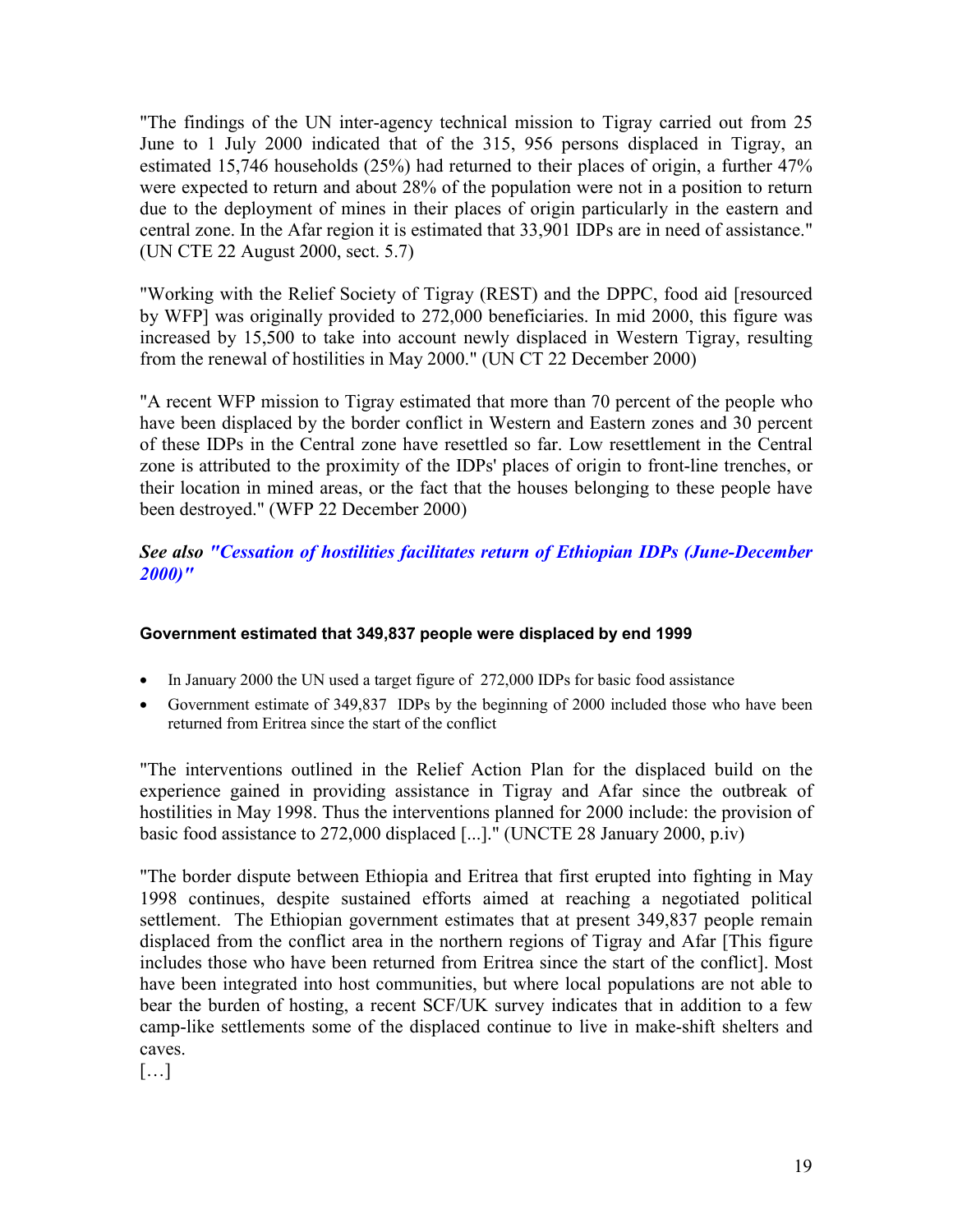WFP, through its food distributions to the displaced over the last year, and several international NGOs in their work with the displaced, have the impression that the government's figure of the total number of displaced is realistic. Registration of the displaced people in Tigray has been carried out by elected community representatives, many of whom are women, and government officials from among the displaced. Each community representative, who in some cases were elected prior to the conflict, registered members of the community who have been displaced. The lists are then screened by the community for accuracy before being finalized and submitted to the local authorities." (UNCTE 28 January 2000, pp. 29, 31)

### **Government figures suggest that the number of IDPs increased from initially 177,000 to around 315,000 between June and December 1998**

- From late October 1998 onwards the government authorities evacuated people from the border zone
- Report by the Tigray authorities that some 40,000 Ethiopians had returned from Eritrea
- Reports of confusion regarding the actual number of IDPs because of mobility and inclusion of "expected" displacement

"The war against Eritrea pushed 150,000 or more people from their homes in Ethiopia's border regions. Ethiopian officials claimed that as many as 330,000 people were uprooted." (USCR 1999, p. 66)

"According to regional and federal government estimates, following the first round of hostilities in May and June 1998, around 177,000 people from the northern border area were forced to flee their homes and seek safety further south. [...] In the wake of rising tensions and sporadic shelling of border positions, from late October onwards the government authorities have been implementing the orderly evacuation of the border zone. This has created a new flow of displaced people, swelling the numbers in existing host communities such as Adigrat and Enda Sellasie but also creating for the first time a number of temporary shelters, mainly in the western zone of Tigray. Due to these precautionary evacuations, according to the contingency plan of the Tigray regional authorities released in late December the total number of displaced persons in need of assistance has risen to around 315,000. In addition, the Tigray authorities report some 40,000 Ethiopians returned from Eritrea who are eligible to receive assistance under the government's previously announced "relief-rehabilitation" package and a further 268,000 people who remain close to the border and who are considered to be "at risk" should fullscale war breakout. The UN Contingency Plan, finalised in October 1998, takes as a notional planning figure a possible half a million people in need of humanitarian assistance in the border areas of Tigray and Afar regions should the conflict flare-up again.

[…]

In the central zone of Tigray, there persists some confusion regarding the actual number of civilians currently displaced with various inconsistencies between figures reported locally and at the zonal and regional levels. One source of the confusion may be the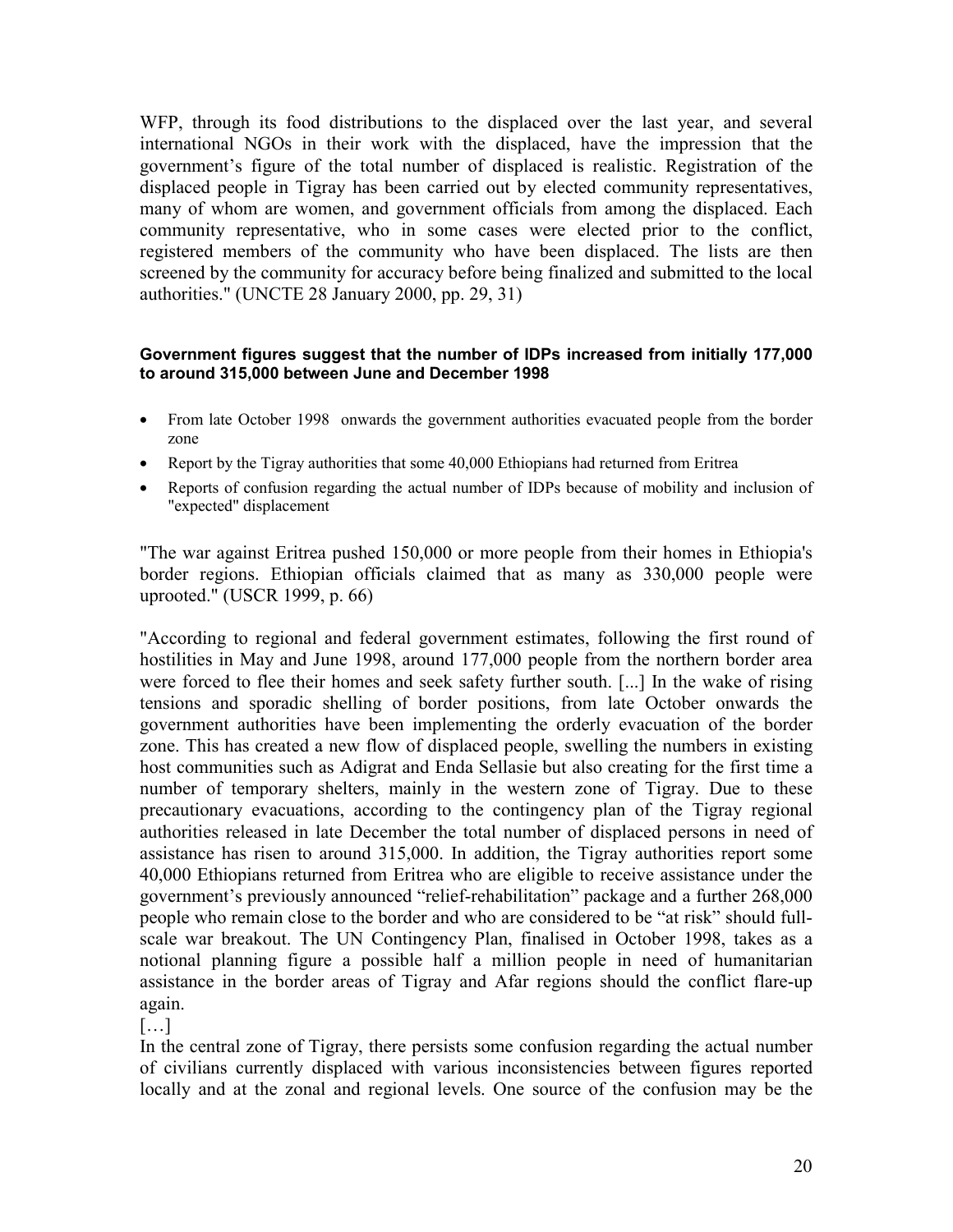tendency of some authorities to include a certain element of anticipation in their reporting while observations on the ground can be made difficult due to the continuing movement to and from towns and villages close to the border area. The town of Rama, north of Adua, being one such example. Here as of mid-December, the town appeared moderately busy with a number of shops and hotels still open for business. While officially some 50,000 had evacuated from the town and surrounding wereda, according to the local authorities the actual number was much less than this as most rural people had indicated a preference to stay where they were for the time being. For Rama itself, some people were apparently commuting in daily to look after their property in the town." (UNCTE 2 February 1999, pp. 2,3)

### **Geographical Distribution**

### **Three main areas of displacement along the Eritrea/Ethiopia border (2000)**

- In Tigray Region's Eastern Zone the displaced are now located in Adigrat town and the surrounding rural areas
- IDPs from the disputed Yirga triangle (in the Western zone) are located in areas south of the triangle up to and including the town of Shire (Endaselassie)
- IDPs from the Central zone are presently residing in Adwa town and its environs
- Most IDPs in the Afar region are living near Bure and Elidaar

"More than 90% of the IDPs are to be found in a belt of land due south of the border that runs from Bereket on the Sudanese border in the west to Adigrat in the east. They lead a precarious existence on food handouts distributed by the Relief Society of Tigray (REST), a local NGO. The remainder of the IDPs are to be found along Ethiopia's southeastern border in Afar Region." (RI 22 June 1999)

"Currently, there are three main areas of tension along the 1,000 km border between Ethiopia and Eritrea: Badme and Sheraro, in the western border area known as the "Yirga Triangle" between the Tekezze and Mereb rivers (Western Zone of Tigray Region); Tsorona - Zalambessa - Alitena, in the central border section (Eastern Zone of Tigray Region) near the main road leading from Ethiopia to the Eritrean capital Asmara, and Bure in the eastern border section (Zone 1 of Afar Region) on the main road to the Eritrean Red Sea port of Assab.

In the Tigray Region's Eastern Zone, the displaced originate from the conflict areas in Irob and Gulomeheda weredas and are now located in Adigrat town and the surrounding rural areas. In the Central zone, most people have been displaced form the town of Rama and the surrounding areas and are presently residing in Adwa town and its environs. In the Western zone, most of the displaced originate from the disputed Yirga triangle and are presently in areas south of the triangle up to and including the town of Shire (Endaselassie); the balance have been displaced from Humera town and its environs and have moved further south to the villages of Bereket and Ba'eker.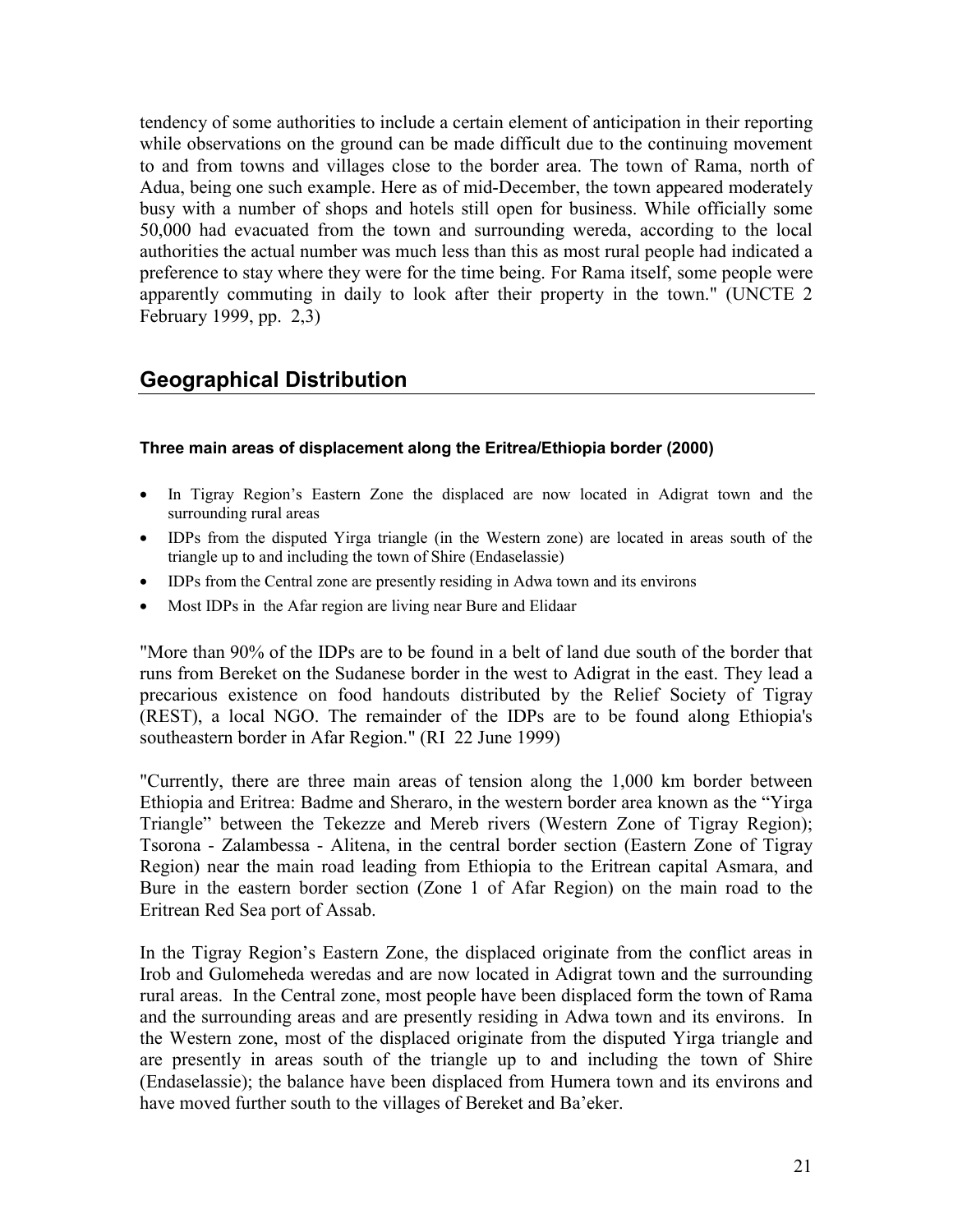In Afar, most of the displaced are living near Bure and Elidaar. They are being served by the government, Médecins du Monde, and the Afar Pastoralist Development Association (a local NGO), and also indirectly supported by UNICEF, WHO and other UN agencies.

In Tigray, there has been some shifting in displaced populations during 1999. Following the fighting in the Badme area in February 1999, many of those who had been displaced to Zeben Gedena from Sheraro town returned. The town is now bustling with activity, and has in fact become a host community for other IDPs who remain displaced from Badme and other areas close to the border. A new settlement, known as Wahla Ni'hibi, has been opened, and is a priority for providing shelter, water, health and sanitation services." (UNCTE 28 January 2000, pp. 30-31)

### **Origin of IDPs within the Afar Region (1999)**

Both figures of 24,000 and 29,275 IDPs reported within the region reported by March 1999

"Though a good main rainy season was reported last year, according to a recent article in the official *Ethiopian Herald* newspaper (April 17, 1999) the DPPB has distributed 2,180 metric tonnes of relief food to a total of 130,000 drought affected people in Zone 2 and Zone 4. While the latest update on needs issued by the Federal DPPC does not record any beneficiaries due to natural causes, the total number of people displaced by the conflict with Eritrea is given as 29,275. According to the regional DPPB in Asayita, the increase over the figure of 27,720 given in the February Afar Regional Contingency Plan was due to an additional episode of displacement which took place in March. Reportedly, the new caseload consists entirely of non-Afar urban dwellers from Bure ('now completely evacuated') and Manda ('mostly evacuated'), joining 16,290 earlier displaced persons of Afar ethnicity in Su'ula, a locality on the main highway some 15 kilometers south of Manda and some 50 kilometers north of Eli Dar. The DPPB told the mission that the other groups of displaced people, 'originating from both sides of the border' were to be found in Zone 2: Berhale (2,720), Afdera (3,710) and Dalol (5,000). Reportedly, some 290 people from Su'ula and 710 people from Afdera had moved in March to areas around Logia where possibly some of these 1,000 people might have used the so called 'Soger-Camp', which served in earlier times as part of the transit facilities for returnees and expellees coming from Eritrea (Assab).

[...]

In a recent 'urgent joint statement' issued both by the DPPB and APDA, it is stated that the Afar Region 'continues to hold some 24,000 displaced Afar in total'. This figure differs somewhat from the current official figure of 29,000. The statement went on to formulate a request for immediate assistance covering the sectors of shelter (2,500 palm mats and 300 blankets), food (supplementary food for 6,000 women and children), household goods (water containers and cooking utensils for 300 families) and medicines (for 20,000 people). (UNDP EUE 12 April 1999, pp. 4, 5)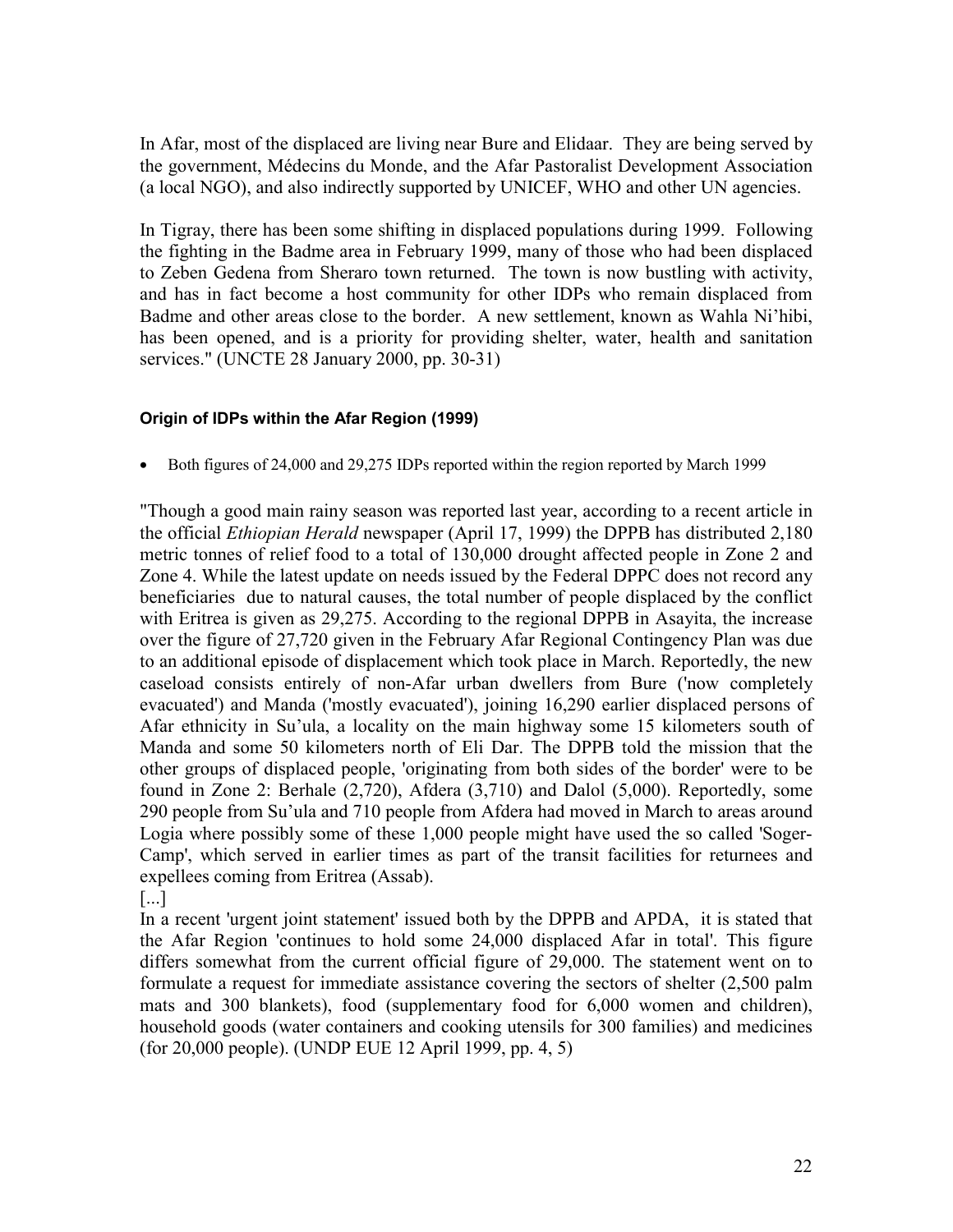# **PATTERNS OF DISPLACEMENT**

# **General**

#### **People were displaced both spontaneously and in an organised manner (1998-1999)**

- Many IDPs had to flee their homes empty handed at the outbreak of war in May 1998
- Organised evacuations as a precautionary measure after October 1998, enabling IDPs to bring household items
- People in remote rural areas less willing to move but prepared to evacuate if their villages are threatened
- Outbreak of fighting in early February 1999 was marked by an accelerated movement away from the border, both spontaneous and organised

"After the simmering border dispute between Ethiopia and Eritrea led to open confrontation in May 1998, significant numbers of people in the contested areas of Tigray Region became displaced. Many had to flee their homes empty handed, making them dependent on food and non-food relief support in their new residential areas. A number of locations between Badme and Shire (Inda Selassie) in West Tigray Zone and around Adigrat in Eastern Zone became reception areas for displaced people while additionally Adigrat and Adua (the latter in Central Zone) served as transit points for Ethiopians returning from Eritrea.

[…]

In late October, the situation changed significantly following the Eritrean shelling of Shiraro. Subsequently, the populations of several border towns began to evacuate as a precautionary measure, moving beyond the reach of artillery fire. Encouraged by the regional government, the people of Shiraro, Humera and Rama and to a certain extent also people from rural areas north of Enticho and Adigrat, started to move south of their respective home areas.

 $\left[\ldots\right]$ 

Since their departure was not conducted in a hasty manner, sufficient time had been available to plan and execute the move. The arrangements, however, had to be made by the evacuees themselves. Most people the mission spoke to in various locations of the Humera area confirmed that they had to pay for their own transport. Depending on the number of people, the number of household items taken along and the distance to the new location, any sum between 100 and 500 Birr had to be paid by a household for the evacuation. No government support was available for this purpose and also the *"das"* shelters had to be constructed and eventually paid for by the evacuees themselves.

[…]

Some two kilometers away from the old Zeban Gedena settlement, a camp consisting of *"das"* type grass-shelters has been established. The site itself houses an estimated 5,000 evacuees, while, according to local authorities, some 30,000 more are living in the general locality of Zeban Gedena. The circumstances of the evacuation and living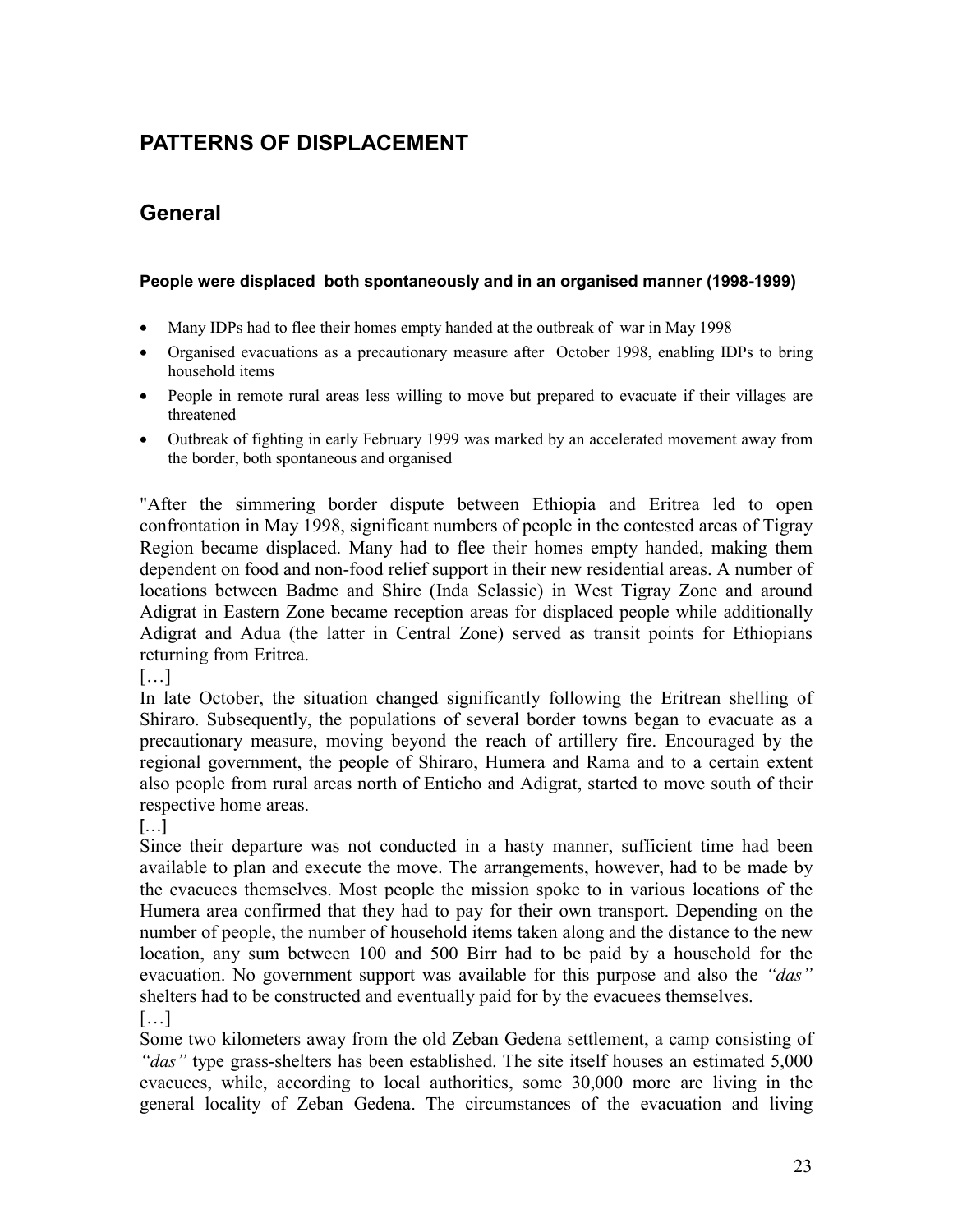conditions in this new settlement are similar to those encountered in Ba'eker. People had to organize and pay for the move themselves. To various degrees people were able to bring along personal belongings, household goods and other assets, but still had to construct their own shelters using locally available wooden poles, grass and straw." (UNDP EUE 8 January 1999, pp.1, 3,6)

"On the ground, the last few weeks of 1998 were marked by the precautionary evacuation of further civilians living close to the border with Eritrea as the tempo of sporadic shellings and low-level skirmishing increased. According to reports, the towns of Humera and Shiraro are now largely empty of civilians and the population of Rama much reduced. In all urban areas, however, there was considerable movement back and forth as people returned to collect belongings and household effects and to oversee their business interests. People in more remote rural areas within the border zone appeared less willing to move in December, indicating that they were less at risk of military action and more able to move quickly out of harms way if their villages are threatened. With the capacity of local communities to host the evacuees having reached saturation point, special encampments are now being established in the western and central zones of Tigray. On January 25, the Government announced it had ordered the closure of all schools in the northern border zone for fear of further attacks." (UNCTE 2 February 1999, p.1)

"These evacuations began as early as October [1998] last year but with the rise in tensions between the two countries and the expectation of further hostilities, the immediate period leading up to the outbreak of fighting in early February was marked by an accelerated movement away from the border, both spontaneous and organised. The town of Adigrat, some 35 kilometers from the front lines at Zelembesa, appears to have been a case in point. With a population already swollen by up to 40,000 people displaced by the fighting last year, many people (20,000 according to reports from REST) chose to leave and seek safety further south after the outskirts of the town came under artillery bombardment early in February. While many have sought shelter with family and friends in nearby towns such as Wukro and Idigahamus, some have gone as far south as Mekele. Though not on the same scale, other towns close to the border zone have experienced similar movements." (UNCTE 10 March 1999, p.2)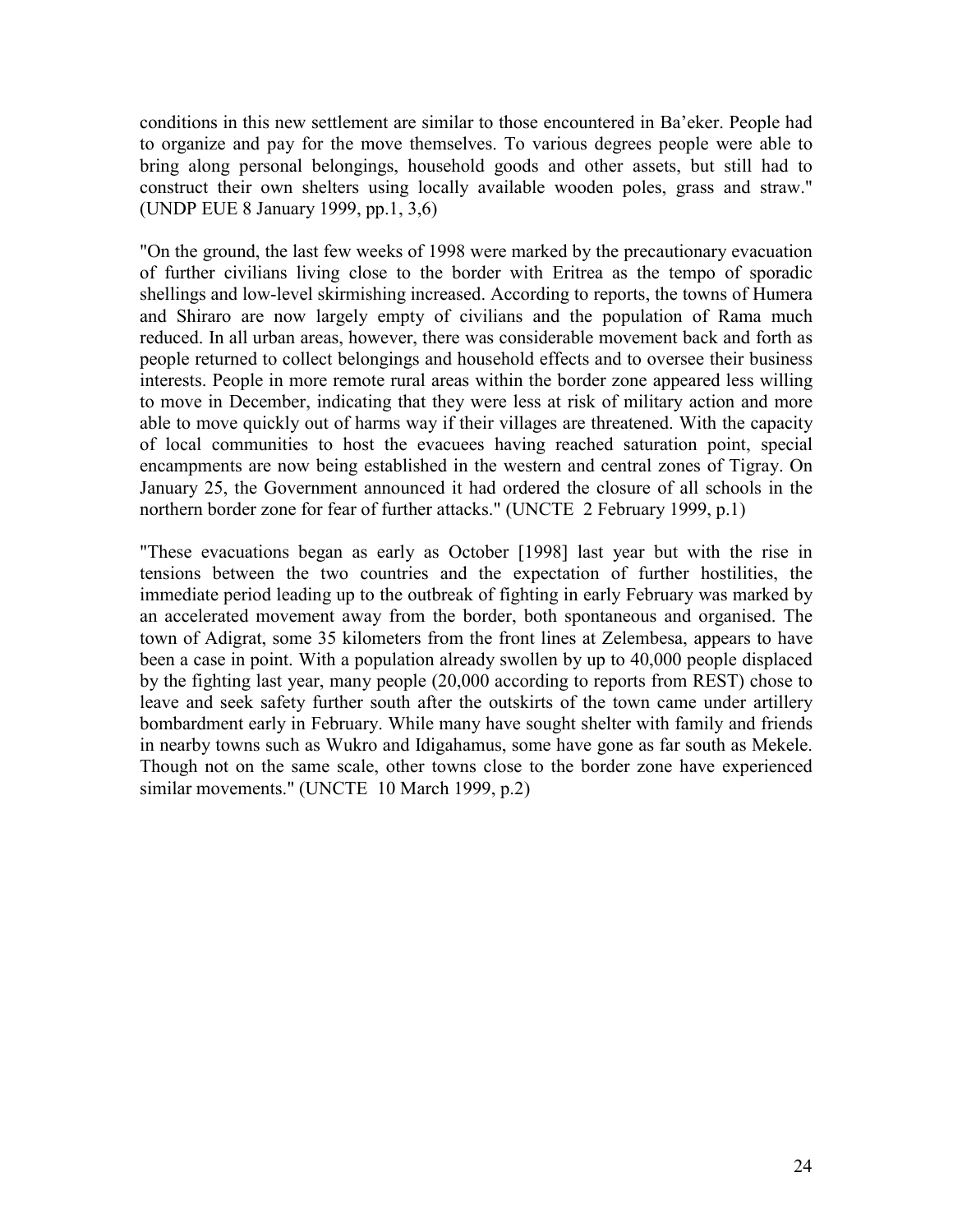# **PHYSICAL SECURITY & FREEDOM OF MOVEMENT**

### **Exposure of civilians to the armed conflict and protection concerns during displacement**

#### **Reported that people were not exposed to violence after being displaced (2000)**

"No reports were received of violations of the displaced populations. According to official sources, in the course of the last two years several thousand Ethiopians were returned to the Tigray region, which is their area of origin and have been well received. According to local NGOs, there is also a significant number of Ethiopians who were expelled from Eritrea in 1991 [Sic!]. Many are living in poor humanitarian conditions due to the lack of integration and resettlement assistance, including access to shelter, health, and income. Moreover, during the process some families were reportedly divided." (UN 25 October 2000)

#### **Evacuations to reduce impact of conflict on civilian population (April 1999)**

- Some displacement sites within artillery range
- Reports of people moved out of Adigrat town for fear of being attacked

"Throughout the course of the recent fighting very little information emerged regarding the humanitarian situation along the border. This was partly due to limitations on travel to the affected areas, which significantly reduced the flow of first-hand reports, but it was also felt that the precautionary evacuations organised earlier by the regional authorities had been effective in minimising the impact of the fighting on the civilian population." (UNCTE 10 March 1999, p.2)

"This town [Adigrat], capital of Eastern Zone, is the main area of displacement for those fleeing the central front (Zelambessa/Alitena). Adigrat lies within artillery range of the border, and has been shelled several times, most recently in the week before the mission when six people were reportedly killed and more than twenty others injured.

Where feasible, food distributions have been moved outside the town to minimize the risk of attack. The team encountered one food distribution (of food donated by the European Union through CISP and distributed by REST) just south of Adigrat town, and at least two others along the road between Adigrat and Adwa. Many of the recipients there said they had moved from their homes around Adigrat town for fear of being attacked." " (UNCTE 24 April 1999, p.6 )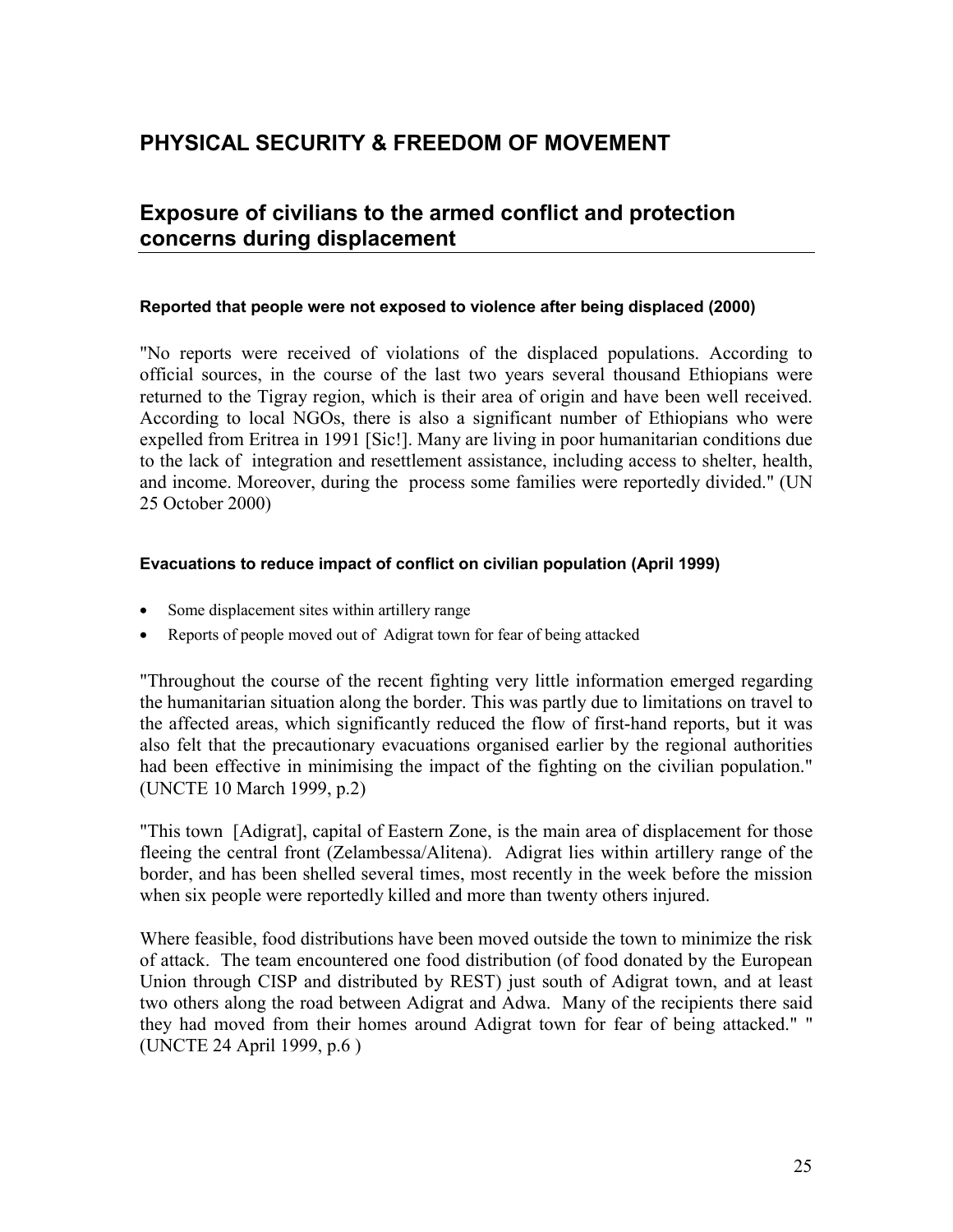# **SUBSISTENCE NEEDS (HEALTH NUTRITION AND SHELTER)**

### **General**

### **Displaced children and women particularly vulnerable (2000)**

• More than 75 per cent of IDPs assumed to be children and women

"Out of the estimated 349,837 internally displaced people more than 75 per cent are assumed to be children and women. Among displaced populations, women, children and the elderly generally suffer the most. They often have fewer income generation opportunities, and thus are more likely to be impoverished, particularly in areas such as Tigray and Afar which are among the poorest parts of one of the poorest counties in the world. Women and children (including a number of orphans) who are separated from other family members and find themselves in a strange social environment are often traumatized and disorientated. They are consequently more vulnerable to abuse, marginalisation and discrimination. Situations of social dislocation, such as that prevailing in northern Ethiopia, pose particular dangers to women during pregnancy, childbirth, or post-partum recovery. These situations also expose women and adolescents to greater risks of sexual exploitation, abuse and violence. Displaced people, particularly women, are also more at risk of contracting sexually transmitted diseases including HIV/AIDS, since families are often split and increasing poverty and lack of other income generation opportunities forces many displaced women into prostitution." (UNCTE 28 January 2000, pp.34-35)

#### **Thousands of displaced living in dismal condition on the streets of Dessie town (July 2000)**

"These people are living on the streets. Many of them are very desperate," says Ina van Uffelen-Kerkdyk, a project coordinator for ZOA. "The displaced people seem to be a forgotten group right now."

Many of them are Ethiopians who lived and worked in neighboring Eritrea, formerly part of Ethiopia. Thousands were displaced in 1991 after Eritrea gained its independence after a civil war with Ethiopia. When hostilities again flared in 1998, another 13,000 were displaced.

Many have no family or other support systems to return to, and no hope of finding work in drought-stricken Ethiopia. So thousands are now living--and in some cases, dying--on the streets of Dessie, a crowded town some 400 km/250 miles north of the capital Addis Ababa.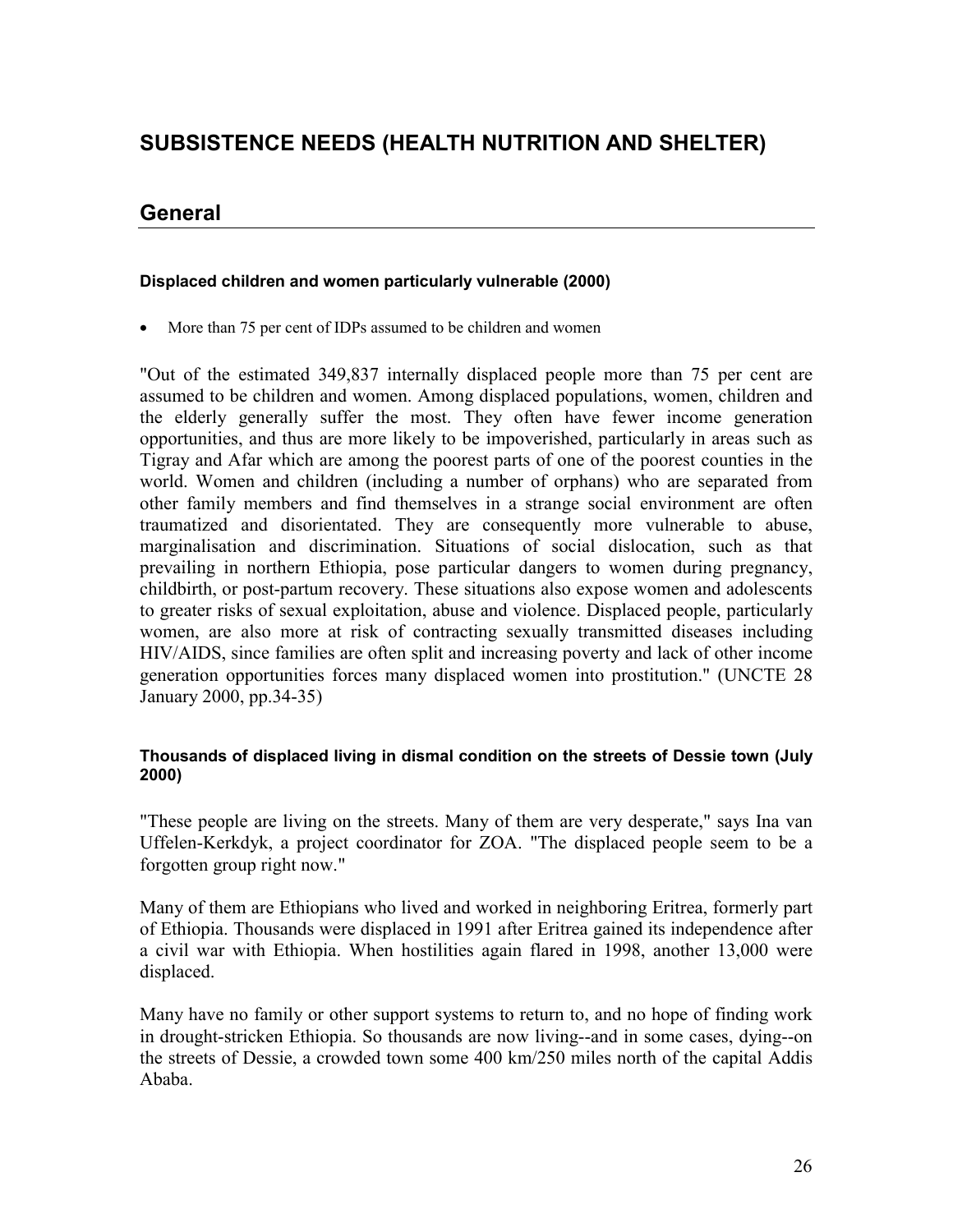On one busy street, a group of these people without a home sit next to crude shelters, made from burlap and plastic. They talk about their need for food, shelter, medical care, even blankets. When asked about her needs, one woman responded quickly, through an interpreter: "First is food and second is clothing."

So far, on this day in early June, she has shared one piece of bread with her three children. She is separated from her husband and has no relatives to help her. The street is her only home. Her shawl, wrapped tightly around her shoulders, is her only blanket.

When she and other displaced people arrived in the Dessie area, the Ethiopian government gave each adult household head 1000 birr (approximately \$200 Cdn./\$136 U.S.) and nine months of food assistance.

"You cannot integrate a person who came with nothing but 1,000 birr," observed one relief worker in Dessie. The government, however, doesn't consider displaced people as drought affected, and therefore they are not eligible for emergency food assistance." (MCC 13 July 2000)

### **Health**

### **Capacity to respond to health problems of IDPs and returnees eroded by conflict (August 2000)**

- Most health centers in the conflict-affected areas have been damaged
- Malaria and acute respiratory infections main causes of death among IDPs in Tigray
- High risk of measles outbreaks among the IDP population

"The vast majority of health centers in the conflict-affected areas have been damaged. The extent of the damage varies from complete destruction, as with the health centers in Zalambessa, to limited infrastructure damages due to improper maintenance. Furniture, medical equipment, supplies and drugs have been damaged or looted. In Tigray Region, health experts from the UN inter-agency technical mission in June 2000 identified 11 clinics and 8 health posts that were completely damaged and requiring immediate rehabilitation to serve returning IDPs and host communities, as well as four health station/health posts in Afar Region that require rehabilitation and support.

According to the UN technical mission, the top ten causes of morbidity among IDPs in Tigray were reported to be malaria (34%), acute respiratory infections (28%), intestinal diseases (12%), diarrhoeal diseases (9%), gastritis (4.3%), STDs (4%), common cold (3%), eye infections (2.2%), skin infections (2%), and ear infections (1.5%). Additionally, HIV/AIDS is considered to be one of the major problems for IDPs.

Epidemic surveillance needs to be strengthened and mechanisms for quick response need to be in place in such an environment.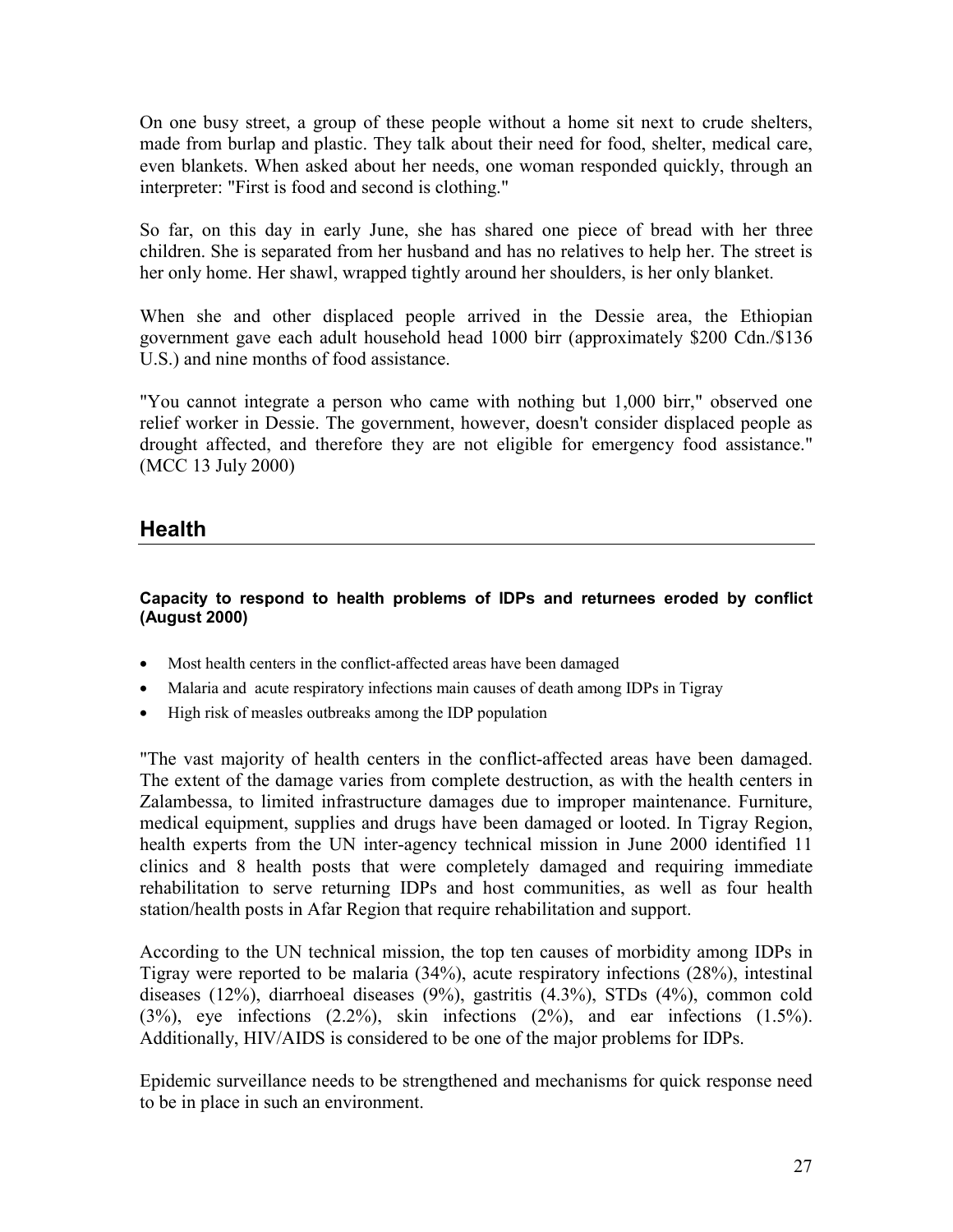Malaria is one of the leading causes of morbidity and mortality. The displacement of the population together with the coverage limitations of the government's Malaria Control Programme has greatly increased the incidence of malaria in endemic areas. The initiation of specific support to the malaria control programme is essential. The returnee population in Western Tigray is also threatened by leishmaniasis, a disease carried by sand flies. There is a high risk of disseminating the diseases to new areas because of the population movement caused by the conflict.

Tuberculosis surveillance and treatment along the border zones and weredas in Tigray has been disrupted as a result of the conflict. Afar Region has not been included in the National TB and Leprosy Control Programme and the Directly Observed Treatment Short course (DOTS) is also not implemented. Anecdotal reports suggest a high incidence and prevalence of TB. An intensified tuberculosis programme must be initiated to render services in these border areas to at least the level of the areas of Tigray and Afar region weredas outside the displacement areas.

Women, children and adolescents in particular suffer from mental and social stress as a result of the war and require support mechanisms, preferably from their own group. Usually it is the older generation and the traditional/spiritual or grass roots health care providers who are responsible for the care of people with various physical or emotional manifestations. Hence, training these existing community support groups to provide support is a constructive way to supply mental health care and increase the coping mechanism of the community.

There is a high risk of measles outbreaks among the IDP population. Children under five years are estimated to constitute a higher than normal percentage of the total IDP population and are exceptionally vulnerable to measles. Support will be provided to strengthen and intensify routine immunization and vitamin A supplementation." (UN CTE 22 August 2000, sect. 5.3)

### **Nutrition and food**

### **Food aid appears sufficient to hold back malnutrition among IDPs in the Tigray Region (1999)**

 IDPs in most areas almost wholly dependent on food aid, but this is complemented by support from host communities and wild foods

"IDPs in most areas (East and Central zones) are almost wholly dependent on the food ration, having no other significant and reliable source of food. In areas where cactus fruit has been available (July and August, Eastern Tigray only) this provides a minor source of calories and vitamins and cash if it is sold [Cactus fruit is very important in Eastern Tigray when its presence in July and August helps deficit farmers through the lean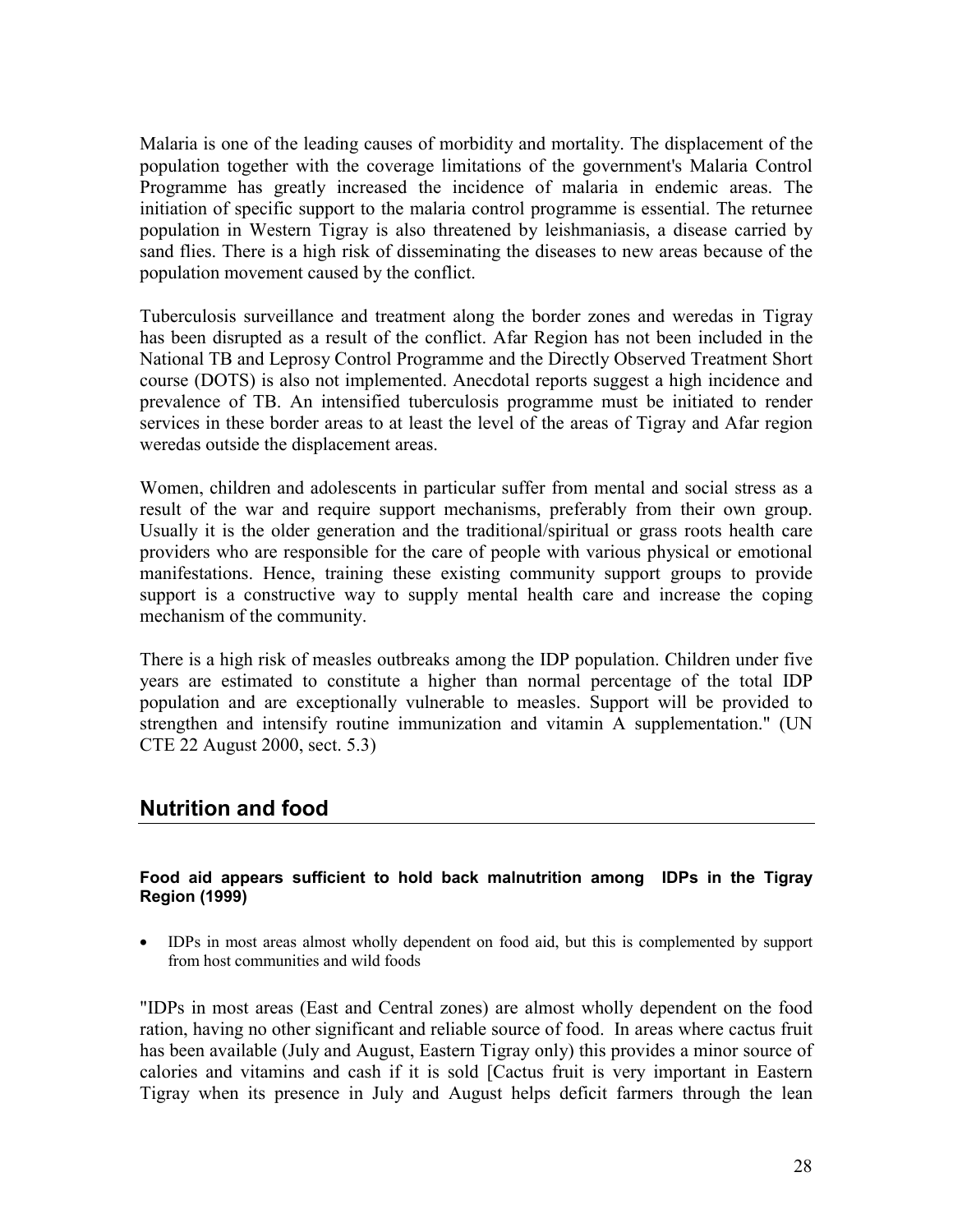months until the harvest]. However, cactus fruit is often privately owned (located within the household wall), and that which is not privately owned is fought over by children when food is scarce. Other wild food consumed included a wild cabbage-type plant (*hamili)*. In western Tigray there are more opportunities for labour, either in agriculture, construction, or domestic service in towns.

Much of Eastern zone faces what is termed as a "structural deficit" in terms of food production, i.e. the area regularly produces far less than it needs to feed itself. A large quantity of relief food is regularly supplied to vulnerable households in the form of Employment Generation Schemes (EGS).

Households seem to be surviving on small rations with no appreciable problems in terms of malnutrition for children. This could be because of several reasons:

(a) support from the host population is greater than was reported by the IDPs;

(b) children are consuming adequate calories because they are able to eat small quantities of food at frequent intervals;

(c) households are restricting adult consumption and reducing the amount of energy they expend." (SCF August 1999, pp. 13.14)

*The Global IDP Database has not got access to detailed nutrition information about the IDP population for 2000-2001.*

# **Water and Sanitation**

### **Substantial water rehabilitation needs in area affected by displacement (August 2000)**

- Worsened living conditions for IDPs during 1999 due to lack of water supply and poor sanitation
- Many previously functioning schemes have been damaged in Tigray

"About 25% of the total IDP population are women and children. They have not only been displaced but have been subjected to very difficult living conditions through the last two years. Many are still living in caves and open fields under plastic sheets. Supply of domestic water to these people has been one of the most difficult tasks for the Regional **Administration** 

Already many returnees are returning to parts of Irob, Tahtay Adiabo, Laelay Adiyabo and Atsbi Weredas in Tigray Region. A recent assessment of the water supply situation in these areas revealed that many of the previously functioning schemes have been damaged. Hence, rehabilitation and/or construction of new water points is a prerequisite to the return of many displaced people.

Since the water rehabilitation and development needs of the entire area affected by displacement are vast, it is necessary to prioritize the most urgently needed interventions. The water projects contained in this appeal are therefore intended to address the needs of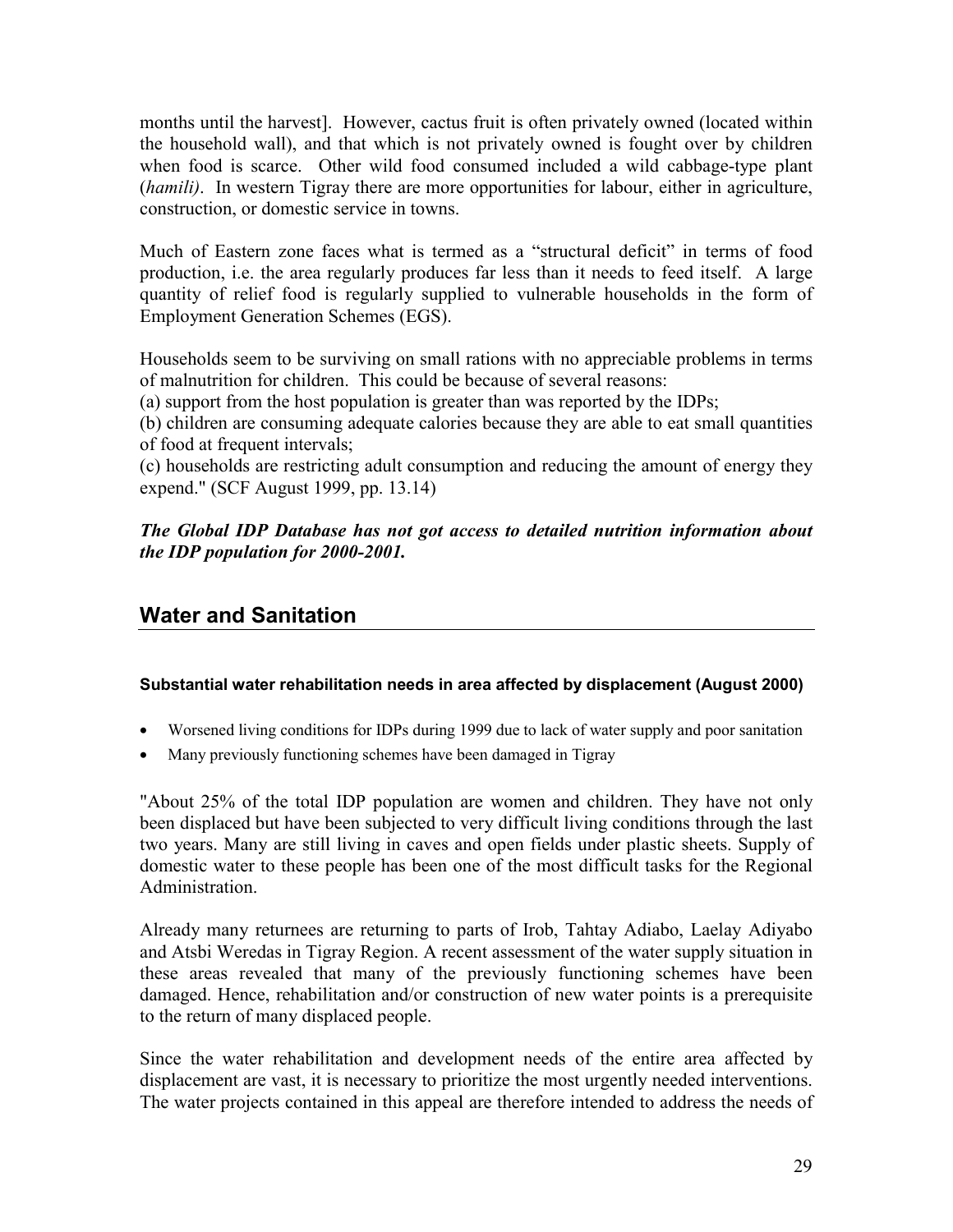up to 85,000 IDPs, who are returning to their areas of origin now, or who are expected to return before December 2000. The IDP communities will fully be involved in the implementation of project activities and the completed schemes will be handed over to them for operation and maintenance, after training water caretakers and management committees. WHO will also implement activities in the project areas such as water quality control and environmental health activities. The water and environmental sanitation (WES) needs of IDPs who are unable to return and remain displaced are being addressed from the funds received from the UNCT appeal launched in early 2000." (UN CTE 22 August 2000, sect. 5.5)

"The living conditions of IDPs in 1999 have worsened in many areas due to lack of water supply and poor sanitation. Strains have been placed on host communities already coping in many areas with the effects of drought. It is reported that an additional 290,000 IDPs still need assistance to improve water supply and environmental sanitation conditions in their living areas. The Bureau of Health in Tigray has reported that the morbidity and mortality is steadily increasing in places where there is lack of water supply and poor environmental sanitation conditions." (UNCTE 28 January 2000, p. 46)

### **Shelter**

### **General Government policy to avoid sheltering IDPs in displacement camps (1998-99)**

- IDPs encouraged to integrate into communities outside the conflict area
- Some camp-like settlements established in areas of high IDP density
- Makeshift camps established at various locations along Tigray's northern belt
- Makeshift shelters, locally called "das" built of locally available wooden poles, tree branches, grass and straw

"Governmental authorities have continued wherever possible to encourage local integration of the displaced into communities outside the conflict area rather than to set up shelters or camps which they know from their experience of the 1984-85 famine to be expensive and a breeding ground for disease and hunger. Still, in some places where the numbers of displaced are much higher than the local population, it has been necessary to establish camp-like settlements. The team was told that such settlements were located in Adi Haregay (people from Badme and Sheraro), Ba'eker (from Humera), and Abakh (from Rama and areas of Central Zone close to the border). In addition, an estimated 1000 people from the Zelambessa area are sheltering in the shadow of "caves" to the northeast of Adigrat town in an area that is technically within the military zone. The team visited this area." (UNCTE 24 April 1999, p.4)

"Rural huts and urban houses are so overcrowded that thousands more displaced must exist in flimsy grass huts, caves and even under trees and bridges. With the onset of the June rains, shelter is urgently needed, as well as blankets for all displaced and tents for those in towns. Plastic sheets tied to locally procured poles are a quick and low-cost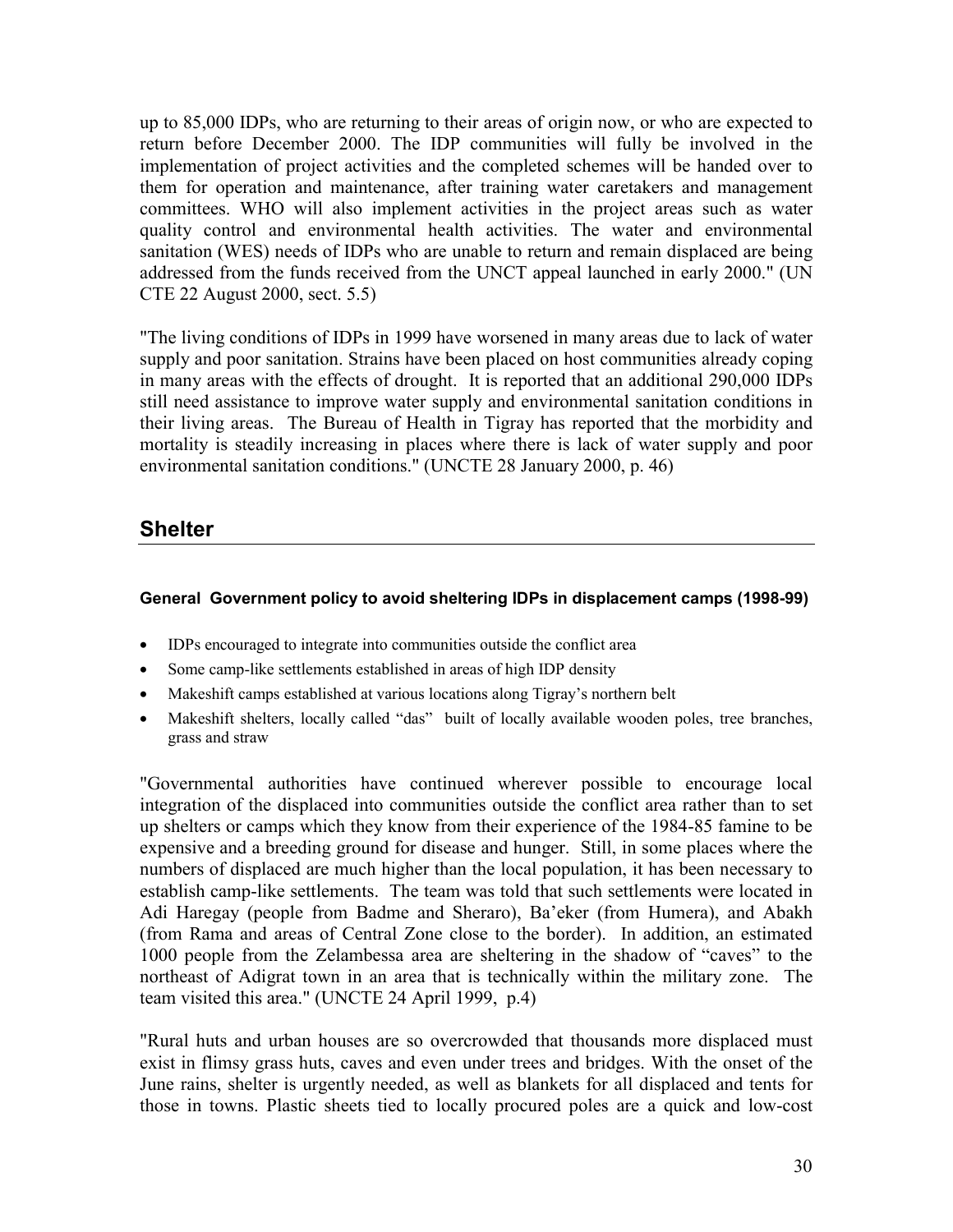solution for the rural displaced. The poles can be cut from the eucalyptus that grow around homesteads." (RI 22 June 1999)

"For the internally displaced people the Tigray regional government has preferred a policy of temporary integration, avoiding relief camps to the extent possible. With the exception of a tented camp in Adi Hageray, some seventy kilometers north of Shire, this policy of accommodating displaced people with local host communities has been successfully implemented while the numbers of internally displaced people in the region remained relatively stable with around 166,000 up to September [1998]. By that month the region was also additionally hosting some 11,000 Ethiopian returnees from Eritrea, bringing the grand total of conflict affected people in Tigray to 177,000 by the end of September.

[…]

With the hosting capacity of local communities having reached its limits by September [1998], the new movements led unavoidably to the establishment of makeshift camps at various locations along Tigray's northern belt (the official displacement figure was 315,000 by mid-December).

[…]

Driving into Ba'eker, the visitor is struck by endless rows of grass-huts left and right to the main road, giving testimony to the changes which took place here since the evacuation of Humera in November. Using locally available wooden poles, tree branches, grass and straw, people have built makeshift shelters, locally called *"das"* as well as many shops and restaurants.

[…]

Located some 53 kilometers north of Dansha (205 km from Gondar) and 45 kilometers south of Humera town at an elevation of 640 meters above sea level, Ba'eker certainly gives the impression of a bustling town. Prior to the conflict, Ba'eker was just a small hamlet of about 500 to 600 people (350 according to the 1994 population census). Now the town hosts some 13,000 people, according to estimates of the wereda administration. In some areas of the town overcrowding has become obvious with the *"das"* shelters erected in very close proximity to each other. In the hot, dry lowland climate this presents a serious fire hazard, as the wereda administration rightfully points out. Indeed, during the mission's visit a fire broke out burning a cluster of six grass-shelters to the ground. Since the settlement of the evacuees began, in five weeks a total of 26 *"das"* have been devoured by fire (also, some bush fires were seen *en route*). So far, nobody has been hurt but most of the fire victims lost their belongings. The eldest son of a farmers family the mission spoke to said: "We came here from Humera beginning November. We were able to bring along the most important household items, but had to pay for the transport 450 Birr. Although that money cut our family budget, we were doing relatively well since each of our eight family members got 15 kilograms of relief grain for one month. Now we lost all in the fire – the food and the household things."

[…]

While health, water and sanitation problems are being addressed using various international and national resources, the issue of shelter, mentioned repeatedly as a problem, raises certain questions. In this regard, the mission noted with some concern that many of the more recent evacuees had resorted to the construction of highly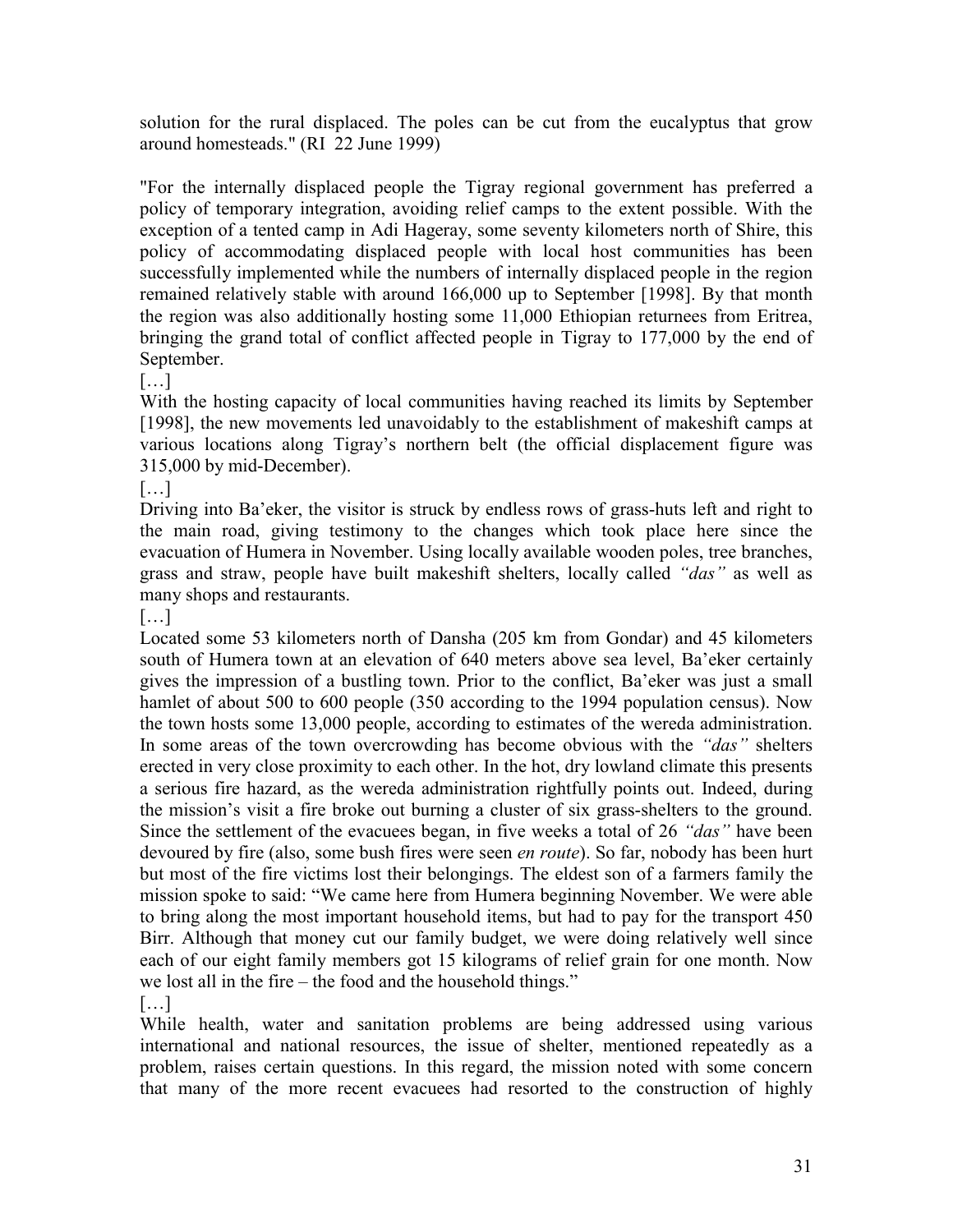flammable *"das"* shelters even though international donors had delivered substantial quantities of plastic sheeting to the federal DPPC five months earlier, little of which was evident in the field." (UNDP EUE, 8 January 1999, pp. 1,2,3, 12)

### **Caves or overhanging rock flanks used as shelters for about 2,000 IDPs (1998)**

- Reports that some IDPs seek shelter in caves for economic reasons
- Cave dwellers complain about the lack of appropriate shelter material and a shortage of blankets

"[The] the mission visited a location 4 kilometers north-east of Adigrat, locally known as 'the caves' (Ba'eti). A massive rocky hill provides here numerous places - either in caves or underneath overhanging rock flanks - which people are using as very basic shelters. Local authorities estimate that about 2,000 people have been living here following an Eritrean attempt to shell Adigrat in mid-November. While personal safety was one reason why people chose this location, another reason is based on financial considerations. Most of these "cave-people" were displaced in May from Zala Ambasa to Adigrat town, where they had to spend money to rent whatever housing facilities were available. Forced to sell parts of their relief food rations in order to be able to buy other essential food and nonfood articles for the household, the financial burden of paying rent eventually became too much.

Many dwellers in Ba'eti simply snuggle up against the overhanging rocks, having to suffer from the cold which, at an elevation of 2,400 meters, can be severe, especially at night. Makeshift fences from tree branches are put up as windshields. But with the exception of some commercially acquired material, not a single sheet of donated plastic was seen by the mission. This is somehow astonishing since considerable quantities of shelter material donated by humanitarian agencies and bilateral donors have been handed over some time ago to the DPPC in Addis Ababa. Cave dwellers spoken to complained about the lack of appropriate shelter material and a shortage of blankets. While the people of Ba'eti benefit from regular food distributions, another concern expressed was the scarcity of potable water  $-$  a spring nearby is of insufficient capacity for the number of people – and the sanitation situation is precarious. The DPPB representatives accompanying the mission to the caves indicated that they would be looking to address these problems." (UNDP EUE 8 January 1999, p.10)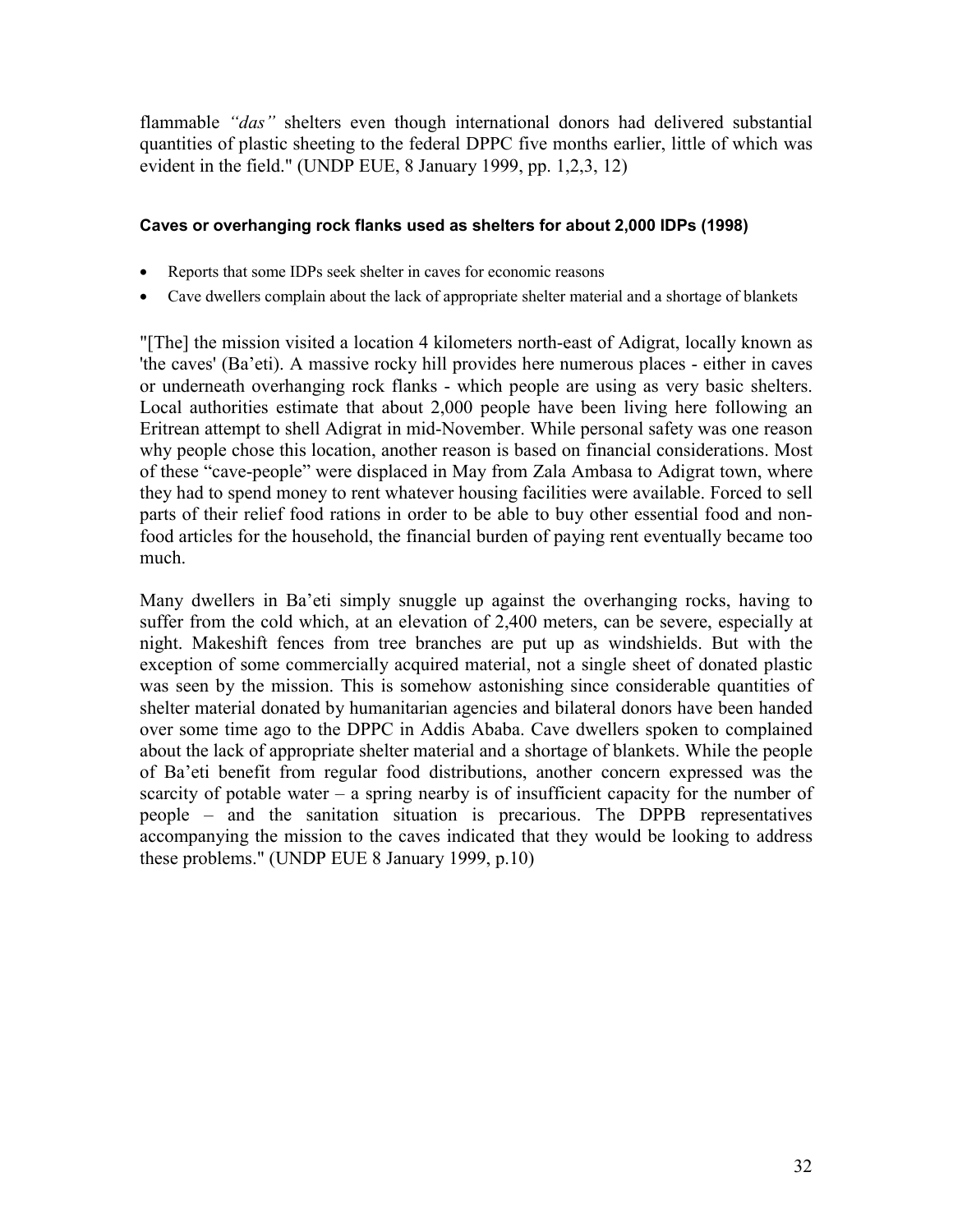# **ACCESS TO EDUCATION**

### **General**

### **IDP children return to damaged schools (August 2000)**

- Estimated that about half of some 34,000 displaced primary-school pupils had returned by August 2000
- Reported that in Tigray that 25 schools were totally destroyed, and 40 schools were severely damaged
- Lack of basic amenities like drinking water supply and sanitation facilities in schools

"The conflict and its aftereffects in six weredas (Tahtay Adiabo, Kafta Humera, Mereb Lehe, Ahferom, Irob, Enticho and Gulomekeda) in three zones of Tigray Region and six weredas (Dubti, Elidar, Afder, Dallol, Berhale and Erebti) in two zones of Afar Region deprived thousands of displaced primary-school age children of adequate and appropriate opportunities for meeting their educational needs. The major factors hindering their educational activities are the lack of infrastructure in the areas to which the internally displaced persons (IDPs) are returning since most schools were damaged or destroyed, the inability of some children to attend school due to illness, the lack of basic amenities like drinking water supply and sanitation in schools and communities, and the inability to meet the cost of educational materials.

The Regional Education Bureau in Tigray estimates that some 34,000 primary-school pupils were displaced, of whom 18,000 are reported to have returned to their home areas. In six weredas in Tigray, 26 schools (14 lower primary, 11 complete primary and 1 secondary school) have been totally destroyed, and 41 schools (11 lower primary and 30 complete primary schools) severely damaged. Classroom furniture, stock of textbooks and other teaching-equipment have also been destroyed. Albeit at a much smaller scale, the situation in Afar, and about 1,000 children and 15 schools need support to resume educational activities." (UN CTE 22 August 2000)

"The conflict and its after effects in six weredas in the western, central and eastern zones of Tigray region and six weredas in two zones of Afar region continue to deprive thousands of primary school-age children of opportunities for education of good quality. The major factors hindering appropriate learning opportunities for children in the conflict-affected areas include the lack of adequate infrastructural facilities due to the destruction and damage of schools in the areas to which the internally displaced persons (IDPs) have returned, the lack of basic amenities like drinking water supply and sanitation facilities in schools and communities and the inability of families to meet the cost of educational materials. About 34,000 primary-school pupils in Tigray were affected by the conflict. In seven weredas in Tigray, 25 schools (14 lower primary, 11 complete primary and one secondary schools) were totally destroyed, and 40 schools (11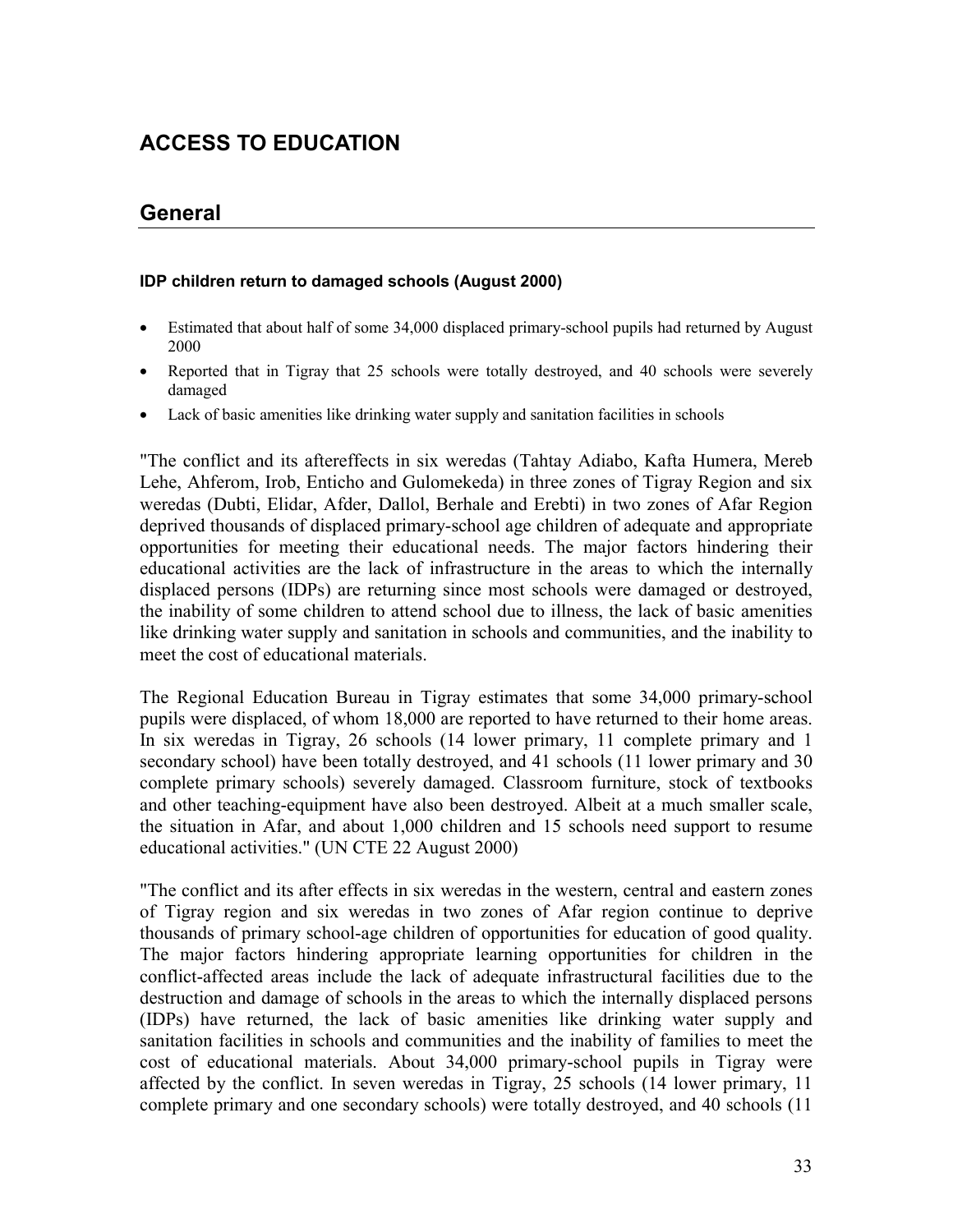lower primary and 29 complete primary schools) were severely damaged. Classroom furniture, the stock of textbooks and other teaching-learning equipment were also destroyed. The situation is similar in Afar where about 1,000 children and 15 schools need support to resume educational activities." (UN February 2001, pp.35-36)

### **Classes in Tigray conducted in caves, tree shades and open fields (2000)**

- Efforts to continue education services to approximately 44,000 internally displaced school-age children in Tigray Regional State and about 1,000 children in Afar
- Plans for the equipping of fifty tented temporary classrooms in Tigray

"In 1999, a series of education interventions including provision of shelter materials and classroom furniture for temporary schools, as well as educational materials were undertaken to ensure continuity of education services to approximately 44,000 internally displaced school-age children in Tigray Regional State and about 1,000 children in Afar. However, due to insufficient funds, it was not possible to implement all the proposed interventions. Despite the absence of basic infrastructure facilities, classes in 1999 were conducted in caves, tree shades and open fields in Tigray. Schools located in areas adjacent to host communities are also accommodating the displaced students in addition to their own local residents. This has resulted in enormous pressure on facilities and teaching staffs in these schools. The influx of displaced children has resulted in overcrowding of students in classrooms, and shortage of teachers and teaching-learning equipment/materials.

The lack of adequate financial support for the education programme is leading many displaced children to discontinue their schooling and has exacerbated the problem of the poor quality of teaching-learning processes for those who remain in the schools. There is, therefore, a need to intensify efforts to provide access to quality education for the internally displaced children." (UNCTE 28 January 2000, p. 47)

"With an estimated 44,000 school age children among the displaced, education is also a priority for the government and there are plans to assist 27,000 of the neediest students through the provision of stationary materials, blankets, bed-sheets and uniforms. Supplies will also be procured for the setting-up and equipping of an additional fifty tented temporary classrooms in Tigray." (UNCTE 11 February 2000, p., 8)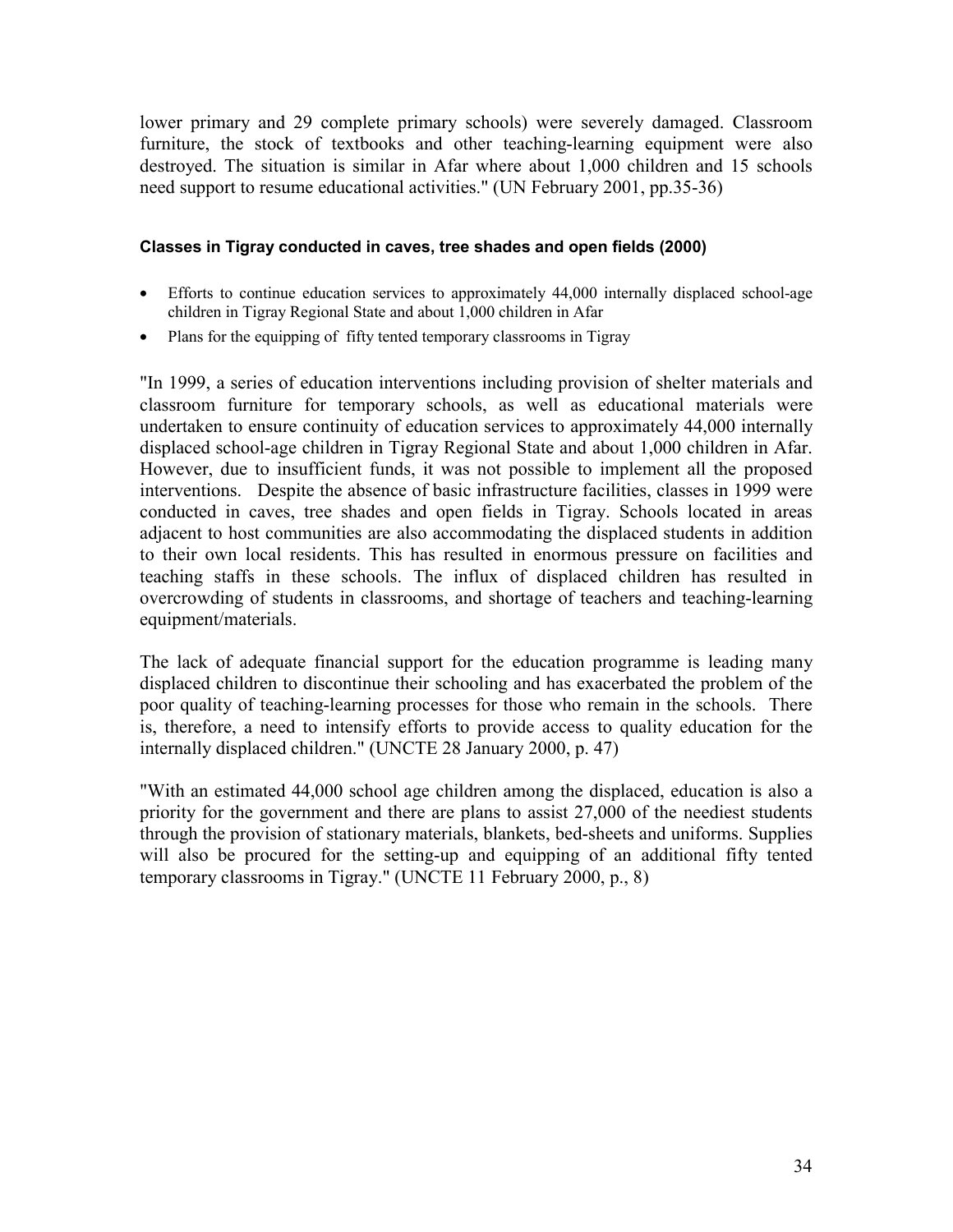# **ISSUES OF SELF-RELIANCE AND PUBLIC PARTICIPATION**

### **Disruption and maintenance of coping mechanisms**

### **Positive development in the agriculture sector during 2000 and 2001**

- General cease-fire in 2000 facilitated some return to farming operations and an increase in commercial farming enterprises in the West Zone
- Peasant farmers in the disputed territory still in a slow and expensive process of re-establishing their enterprises by early 2001
- Overall food supply situation in Ethiopia reported to be stable by June 2001

"Tigray, the northermost region of Ethiopia, bordering Sudan and Eritrea, is divided into four administrative zones, West, Central, South and East. With a cultivated area of some 0.9 million hectares, it normally contributes around 5 percent of the national grain harvest. Because of a high population density, it is traditionally a food deficit area, yet this generalization masks surplus producing areas in the west and south.

With the outbreak of hostilities between Eritrea and Ethiopia in 1998, farmers in the war zones along the frontier between the two countries, were displaced and many have yet to resume farming operations in such areas due to the presence of unexploded ordnance and land mines. This having been said, the general cease-fire in early summer facilitated some return to farming operations and an increase in commercial farming enterprises in the West Zone. However, most peasant farmers in the disputed territory are still in the process of re-establishing their enterprises and recovery is slow and expensive. This year prices of draught oxen have escalated as local demand for meat is higher than normal due to the presence of two major armies each side of the border.

Rainfall, the main production determining factor began badly with the failure of the belg rains for the sixth successive year and a late start to the meher season throughout the Region. After the onset of the rains at the end of June/early July [2000], the season varied from zone to zone. In the Eastern Zone, the rains were patchy and finished early. However, the appearance of "azmara" rains in November-December has prompted preparation of land for opportunistic early maturing barley and chick pea production typical of the zone. Water catchment focused development features strongly in development programmes in the Eastern zone and is already having an impact on both production and the reversal of environmental degradation where it has been completed.

The Central Zone also exhibited a late start to the meher and an uneven distribution but mid-August and September planting of short cycle cereals has been sustained by the continuation of rains to the time of the Mission in mid-November causing some concern for the harvestable teff crop, for which yields have been concomitantly reduced.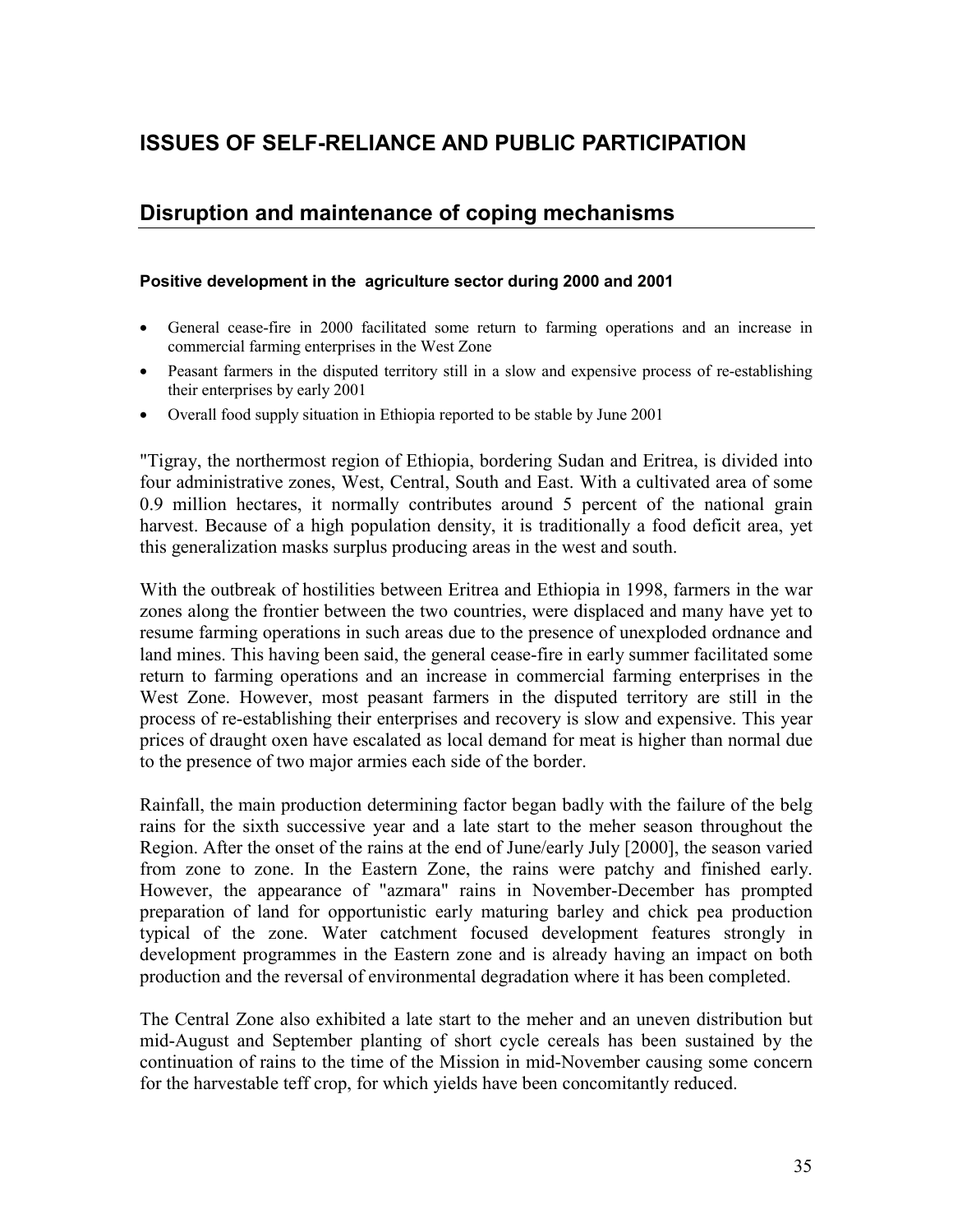In the South and West Zones the rains were more evenly distributed. The spate schemes in the southern lowlands have been well supplied with floods from the eastern escarpment and in the West has noted an upsurge in commercial sowing of sorghum and sesame.

Because of the unencouraging beginning, higher prices, bad debts and delayed deliveries, fertilizer use has dropped by around 6 percent. Further, in water stressed woredas the ZAB/WAB staff advised farmers against using fertilizer to reduce costs which are unlikely to be recovered. Fortunately, the Region has had a migratory pest free year, so while the endemic non-migratory insect pests, *viz.*, stalk borer, grasshopper and shoot fly were noted along with vertebrate pests such as rats, birds and baboons, losses from pests are expected to be no greater than levels that are normally tolerated.

The combination of the factors noted above results in a regional harvest from 904 000 hectares of 714 000 tonnes of cereals which is 17.8 percent higher than last year's cereal production from 8 percent more area and 6 percent of the estimated national total. As this total includes 64 000 tonnes of sorghum from commercial farms in the Western zone, the peasant farming cultivation of 650 000 tonnes is close to the expected contribution of the Region due to anticipated increases compared to 1999 of 56 000 tonnes and 54 000 tonnes of cereals in the South and West Zones respectively. Extensive production of oilseeds this year, particularly sesame at 78 000 tonnes, means that oilseed production is now much greater than the production of total pulses at 23 000 tonnes, reflecting the expansion of the commercial growing of sesame in the West Zone and the importance of neuq in the peasant farming system.

Food aid requirements are expected to remain high in the Eastern and Central zones and in some woredas in the Southern Zone, where successive belg rains failures have decreased assets. Furthermore in the first part of 2000 beneficiaries received less than 50 percent of their food aid needs due to late arrival of commodities, contributing to further destitution." (FAO-GIEWS/WFP 9 January 2001)

## "[**General assessment of 2001 agricultural production in Ethiopia by June 2001:]**

Abundant rains in the first two dekads of May benefited the 2001 "belg" crops to be harvested from June. Despite a dry spell in late March and first dekad of April, subsequent good rains have allowed a recovery of the crops. The "belg" production accounts for some 7 to 10 percent of the aggregate cereal production of the country, but it is important in several areas, where it provides the bulk of the annual food supplies. Overall prospects for the harvest are favourable and output is anticipated to recover substantially from last year's poor "belg" crop. However, an army-worm outbreak recently reported in eastern parts of the country may impact negatively on the outcome of the season.

In the pastoral areas, the current main season rainfall was late by about a month but was widespread and abundant from late April. The impact of the late onset of rains could be significant given the short span of the season and the recent severe droughts. Recent nutritional surveys have shown high levels of global acute malnutrition, indicating continuing food shortages.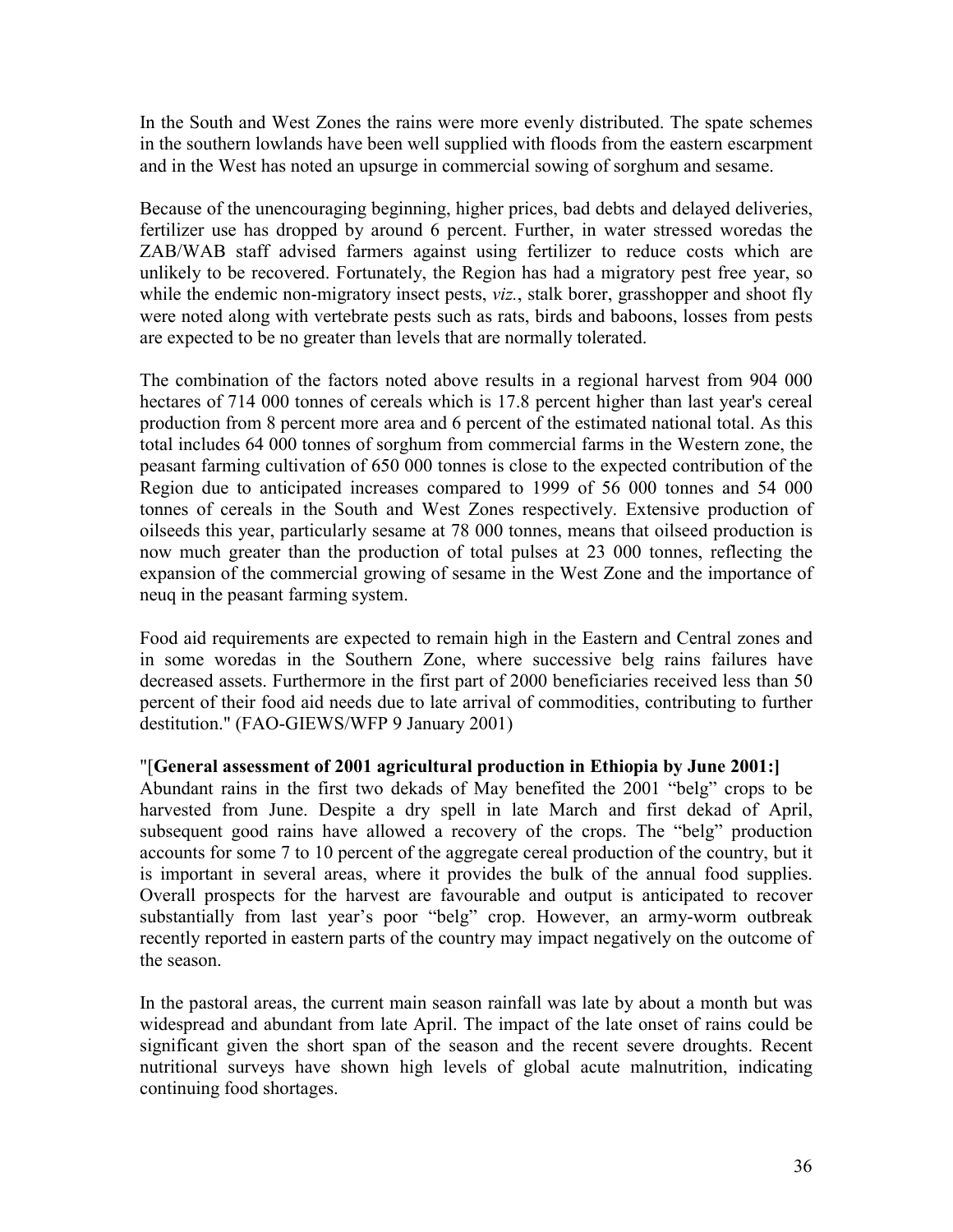As a result of last year's bumper "meher" cereal and pulse crop, the overall food supply situation in the country is stable. However, the sharp decline in grain prices has severely affected household income in rural areas and may negatively impact on farmers' production decisions this year. The Government and donors have made some attempts to support local markets through purchases of grain, but with limited funding available the efforts have not been successful so far. Some 6.5 million people, affected by a severe drought in the last two years and the war with neighbouring Eritrea, depend on food assistance." (FAO/GIEWS 18 June 2001)

#### **Difficult to restart agricultural production in areas affected by the conflict (August 2000)**

- Landmines and unexploded ordnances remain a serious problem
- Farmers are short of seeds, oxen, farm tools, fertilizer, and storage facilities

"As a result of the war with Eritrea, some 500 civilian deaths were reported in Tigray, 750 children were orphaned and the whereabouts of 641 civilians remains unknown. Schools, hospitals and other parts of the community infrastructure have been destroyed or damaged. Four farming seasons have already been lost, and more than 70,000 hectares of land rendered uncultivable and unproductive due to the presence of landmines. Although the Ethiopian Government and humanitarian partners are anxious to support the return of the remaining internally displaced persons to their homes in border areas, landmines and unexploded ordnance remain a serious impediment to resettlement activities. According to the United Nations Children's Fund (UNICEF), 167 people, mostly children, have been reported killed or injured by landmines since February 2000." (SC 9 August 2000, para.10)

"The agricultural activities in all the weredas along the border with Eritrea were affected by the war. While the main impediment for the returning farmers is the risk of landmines, farmers are also short of seeds, oxen, farm tools, fertilizer, and storage facilities. The period when planting long-cycle crops for the *meher* – or main cropping – season in Tigray Region has passed and the only crops which still can be planted at this late stage are crops such as teff and chickpea whose planting dates may be extended to early September if rains are adequate and continue into October. It is critical, however, to begin mobilizing resources now for the 2001 planting season to ensure that the maximum area is planted so that recovery can begin.

As agricultural production has been severely disrupted among the displaced, food assistance to most IDPs and returnees will be required through November 2001, at which time the next *meher* harvest is expected. To support the return of IDPs to safe areas, food assistance will be a major component of the relief and rehabilitation plan." (UN CTE 22 August 2000, sect. 3.1)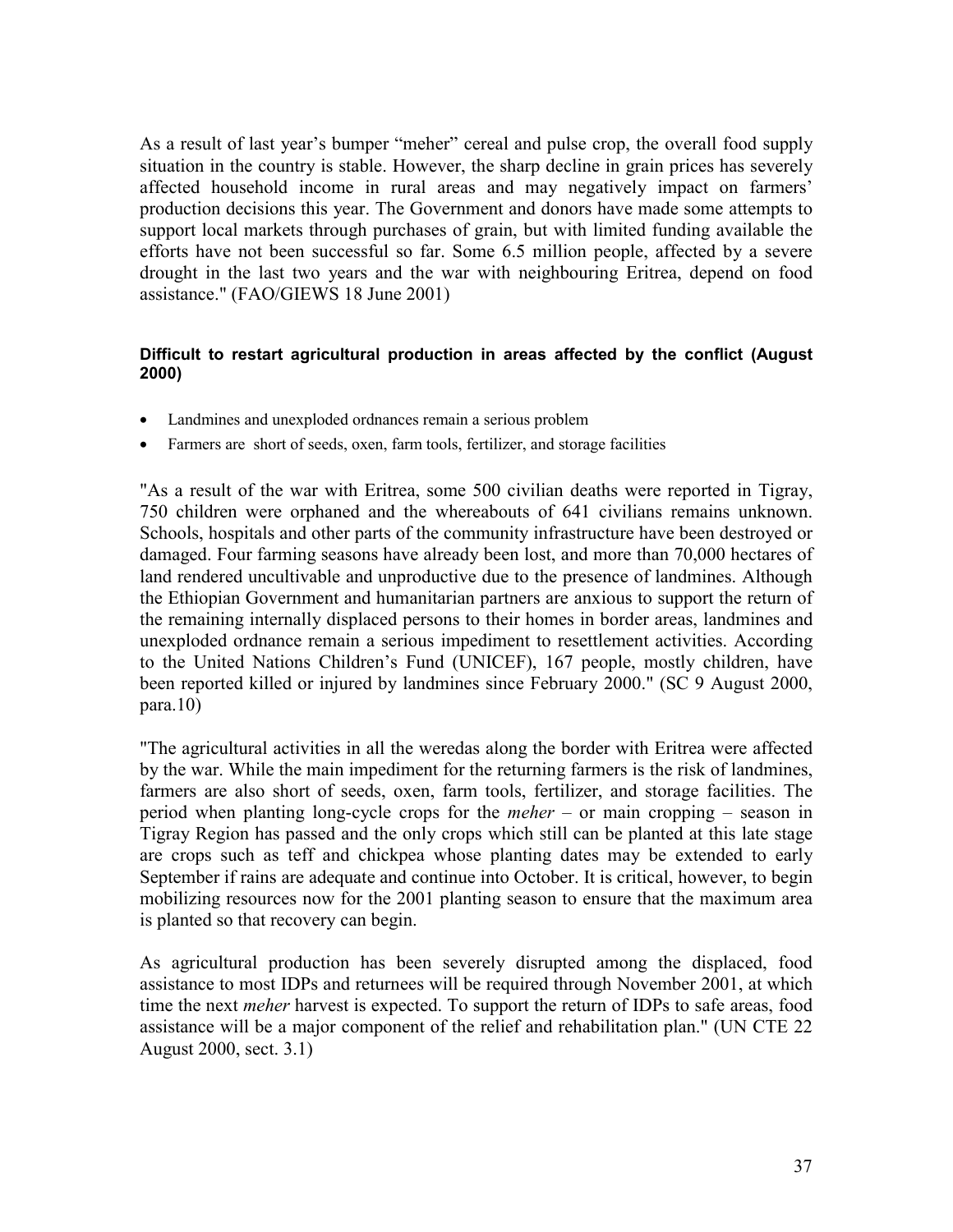#### **Many IDPs fled with few personal belongings and were completely dependent upon relief assistance (1998-2000)**

- Lack of access to their farmland, livestock and other productive assets make most displaced completely dependent upon relief assistance
- Cross-border petty trade has been completely suspended
- Most of the displaced come from areas that are chronically drought affected

"Most displaced are completely dependent upon relief assistance, since they lack access to their farmland and many have lost their livestock and other productive assets. Although some water, sanitation and health support has been provided, the conditions in the displaced settlements and areas hosting significant numbers of integrated displaced are precarious and in need of improvement. In addition, in order to halt further environmental destruction, alternative sources of fuel (besides wood or charcoal) are needed. Even if a peace settlement is reached during 2000, most people will be unable to return to their homes due to the threat of landmines in and around their homes and farms, as well as the fact that they have lost their access to their property and assets. They are expected to continue to be dependent upon assistance throughout the year. […]

In addition to the loss of agricultural production, many of the displaced have lost their other means of livelihood as well. Many people left their homes with few personal belongings, including livestock. Most are unable to support themselves. Cross-border petty trade, which previously made up a significant portion of the local economy in border areas and included livestock sales as well as sales of vegetables, spices, and *gesho* (used in brewing local drinks), has been completely suspended. This has dramatically limited the ability of those living close to the border to have access to cash. To some extent, the livestock trade has been buoyed by the demand from the military, but in general a decline in purchasing power of the local residents has been observed.

In addition to the stress created by the war environment, most of the displaced come from areas that are chronically drought affected, and many have been dependent upon external assistance for many years. Many host families, who are now at the end of their coping strategies, are relying upon assistance as well due the fact that they have suffered from crop failure this year." (UNCTE 28 January 2000, pp. 29, 30-31)

"IDPs in East and Central zones resisted acknowledging the existence of wealth groups in their current situation. With the loss of assets (livestock, access to land) the only differentiation appeared to be the presence of potential labour with the household. However, with limited opportunities for labour in Central and Eastern zone the advantage of having labour within the household was minimised.

One advantage of larger households was the ability to use the ration more efficiently  $$ benefiting from economies of scale which was not possible with small households. Moreover, those with young children were better off since they received a full ration for the young infant, more than the child's needs. In Central and Eastern zone such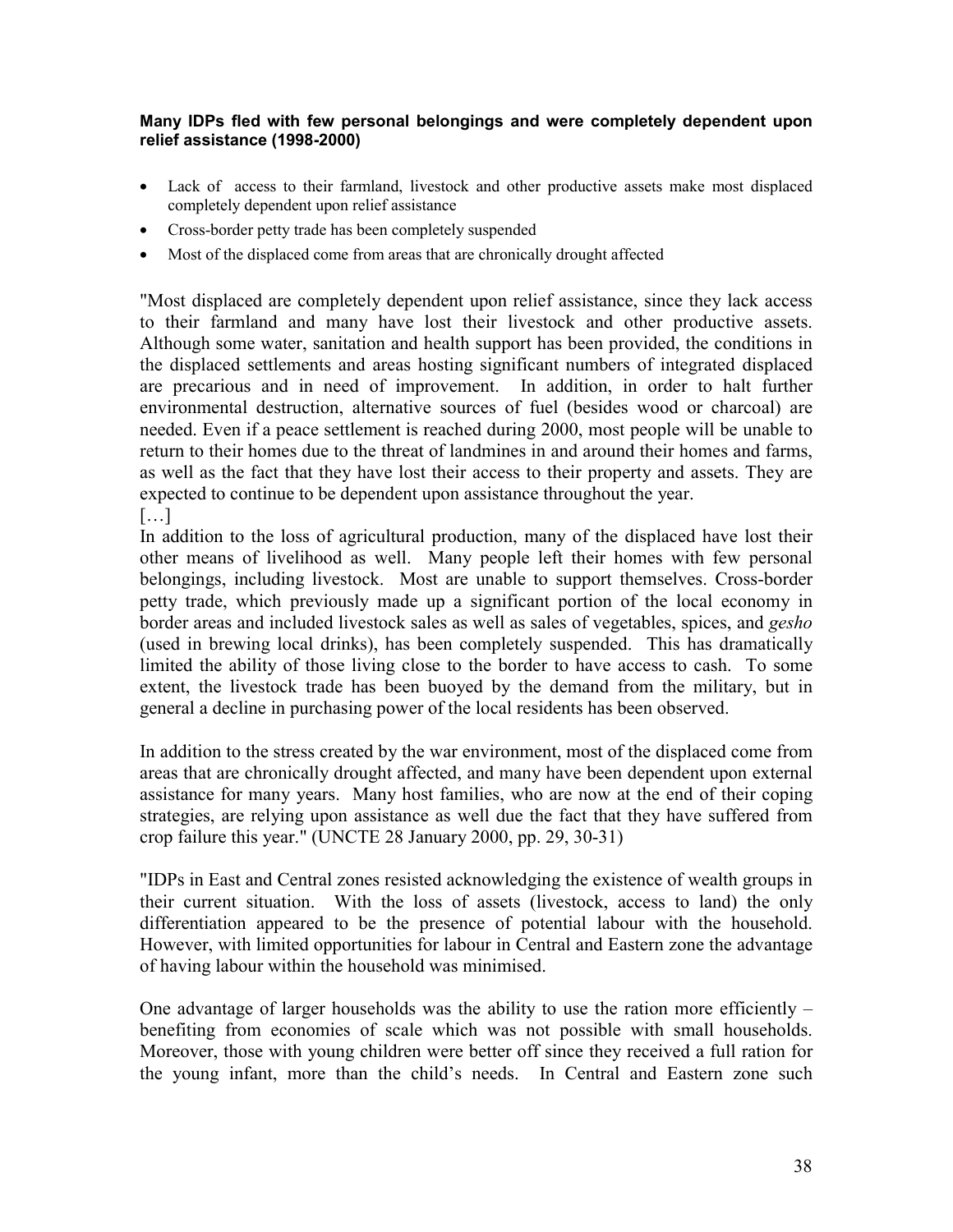advantages are extremely tenuous – the relief is not a secure or reliable food or income sources, hence it is difficult to differentiate between IDPs in these areas.

In Western zone many IDPs were able to benefit from living with relatives. Often those in this position had already been excluded from the ration beneficiary lists, hence any advantage they might have had was reduced. Sources of food and income (agricultural labour, domestic service, construction opportunities) in this zone meant that presence of potential labour within a household gave a useful – but seasonal and not very reliable source of food or income." (SCF August 1999, p.5)

#### **Some IDPs considered self-sufficient in Tigray as they were able to bring personal assets when evacuated (1999)**

- IDPs from the cash crop surplus area of Humera considered self-sufficient in terms of food and non-food requirements (January 1999)
- Some IDPs able to continue cash-crop businesses and set up restaurants

"Unlike the first wave of displaced people who had to flee at short notice virtually empty handed, the more recent evacuees were able to bring along their essential household assets. This makes them less vulnerable, especially in terms of their basic - non-food needs. Moreover, local authorities acknowledge that in surplus producing areas in the north-western corner of the region a significant numbers of these evacuees are relatively wealthy and therefore self-sufficient for the time being. The largest group of evacuees in the west are presently located at Ba'eker, some 45 kilometers south of Humera. Here, as of mid-December, some 13,000 evacuees had arrived according to the local authorities, creating almost overnight a bustling community where before there had been a quiet village of just 500 to 600 people. In some areas of the town, overcrowding was becoming evident with temporary grass and stick shelters built in close proximity to each other and creating a potential fire hazard. In nearby May Kedra, the original population of some 9,000 had been swollen by a further 5,000 evacuees but many of these were reported as relatively affluent." (UNCTE 2 February 1999, p.3)

"Lately, after the evacuation of Humera, May Kedra saw an influx of 3,000 to 5,000 evacuees. Whereas Ba'eker is said to have received evacuees from the lower socioeconomic population strata, May Kedra reportedly hosts better-off evacuees. A number of private entrepreneurs and traders involved in the cash crop business came from Humera to continue their business out of May Kedra, where at the time of the mission's visit piles of sesame bags were being loaded on numerous trucks. A number of shops, restaurants and residences are more elaborate than the facilities seen in Ba'eker. Some wealthy people in May Kedra even have their own television satellite dish. A female restaurant owner, whose husband has farmland in the vicinity, said that the family moved business and household not only with the essential items, but also with four employees of which two continue to work on the farmland, while the other two work in the household and in the restaurant business. The woman, having been able to rent the entire facilities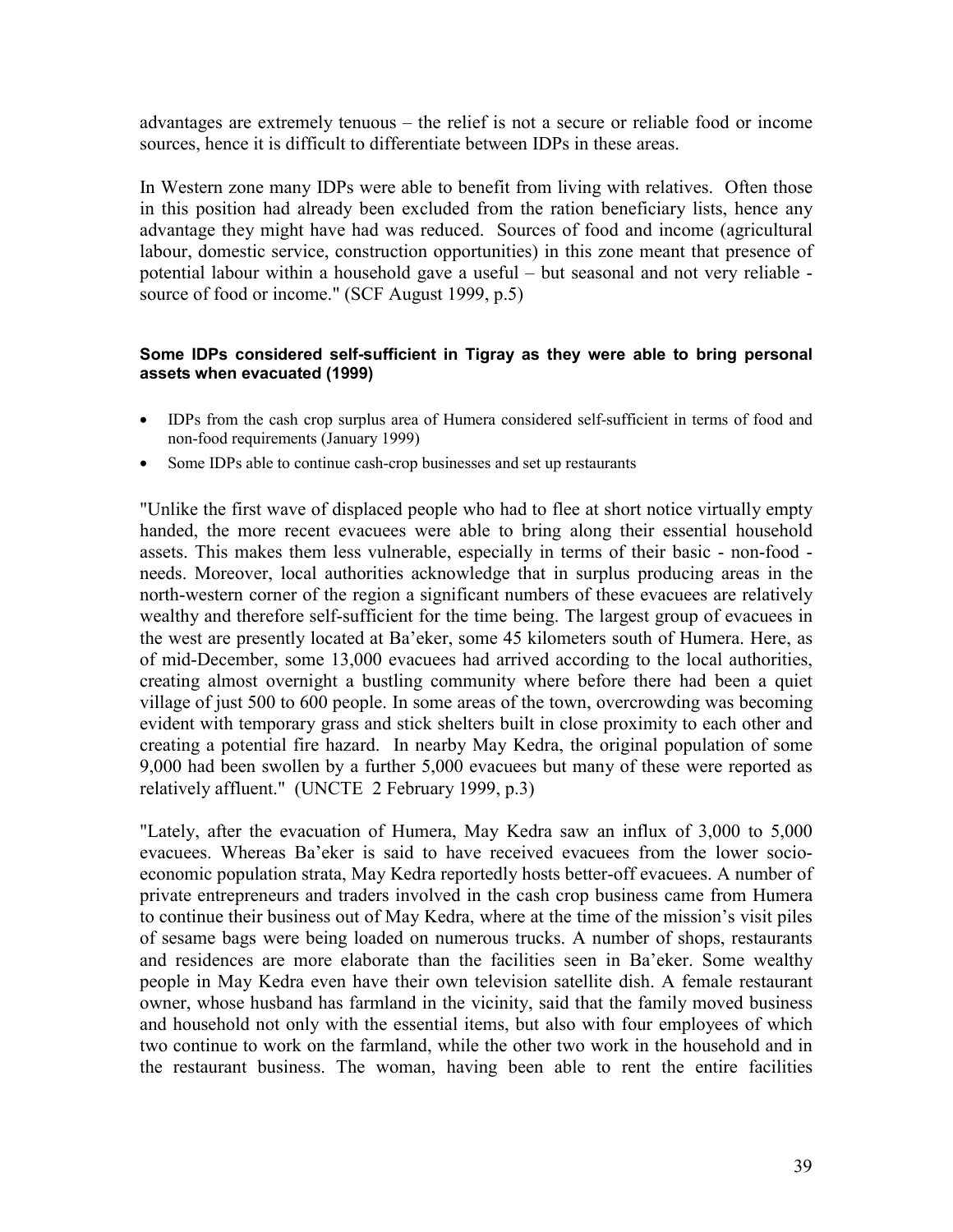(restaurant and residence) said the only problems the family was facing were "missing home" and "losing out on business".

The transfer of an entire society, including the "deluxe displacement" of a wealthy minority, cannot negate the fact that evacuees belonging to the lower population strata have suffered seriously from the circumstances of the evacuation, for which they also had to pay. While a number of evacuees from Humera seem to have rented existing housing, May Kedra also has, though to a lesser extent than Ba'eker, newly constructed *"das"* type shelters. Fire hazards and overcrowding persist, as well as the pressure on the water and sanitation sector. The town has a borehole as its water source, but no storage tank nor adequate pumps. MSF Holland has very recently obtained permission to also operate in the water and sanitation sector in May Kedra and Bereket, a village some 14 kilometers further west.

[…]

Speaking to a number of evacuees [in the Zeban Gedena settlement], the mission learned that people in this location had also tried to continue their normal business activities. Petty trade, like the sale of spices and *"tsoa"* (local beer), is going on while locally grown (through irrigation) lettuce and tomatoes were available in the camp's market. A few shops and makeshift bars have also been set up. The general complaint, however, is that a significant loss of income has had to be borne." (UNDP EUE 8 January 1999, pp. 4, 6)

#### **Nomadic culture made displacement situation less critical for IDPs in the Afar region (1999)**

- Report suggest that most of the Afars were presumably displaced together with animals and household belongings
- Serious negative impact from disruption of the pre-conflict economy and closure of markets crucial to sedentary and nomadic people

"As secondary information indicates, most of the Afars were presumably displaced together with animals and household belongings. Being nomads, this allowed them the continuous use of traditional shelters (*"ari" -* Afar houses built with local materials of wood and palm-leaves, called *"dibora"*). Shortcomings in the shelter sector are reported from Su'ula, where people are said to have used volcanic rocks to erect walls, but were lacking appropriate materials to top the constructions with a roof. In some areas water needs remain unclear. A water tanker (starting from Mile) served roadside villages up to Manda until October. In Su'ula, a natural shallow well is available. However, the civilians in the area have to share the resource with the military. UNICEF is assisting the regional water bureau in water development programs.

[…]

The disruption of the pre-conflict economy along with the closure of markets crucial to sedentary and nomadic people alike appears to have had a serious negative impact on the livelihood of the affected population. To open up market alternatives seems to be difficult at this point. Besides addressing the impact of market inaccessibility, the mission believes it is important when assessing and addressing the humanitarian needs of displaced to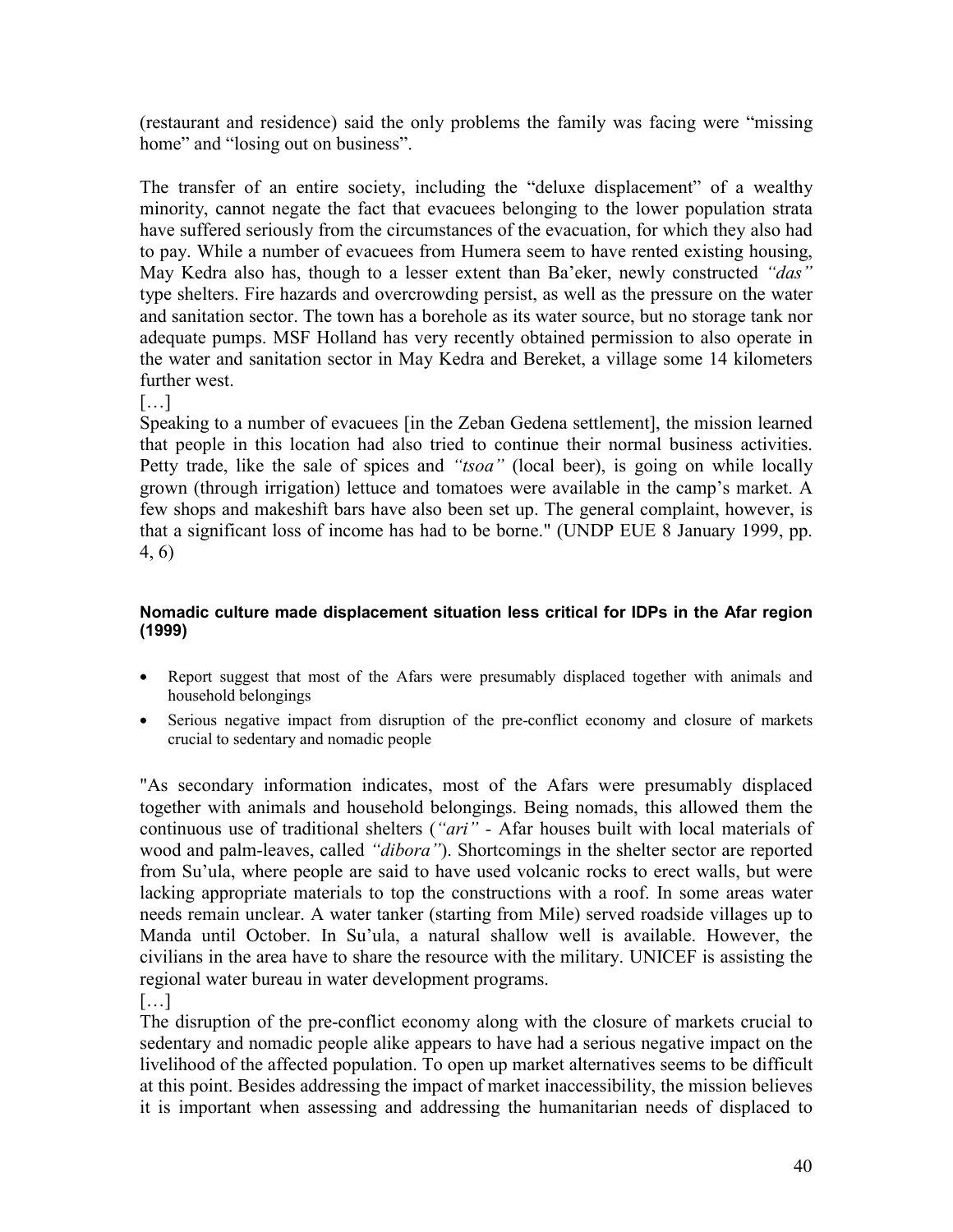differentiate between empty-handed displaced and people who moved with their livestock and household possessions. Obviously, the latter would not be needy to the same extent as completely destitute people. The importance of this differentiation is underlined by past experiences in the humanitarian context: Indiscriminate food distribution attracts also numbers of people who don't need it and creates dependency attitudes. Resources saved through proper targeting could rather be used to support sustainable development initiatives, which ideally would be appropriate to the local eco-environment. Oasis agriculture and the improvement of water management, for example, have been mentioned in the past as priority areas. A wider implementation of such initiatives would make the region and its people less vulnerable in times of stress – be it emergencies induced by nature or man-made." (UNDP EUE 12 April 1999, pp. 5,7)

## **F***or more updated information, see the EUE mission report (7 May 2000): Afar Pastoralists Face Consequences of Poor Rains*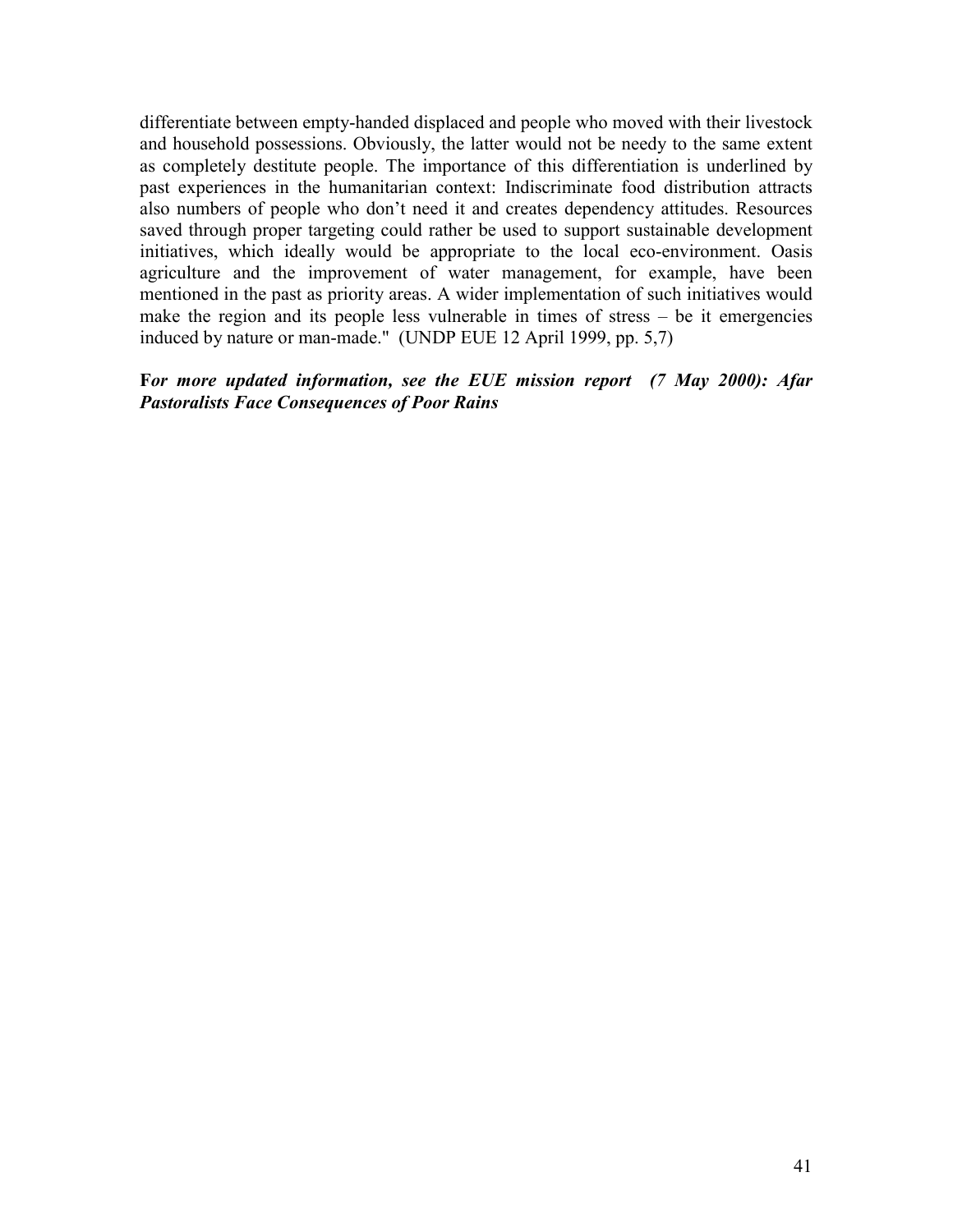# **PROPERTY ISSUES**

## **General**

#### **Reports of substantial destruction of homes, schools and clinics in the main areas of conflict (1999-2001)**

- Reported that water points around the conflict areas have been either destroyed or contaminated
- Forest resources have been used by the military to fortify bunkers
- Claimed that the Eritrean army "totally demolished" 23 schools, 12 health centres, 41 private shops and hotels, 30 churches, 16 flour mills, 106 water pumps and eight government buildings, and damaged 13,000 homes

"Rebuilding infrastructure in the west of Ethiopia's Tigre region will cost about US \$48 million dollars, the local administration said in a study. According to the study, the Eritrean army "totally demolished" 23 schools, 12 health centres, 41 private shops and hotels, 30 churches, 16 flour mills, 106 water pumps and eight government buildings, AFP said. The war left 126,000 people homeless in the region and damaged 13,000 homes, among the destruction of administration buildings. The study focuses on Badme, on the disputed border, which both sides fought over." (IRIN 27 December 2000)

"The Regional Administration has sent two teams to assess the impact of the war on the border areas and prospects for rehabilitation and reconstruction; their final report is currently being compiled. Preliminary findings of these teams, according to regional officials, are that many of those displaced from the main areas of conflict (Badme, Adi Adiabo, parts of Irob and Gulomakeda weredas) have had their homes completely destroyed and will have to reconstruct their houses. Schools and clinics have also been destroyed, and all water points around the conflict areas have been either destroyed, looted, or contaminated. In addition, forest resources have been used by the military to fortify bunkers and most grinding mills have been looted or taken away from the area." (UNCTE 24 April 1999. p.5)

#### *A survey of the situation facing IDPs in Tigray provides further details:*

"[The figures regarding damage and destruction are not complete, and do not include areas currently in contested areas under Eritrean occupation]

House construction is perhaps people's most pressing concern, having had to live in someone else's home or temporary shelters for nearly a year and a half. Iron sheeting may be needed for temporary roofing, wooden poles and nails for the walls and doors. 7684 homes were totally destroyed and 96 partially destroyed.

[...]

Clinics: 8 completely and 5 partially destroyed

Schools: 4 completely destroyed; 26 severely and 4 partially damaged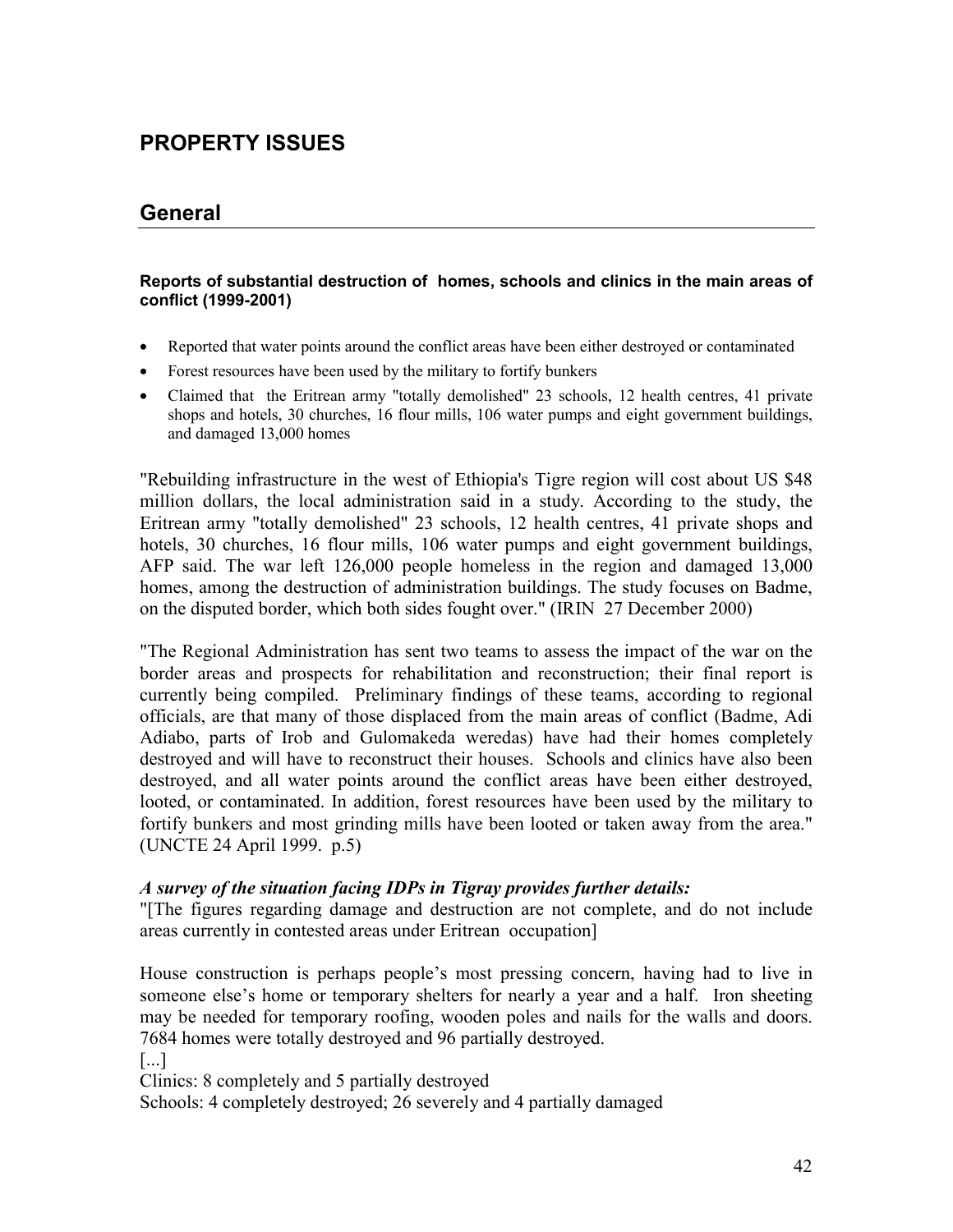Water points: dewatering, reconstruction of wells, supply and fitting of pumps. Local capacity available. 19 water points totally destroyed; pumps removed.

Grinding mills (these are needed now at distribution sites for wheat, and mills suitable for sorghum will be needed immediately for relief sorghum). Grinding mills in areas of origin will need rehabilitation also (6 grinding mills destroyed).

Veterinary clinics: 9 destroyed; Churches damaged and looted.

Machinery stolen from a marble quarry site and a private flour factory." (SCF August 1999, pp. 18, 19)

### *Similar information has been obtained from the Irob area held by Erirean troops:*

"I was in Adigrat last weekend, together with Fetien Abay, coordinator of the ISWC-Ethiopia programme and Wray Witten, a retired American lawyer who teaches at MUC. We met priests who had been forced out of their churches and are now living in the Catholic mission, waiting to return to their parishes once the war is over. Several priests have not been able to find their way back to the mission; their fate is unknown. The churches have been desecrated and used to store weapons and ammunition, or as sleeping quarters for the troops. The priests have heard that structures not being used by the troops have been mined, and they fear that they will not be able to return to their churches and their parishioners will not be able to return to their homes, even after the Eritreans have left, until the evacuated area has been thoroughly de-mined. The priests report that even the fireplaces of the deserted homes have been mined." (A. Waters-Bayer 7 June 1999)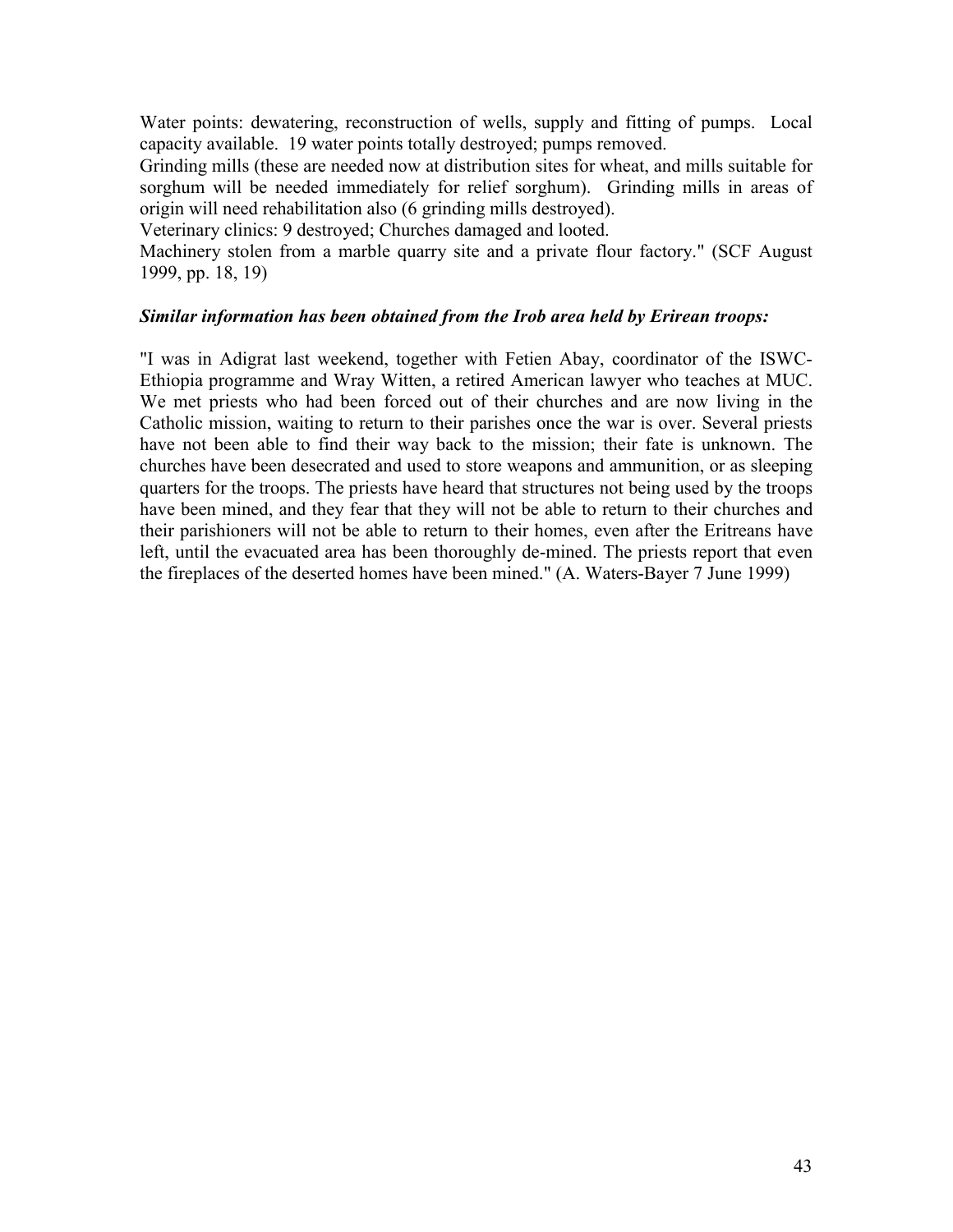# **PATTERNS OF RETURN AND RESETTLEMENT**

## **General**

#### **Signing of Peace Accord on 12 December 2000 initiating a recovery and rehabilitation phase**

"The signing of the Algiers Peace Accord on 12 December 2000 marks the true beginning of the recovery and rehabilitation phase. For the majority of the displaced there is now an opportunity to move back to their places of origin and rebuild their lives. Many, however, lost homes and possessions during the fighting and are now returning to communities with only the most rudimentary of services. Some areas are now dangerous due to the presence of landmines, and residual hostility between the two countries means it could be some time before trade, a crucial element to the local economy, resumes across the common border. Another important milestone was passed on 15 December when approval was given for a US\$ 400 million World Bank-supported Emergency Recovery Programme. This programme, which includes components for the demobilisation and reintegration of some 150,000 soldiers, the repair of damaged infrastructure and the demining of the border area, will enable the government to restore a degree of normalcy to communities impacted by the war and help people to regain self-sufficiency." (UN February 2001, p.7)

#### **Cessation of hostilities facilitated return of Ethiopian IDPs (June-December 2000)**

- Suggested that 30 percent of Ethiopian IDPs had returned by mid-July 2000
- Assessment found that about 28% of IDPs in Tigray were not in a position to return by beginning of July 2000 due to the deployment of mines in their places of origin
- 17,000 IDPs gone back to their homes in the town of Burie by end of July 2000
- Reported in December that WFP mission to Tigray estimated return rates of more than 70 percent in Western and Eastern zones and 30 percent in the Central zone

"It is estimated by the Government of Ethiopia that 350,000 persons were displaced by the conflict. Since the June 18 [2000] agreement there are indications that a significant number – perhaps as many as 30 percent – may have already returned home. An estimated 75 percent of the IDPs are assumed to be children and women. The Government's general policy, supported by the UN Country Team, has been to encourage IDPs to integrate into communities outside the conflict area, but some camp-like settlements have emerged in areas of high IDP density – especially at various locations along the Tigray region's northern belt. The majority of the displacement has taken place in this region, while about 29,000 people have been displaced in the Afar region further east." (UN EUE 19 July 2000)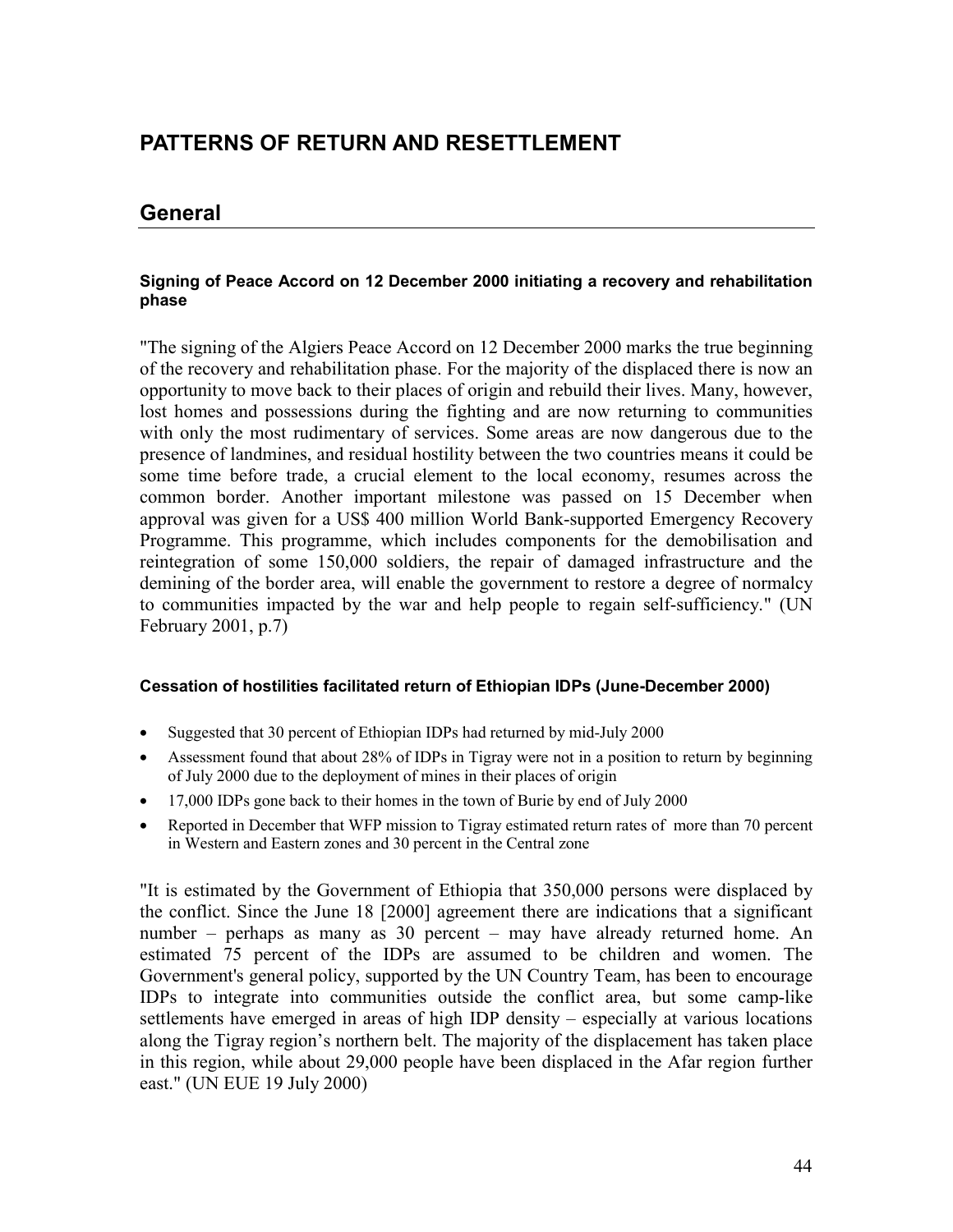"The findings of the UN inter-agency technical mission to Tigray carried out from 25 June to 1 July 2000 indicated that of the 315, 956 persons displaced in Tigray, an estimated 15,746 households (25%) had returned to their places of origin, a further 47% were expected to return and about 28% of the population were not in a position to return due to the deployment of mines in their places of origin particularly in the eastern and central zone. In the Afar region it is estimated that 33,901 IDPs are in need of assistance.

The mission report further noted that most of the displaced are subsistence farmers and their return must be immediate to enable them to resettle in their communities. The transport assistance they may require would be in the form of hired trucks, tractor-trailers, animal drawn carts etc. to move their belongings, women, children and the injured. In addition, they urgently require shelter materials, blankets, utensils, seeds or cash grant to sustain themselves. Although it is difficult to determine the exact number of displaced who may require assistance, for planning purpose the following estimates will be used for Tigray and Afar region." (UN CTE 22 August 2000, sect. 5.7)

"Since the signing of the Agreement on Cessation of Hostilities, the situation has changed significantly for those persons [the IDPs], and many of them have had the opportunity to return to their places of origin. According to the Government of Ethiopia, approximately 30 per cent of them have started rebuilding their lives in their hometowns since last August." (UN SC 18 September 2000, sect.6)

"Around 17,000 Ethiopians who were forced to leave the town of Burie more than two years ago when war broke out with Eritrea have gone back to their homes in the last month, officials said.

The villagers, who had lived in displacement camps since they were evacuated from northeastern Burie in May 1998, were able to return home after mine-clearing operations and building repairs, said an official quoted Sunday by the Walta Information Centre, a press group close to Addis Ababa.

War broke out in May 1998 between the two Horn of African countries over a border dispute. Burie, which is 785 kilometres (470 miles) northeast of Addis Ababa, was then in the middle of a no-man's land between the two armies and was speedily evacuated." (AFP 31 July 2000)

"A recent WFP mission to Tigray estimated that more than 70 percent of the people who have been displaced by the border conflict in Western and Eastern zones and 30 percent of these IDPs in the Central zone have resettled so far. Low resettlement in the Central zone is attributed to the proximity of the IDPs' places of origin to front-line trenches, or their location in mined areas, or the fact that the houses belonging to these people have been destroyed." (WFP 22 December 2000)

*See also "Difficult to restart agricultural production in areas affected by the conflict (August 2000)"*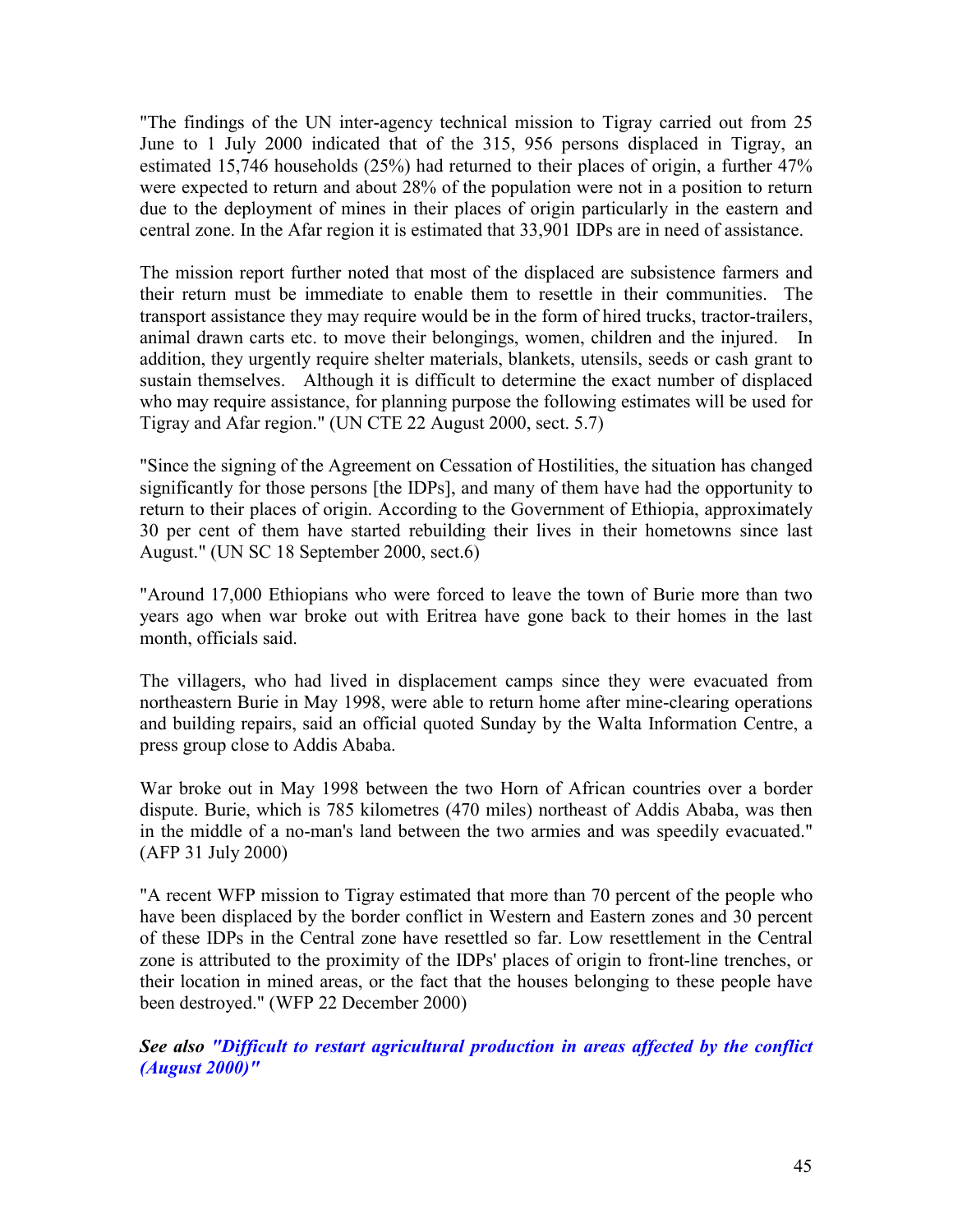#### **Opportunities for safe return constrained by presence of landmines (2000-2001)**

- IDPs around Adigrat adviced not to return because their areas of origin are contaminated with landmines
- As many as 100,000 landmines may have been planted in the Badme area (Western Zone of Tigray)
- Threat primarily confined to the "no man's land" between the trenches along the confrontation lines
- UNICEF identified 150 accidents involving landmines in Tigray during 2000
- By February 2001 the Ethiopian army had removed some 236,000 landmines on the front lines
- Most of casualties are children herding cattle

"[Reported in October 2001 that] The Rehabilitation and Development Organisation (RaDO) continues to provide Mine Risk Education to affected population of Tigray.

In August and September, 18,774 people participated in the various Mine Risk Education activities organised by RaDO agents, community volunteers and school teachers of the 42 mine contaminated tabias in seven woredas.

Since it started, the project has recorded 366 casualties due to mine or Unexploded Ordnance (UXO) casualties. Most of the casualties are children herding cattle and half of them are injured or killed by UXO. In addition the project recorded the death caused to Mine or UXO of numerous domestic animals." (UN CTE October 2001)

"Ethiopia is a country suffering a high degree of contamination from landmines and other ordnance left over from a sequence of conflicts dating back to the Italian occupation of the mid-1930s. Contamination in the former combat zones of the more recent war between Ethiopia and Eritrea pose a threat to IDPs returning home and to the deployment of UN peacekeepers. During the recent conflict with Eritrea, it is thought that as many as 100,000 landmines may have been planted in the Western Zone of Tigray alone.

[...]

In Ethiopia where only a limited danger area survey has been carried out, there is an immediate need for a Landmine Impact Survey (LIS3) to provide data for future mine action. The survey provides not only mined-area information, but also provides sufficient information to facilitate the implementation of mine awareness and victim assistance programmes. While casualty rates from land mine/UXO casualties remain relatively low (4-5 incidents monthly since November 2000) in Tigray and Afar, populations that have moved back to home areas continue to face risks, especially children who comprise more than 70% of reported victims. Mine risk education will need to continue, complemented by support to emergency surgical and trauma care, physical rehabilitation for victims and development of an integrated surveillance system. These measures will be linked to humanitarian de-mining activities under the overall coordination of the recently formed Ethiopian Mine Action Office." (UN November 2001, p. 4)

"IDPs returning to their areas of origin from the western, central, and eastern zones of Tigray. From the central zone, IDPs are returning to farmland and have received oxen,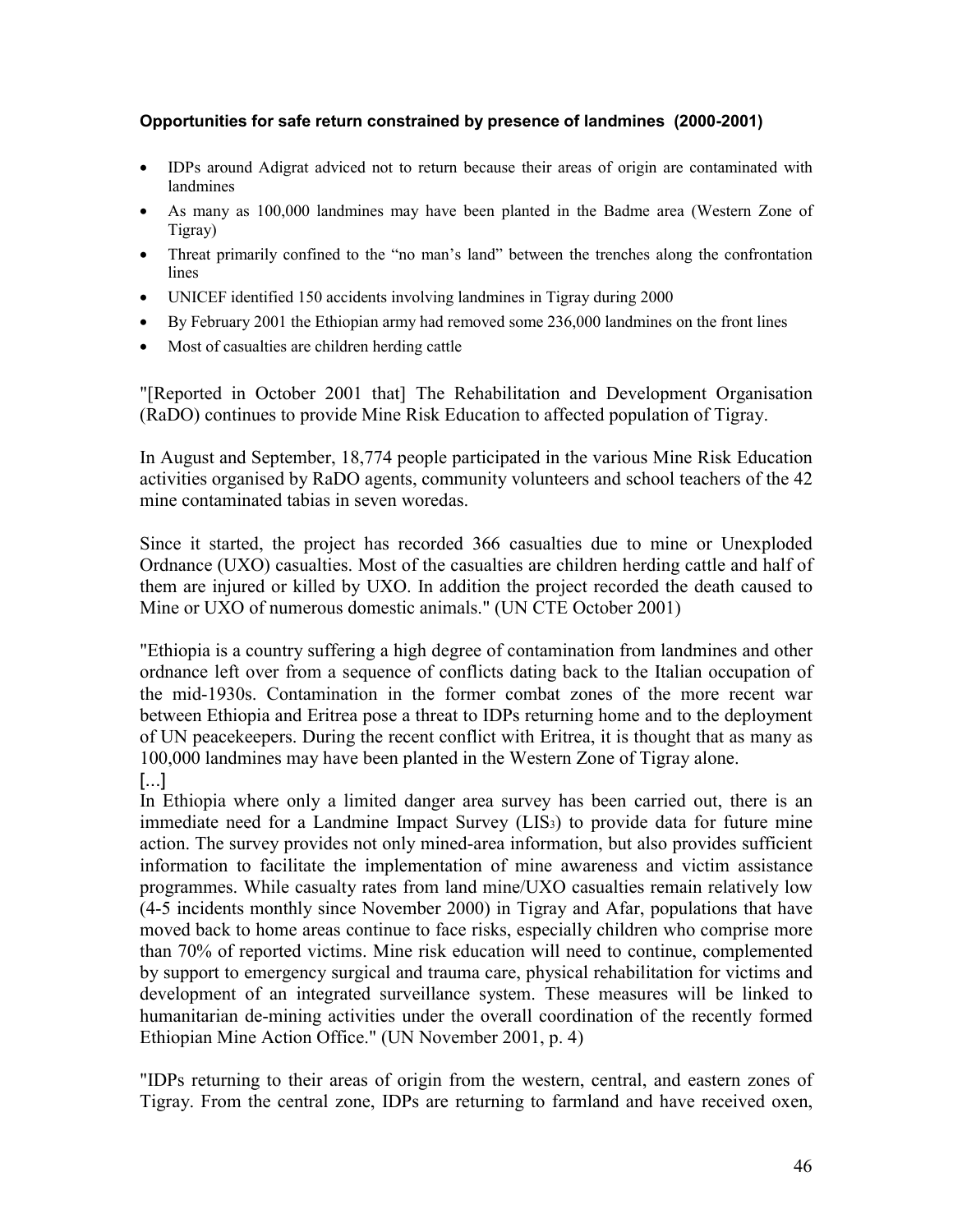seeds and farming tools from local authorities. Some IDPs are returning to one woreda (Erob) in the eastern zone. Others remain in caves around towns including Adigrat, because their areas of origin are contaminated with landmines and UXOs, and they have been advised by the local authorities not to return. Emergency health posts are moving to the IDP areas of origin, but need to be supplied with drugs and staff. Schools also need to be rehabilitated as furniture and infrastructure have been looted and/or destroyed. UNICEF is working on the UN Country Team (UNCT) draft appeal for IDPs in Tigray that will be released later this month. This is expected to contribute to the overall reintegration of IDPs in their areas of origin." (UNICEF 21 August 2000)

"The returning internally displaced persons need assistance in practically all sectors, as most of them lost their possessions in the conflict. Their return is a cause for major concern because a number of areas of return are located in former war zones and are, in many cases, heavily mined. The presence of mines also negatively affects the implementation of development assistance programmes." (UN SC 18 September 2000, para.7)

"In June 1998, the UN Mine Action Service, in conjunction with UNDP, UNICEF, WHO, UNHCR and WFP, undertook a preliminary assessment of the landmine/unexploded ordnance situation in Ethiopia. The mission identified a need for UN involvement in the development of a national capacity for mine action provided that certain preconditions could be met, the most fundamental of which was the cessation of the conflict with Eritrea and the establishment of a mechanism for civilian coordination in humanitarian mine action. The signing of the Comprehensive Peace Agreement between Ethiopia and Eritrea on 12 December 2000 in Algiers opens the way for the full reengagement of the United Nations in providing direct capacity-building assistance to the Government of Ethiopia in Humanitarian Mine Action.

[...]

Ethiopia has a major landmine/UXO contamination problem resulting from successive conflicts over the past 70 years. According to the US Department of Defense (DoD), there are 21 types of mines known to have been used in Ethiopia in past conflicts, from the Italian occupation of the 1930's to the 1977/78 Ogaden war with Somalia and the civil war which ended in 1991. Clearance operations have been undertaken since 1995 by the Ethiopian Demining Project, a non-combat unit of the national defense force established with the assistance of the US DoD. Clearance has not been conducted to international humanitarian standards, however, and there is a recognised need to build a national capacity in this regard.

During the more recent conflict with Eritrea, it is thought that as many as 100,000 landmines may have been planted in the Badme area (Western Zone of Tigray) alone as trenches in the area were lined with landmines (anti-tank and anti-personnel). Other areas where landmines are known to have been laid include Irob and Gulomakeda weredas in the Eastern Zone of Tigray, particularly the areas around Zelambessa and Alitena towns, and the Bure front in Afar region along most of the line of contact. A prerequisite for the safe return and reintegration of many of the estimated 360,000 war displaced people in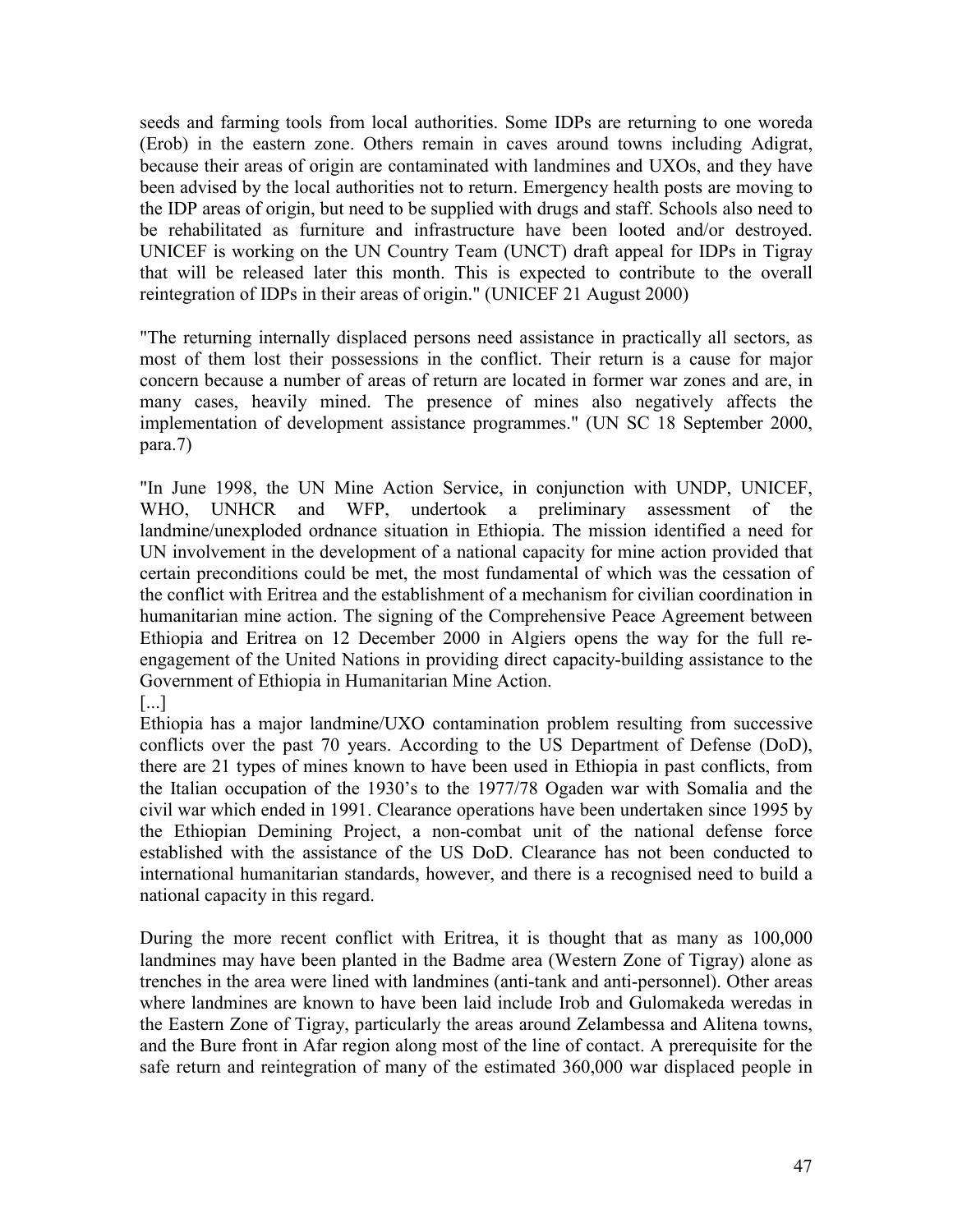Tigray and Afar will be the containment and reduction of the landmine/UXO threat." (UN February 2001, pp. 38-39)

## *See also "UN launching mine action programme (September 2000)*

### **Some IDPs returned while war was still ongoing (1999-2000)**

- Reports of some IDPs returning because of insufficient assistance at displacement sites
- Reports of considerable movement of displaced people to and from the border zone

"A very few IDPs have returned to their homes. Some have done so even in the face of continuing threat of shelling or the presence of landmines. Several individuals, when questioned by UN staff, were told that they had returned because the assistance they had received had not been sufficient or regular enough to support them in the areas of displacement. Upon returning to their homes, many have found that they are not able to adequately cultivate their fields due to the suspected presence of mines, military personnel, and the fact that many of the households are in effect female-headed. Some of these returnees continue to receive rations, since they do not produce enough food to be able to become completely self-sufficient, and the possibility of being displaced again remains high.

[…]

While it is fervently hoped that parties to the conflict will reach a peaceful settlement during the course of 2000, such an agreement is not likely to lead to immediate return of all of the displaced persons. Infestation of farms and grazing areas by landmines has reportedly already led to scores of civilian deaths and injuries, and many people are reluctant to return until the mines have been cleared. Those who have come from contested areas may choose not to return until sovereignty is determined." (UNCTE 28 January 2000, pp. 31, 33)

"In the aftermath of the recapture by Ethiopian forces of the Badme area in February, there was some movement of people back to their home areas. However, further military clashes along the border, combined with the very real danger posed by landmines, led the authorities to actively dissuade people from attempting to return home. Nevertheless, with the start of the main rains in July and given the lull in fighting there has been considerable anecdotal evidence to suggest that wherever possible farmers have been actively cultivating their fields, in some cases, even between the front lines. Thus there has been considerable movement of displaced people to and from the border zone." (UNDP EUE 8 September 1999, p.3)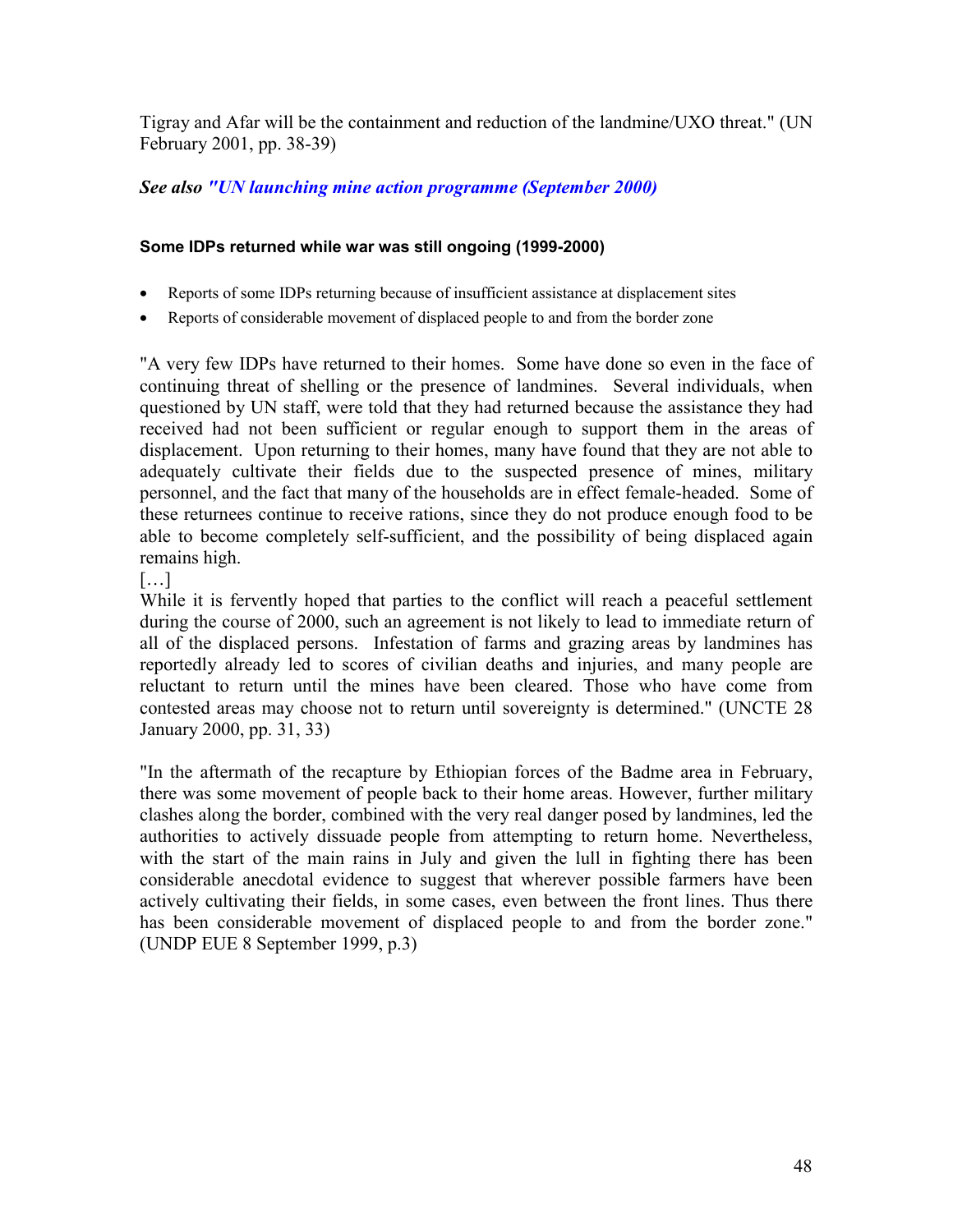# **NATIONAL AND INTERNATIONAL RESPONSES**

## **National Response**

#### **Government strategy to facilitate return and rehabilitation (November 2000)**

- Expected that two years are needed before returnees are "self-supportive"
- Continuous relief assistance needed to encouraged to return to the villages
- Essential to setup temporary health services in places where the victims return

"Currently, it is planned to return and rehabilitate the IDPs in their place of origin. Similar assistance is also planned for the deportees. In this connection the Government is in the process of mobilizing resources for the rehabilitation program, and this, which is to be implemented with the participation of the victims themselves, is expected to take off soon. Some of them have already started to return back home.

The rehabilitation program is expected to take about two years and it is only then that the victims can be self supporting. In the mean time, it is important that continuous relief assistance is ensured so that they can be encouraged to return to the villages and participate in rehabilitation program.

[...]

Now that the war has ended, it is now the desire of the Government and the victims themselves to return to their original homes. Returning the victims home is not, however, an easy undertaking. Their house have either been destroyed or damaged. Economic and social infrastructures have been destroyed. Farms and residential and other areas have been mined. In spite of such obstacles, many victims have started returning home and some have faced adverse consequences of the mines.

With the support of the World Bank and other donors the process of rehabilitating the IDPs and deportees has started. This is expected to take about two years to complete. While facing on the longer term rehabilitation efforts, the short term relief needs also deserve attention. The war victims have spent the last two and half years in camps and in destitution. Their survival has been entirely dependent on relief. When they return to their villages, what await them there are destroyed houses and infrastructures. Hence, until the rehabilitation program is fully implemented and the victims start to benefit from it, it is essential that the current relief assistance is maintained and expanded. This will be imperative not only to the effort to sustain the lives of the victims, but also to the success of the rehabilitation program itself. There are many components in the rehabilitation package where the beneficiaries are expected to make labor contribution.

[...]

It is envisaged that rehabilitating the internally displaced families will take about two years. Hence, for the 1st year of the rehabilitation program 100% of the displaced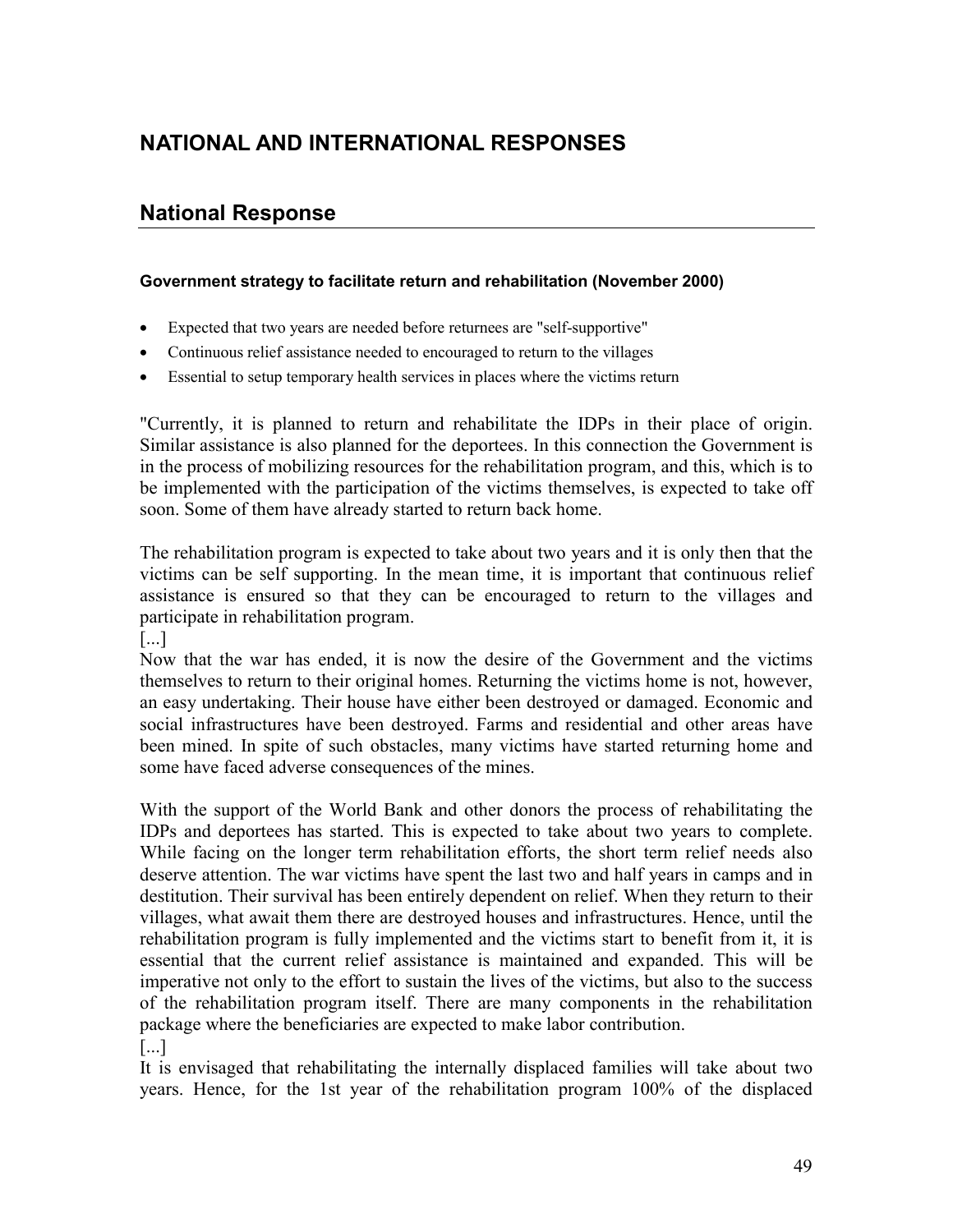(363,901 people) would need relief food assistance, while in the second year only 40% of them (145,560 people) will continue to seek similar assistance. This assumes that 60% of the beneficiaries will be assisted to be self-supporting at the end of the first year." (GOE 17 November 2000)

"Provision of temporary health services in places where the victims return to until permanent structures are setup is essential. It is, therefore, envisaged that 20 temporary health facilities will be established at an estimated cost of Birr 3,000,000. Using these facilities, basic health service will be provided to 40% of the IDPs or 145,560 persons for a period of two years (2001 - 2002) while 60% or 218,341 persons will receive similarly assistance for one year (2001). The cost of medicine and other services per person per year is estimated at Birr 30 putting the total for the 363,901 IDPs at Birr 15,283,830. Accordingly, the total cost of the health programme is estimated to be Birr 18,283,830." (GOE 17 November 2000)

#### **Large-scale relief operations implemented in Tigray by the Relief Society of Tigray – a local NGO (2000)**

- REST has 26 distribution centers and a storage capacity of over 59,000 MT
- REST provides food assistance to the (IDPs) in Tigray in coordination with WFP
- Reunification program launched for IDP children and their families

"The Relief Society of Tigray (REST), a local NGO, is carrying out large-scale relief operations in Tigray covering over 75% percent of the region. REST has 26 distribution centers and a storage capacity of over 59,000 MT. Their primary goal over the next five years is improved food security at the household level, to be achieved through five strategic objectives: increased and diversified farm and off farm household income sources, improved health and nutritional status, increased productivity of the agricultural sector while protecting natural resources, reducing the effects of disasters and to expand women's opportunities. A cornerstone of REST's approach is to use community participation and empowerment to allow the people to be involved in their own development process.

REST estimates the total food needs for the Internally Displaced People (IDPs) for 2001 at 62,650 MT. Currently, REST in coordination with WFP, is providing food assistance to the (IDPs) in Tigray and in November, REST/WFP distributed over 5,300 MT of wheat, lentils, vegetable oil and blended food to a total of some 287,501 beneficiaries. They also assisted through the provision of non-food items including blankets, plastic sheets, clothes and household utensils.

REST is also involved with utilizing food aid as a tool for development by linking food distribution to community work. They target the poorest and most drought-affected with the aim of using 80% of the relief food received from this food-for-recovery or employment generation schemes program (EGS) and 20% for free-distribution to the most vulnerable who are unable to participate. In 2000, REST received approximately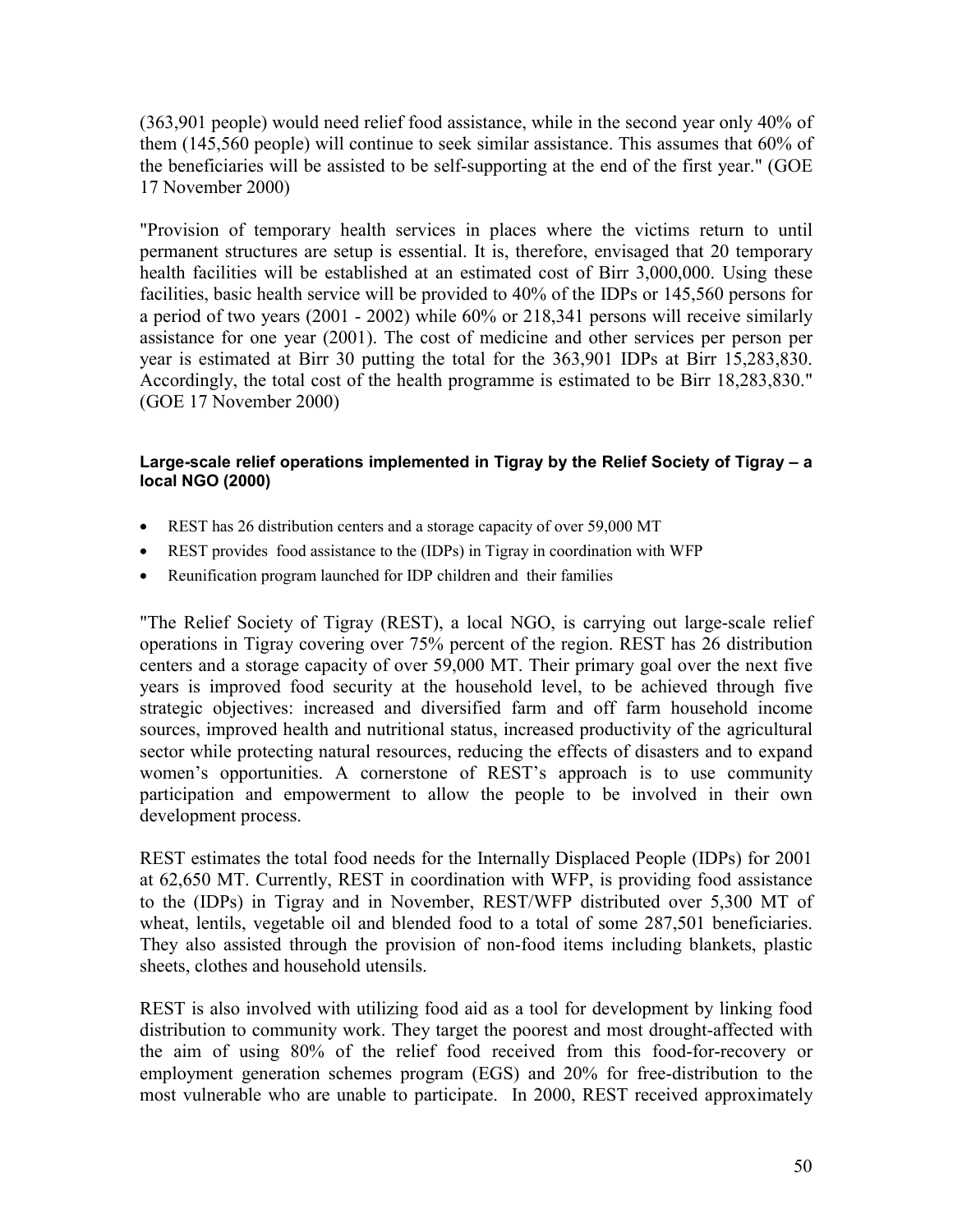70,000 MT of food from various donors for this purpose, with most of the food resources used for the implementation of EGS activities such as terracing, reforestation and road construction. REST's EGS approach assists in mitigating and stabilizing the effects of severe drought on household food security, while at the same time building public assets and ensuring the continuation of farmers' productivity. The provision of agricultural inputs on a credit basis to drought and resource poor farmers is also used to assist the recovery process and strengthen agricultural productivity.

Another priority for REST is the strengthening of Early Warning Systems. Together with the community, the DPPC, and other concerned partners, REST is focusing on coping mechanisms, market analysis, food supply status, population mobility, nutritional data and other relevant indicators to develop an effective early warning information network.

REST also has launched a reunification program for children who were originally staying in IDP shelter areas with their families but were unable to stay due to poverty and uncomfortable life situations. Together with the Zonal staff from the Bureau of Social and Labour Affairs, and with financial support from SCF-Sweden, REST conducted the tracing of these families." (UN CT 22 December 2000)

## **National mechanisms for coordination of IDP assistance (2000)**

- The Federal Disaster Prevention and Preparedness Commission (DPPC) is the main Government counterpart to the UN
- Variable capacity of regional governments

"The National Policy on Disaster Prevention, Preparedness and Management, promulgated in November 1993, provides the legal and institutional framework for the Government of Ethiopia's response to this emergency. The main Government counterpart for co-ordinating the UN Country Team response is the Federal Disaster Prevention and Preparedness Commission (DPPC), which works in close co-operation with the administrations of the affected regions (in this case, the Tigray Regional State and the Afar Regional State), the technical bureaux, principally Health, Water and Education, the concerned DPPBs and non-governmental organisations such as the Relief Society for Tigray. The Federal DPPC also plays a central role in organising and co-ordinating joint needs assessments with the UN Country Team, NGOs and donors, and is responsible for preparing consolidated appeals for international assistance and managing the allocation and delivery of relief resources.

[…]

For essential and technical services such as health, nutrition, education, water and sanitation, protection etc. the individual specialist agencies already enjoy well-established working relationships with the relevant line ministries and governmental agencies, several of which are already collaborating with the UN on national programmes for development as well as for emergency response and rehabilitation. These linkages have proven to be particularly well-developed in Tigray region where the regional administration is relatively sophisticated and technically competent. As much as possible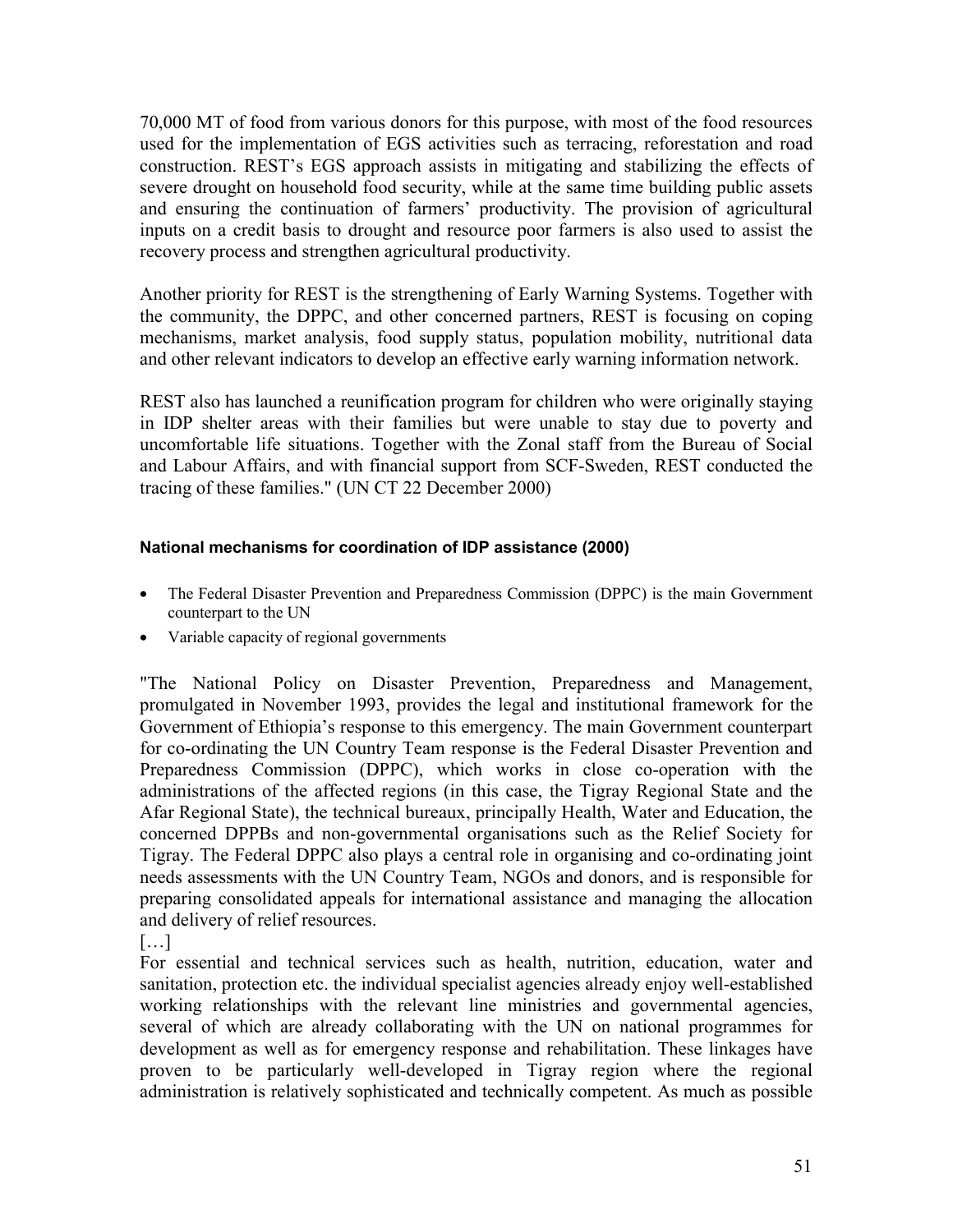the UNCT will work through the established line ministries and co-ordination mechanisms, expanding existing programmes where possible and providing additional capacity building support as needed.

[…]

Unlike in Tigray, the capacity of the Afar regional government is relatively weak and lacking in both expertise and experience. There are also relatively few NGOs active in the region. Though the numbers of displaced have been manageable so far, an escalation of the conflict, especially if there is any extensive military action in the east, could result in the need for a major relief operation in what is a remote and logistically difficult region. While the UN has been able to implement its initial relief response through existing DPPC and line-ministry channels, any further expansion of the programme might require either a greater degree of operational involvement on the ground or the identification of additional NGO partners." (UNCTE 28 January 2000, pp. 32, 36-37)

## *At the local level there is a structure of committees with responsibilities for the delivery of assistance to the displaced:*

"Assistance to the displaced is coordinated by wereda, zonal, and regional committees. The mission met with the Central Zone committee, which is chaired by the DPPB department head for the zone. Members are drawn from the line departments from each sector (water, health, education, etc.). Actual numbers of displaced are derived at *baito* (local council) level and reported through wereda, zone and region. Prioritisation of available assistance is done through these committees, as is monitoring of actual distribution. The mission team was impressed with the evident experience and familiarity of members of the committee with their responsibilities and the nature of the problem for their respective sector." (UNCTE 24 April 1999, p. 5)

## **General Government strategy to absorb IDPs into host communities (1999-2000)**

- The strain on local communities and services is beginning to show as the conflict drags on (1999)
- "No-camp" policy considered successful as the return phase commenced (2000)

"Governmental authorities have continued wherever possible to encourage local integration of the displaced into communities outside the conflict area rather than to set up shelters or camps which they know from their experience of the 1984-85 famine to be expensive and a breeding ground for disease and hunger. Still, in some places where the numbers of displaced are much higher than the local population, it has been necessary to establish camp-like settlements." (UNCTE 24 April 1999, p.4)

"In general, the government strategy of absorbing the displaced into existing host communities and providing assistance through the existing services infrastructure has been successful. The Tigray regional authorities, assisted by the Relief Society of Tigray (REST) have been resourceful and efficient. However, as the conflict drags on and with no early return of the displaced to their homes anticipated, the strain on local communities and services is beginning to show." (UNDP EUE 8 September 1999, p.3)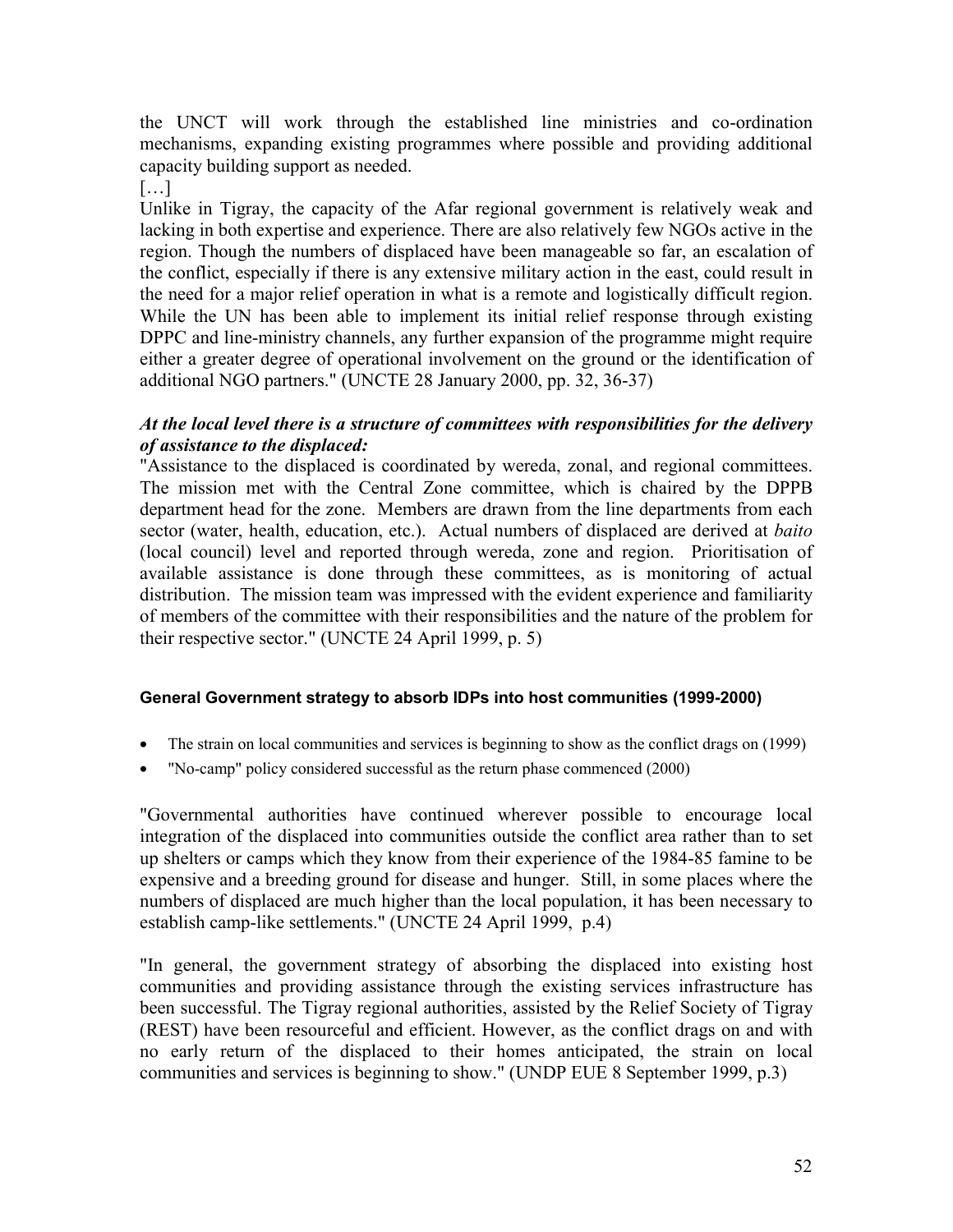"In northern Ethiopia, the government was able to help people displaced by the conflict avoid many of these problems through its largely successful pursuit of a "no-camp" policy. This was fully supported by the UN Country Team, which sought to assist the IDPs through the expansion and strengthening of basic services available in host communities." (UN February 2001, p.12)

#### **Resources mobilised nationally to assist IDPs (1998-2000)**

- Around 80 percent of the 349,837 IDPs are thought to have benefited from emergency assistance
- Indication by regional Tigray authorities in December 1998 that about 50 per cent of the resources raised nationally had been allocated to the defense forces
- An estimated US\$ 33.5 million raised by August 2000 to assist IDPs and other war-affected Ethiopians as well as for national defense

"Appeals by the government issued during the early days of the conflict (in June and September 1998) received substantial funding, both from international partners as well as from Ethiopians residing inside and outside the country. The National Fund-raising Committee has thus far raised more than 213,000,000 birr; a large portion of these funds are being used to assist the displaced as well as returnees from Eritrea. Among the most recent expenditures by the Government was an allocation by the committee for 5000 MT of food to meet the immediate needs of the displaced at the end of 1999." (UNCTE 28 January 2000, p. 29)

"In 1999, a range of relief items and materials were requested by the DPPC to meet the relocation, shelter, health and basic household needs of war-displaced civilians in Tigray and Afar. Of the 349,837 people displaced by the conflict (315,936 in Tigray and 33,901 in Afar) around 80 percent are thought to have benefited from this assistance. Some of the needs were met by the government through the allocation of funds raised from public and private sources, an effort that has raised so far more than Birr 219 million (approx. US \$27 million). A number of donors, however, also contributed towards the programme including the US Office for Foreign Disaster Assistance (OFDA) and the European Commission (ECHO). A total of 75,000 metric tonnes of food assistance from donors was also requested of which approximately 48,000 MT was received, accounting for 64 percent of the amount required. The food pipeline for the displaced remained precarious throughout the year, suffering severe disruption in September and October due to a shortage of pledges and delays in delivery." (UNCTE 11 February 2000, p.8)

"Asked to what extent the Ethiopian national contribution effort, resulting in considerable cash and in-kind donations (98 million Birr by mid-December [1998]), had been utilized, the regional authorities indicated that about 50 per cent of the resources, mainly the contributions in-kind, had been allocated to the defense forces. The other 50 per cent were earmarked for conflict affected civilians in Afar and Tigray regions. In Tigray, the available national contribution resources, while not having been spent entirely, are being used for (in this order) returnees from Eritrea, the school system and water development. Other priority sectors like health (e.g. mattresses, bedding, clothing for hospitals) were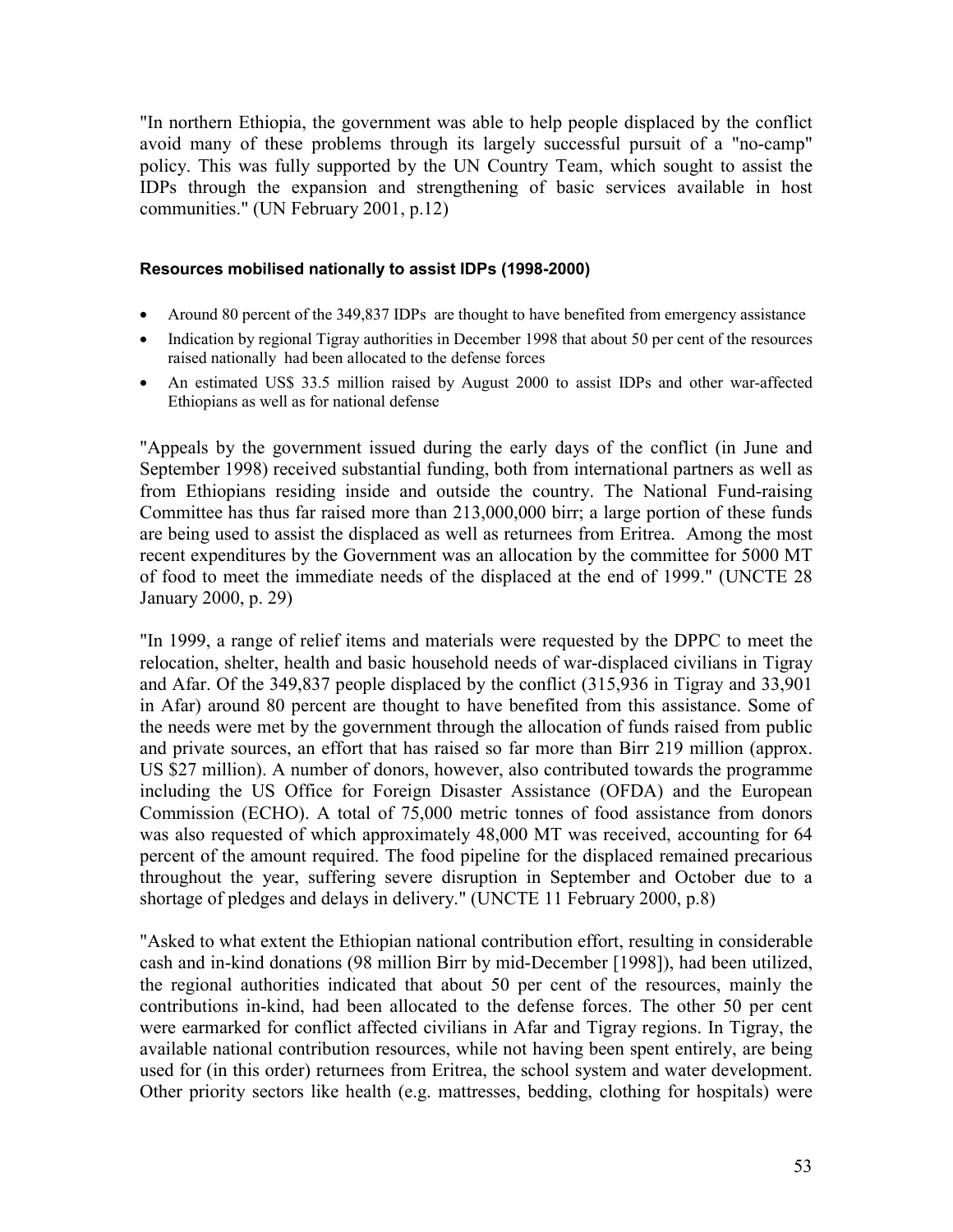also being supported using these public contributions in order to complement international relief aid." (UNDP EUE 8 January 1999, p.11)

"[T]he DPPC reported that 268.5 million birr, or an estimated US\$ 33.5 million, was raised to assist IDPs and other war-affected Ethiopians as well as for national defense. Ethiopians, friends of Ethiopia, foreign embassies and local and foreign NGOs contributed these funds between August 1998 and August 2000." (UN February 2001, p.9)

## **International coordination mechanisms**

### **Mechanisms for coordination between UNMEE, UN agencies and NGOs (2001)**

- "The first monthly co-ordination meeting held with NGOs, regional government, UNMEE-CIMIC, and UN agencies operating in Tigray took place on February 9, 2001. Initiated by UNMEE-CIMIC for IDP impacted areas adjacent to the TSZ, the meeting was convened and chaired by the head of the Tigray Bureau of Labour and Social Affairs. Intended as a forum coordinating the use of funds for quick-impact projects financed through UNMEE.
- WFP (in collaboration with local authorities) has held coordination meetings with NGOs to address common food/non-food concerns.
- UNDP/HC ensure regular coordination/info sharing mechanism with UN system agencies through regular UNDMT meetings involving NGOs.
- The UN Emergencies Unit maintains an informal dialogue with NGOs assisting IDP populations in both Tigray and Afar with the aim of tracking current and planned interventions, information sharing.
- UN Country Team/DPPC/donor coordination on all humanitarian issues at the federal level have been strengthened. Two monthly joint meetings at the level of senior management and emergencies officers.
- WFP appointed a Liaison Officer to UNMEE from October 2000 to March 2001 inclusive.
- GOE has praised NGOs for relief efforts provided to IDPs in both war and drought affected regions.
- The community-based approach will become more feasible in the latter half of 2001 as concerns such as landmine clearance and other impediments to re-commencement of agricultural and rehabilitation activities are addressed. "

(Senior Inter-Agency Network on Internal Displacement April 2001)

#### **Coordination main responsibility of the UN Country Team (UNCT) in Ethiopia (2000)**

- Day-to-day coordination by UN Country Team (UNCT) under the UN Resident Co-ordinator in Ethiopia
- UN Disaster Management Team (UN-DMT) comprising of operational UN agencies makes overall decisions concerning co-ordination, planning, monitoring and reporting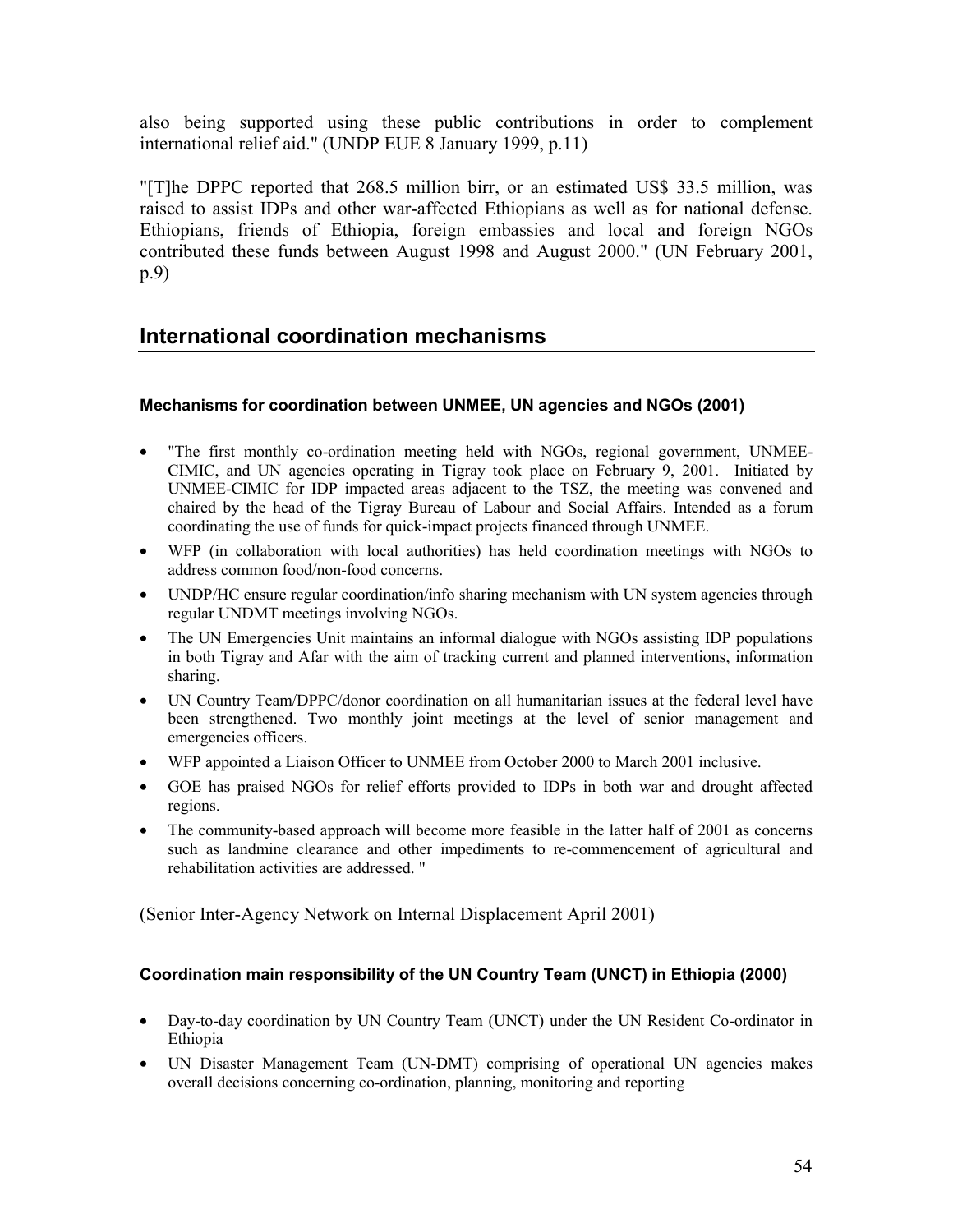Reporting to donors managed by the UN-DMT, supported by the UN Emergencies Unit for Ethiopia (UN-EUE)

"Under the overall leadership of the UN Resident Co-ordinator, the UN Country Team (UNCT) in Ethiopia has developed a co-operative framework for the design, implementation and monitoring of a comprehensive humanitarian response to the Ethiopian Government's appeal for international assistance to meet the needs of civilians displaced by conflict with Eritrea.

This [August 2000] Updated Appeal for Rehabilitation and Recovery Programmes for Internally Displaced Persons has been formulated under the authority of the UNCT as a joint, inter-agency exercise aimed at providing a flexible mechanism for the rapid utilisation of a variety of funding sources and arrangements, including donor emergency funding given in direct support of the UNCT multi-sectoral humanitarian program. The practical implementation of the programme will be achieved by UN agencies (primarily WFP, FAO, UNICEF, UNHCR, WHO, IOM, UNAIDS and UNDP/UN-EUE/UNMAS but other agencies may also participate) using established operational mechanisms and modalities. As a UNCT initiative, however, the overall assistance programme comes under the UN Resident Co-ordinator while decisions concerning co-ordination, planning, monitoring and reporting will be handled co-operatively within the mandate of the UN Disaster Management Team (UN-DMT), which comprises the senior management of the operational UN agencies." (UN CTE 22 August 2000, sect. 2.3)

"While the operational agencies will be responsible for monitoring and providing technical reporting on the implementation of the different sectoral components of the program, generic/contextual reporting on the humanitarian situation as well as general narrative reporting to donors on the programme will be managed by the UN-DMT, supported by the UN Emergencies Unit for Ethiopia (UN-EUE).

[…]

Ensuring sectoral coordination will be a responsibility of the UN Resident Coordinator with each agency held accountable through the UN-DMT mechanism for ensuring that there is free flow of information regarding their individual plans and activities. At the working level, the agencies involved in field operations will be responsible for ensuring their activities are coordinated with other partners - government and NGOs - to avoid duplication of input and effort and to maximise available resources.

Sectoral co-ordination will be ensured through the UNCT system with each agency held accountable through the UN-DMT mechanism for ensuring that there is free flow of information regarding their individual plans and activities, and that maximum coordination with Government is maintained. At the operational level, the agencies involved in field operations will be responsible for ensuring that their activities are coordinated with other partners – government and NGOs – to avoid duplication of inputs and efforts and to maximise available resources." (UNCTE 28 January 2000, pp. 32, 37)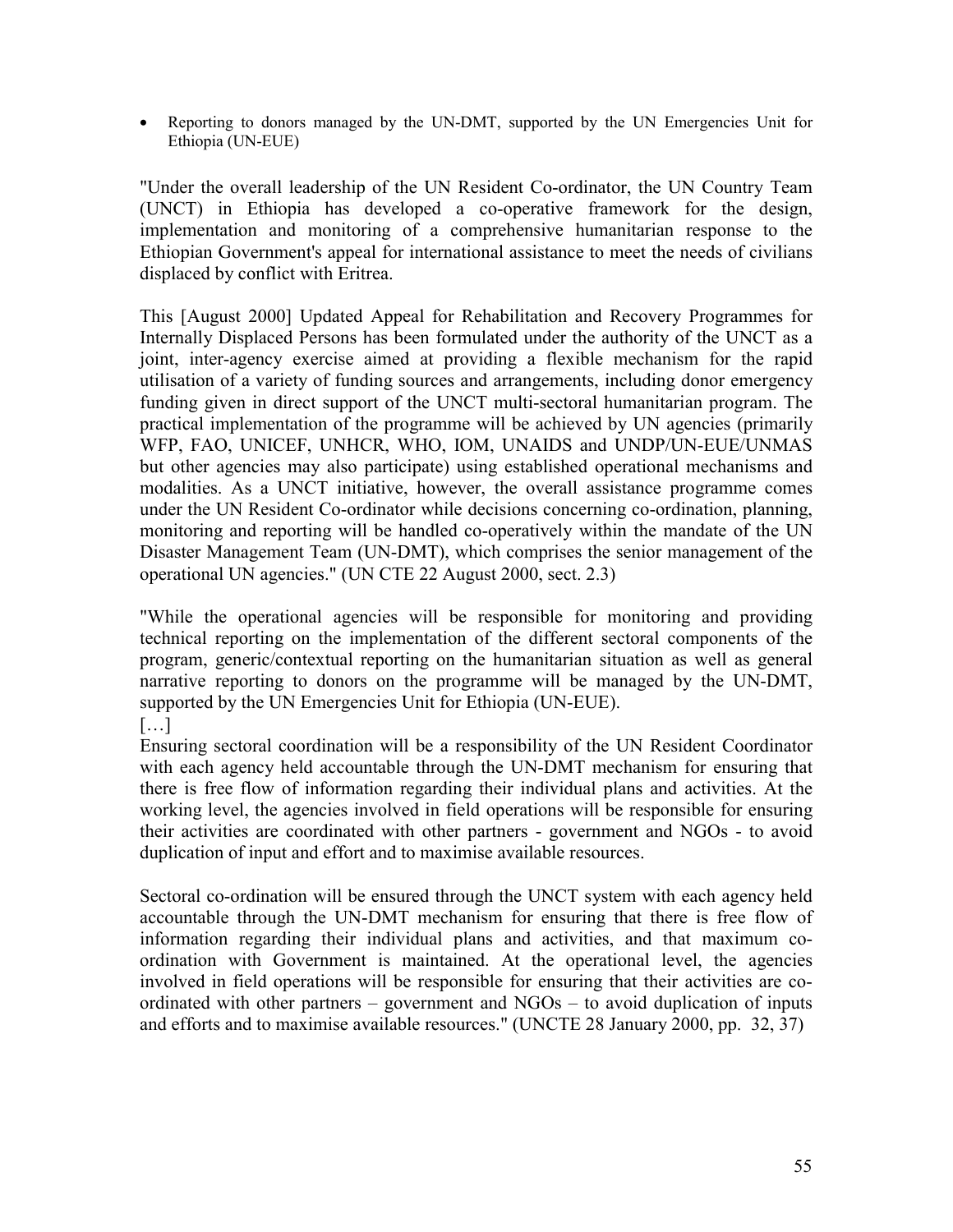#### **Division of responsibilities within the UN system (2000)**

- WFP will be taking the lead in providing relief food assistance
- WHO, UNFPA and UNICEF will cover health issues
- UN Emergencies Unit for Ethiopia (UN-EUE) will assist with operational support services to the agencies working in the field

"This programme is a collaborative effort of the Government of Ethiopia and the UN Country Team. It has been designed to make the optimal use of the management capacities, expertise and resources available from the operational and technical agencies working in the country, while avoiding any duplication of effort and making the best use of existing working arrangements with government and other partners.

WFP will take the lead in providing relief food assistance, including supplementary food and logistics through its existing Emergency Operation for IDPs. This is currently undergoing a budget revision to incorporate newly affected populations and modalities of operations.

WHO, UNFPA and UNICEF will cover health issues from their respective areas of demonstrated expertise and specialization. UNICEF will also apply its extensive programme and operational experience at national, regional and sub-regional levels in supporting EPI outreach services, with backing from WHO. UNICEF will also expand access to safe drinking water and community sanitation; assisting in providing uninterrupted basic education to displaced children, promoting landmine awareness education and providing blankets, soap and plastic sheeting for the most needy. WHO will coordinate reconstruction of health facilities destroyed or damaged, including provision of equipment and furniture. WHO will also ensure delivery of services related to prevention and treatment of malaria, tuberculosis, HIV/AIDS, leishmaniasis, psychosociological distress and will improve assistance to landmine victims through better health management. UNFPA will concentrate on reproductive health (RH) and the prevention of HIV/AIDS transmission*.* In the process, all agencies will work with each other and with national, regional and wereda level Government counterparts and NGOs. The UN Emergencies Unit for Ethiopia (UN-EUE), which acts under the authority of the UN Resident Co-ordinator, will assist with operational support services to the agencies working in the field as well as general monitoring, information management and overall reporting.

FAO will provide assistance to the IDPs to help them restart their farming activities, increase agricultural production and improve food security. IDPs will be provided with seeds, tools and given support for land preparation. FAO will also start to restock small ruminants (sheep, goats) of local origin and provide support to backyard rearing of poultry.

UNAIDS in partnership with the National AIDS Council Secretariat (NACS) and WHO, UNICEF, UNFPA, WFP, and IOM will work together to coordinate and monitor HIV/AIDS activities that aim to prevent HIV infection among the IDPs, provide care and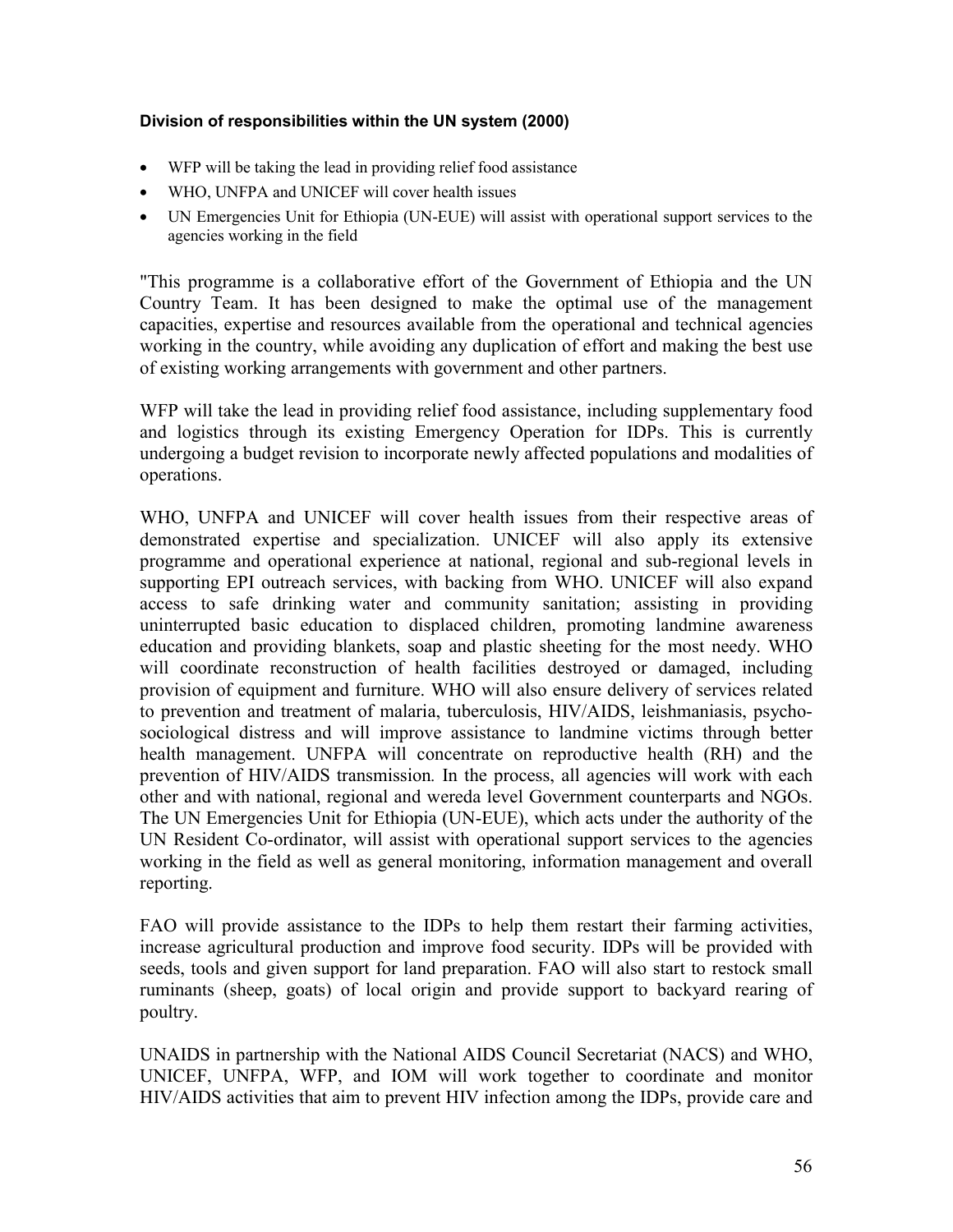support for those already infected and affected by HIV/AIDS, and to mitigate the impact of HIV/AIDS on households and communities.

The UN Country Team Humanitarian Mine Action (HMA) Programme will provide an integrated approach to landmine/UXO threat reduction. UNICEF will strengthen and expand its existing landmines/UXO awareness education programme. UNDP will provide technical assistance to the Government of Ethiopia (GoE) to determine the nature and extent of the landmine/UXO threat in order to develop a comprehensive plan of action for humanitarian mine action and to establish clear priorities for threat reduction so as to improve the GoE's capacity to fulfill its demining responsibilities. UNDP will also provide technical and material support to the Ethiopian Demining Project (EDP). WHO will coordinate the health-related aspects for war affected civilians, and will assist the GoE to incorporate a landmine accidents surveillance system into its regional healthcare management system." (UN CTE 22 August 2000, sect. 3.5)

## **International operational activities in 2000**

#### **UN mission recommended the preparation of a comprehensive strategy for return (October 2000)**

- Food requirements for internally displaced persons are being met
- Lack of non-food items forces people to sell food rations
- Shelter material to facilitate return a high priority by regional authorities

#### **"Food**

Overall, food requirements for internally displaced persons are being met. With the cessation of hostilities, WFP's emergency operation is being further expanded to cover the needs of up to 65,000 returnees.

The majority of the displaced have taken shelter with host communities, heavily burdening local coping mechanisms. Moreover, the lack of non-food items being provided to the displaced means that they are frequently forced to sell part of their rations, leading to a decrease in caloric intake.

With the cessation of hostilities and the ensuing return of the displaced to their places of origin, assistance should shift from relief to sustainable recovery.

#### *Recommendations*

The international response for the displaced to take into account the requirements of host populations, through a community-based approach. This should be reflected in the next UN Appeal to be prepared in early 2001.

Non-food needs of the displaced to be urgently addressed to reduce incentives for the sale of food rations.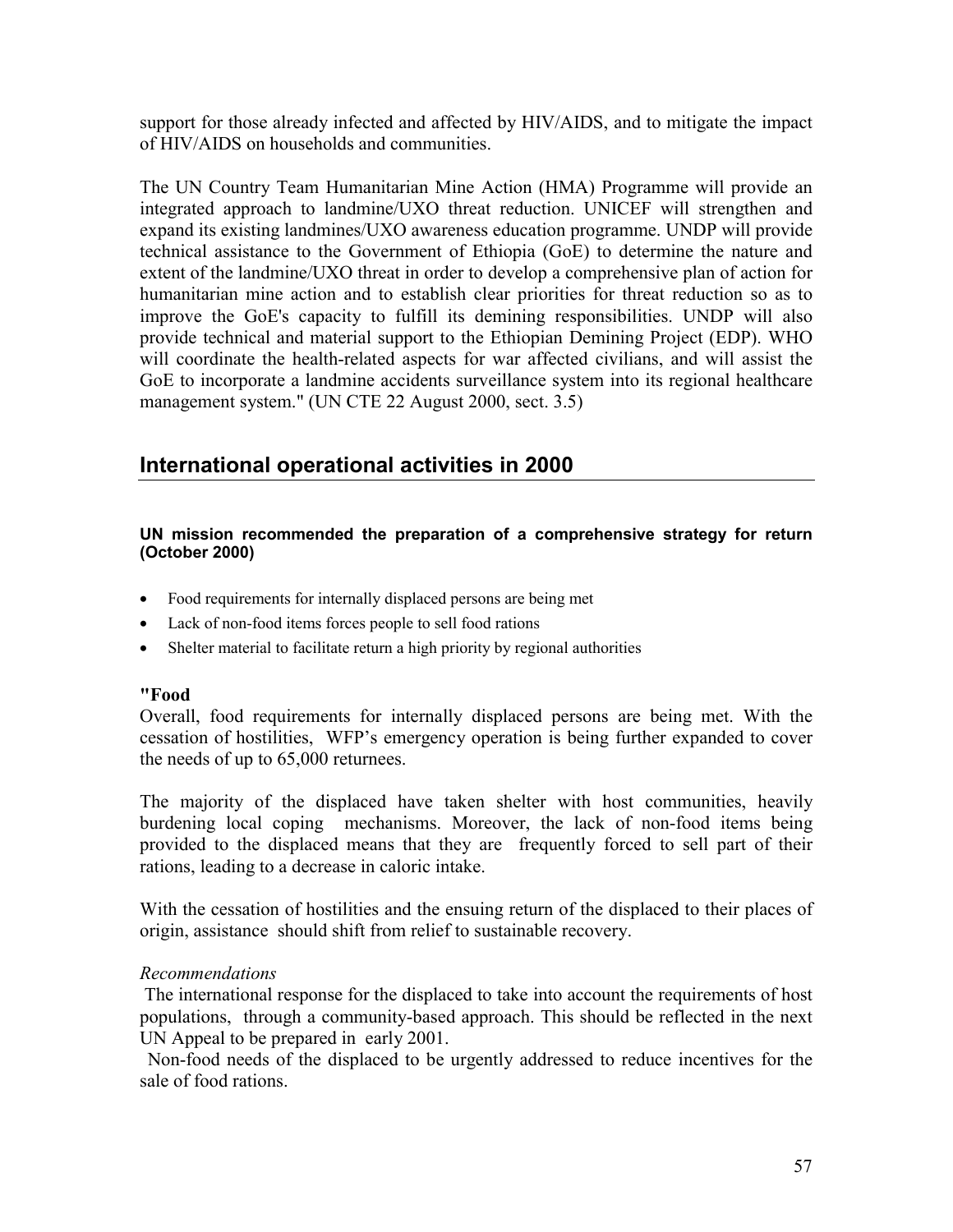Closer coordination between food and non-food actors, including NGOs, to be encouraged in order to ensure a comprehensive response.

Donor support for the transition from relief to recovery in food assistance programmes.

#### **Non-Food**

Lack of funding of non-food items in the UN appeals, including in particular the provision of health assistance, such as reproductive health assistance, agricultural inputs, basic shelter material, emergency education and other support material, is a cause for serious concern.

The regional authorities indicated that one of the highest priorities for non-food items is the provision of shelter material to allow for the return of populations to their communities of origin. The World Bank is reportedly considering credit financing for reconstruction focusing on social infrastructure. Support is also needed for the early rehabilitation of family homes. HABITAT has indicated its willingness to be a potential channel for such support.

Early provision of agricultural inputs is also critical to the return and reintegration of the displaced populations.

#### *Recommendations*

Urgent donor support for non-food requirements, as outlined in the UN August 2000 Appeal, (for some USD15 million).

The 2001 UN Appeal for Ethiopia to include the provision of adequate shelter and agricultural support for displaced and returning populations. In this regard, a comprehensive housing survey should be undertaken with the active involvement of community-level authorities.

#### **Return, Reintegration and Rehabilitation**

To date, the response to displacement in Ethiopia has focused on the immediate needs of the displaced population. As the situation stabilizes, agencies and NGOs expressed the importance of focusing on longer-term needs, including return, reintegration and rehabilitation. Regional authorities have reportedly developed a two-year plan for the return and reintegration of 200,000 displaced and 60,000 returnees.

#### *Recommendations*

The UN Country Team (UNCT) to develop a comprehensive strategy for the return, rehabilitation, and reintegration of displaced populations. Protection issues should form an integral part of such strategy. The strategy and the ensuing work plan should also take into account the envisaged activities of the World Bank and the deployment of UNMEE. The UNCT to review the regional return plan to determine if this approach might be extended to the rest of the returnee caseload and if it might form the basis to a longerterm strategy for future response. This strategy should include protection, self-reliance and assistance to host communities as integral components, as well as the needs of returnees, including integration measures such as housing and access to credit.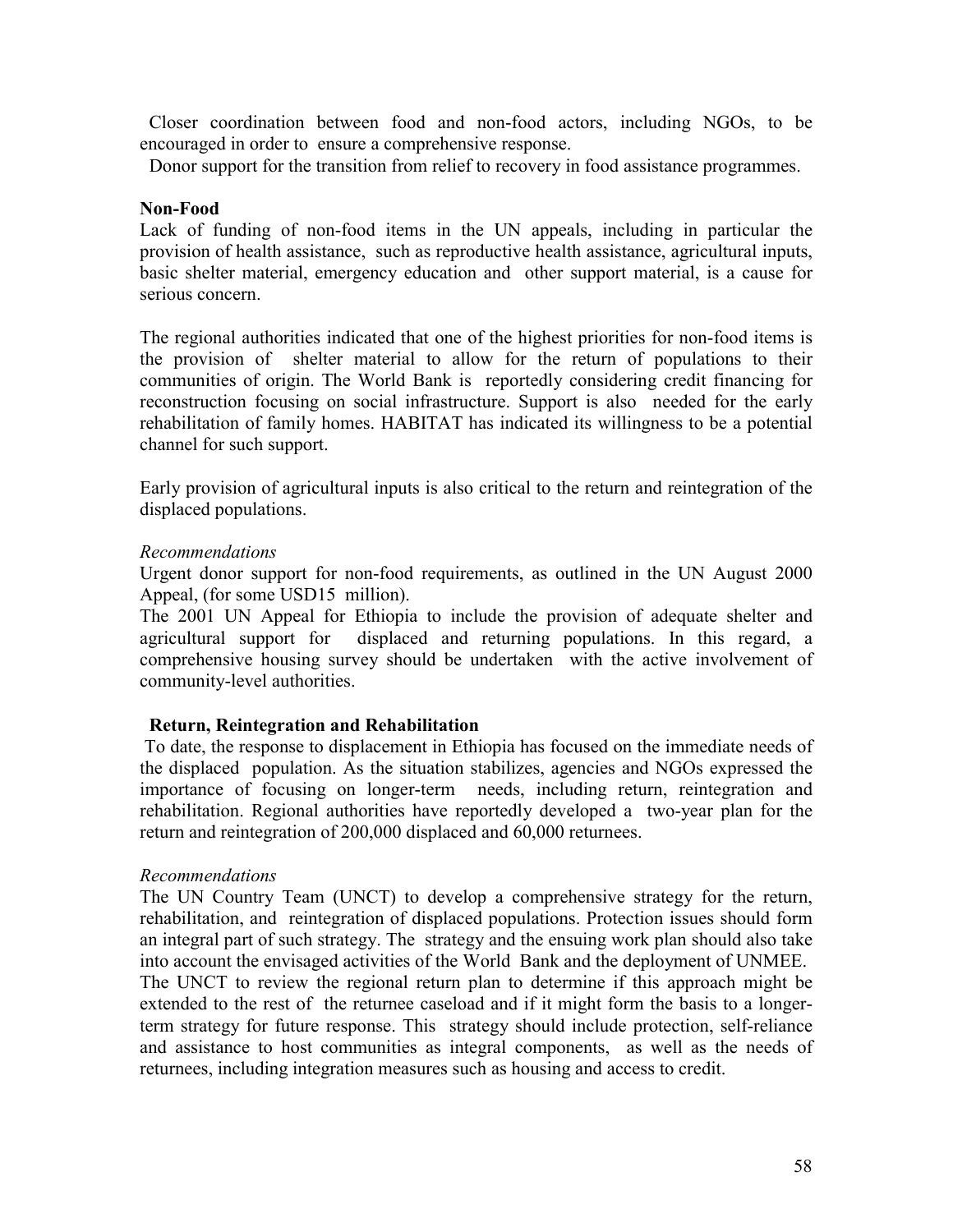Early donor support for rehabilitation activities for displaced and host communities after the relief phase to ensure sustainability and stability in the return process." (UN OCHA 25 October 2000)

#### **Updated Appeal for Rehabilitation and Recovery Programmes for IDPs issued in August 2000**

- Appeal will facilitate the return of the displaced to their homes
- UN Country Team will work closely with the government in developing the necessary reconstruction and rehabilitation programmes
- Reported that donors responded positively with food aid, while just about 15 percent of non-food requirements was pledged

"This Updated Appeal for Rehabilitation and Recovery Programmes for the Internally Displaced Persons, issued by the UNCT in Ethiopia, is an update of requirements contained in the January Appeal in accordance with the changing circumstances. Like the January appeal, it is intended to supplement the ongoing efforts of the Ethiopian government to provide assistance to the displaced population. Acting as an immediate measure and building on previous programmes for IDPs, this Appeal will aim to facilitate the return of the displaced to their homes while ensuring their care and maintenance. Interventions are in priority areas to start the recovery process and will cover the period from the beginning of September to end January 2001, in anticipation of the expected upcoming Appeal in January 2001, which will cover remaining needs and longer-term programmes for rehabilitation.

The UN Country Team will work closely with the government in developing the necessary reconstruction and rehabilitation programmes. Projected interventions are based on a UN inter-agency technical mission to Tigray carried out from 25 June to 1 July 2000, reports on the IDPs in the Afar region, discussions with regional officials and on-going technical assistance and programme collaboration provided by operational agencies. The assessment team was made up of technical specialists in each of the sectors. This Appeal represents individual agencies' willingness to support the Government's initiatives for the IDPs, based on their respective areas of specialization, considerations of the amount and kind of assistance likely to be made available through UN headquarters, individual UN agency budgets, and supplementary pledges from donors. Components of this appeal are also designed to be consistent with the kind and amount of assistance to the displaced that the UN agencies have been involved in since the beginning of the conflict." (UN CTE 22 August 2000, sect. 1)

"The donor community responded positively to the food aid component of the August UN Country Team updated appeal for IDPs, with US\$ 9.6 million in pledges received towards the requested US\$ 15.1 million. WFP is in the process of extending the operation to the end of June 2001 and is confident of receiving pledges to meet needs during this time. However, the non-food component of the appeal received a poorer response with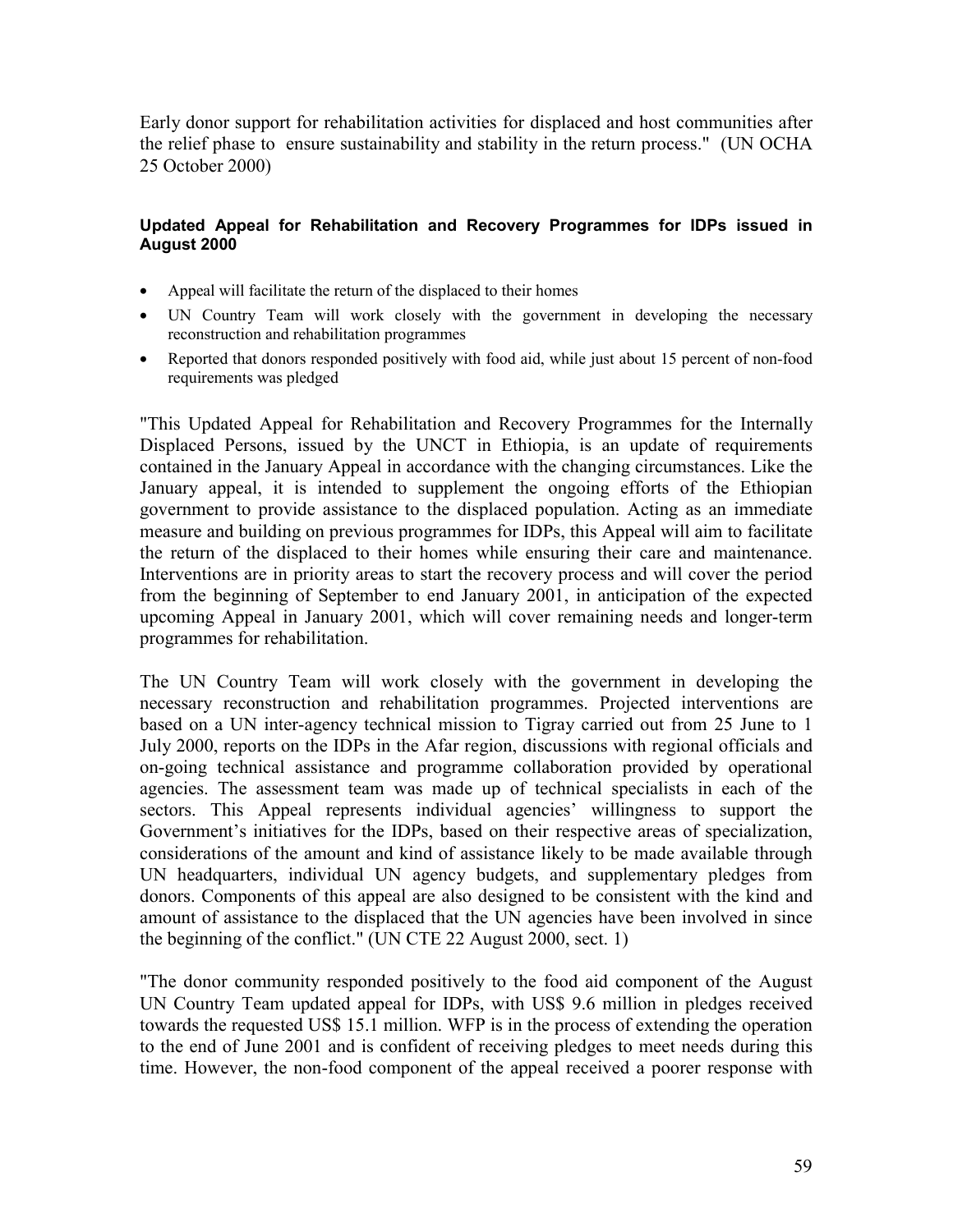only US\$ 2.1 million pledged against a requirement of US\$ 15.3 million." (UN February 2001, p.7)

### **UNICEF supports land mines awareness education in Tigray region (October 2000)**

- Project to provide technical guidance and advice in mine risk education to communities at risk, to bring about behavioral change, and to prevent death and injury
- UNICEF land mine awareness project targeted over 300,000 displaced people in Tigray region in 1999
- Trainers from community level organizations trained by national NGO
- UNCTE initiated strategy formulation exercise for an integrated humanitarian mine action programme

"A one-year joint programme for land mines awareness education in Tigray region was signed on 19 September 2000 between UNICEF and Rehabilitation and Development Organization (RaDO), a national NGO. The agreement, which builds on a pilot initiative started in October 1999, is set within the wider context of the UN mine action programme and is an integral part of the OAU/UN peace monitoring and peacekeeping process. Tigray regional, zonal, and affected wereda government counterparts are also partners in the project. The project will be located in the settlements of war displaced persons in Western, Central and Eastern zones of Tigray region.

The objective of the project is to provide technical guidance and advice in mine risk education to communities at risk, to bring about behavioural change, and to prevent death and injury resulting from landmine and unexploded ordinances (UXO) incidents. According to the agreement, both parties are committed to building knowledge, understanding and awareness on the dangers of landmines and UXO among civilian population, recognising the special vulnerability of children.

In support of the agreement, UNICEF will provide technical guidance and advice, financial assistance, in kind-transport and administrative support, totalling US\$ 462,200 for a period of 12 months. UNICEF is the leading agency in the UN system for landmine awareness. In return, RaDO is expected to implement, monitor and report on the project in co-operation with regional and local counterparts in Tigray." (UNICEF 2 October 2000)

"During 1999, UNICEF supported the implementation of a pioneering community-based land mine awareness education project, targeting over 300,000 displaced people in Tigray region, based on the international land mine awareness education guidelines. This involved a collaborative project with the Rehabilitation and Development Organization (RADO), a national NGO, to train trainers from community level organizations in the region including teachers, youth, farmers and women's associations of whom over 300 were trained and a related community educator network established. In collaboration with UN agencies, NGOs and government at national and regional levels, UNICEF seeks to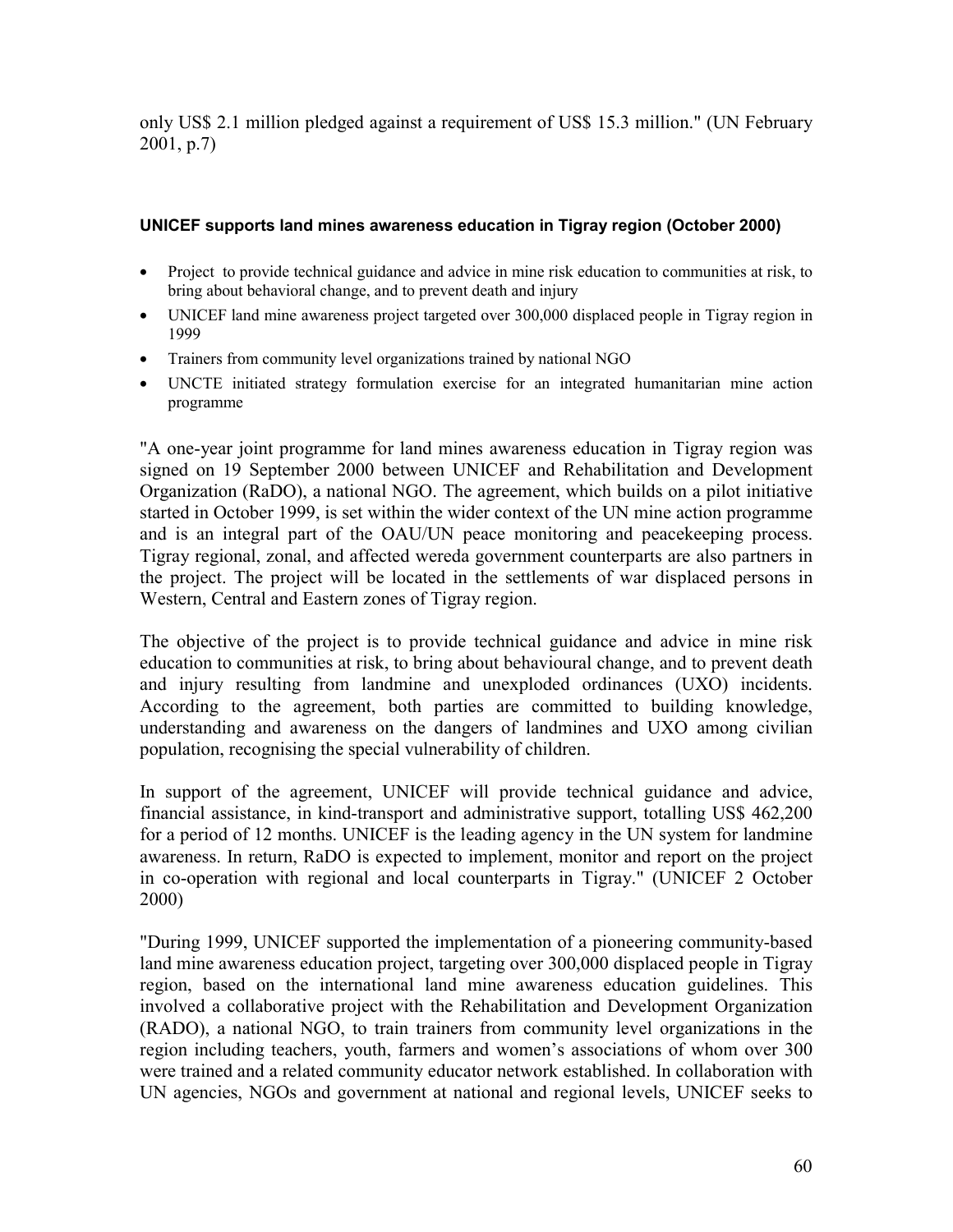sustain this capacity to provide mine awareness programmes for all IDPs in Tigray and to apply successful aspects of this model to other areas in Ethiopia where the menace of land mines threatens daily life, and livelihood.

Also during 1999, the UN Country Team embarked upon a strategy formulation exercise in preparation for an integrated humanitarian mine action programme. This programme, which would complement the activities that UNICEF has already begun, would seek to provide support to the Ethiopian government in its efforts towards reducing the threat of landmines and unexploded ordnance to civilians, through capacity building, technical assistance, victims' assistance, and other related activities, to be undertaken by the individual UN agencies according to their area of specialization and in accordance with the UN Policy on Mine Action. A full project proposal is currently being developed and will be made available soon." (UNCTE 28 January 2000, p. 51)

#### **Mine Action Coordination Office is being established within the UNMEE structure (2000)**

"Pursuant to the Agreement on Cessation of Hostilities and Security Council resolution 1312 (2000), the United Nations is launching a multi-component mine action programme to assist the Governments of Ethiopia and Eritrea. To this end, a Mine Action Coordination Office is being established within the UNMEE structure. The purpose of the Office is to record and process information related to mines and unexploded ordnance, set priorities for mine action, assign tasks to operators, and supervise their activities. To accurately ascertain the extent of the landmine problem, a rapid landmine/unexploded ordnance survey will be conducted by a United Kingdom non-governmental organization, the Halo Trust, and coordinated by the Department of Peacekeeping Operations. Survey teams from the Halo Trust have already arrived in the Mission area and will start assessing relevant areas, with the aim of completing the survey by mid-December 2000. In the meantime, mine awareness for the returning population is provided by the United Nations Children's Fund and UNHCR.

The overall requirements for mine clearance in the temporary security zone will be determined on the basis of the survey described above. Both the Agreement on Cessation of Hostilities and Security Council resolution 1312 (2000) envisage a crucial role for the parties' armed forces in mine clearance. This requires that the two countries proceed with mine lifting as soon as possible and carry out this exercise in a coordinated manner, and comply with international standards for humanitarian mine clearance. Any postponement in mine clearance would affect the deployment of United Nations military observers and troops and the early establishment of the temporary security zone.

Local capacity-building through training and assistance provided by the international community will be required to reach the objectives set out above. The overreaching aim of the United Nations is to assist the parties in accomplishing these important goals, in line with its policy on mine action, which confers on UNDP the leading role in assisting Member States in national mine action capacity-building. These efforts will be funded by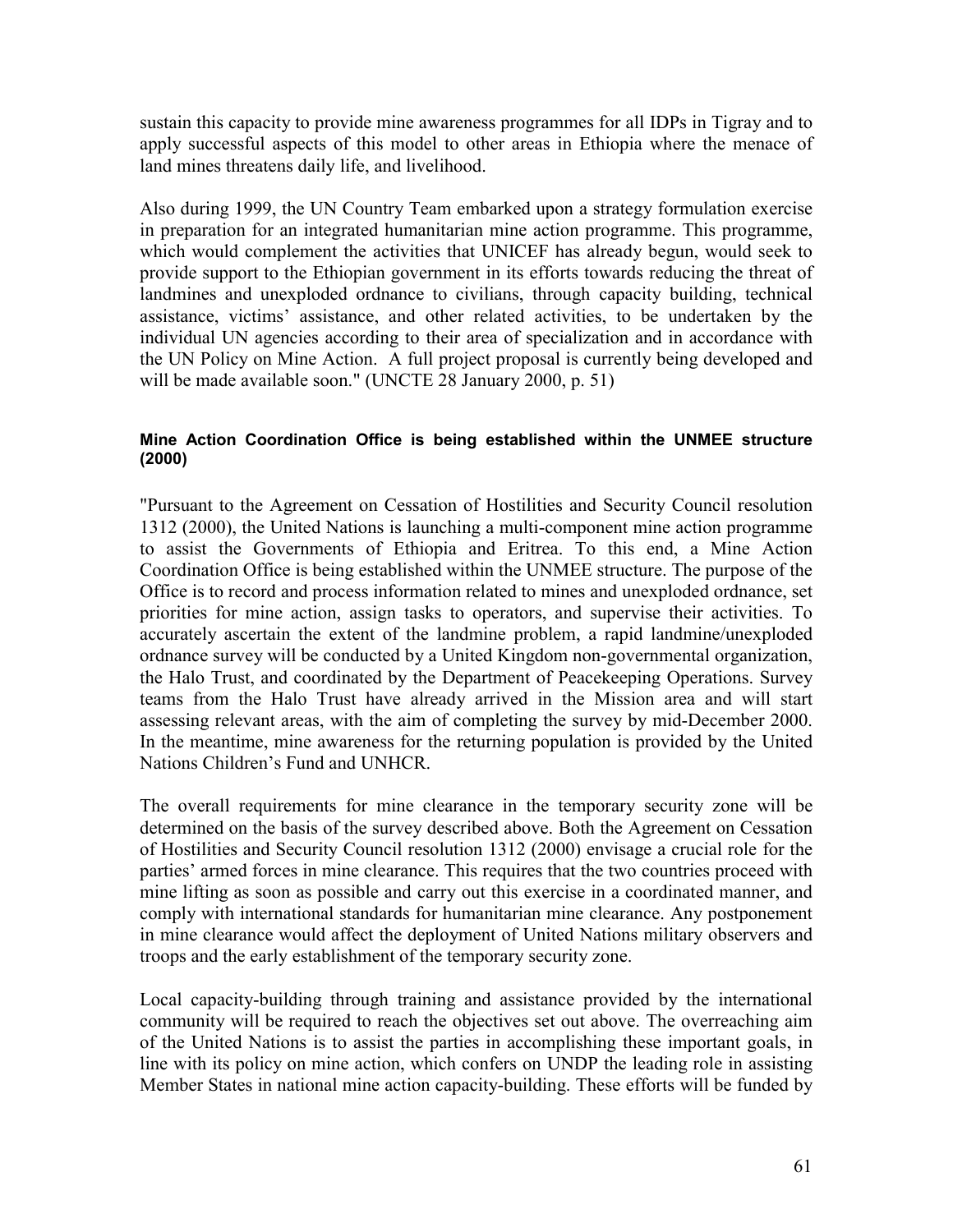voluntary contributions; and I appeal to the donor community to strongly support this vital area of United Nations activities." (UN SC 18 September 2000, paras. 21-23)

# **International operational activities in 2001**

## **Overall strategy for UN assistance during 2001**

- Strategy reflects optimism in the wake of the 12 December 2000 Algiers Peace Accord
- Focus on the re-establishment of basic health, water and education services in the home areas of returning IDPs
- Assistance towards IDPs to build on existing long-term development programmes in the affected areas
- The programming approach to be coordinated internally within the UN Country Team
- UN concerned in May 2001 about slowness of implementing both infra-structural assistance and humanitarian demining

"The approach of the UN Country Team to war-affected IDPs builds on existing longterm development programmes in the affected areas where possible, especially in the health, water and education sectors. By doing so, the UN response, though financially modest, has been strategically significant in enabling the regional authorities to assist the displaced through an expansion of existing services rather than through the creation of a parallel infrastructure. This experience has proven to be effective, although a shortage of resources has meant that the UN has frequently not been as proactive a partner to the government as it would like.

[...]

The main aim of UN humanitarian operations in Ethiopia during 2001 will be to save lives, protect productive assets and promote a return to normality for populations now recovering from the effects of prolonged drought and displacement. The various interventions presented in this appeal will be managed through an integrated, rights-based programming approach coordinated internally within the UN Country Team and implemented under the overall leadership of the Government of Ethiopia. UN humanitarian assistance will remain supportive of the longer-term development priorities of the Government, with an emphasis on building self-reliance and strengthening federal and regional capacities for disaster preparedness, management and response.

[...]

In war-affected border areas of Tigray and Afar regions, the UN Country Team will seek to play a role in facilitating and supporting the implementation of the World Bankassisted Emergency Recovery Programme, expected to commence during the first quarter of 2001. As the recovery phase commences, the humanitarian interventions of the UN will prioritise those groups unable to return home immediately or face a significant delay before they are able to restore their livelihoods. As the deployment of UN peacekeepers proceeds, measures to build confidence and help normalise relations between the Eritrean and Ethiopian communities living adjacent to the border zone will be sought." (UN February 2001, pp. 15 and 17)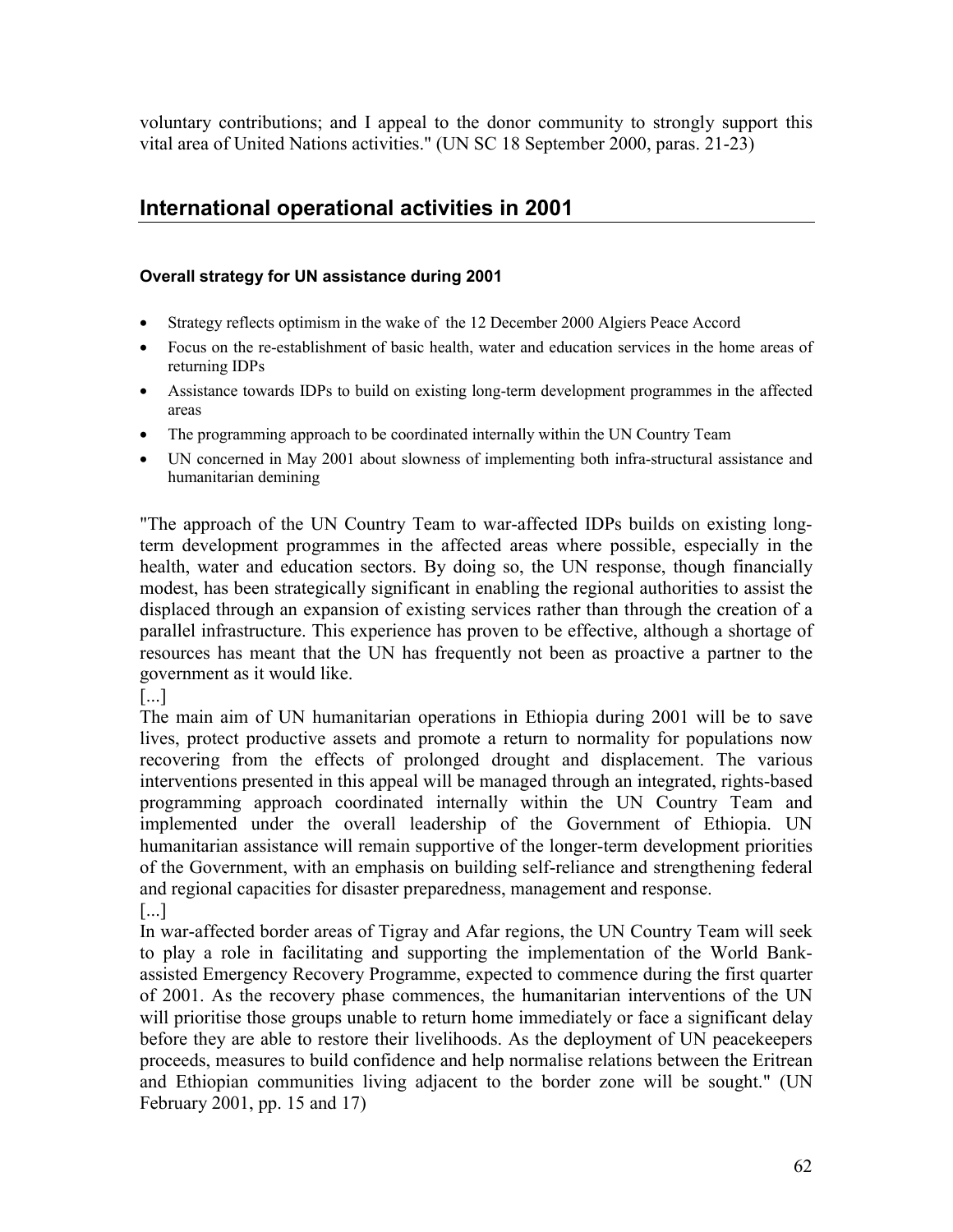### *FUNDING OF THE APPEAL:*

"There has been no significant change in the humanitarian situation among IDPs in Tigray and Afar. However, of considerable concern are the slowness of implementing both infra-structural assistance (funded in part by the World Bank) and the overall humanitarian demining effort, both considered essential for the return and reintegration of the IDPs in their home areas.

Having received a major contribution from the Government of The Netherlands in January 2001 and a smaller contribution from the Italian Government, recorded against the August 2000 Updated UN Country Team (UNCT) Appeal for IDPs, United Nations Children's Fund (UNICEF) emergency health and Water and Environmental Sanitation (WES) components for Tigray and Afar regions for the remainder of 2001 have been revised downwards." (OCHA 22 May 2001)

| Organisation     | Requirement  | % Covered |
|------------------|--------------|-----------|
| <b>FAO</b>       | 20'457'500   | 1.91%     |
| <b>IOM</b>       | 790'763      | $0.00\%$  |
| <b>OCHA/UNDP</b> | 1'170'000    | 14.35%    |
| <b>UNAIDS</b>    | 220'500      | $0.00\%$  |
| <b>UNDP</b>      | 4'585'250    | 36.62%    |
| <b>UNFPA</b>     | 386'250      | $0.00\%$  |
| <b>UNHCR</b>     | 23'370'398   | 65.50%    |
| <b>UNICEF</b>    | 16'880'972   | 43.06%    |
| <b>WFP</b>       | 127'098'633  | 44.30%    |
| WHO              | 8'377'900    | 19.55%    |
|                  | <b>TOTAL</b> | 41,38%    |

#### *Funding situation of the Appeal as of 26 October 2001:*

(UN November 2001, p. 14)

*The Appeal document (pp.47-102) contains detailed information about IDP relevant projects in the Appeal.*

**UNICEF assists returnees and displaced populations with focus on water supply, landmine awareness, basic education and shelter (2001)**

25,000 children living in war-affected areas to be provided with education kits

"In Tigray and Afar UNICEF continues to support interventions targeting returnee and displaced populations in home districts and communities with focus on water supply, landmine awareness, basic education and shelter assistance. While the implementation of the US-State Department-funded shelter activities in Gulomehda is being completed, an additional 338 families are being targeted with the construction of semi-permanent houses, with funds of the Italian Government. These families, who were displaced by the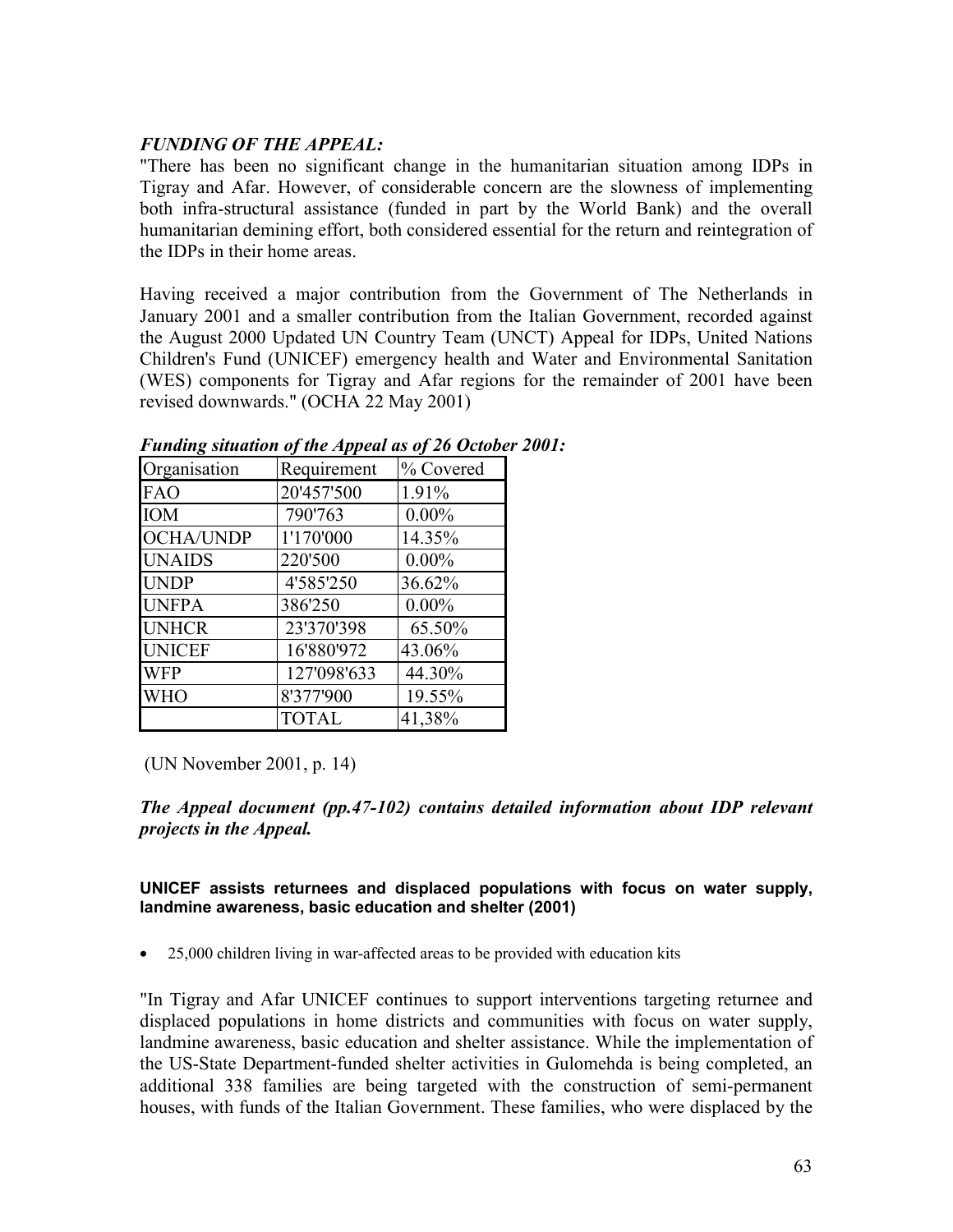conflict and who have returned to their areas of origin in Gulomehda, specifically Marta, A/Alem, and A/Tesfa *tabias*, are being assisted with roofing sheets, eucalyptus poles and nails.

UNICEF is procuring education kits for 25,000 children living in war-affected areas and textbooks covering three primary school subjects. In Afar, UNICEF will distribute education kits to 420 primary school children. Recently, UNMEE brought to UNICEF's attention the need to enhance access to safe water for in areas along the Afari border, where displaced and returnee populations have concentrated, especially in the towns of Burie and Manda.

UNICEF is supporting the Health Bureau for mobile health services in war-affected areas, child health, provision of essential drugs, malaria control, strengthening of EPI and selected drugs for STDs, as well as the overall outreach capacity of the Bureau with the procurement of motorcycles.

Through NGO partner, RaDO, UNICEF supported landmine/UXO awareness activities have directly covered an estimated 100,000 people in 7 woredas of Tigray region with awareness messages *.* On June 13th, UNICEF and RaDO signed an agreement for the expansion of the project to war–affected populations to target the two mine contaminated zones of Afar region." (UNICEF 24 July 2001)

#### **FAO project to assist the most needy and destitute IDPs including women headed households (April 2001)**

"FAO recently launched a US\$ 1.8 million emergency recovery project funded by the Government of the Netherlands. This project will be implemented during the coming 9 months in Tigray and Afar regions. The actual project locations will be areas where shelter, water supply and security problems (land mines threats) are not limiting for the immediate resettlement and resumption of farming during the coming *meher* cropping season. The project will give priority to assist the most needy and destitute IDPs including women headed households. To this effect, up to 23,000 destitute IDP households (20,000 Tigray, 3,000 Afar) will be assisted with minimum packages of basic agricultural inputs and livestock interventions." (Senior Inter-Agency Network on Internal Displacement April 2001)

#### **Rehabilitation of health facilities in Tigray and Afar (2001)**

- US support for multi-sectoral programme including shelter, rehabilitation of water points and support to basic health services implemented by UNICEF in the Tigray region
- Norwegian assistance for rehabilitation of health systems in northern Tigray and Afar regions
- 70% of the construction of the health posts completed by June 2001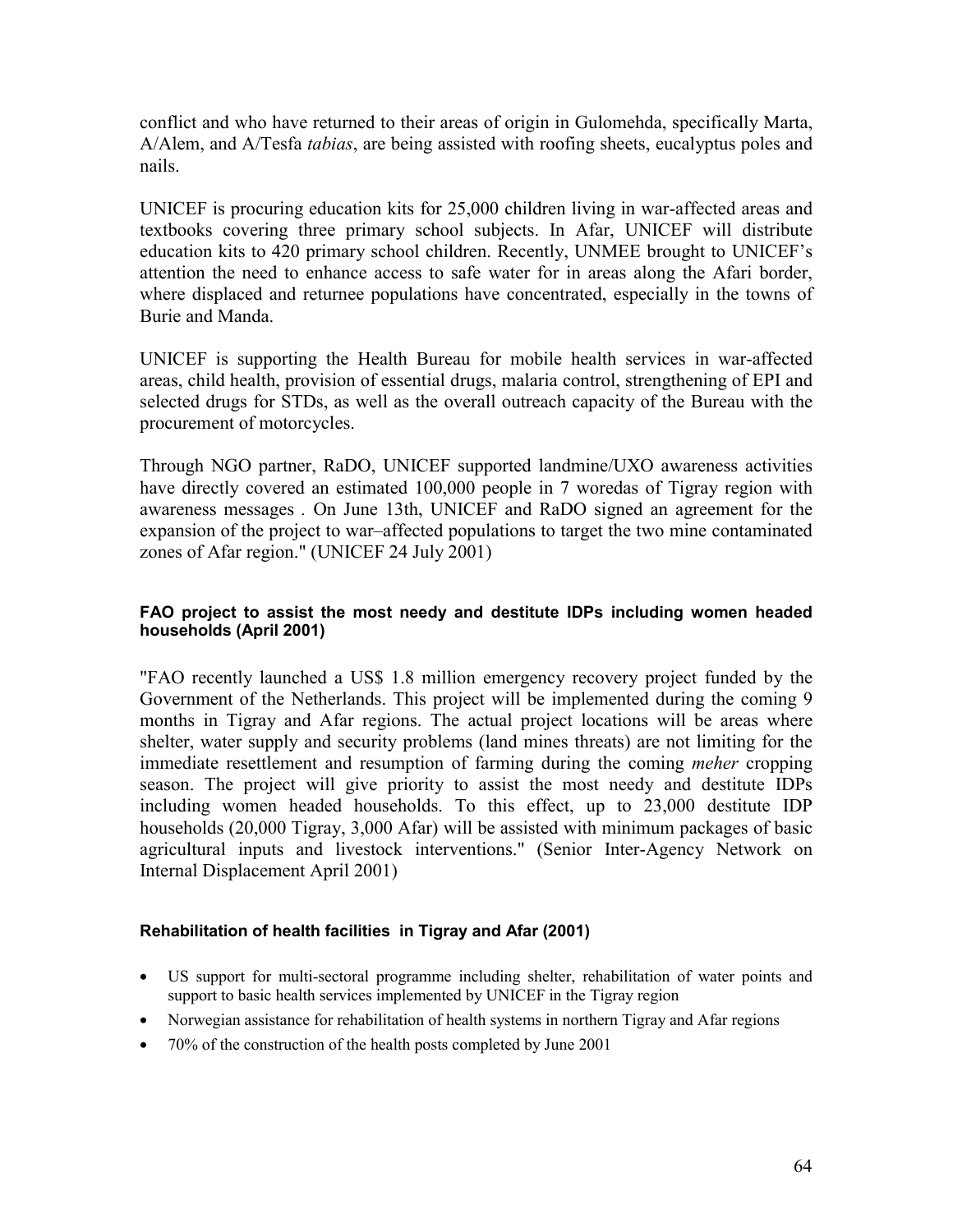"Substantial progress has been in made in Gulomehda woreda in Eastern Tigray, where UNICEF, supported by the US State Department's Office for Population, Refugees and Migration, is engaged in a multi-sectoral programme aimed at the construction of shelter, the rehabilitation of water points and support to basic health services. In Gulomehda, UNICEF has initiated the shift from emergency assistance to rehabilitation activities. As of today over 400 most vulnerable households have been provided with wood poles, corrugated iron sheets, nails and wire to construct semi-permanent houses. Ten sites for the construction of wells have been selected and four wells are being drilled. Drugs from a previous stock are being distributed to mobile health services, and will be replenished as soon as new drug kits are available.

The water programme in conflict affected areas of Tigray (supported by a contribution received from the Netherlands earlier this year) is also proceeding. In Badme, Gehursenay and Sebeya sites were surveyed for the construction of shallow wells. In K/Humera, T/Adiabo and L/Adiabo, 11 wells are being drilled and 11 additional sites surveyed." (WFP 22 January 2001)

"World Health Organization and the Norwegian Agency for Development Cooperation have signed a 3 million birr (an estimated US\$ 361,881) agreement towards the implementation of health system rehabilitation initiative in war affected areas in northern Tigray and Afar regions. The programme is intended to assist Regional Health Bureaux in the reestablishment of 300,000 internally displaced persons to their places of origin and resume their economic activity. An estimated thirty per cent of these are now reported by the government to be in the process of re-establishing their presence in their places of origin." ( UN CT 22 December 2000)

"The rehabilitation of five health posts in war-affected areas of Eastern Zone of Tigray Region is well underway, with Norwegian financial support and WHO being the executing agency. To date over 70% of the construction of the health posts is completed, with construction expected to be completed by end of August 2001. The process of equipping, furnishing, and staffing these health posts with appropriate personnel and equipment is also progressing as planned. The capacity building component of the project includes provision of refreshment training for 10 existing primary health workers and junior midwives as well as strengthening Adigrat Zonal Hospital to handle landmine victims and critical injuries. The fund was obtained through the consolidated appeal of 2000. The first recruited groups, 100 junior clinical nurses including primary health workers, junior midwives and village health workers, are due to begin their in-service training in early July. Portion of the fund from this project is earmarked to reconstruct, equip, furniture and train staff to work in Burie health post of Afar Regional State, destroyed during the conflict. The site for the health post is already identified and contractors signed up. The training component will be handled within the training system of Tigray Regional State and the support of WHO." (UN CTE 28 June 2001)

#### **WFP's food aid programme to IDPs and returnees ending November 2001 but some targeted assistance will continue**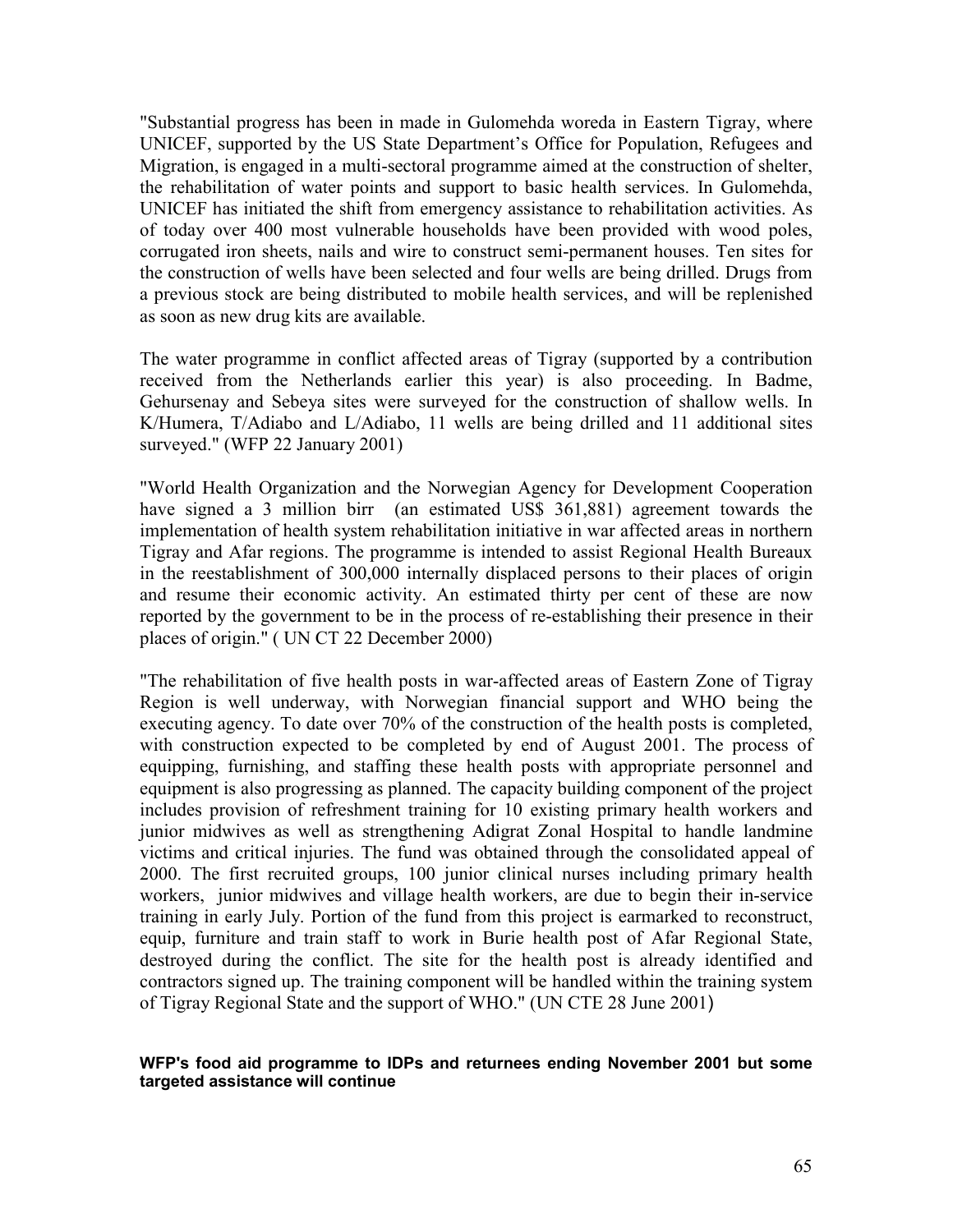- Average monthly distributions of approximately 5,000 mt
- Programme seek to cover the minimum food requirements of 322,500 war affected civilians
- Assistance also to Ethiopians who have returned from Eritrea to the Tigray Region
- Donation by ECHO emergency food aid equivalent to USD 4.2 million to over 300,000 internally displaced people (IDPs) and returnees

"Many of the people that were displaced due to the border war with Eritrea have returned to their place of origin and begun rebuilding their livelihoods. Consequently, WFP's food assistance to over 300,000 IDPs and Ethiopian returnees from Eritrea will cease at end of November. However, assessments indicates that some IDPs will require continued assistance; they have been unable to achieve any self-sufficiency due to security concerns, presence of landmines or psychological fears of the former conflict. Although the number of beneficiaries requiring assistance in 2002 will be sharply reduced, additional donor contributions are urgently needed." (WFP 9 November 2001)

"WFP has been assisting Internally Displaced People (IDPs) in Tigray Region since April 1999 under EMOP 6080 and subsequently, EMOP 6080.01. Recent indications of donor interest suggest that there will be sufficient resources to extend the operation to end June 2001 and a Budget Revision is being processed to reflect this. With average monthly distributions of approximately 5,000 mt, this will bring the total requirements under EMOP 6080.01 to over 75,000 mt, covering the period April 2000 to June 2001.

Working with the Relief Society of Tigray (REST) and the DPPC, food aid was originally provided to 272,000 beneficiaries. In mid 2000, this figure was increased by 15,500 to take into account newly displaced in Western Tigray, resulting from the renewal of hostilities in May 2000. Provision has also been made to support Ethiopians who have returned from Eritrea, most of whom have remained in Tigray Region. Discussions are taking place with government partners to develop modalities of distribution to this group. At this stage, it is difficult to quantify the numbers requiring assistance and while it was originally expected to be as high as 65,000 people, WFP has decreased this to 35,000." ( UN CT 22 December 2000)

#### *Modalities for food assistance in 2001:*

"Goal: To maintain the nutritional status of IDPs and contribute to the recovery of households and communities.

#### Objectives:

To meet the minimum food requirements of 322,500 war affected civilians To contribute to the rehabilitation of personal and community assets through Employment Generation Schemes (EGS)

Vulnerability Criteria and Caseload (IDPs and Returnees): The Disaster Prevention and Preparedness Commission issued an Appeal in November 2000 to assist 330,000 IDPs in Tigray Region. Support was also requested for 33,000 Returnees. As part of its on going operation to support these groups, WFP plans to assist 322,500 IDPs and Returnees in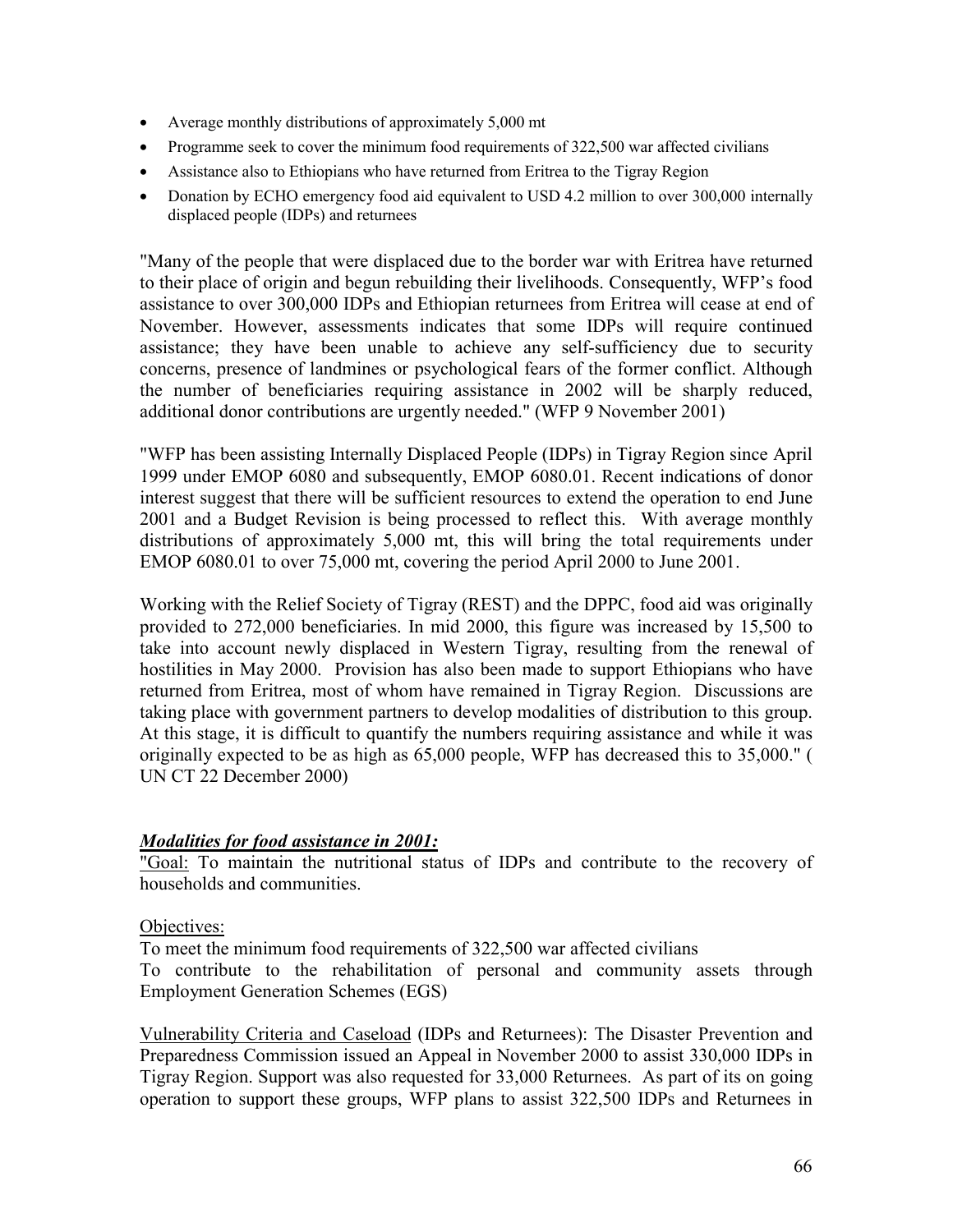2001 with almost 75,000 mts of food aid. This represents almost 89% of requirements in Tigray Region.

It is expected that the operation will be fully resourced to June 2001 for all commodities upon approval of a Budget Revision (BR) currently being processed. This BR will extend the operation to June 2001 while also using a revised caseload of 322,500. This caseload is, however, subject to change as the situation evolves, particularly regarding the provision to support 35,000 Returnees.

Relief food has been distributed by WFP, in collaboration with the Relief Society of Tigray, a local NGO, since April 1999. While donor response towards food aid needs was healthy throughout the conflict, it is now possible to move towards a rehabilitation phase.

IDPs are registered by local emergency committees at the zonal and regional levels. At the zonal level, the committees include elected community representatives from the displaced, as well as government officials.

Strategies: Since the beginning of this operation, assistance has been in the form of relief food, but given the current positive political climate, WFP, along with other donors, is optimistic about entering a recovery and rehabilitation phase in 2001. Thus, while the current extension to June 2001 provides primarily for relief distributions with small scale EGS where feasible, it is anticipated that this situation will change in the latter half of 2001 and a new operation will be prepared to reflect this. By 2002, it is expected that WFP will have a very strong focus on linking relief with development and a Protracted Relief and Recovery Operation (PRRO) will replace the Emergency Operation (EMOP)." (UN February 2001, pp. 28-29)

"The European Community Humanitarian Office (ECHO) has donated US \$4.2 million to provide emergency food aid to over 300,000 internally displaced people (IDPs) and returnees affected by the border conflict between Ethiopia and Eritrea. The money will be used by World Food Programme (WFP) to purchase locally more than 11,000 mt of sorghum for IDPs and returnees living in the northern region of Tigray, northern Ethiopia. Benedict Gultang, WFP deputy country director in Ethiopia, said that as IDPs began returning to their places of origin, they would "continue to need our assistance until they are able to harvest their first crops". WFP said in a statement that the contribution would provide all the cereal required until the end of October. A representative from ECHO said the assistance was unlikely to be needed beyond November as the IDPs were resuming farming activities." (IRIN 14 August 2001)

#### **Major US assistance for rehabilitation and recovery activities in war-affected areas (2001)**

- USD 3 million made available in June 2001 for support rehabilitation and recovery activities in East Tigray Zone
- Grant of USD 2,193,000 million (18.7 million Birr) for interally displaced persons (IDPs) returning to their place of origin in Irob and Gulomekeda woredas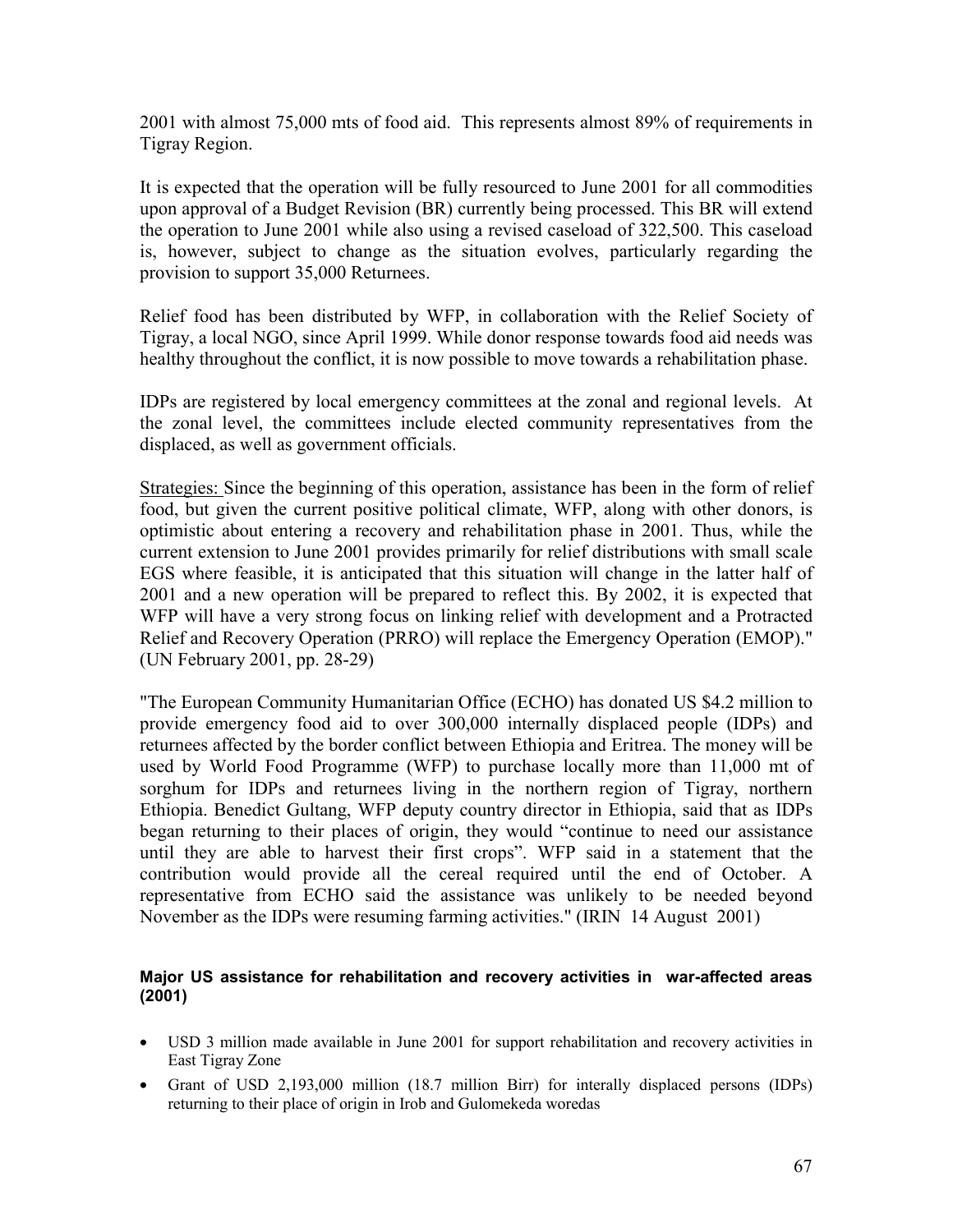"On May 10, the United States Ambassador to Ethiopia Tibor P. Nagy signed a grant agreement of approximately US\$ 3 million to support rehabilitation and recovery activities in East Tigray Zone. The grant will be used for internally displaced people of the zone for the construction of housing, health posts and schools, development of safe water supplies, HIV/AIDS prevention and control, land mine awareness and support for agricultural recovery and income generating activities. The activities will be implemented by the Relief Society of Tigray (REST), Catholic Relief Services (CRS), Cooperatzione Internationale (COOPI) and Volunteers in Overseas Cooperative Assistance (VOCA). ." (UN CTE 28 June 2001

"U.S. Ambassador Tibor P. Nagy last week announced a grant of \$ 2,193,000 million (18.7 million Birr) for interally displaced persons (IDPs) returning to their place of origin in Irob and Gulomekeda woredas of Eastern Tigray. The United States Agency for International Development (USAID) provided the grant money.

Ambassador Nagy was in Mekele for the signing ceremony of the IDP program with Ethiopian and U.S. Government officials, representatives of four NGOs, and members of the community. The Ambassador also visited some of the sites where the IDP program is being implemented.

The funds will be used for health, shelter, education and agriculture activites, including the rehabilitation of housing, water point, schools, HIV/AIDS prevention and control, landmine awareness and food security, according to a release from the U.S Embassy in Addis Ababa.

Four NGOs - Relief Society of Tigray (REST), Catholic Relief Services (CRS), Cooperatzione Internationale (COOPI), and Volunteers in Overseas Cooperation Assistance (VOCA) - are implementing the program.

Along with previous contributions, the U.S. Government has so far donated a total of \$3,838,000 (33 million Birr) of the \$ 4.3 million (37 million Birr) pledged in early April 2001, to support the IDP programs.

In addition to the current donation, the U.S. Government has, to date, provided 80,710 mt of food aid valued at \$33 million (280 million Birr) to Tigray State. Of this amount, 27,200 mt was provided for IDPs, 36,25 mt for the drought affected, and the remaining 17 mt for development programs." (Addis Tribune 12 October 2001)

#### **Substantial assistance for mine clearance and mine awareness (2001)**

- Peace agreement facilitates UN capacity-building assistance to the Government of Ethiopia in Humanitarian Mine Action
- World Bank programme includes US\$ 20 million project for demining of the former conflict zones.
- Landmine awareness programme to give emphasis on schools (2001)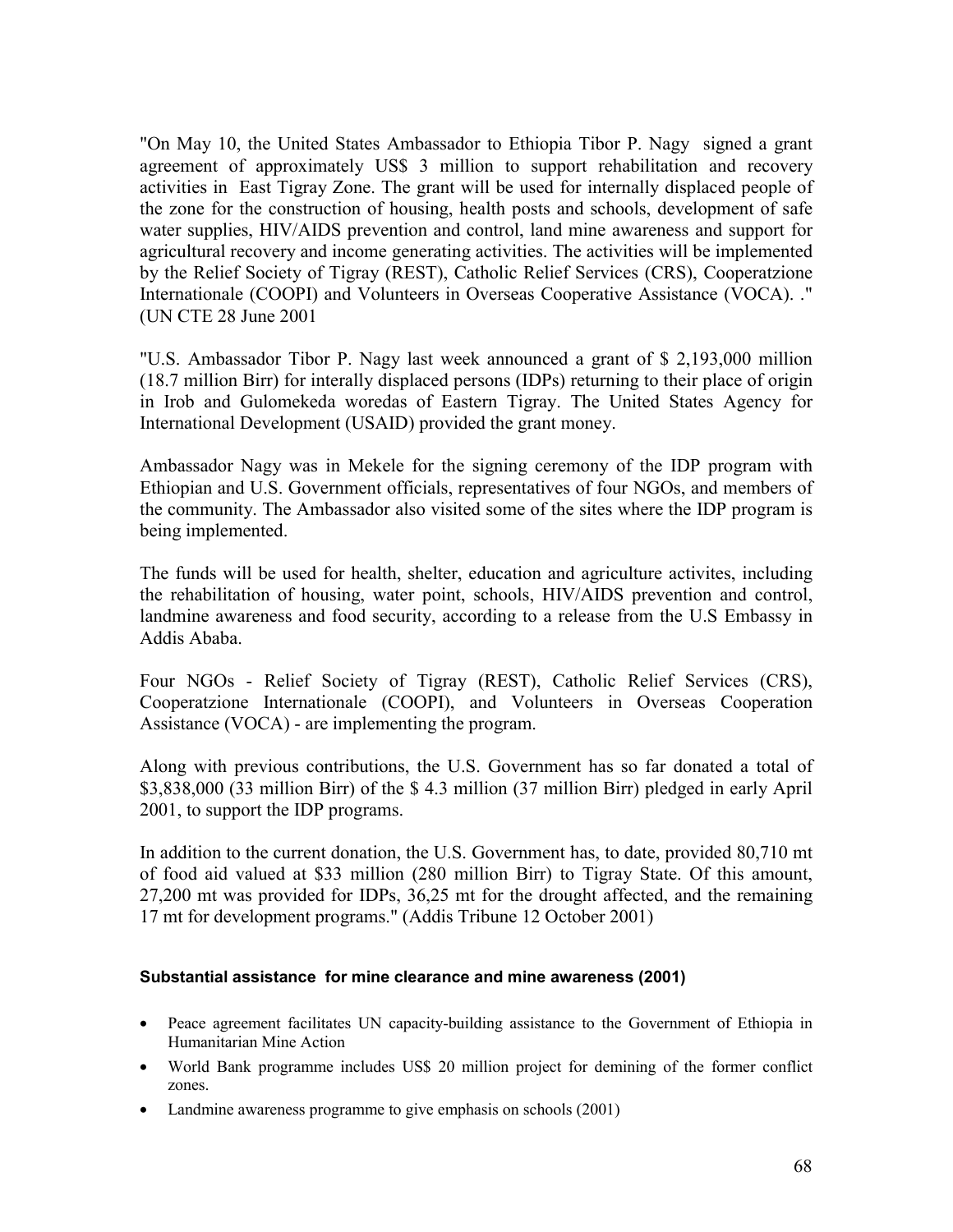"In the last year, Rehabilitation and Development Organization's (RaDO) landmine awareness programme (LMA) had an important impact on displaced populations through the recognition of the dangers of mines. Cases were reported of people keeping mines in homes, even using them as work implements and among children, as objects of curiosity. These attitudes have changed in the target areas. Civilian casualties increased in the period immediately following the cessation of hostilities agreement, as people were moving into areas in some cases announced or understood as being "demined". With the movement of IDPs back to their villages, the LMA strategy has changed. The project is now placing greater emphasis on schools, with extensive use of drama, poetry and discussion groups. A radio programme, which gives up-to-date information and discusses mine related issues, is broadcast once a week on Saturday, together with poetry and songs of the school programme. RaDO and UNICEF have recently prepared the project's first "Tigray Mine and UXO Victim Report". The report will be issued monthly and can be obtained through either RaDO or UNICEF. This first issue includes a summary of the total number of recorded victims since the beginning of the year (149), an outline of the number of victims by month and an analysis of the most vulnerable groups." (UN CT 22 December 2000)

"The signing of the Comprehensive Peace Agreement between Ethiopia and Eritrea on 12 December 2000 in Algiers opens the way for the full re-engagement of the United Nations in providing direct capacity-building assistance to the Government of Ethiopia in Humanitarian Mine Action.

On 5 December 2000, the World Bank approved an Emergency Recovery Programme to be executed through the Ministry for External Development Assistance and Cooperation (MEDAC). The approved ERP includes a component valued at US\$ 30 million to assist in the urgent demining of the former conflict zones.

#### Goal

The primary goal in the humanitarian mine action sector is to produce a secure a safe environment for the people of Ethiopia and thus allow the rapid revitalisation of land for agriculture, livestock and infrastructure and promote economic development throughout the country.

#### **Objectives**

To reach this goal, acting under a common approach the UN Country Team will aim to:

Assist the Government of Ethiopia in the further development of a national capacity for humanitarian mine action; including components for: civilian coordination, information management, demining, mine awareness and education and victim assistance.

Integrate mine action programmes into humanitarian operations in mine infested areas of the country by gathering, analysing and disseminating relevant information and knowledge to government, donors and NGOs.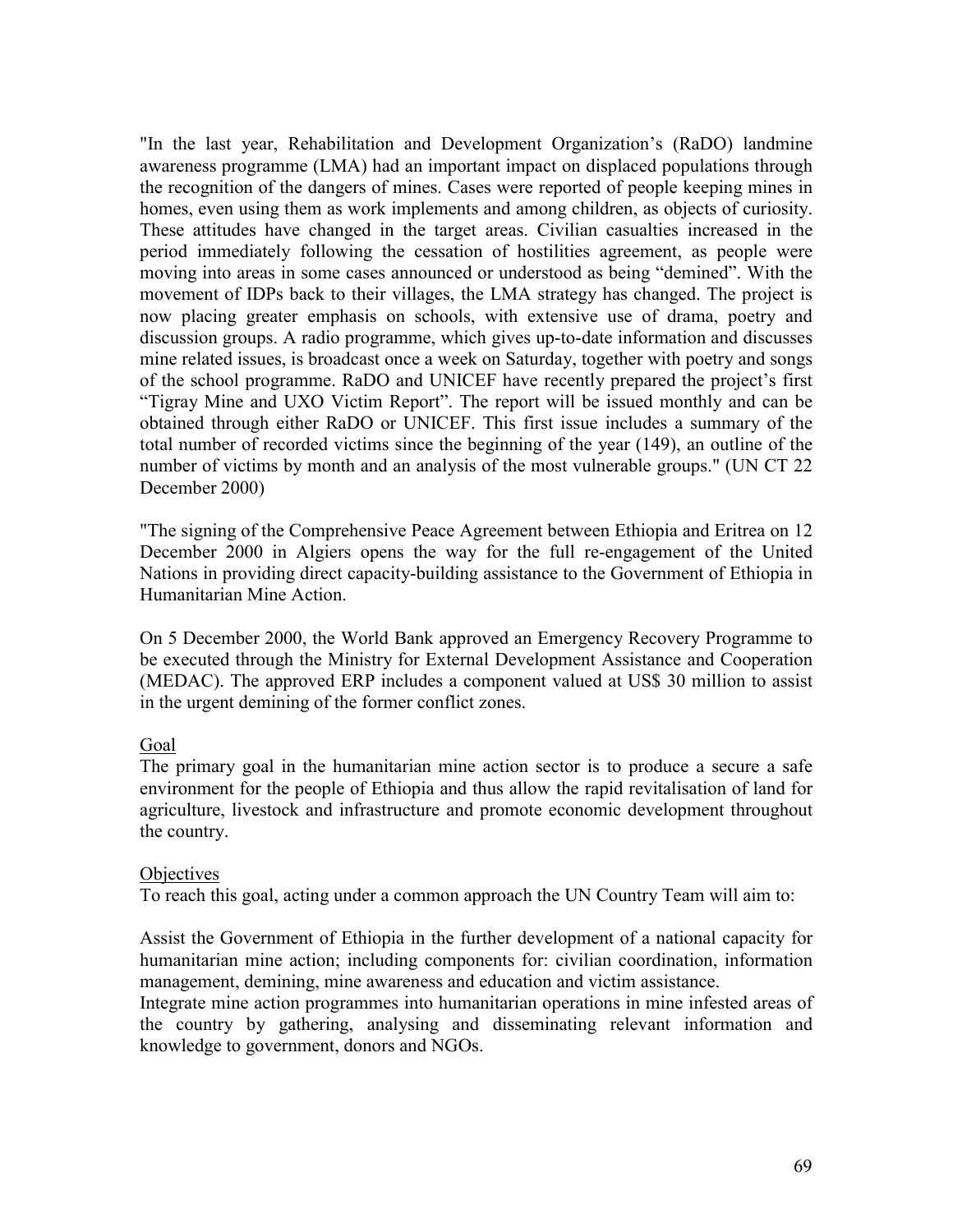Promote the sensitisation of rural populations to the dangers posed by landmines and unexploded ordnance through the development of local capacities for mine education and awareness." (UN February 2001, pp.38-39)

"The Ethiopian Mine Action's Information Management System for Mine Action (IMSMA) is up and running and the focus is on getting accurate information to feed the database. While the initial Halo Trust/EDP survey provides about 30 dangerous area records, there are other sources being pursued. The recently handed over Eritrean records have provided the UNMEE MACC in Asmara with records of more than 1000 mined areas. Up to 40% of these are thought to be in Ethiopia and as details emerge and translations are made, it is hoped that they will be made available for mapping of the Ethiopian portions. A mission will be going to the northern Ethiopian areas shortly to talk with local military officers and determine if any informal records have been kept by Ethiopian units that would supplement the existing data.

The World Bank initiative continues on course with a focus on procurement of the technical equipment required for Mine Action. The UN Mine Action Advisor Team through the Ethiopian Mine Action Office (EMAO) are providing specifications and details of procurement. MEDaC and the World Bank recently announced a shift of 10 of the 30 million dollars originally set aside for mine action. This has been done to accommodate a need for additional compensation to families of those deceased during the fighting. The remaining 20 million dollars appears to be sufficient to fund the proposed components funded through World Bank/MEDaC funds.

## **Civilian Ethiopian Mine Action Office to Begin Staffing**

The civilian Ethiopian Mine Action Office is finalizing organizational plans and hopes to begin additional staffing in the next week. There has been a strong push by relevant government agencies to ensure the civilian nature of the management as well as ensure civilian capacity in all aspects of the programme. The Training camp has gone through necessary modification and rehabilitation and training begins the week of May 14th. This should put the first deminers in the field at the end of June.

## **Landmine Awareness in Afar Region**

Rehabilitation and Development Organization (RaDO),supported by UNICEF, undertook a training of trainers workshop in Assaita between 3rd and 5th of May inclusive. A total of 30 participants representing the DPPB, Bureau of Health, Bureau of Education, Government Administration and clan leaders attended the workshop. The training included mine and UXO recognition, dangerous areas, safe behaviour messages and awareness methodologies. In addition to learning, the participants contributed by applying their local knowledge of the mine problem to discussions and work groups.

The training was preceded by a longer assessment mission conducted by RaDO to look at some socio-cultural aspects of the Afari society that are relevant to the development of appropriate materials and strategies. The mission also assessed the risk of landmine accidents to which the population is exposed and the need for mine awareness training. According to the DPPB, there are 33,900 internally displaced people in Afar, out of a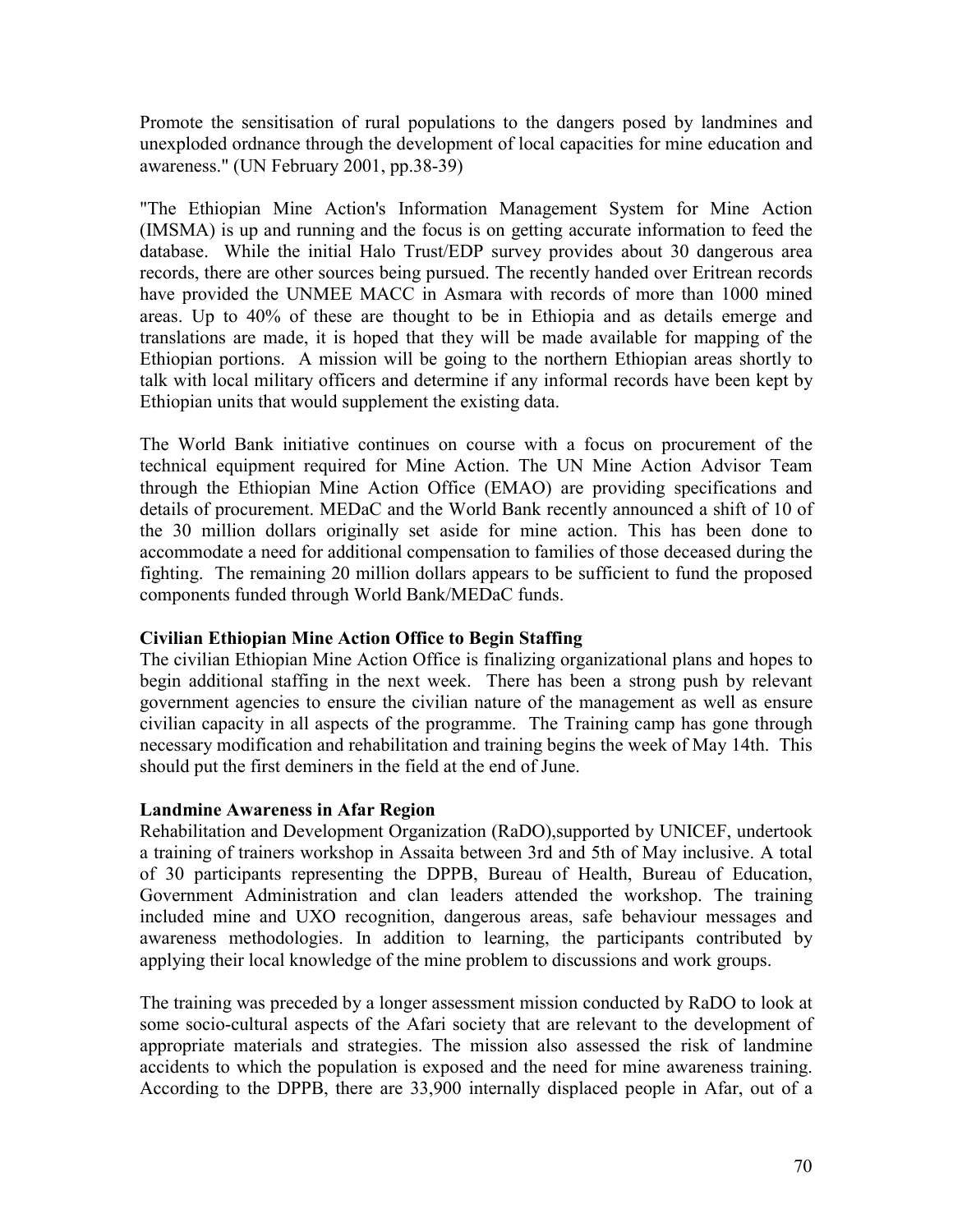population of 1.1 million. Afar is one of Ethiopia's most disadvantaged regions, with a predominantly nomadic population. Literacy levels are very low, and Kuranic schools are an important resource for education. Afaris attribute great importance to the exchange of information. As a people "on the move", Afaris comply to the principle of *dagu,* which consist of a process of information sharing between people who meet on the road in which speakers exchange accurate reports of everything that they heard and seen during their travel. A second occasion for information sharing is *mablo.* This community meeting is attended by clan and sub-clan elders, religious leaders, but is open to all members of the community, including children, who have the right to address the group. *Mablo* also works as a conflict-resolution forum.

In Afar landmine awareness activities will target Elidar, Dupti, Dalul, Erepti, Afdera and Berhale woredas, located in Zones 1 and 2, along border areas most affected by the conflict. Although there has been no systematic collection of data on landmine/UXO victims until now, RaDO was able to collect preliminary information on 25 reported incidents. Elidar woreda, located within Zone 2, is believed to be the district with the highest concentration of mines. Several areas have been evacuated. To date, the Ethiopian Demining Project has reportedly undertaken some mines clearance but the number is not known." (UN CTE 17 May 2001)

## **International operational activities in 2002**

#### **UN assistance to remaining IDPs to be coordinated with World Bank funded recovery project (2002)**

- Remaining IDPs need support through the provision of water, shelter, and limited health and education assistance
- Focused emergency education targeting children lacking normative learning environments and materials

"While a significant number of former IDPs have been able to return to their areas of origin, this has not been the case for certain segments of the population. They will need support through the provision of water, shelter, and limited health and education assistance. All planning will be developed in close coordination with the World Bank - Government of Ethiopia's Emergency Recovery Project, to ensure effective targeting of most vulnerable communities and to avoid duplication of services. On the basis of field assessments, project activity reports, consultations with DPPB and NGOs working in Tigray and Afar and in specific discussions with the Project Management Unit (PMU) in Mekele, the provision of mobile health services and limited physical rehabilitation of health posts will be supported in locations where health services have not yet been restored. Limited water supply interventions will be supported targeting displaced populations in a number of specific *woredas*. Focused interventions will continue promoting emergency education targeting children lacking normative learning environments and materials. Children and women experiencing special hardship due to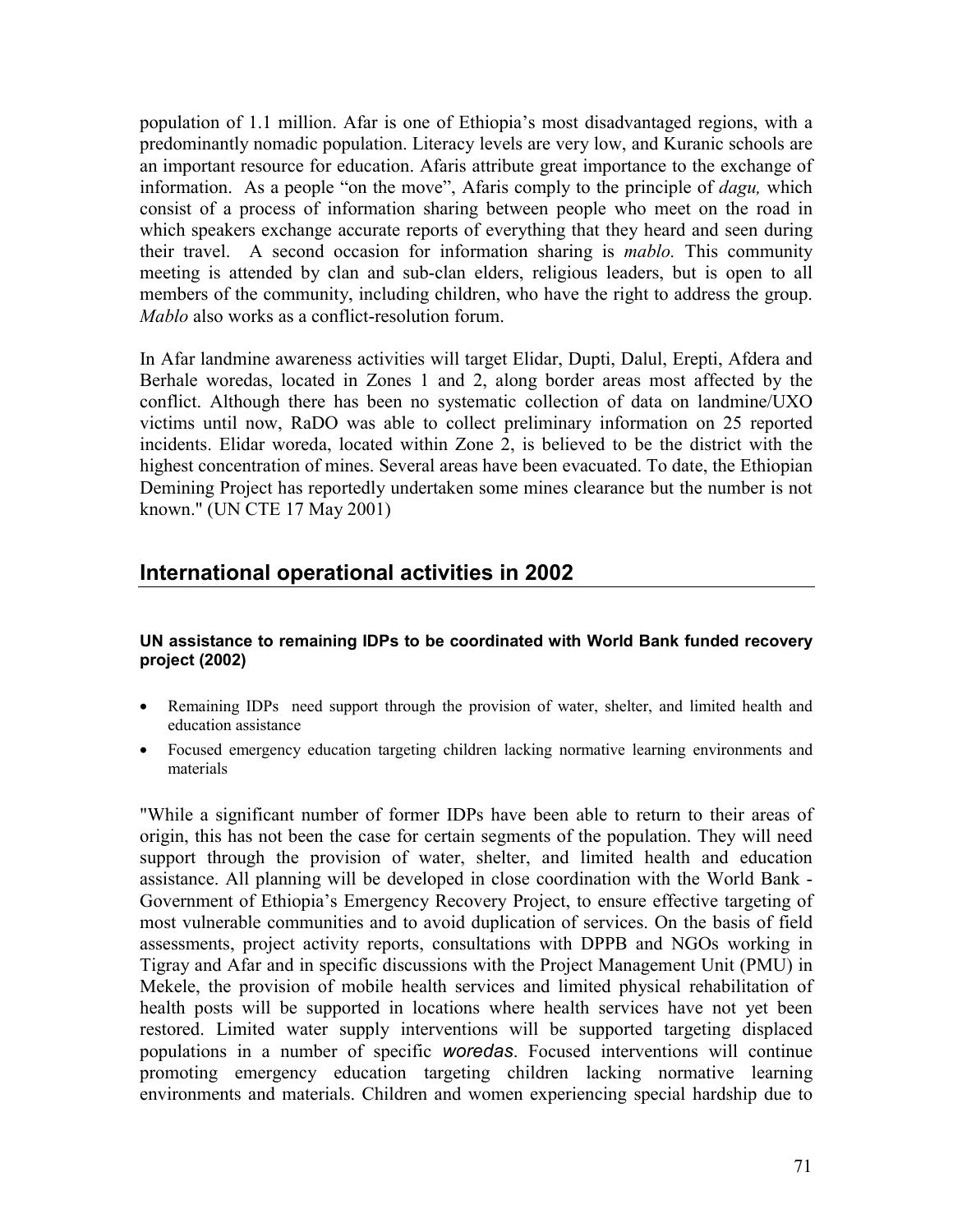conditions of displacement, including returnee/deportees from Eritrea, will be assisted based on a human rights framework and in consultation with UNMEE.

[...]

Select basic education interventions will continue targeting displaced children living in camps and urban areas in Somali Region. This intervention recognises that Somali Region has the lowest enrolment rates of any region in the country. It equally acknowledges the right to education and the role education plays in promoting child growth and development, taking into account that for many displaced, the option of resuming a pastoralist livelihood has been lost. Such approaches will also link with special protection-based initiatives targeting femaleheaded households and children at higher risk.

[...]

In post war and drought affected regions, including Tigray, Afar, Somali and parts of Oromia, support will be provided for limited reconstruction of health facilities destroyed during the Eritrean-Ethiopian conflict, as well as for the construction of basic health facilities where they are not available, and the provision of equipment, staff training, logistics and maintenance systems. For communities unable to return to home areas and where the restoration of health services has not been established, support will include funding of mobile health services. Technical support will also be provided for regular nutrition surveillance of displaced and returnee populations." (UN November 2001, pp.3- 4, 5)

#### **Food assistance for IDPs to continue during 2002 - but at reduced level**

"For war-affected IDPs, food assistance is expected to continue during 2002 but at a reduced level. With the signing of a Peace Treaty in December 2000, many IDPs have been able to return to their areas of origin and a significant number have begun to rebuild their livelihoods. Over 300,000 IDPs and Ethiopian Returnees from Eritrea received monthly food aid rations during 2001, but efforts are being made to support the transition from relief to recovery. The scale and speed of interventions such as the World Bank/Government of Ethiopia Emergency Recovery Project (ERP) will affect the need for continued food assistance. Assessments are currently being undertaken to determine the number of people that will require continued food assistance and preliminary findings indicate that the needs specific for IDPs in 2002 will be substantially less than in 2001. Former IDPs who have recommenced farming activities will have their food assistance needs for 2002 assessed during the forthcoming crop assessments." (UN November 2001, pp. 5-6)

### **Response by Non Governmental Organisations**

**NGO partnerships often guided by tripartite agreements between the UN agency, the NGO and the Government (2000)**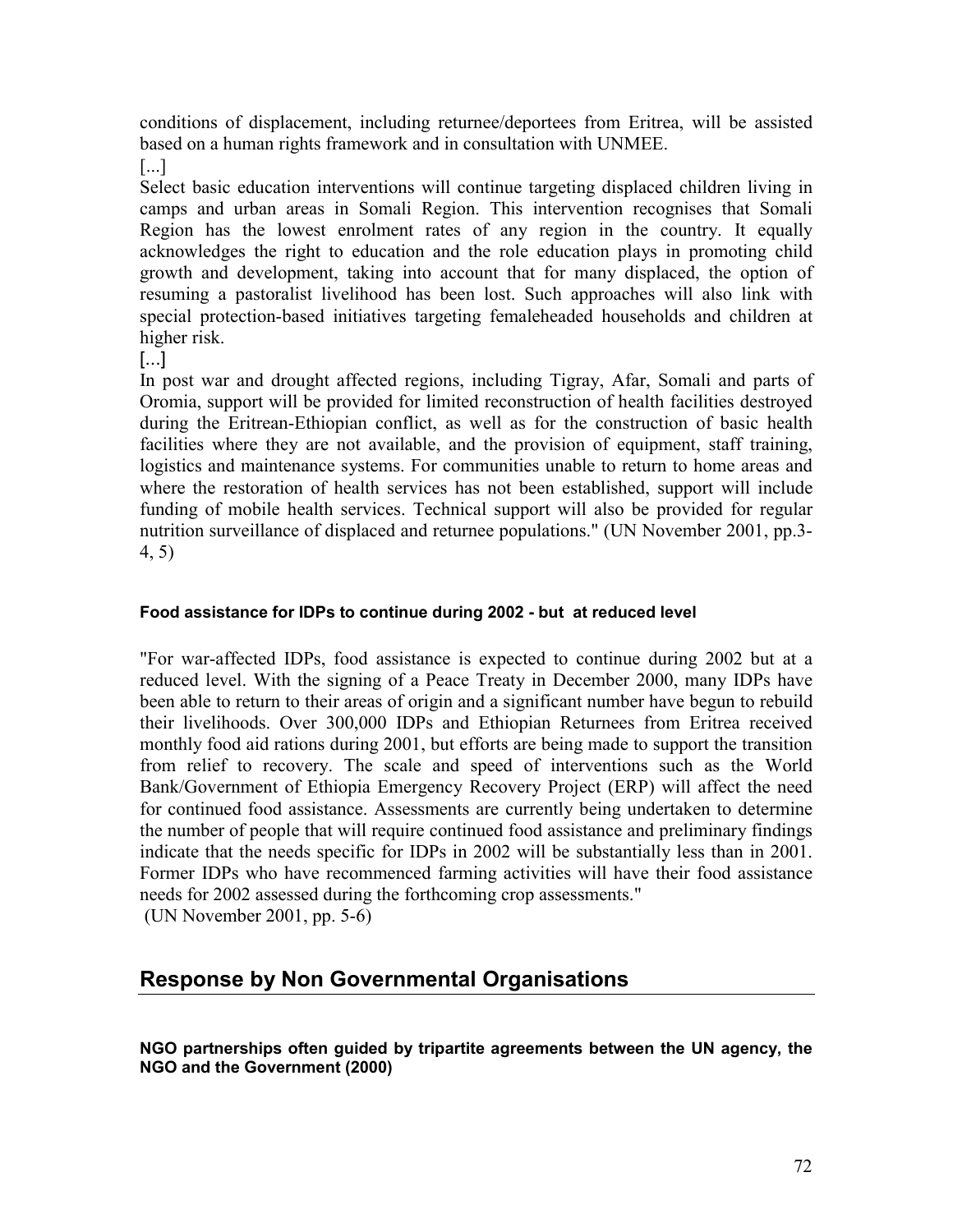- Agreements between NGOs , WFP and the Federal Disaster Prevention and Preparedness Commission (DPPC) have featured the provision of supplementary food supplies
- UNICEF pioneering its landmine awareness programme in Tigray through support for a local NGO (RADO)
- UNDP working closely with the local NGO (Afar Pastoralist Development Agency) in the area of shelter and other assistance to IDPs in Afar region
- Reported in January 2000 that major Government involvement in distribution of UN assistance diminished the role of NGO activities (2000)

"With the support of the Government, a number of [...] partnerships have been developed whereby the UN has been able to provide material and technical support to NGO-assisted relief operations in areas where local capacities are weak. Most notably these partnerships, normally undertaken through a tripartite agreement between WFP, the recipient NGO and the DPPC, have featured the provision of supplementary food supplies needed for emergency feeding programmes. Other agencies have also begun to explore the potential for such partnerships, with UNICEF pioneering its landmine awareness programme in Tigray through support for a local NGO (RADO), while UNDP has worked closely with another local NGO (Afar Pastoralist Development Agency) to ensure the timely delivery of shelter and other assistance to IDPs in Afar region. Another example is the Relief Society of Tigray (REST) with which the UN has had a close working relationship for both the delivery of development and humanitarian assistance in Tigray.

The potential to expand these partnerships will be further explored in the coming year, looking at both opportunities for financial and material support as well as operational collaboration in areas where joint action may be more efficient and cost-effective. As the capacity of the UN to provide security advice and assistance develops, NGOs will be encouraged to participate more fully in local arrangements, helping to contribute to a greater level of staff safety in the field and thereby build confidence that could help sustain longer term programmes of assistance in otherwise remote, neglected areas of the country." (UN February 2001, p.16)

" The emphasis on national execution in Ethiopia, which is established government policy, means that the number of NGOs working directly as implementing partners with the UNCT has diminished somewhat. Should a potential escalation of the conflict lead to significantly increased needs among the displaced population, however, the adoption of a more flexible approach will be advocated in order that the needs can be addressed in a timely fashion. In the north, the Relief Society of Tigray (REST) is already a key player providing relief assistance to the displaced and an established partner for the UN; a number of other—both national and international—NGOs are also ready to become more operational if required and requested by the Government." (UNCTE 28 January 2000, p. 37)

#### **NGOs involved in mine awareness initiatives (2000)**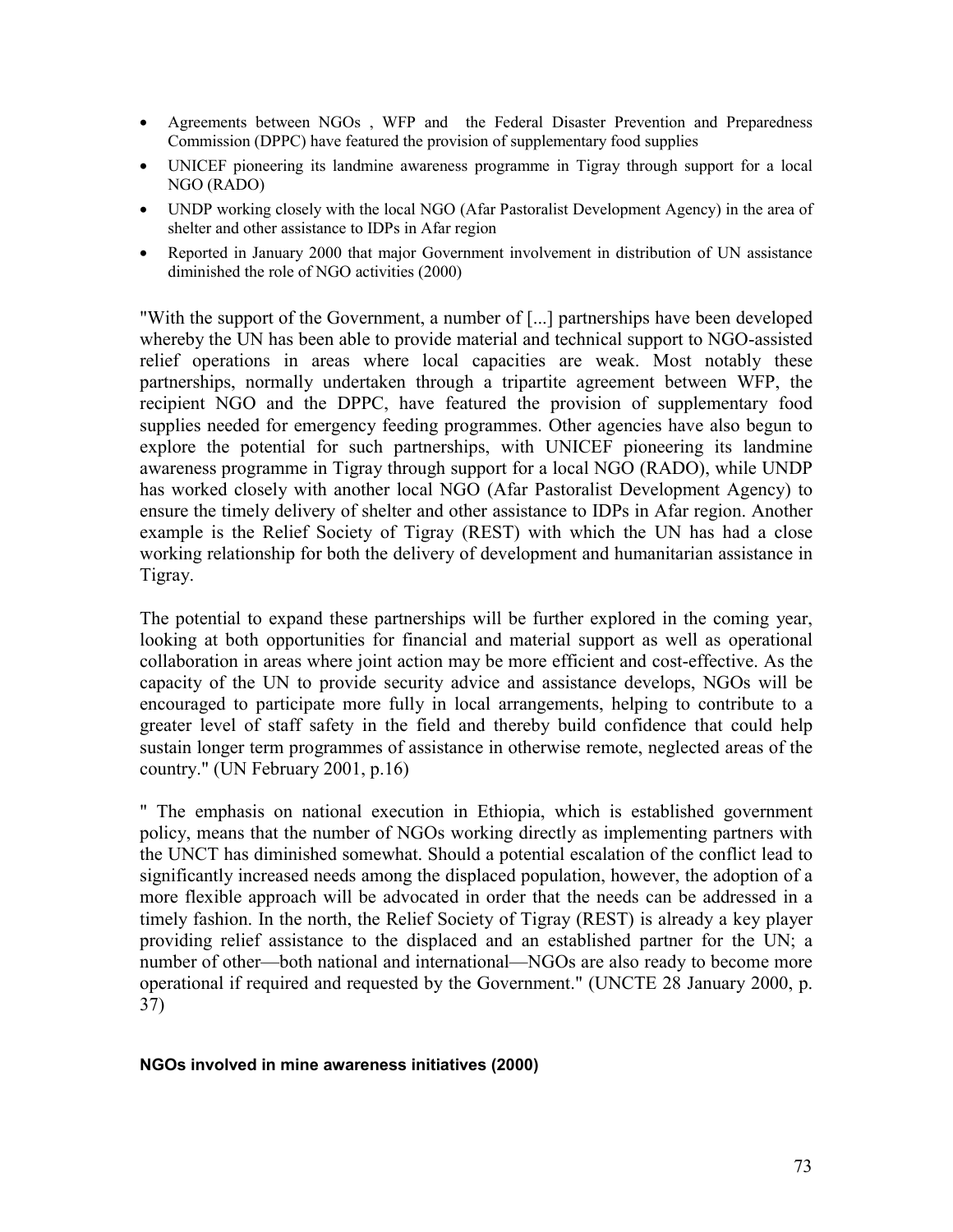- ICRC working with the Ethiopian Red Cross Society (ERCS) in Tigray Region
- Rehabilitation and Development Organization (RaDO) implementing mine risk awareness education program in the Northern parts of Ethiopia
- HALO Trust involved in survey of 783 km of trenches on border

#### **"ICRC is working in Tigray including the former conflict zones**

A major concern for ICRC is mine awareness. They are working with the Ethiopian Red Cross Society (ERCS) in Tigray Region on a mine awareness program as ERCS has a network of 1400 volunteers that could be mobilized for mine awareness initiatives. To support this program, ICRC has appointed a mine awareness specialist.

Additionally, ICRC assists the Prosthetics Orthotics Centre (POC) in Mekele by reimbursing the centre for all costs relating to the finding of prosthesis and patient transport, food and accommodation and also provides medical supplies and training to four health posts. To facilitate their health activities, ICRC has appointed a Prosthesist.

The ICRC delegates with the assistance of volunteers from both Eritrean and Ethiopian Red Cross have been supporting the safe passage of repatriated persons between both countries. The safe passage has been across the Mereb river near Rama.

#### **RaDO Implements Rehabilitation and Mine Awareness Projects**

The Rehabilitation and Development Organization (RaDO) is a national humanitarian NGO established in 1997 to work in physical rehabilitation with the aim of preventing disability and rehabilitating the disabled in different hospitals throughout the country. RaDO strives to improve the quality of life of the population in target areas by increasing access to basic services and facilities, and integrating rehabilitation services with development programs. Currently, RaDO's projects include the establishment of physiotherapy and orthopedic facilities in thirteen hospitals throughout the country, the provision of physical rehabilitation services for the Somali and Sudanese refugees and mine risk awareness education program (supported by UNICEF) in the Northern parts of Ethiopia.

As a response to the danger posed by landmines in northern Ethiopia, RaDO is currently running two projects in Tigray in collaboration with Handicap International. The first is for the establishment of a physical rehabilitation unit, in which a physiotherapy unit and an orthopaedic workshop was constructed in Maychew and Axum hospitals. The project has different components including the training of nurses for the physiotherapy unit and general technicians for the orthopaedic workshop, and the provision of equipment such as machinery and consumable material. The physiotherapy and orthopaedic units from each hospital treat 20 patients on average per month. Now that the 18-month founding process is finalized the hospitals are self-sustaining while RaDO has limited their assistance to quarterly supervision and follow up.

The second RaDO project involves the implementation of a "Mine Risk Awareness Education" program in Tigray Regional State in collaboration with UNICEF. The program began with a regional workshop in October 1999 in Mekele and spread to other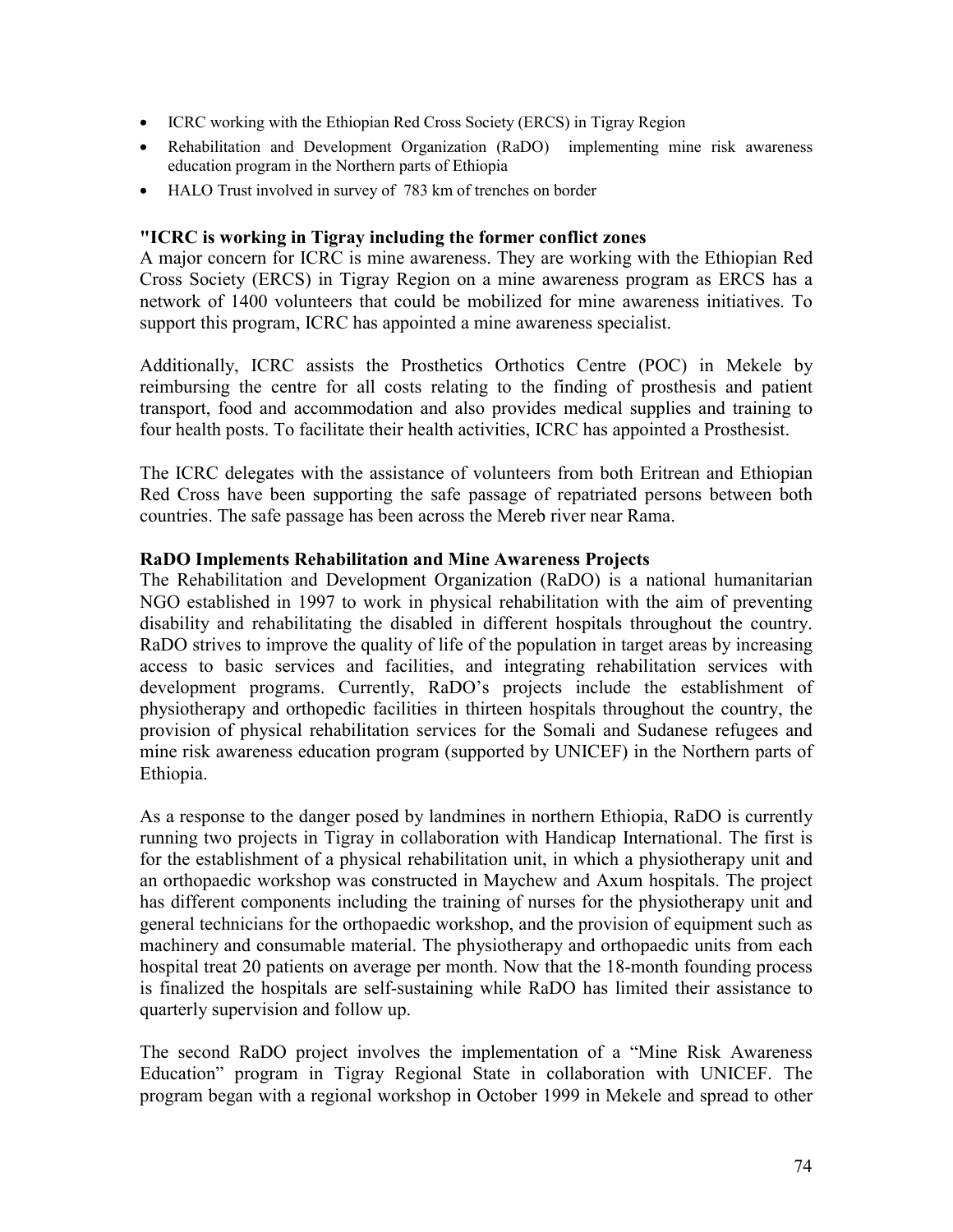weredas identified as highly mined (Gulomekeda and Erob weredas in the eastern and Tahtai Adiabo, Laelay Adiabo and Kefta Humera weredas in western, and Ahferom and Merebleke weredas in the central zones). More than 50,000 people have attended the mine awareness sessions intensively, while short-term sensitization sessions were given for around 30,000 people in eastern and central zones as of October 2000. The programs were designed so that participants would latter share information with their communities. In addition, RaDO has organized a community-based task force consisting of local administration, community leaders, youth, women, farmers and teachers who raise awareness on *wereda* and zonal levels.

[...]

#### **Survey Team Obtains Accurate Information on Mine Situation**

The HALO Trust is an international, humanitarian mine clearance NGO based in the United Kingdom. Founded in 1988, The HALO Trust was not only the first mine clearance organization in the world, but is currently the largest. The HALO Trust conducts mine clearance operations in Cambodia, Afghanistan, Georgia, Abkhazia, Nagorno-Karabakh, Kosovo, Angola, Mozambique, Somaliland and Eritrea.

783 km of trenches on the Ethiopian side between the Sudanese and Djibouti borders were closely surveyed by the Ethiopian Demining Program and a team composed of two members of The HALO Trust. The team was tasked by UNDP to conduct a detailed survey of the mined areas along the Ethiopia/Eritrea border, south of the proposed UN Temporary Security Zone, from September to December 2000. Traveling in a specially rigged Land Rover, the team spent the entire time living in the open, and over the three month operation were able to obtain an accurate picture of the mine situation along the border and its possible impact on returning IDPs. It is hoped that much of the information gathered will soon go towards assisting the safer deployment of UNMEE peacekeeping troops. Based on the results of the survey, The HALO Trust is hoping to obtain the permission of the Ethiopian Government to establish a mine clearance program in Tigray Province in 2001, in order to help alleviate the suffering of returning IDPs to the region." (UN CT 22 December 2000)

#### **Summary of NGO activities directed at IDPs in the Afar region (1999)**

- Remoteness of the region directs NGO assistance towards locations on or near the main Assab road
- Assistance include: water storage facilities, distribution of live goats, support for local health systems

"Given the remoteness of much of the Afar region, NGO assistance to people displaced by the conflict, to date, has been directed to locations on or near the main Assab road, principally Su'ula. The details given below, provided by the NGOs, largely reflect this reality. The needs of groups said to be displaced around Berhale, Dalol and Afdera in Zone 2 have yet to be assessed.

[...]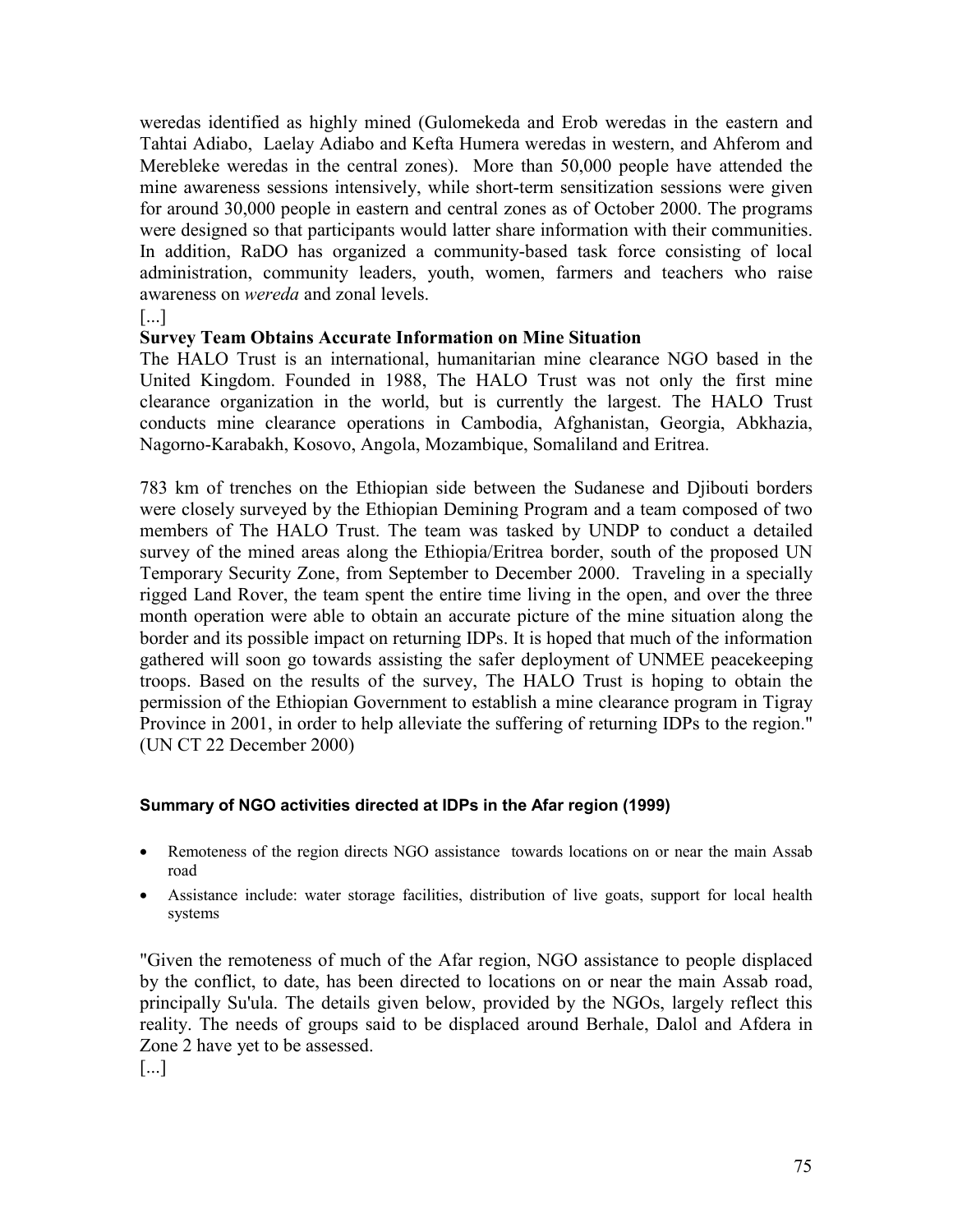In Su'ula, APDA together with a local committee is reportedly distributing traditional mats, plastic sheeting and blankets donated by the German Government. APDA is also, together with DPPB, in the process of constructing a water storage facility in Su'ula. Concerning food, the agency did not ascertain signs of 'current malnutrition' but anticipates the occurrence to be "inevitable without food distribution". For the time being, the agency has distributed live goats to some families in need. Overall, ADPA has 20 health workers operating in localities with displaced people, of which four are working in and around Su'ula, addressing problems mainly related to malaria and chest infections. Of concern is also a possible outbreak of diarrhea and contagious diseases, since Su'ula's population has increased considerably.

Generally, as APDA representatives in Asayita pointed out, local markets north of Serdo and Diciotto ( Haya) collapsed, affecting negatively the normal lifestyle of nomadic and sedentary people alike. This information has been confirmed also by Médecins du Monde (MdM) which has access to Su'ula on a fairly regular basis.

After having carried out a head count, MdM concluded that (as of March) some 5,000 destitute displaced people in need of relief support were living in Su'ula since late December, while possibly some 11,000 more were living in the surroundings. MdM does not know the needs of that larger group, although informal reports indicate that most of those people arrived there together with their animals, suffering mostly from the lack of market access.

While focusing mainly on medical support, MdM is also prepared to intervene with emergency food supplies. As a storage facility, the agency has erected a Rubbhall in Su'ula. Some 50 metric tonnes of wheat flour is to be distributed soon. Other relief items pending distribution were oil, Famix and cooking utensils. Further intervention plans include the construction of latrines and a small clinic.

Another French NGO in the area, Médecins sans Frontières - France (MSF-F), is based in Dubti, supporting mainly the local health system including the regional referral hospital. As an emergency preparedness measure, MSF-F has 250,000 Birr (31,000 US Dollar) worth surgical material and supplies at hand in Dubti. For the time being, however, no medical emergency intervention is considered. The agency would step in and respond "as the emergency develops", a spokesperson said. Should the surgical supplies not be needed in the current context, the items would be handed over to the regional authorities after the conflict resolution." (UNDP EUE 12 April 1999, pp. 5-6)

#### **Most non-food assistance by CISP completed by end-2000**

"Currently, CISP, under a grant from the Netherlands and in close partnership with REST, is undertaking emergency activities for the IDPs in Tigray including eastern, central and western parts. The fund was granted in July 2000 and activities are to end in March 2001. The bulk of relief activities have already been completed while others are under implementation (shallow wells and kitchen utensils).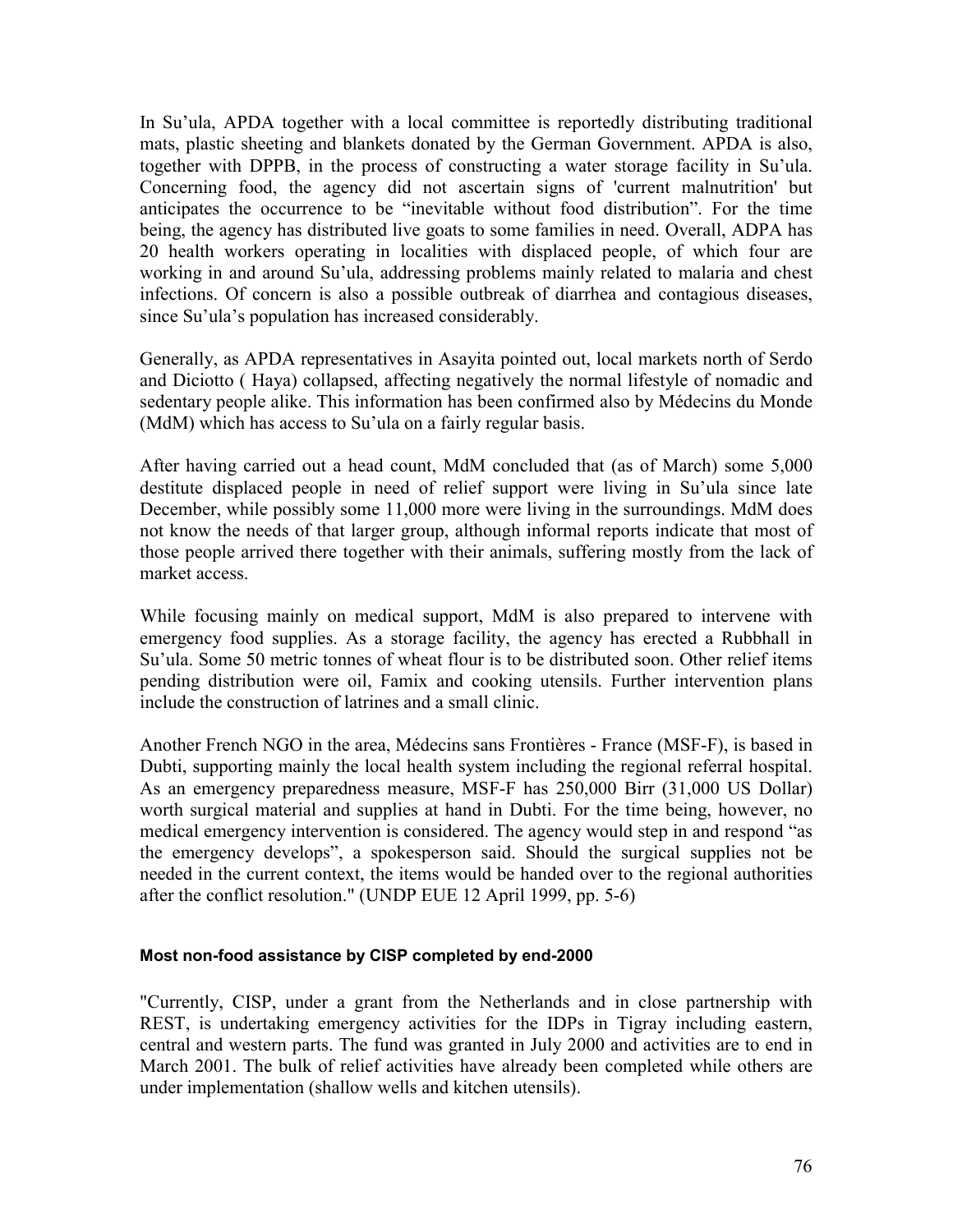As part of this program, non-food items already distributed amount to 9,000 individual plastic sheets, 4,000 blankets, 8,000 jerry cans, 8,000 jugs and 220 family size tents. These items were distributed very timely before the rainy season. This program also includes a pledge of 1,500 mosquito nets.

The family kitchen utensil sets containing a plastic bucket, cooking vats, ladle, tray and water cups are currently being distributed in eastern and central Tigray and are expected to be fully distributed by end December. Total sets to be distributed amount to 486 sets in eastern, 162 sets in central and 162 sets in western Tigray benefiting a total of 810 households, approximately 4,050 people. Additionally, wells are being constructed in the areas with a higher concentration of IDPs.

As part of CISP's emergency rural water supply program, CISP will construct a total of 13 wells, six for the eastern zone and seven for the central zone. (UN CT 22 December 2000)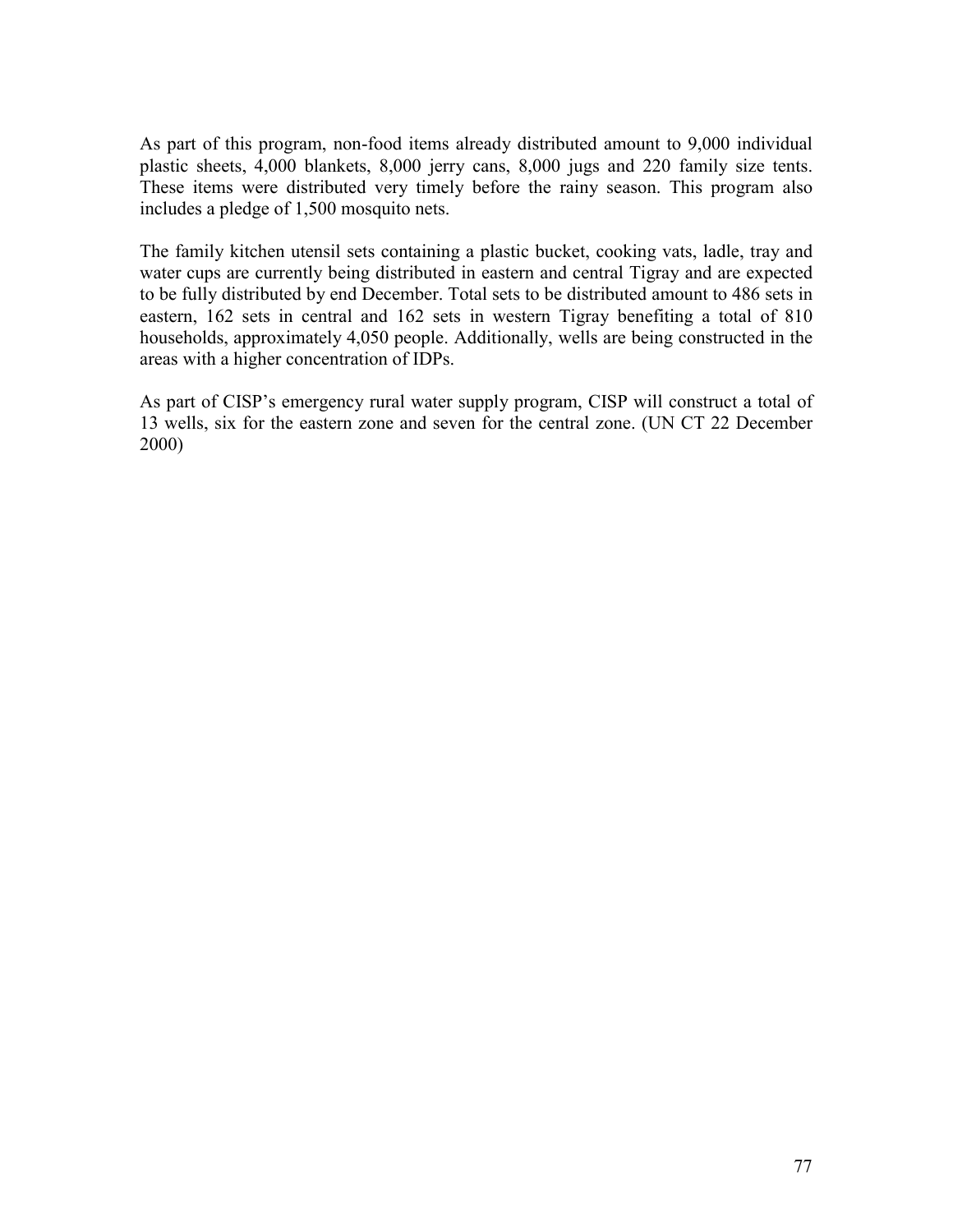# **ABBREVIATIONS AND ACRONYMS**

| <b>ACT</b>    | Action by Churches Together                                      |
|---------------|------------------------------------------------------------------|
| <b>APDA</b>   | Afar Pastoralist Development Association                         |
| <b>ARA</b>    | <b>Afar Relief Association</b>                                   |
| <b>CISP</b>   | International Committee for the Development of People (Italian)  |
| <b>DPPB</b>   | Disaster Prevention and Preparedness Bureau                      |
| <b>DPPC</b>   | The Federal Disaster Prevention and Preparedness Commission      |
| <b>ECHO</b>   | European Community Humanitarian Office                           |
| <b>EFSR</b>   | <b>Emergency Food Security Reserve</b>                           |
| EOC's         | Ethiopian Orthodox Church                                        |
| <b>EPCPT</b>  | The European Platform for Conflict Prevention and Transformation |
| <b>EPI</b>    | <b>Expanded Programme of Immunization</b>                        |
| <b>EPLF</b>   | <b>Eritrean Peoples Liberation Front</b>                         |
| <b>EPRDF</b>  | Ethiopian Peoples Revolutionary Democratic Party                 |
| <b>ERCS</b>   | <b>Ethiopian Red Cross Society</b>                               |
| <b>IDPs</b>   | <b>Internally Displaced Persons</b>                              |
| MdM.          | Médecins du Monde                                                |
| MSF-F         | Médecins sans Frontières - France                                |
| <b>NCA</b>    | Norwegian Church Aid                                             |
| <b>OAU</b>    | Organisation of African Unity                                    |
| <b>OFDA</b>   | US Office for Foreign Disaster Assistance                        |
| <b>RADO</b>   | Rehabilitation and Development Organization                      |
| <b>REST</b>   | Relief Society of Tigray                                         |
| R1            | Refugees International                                           |
| <b>SCF</b>    | Save the Children UK                                             |
| <b>TPLF</b>   | <b>Tigray People's Liberation Front</b>                          |
| <b>TSZ</b>    | <b>Temporary Security Zone</b>                                   |
| <b>UN CTE</b> | UN Country Team Ethiopia                                         |
| UN EUE        | <b>UNDP</b> Emergencies Unit for Ethiopia                        |
| <b>UNCT</b>   | <b>UN Country Team</b>                                           |
| UN-DMT        | UN Disaster Management Team                                      |
| <b>UNMEE</b>  | United Nations Mission in Ethiopia and Eritrea                   |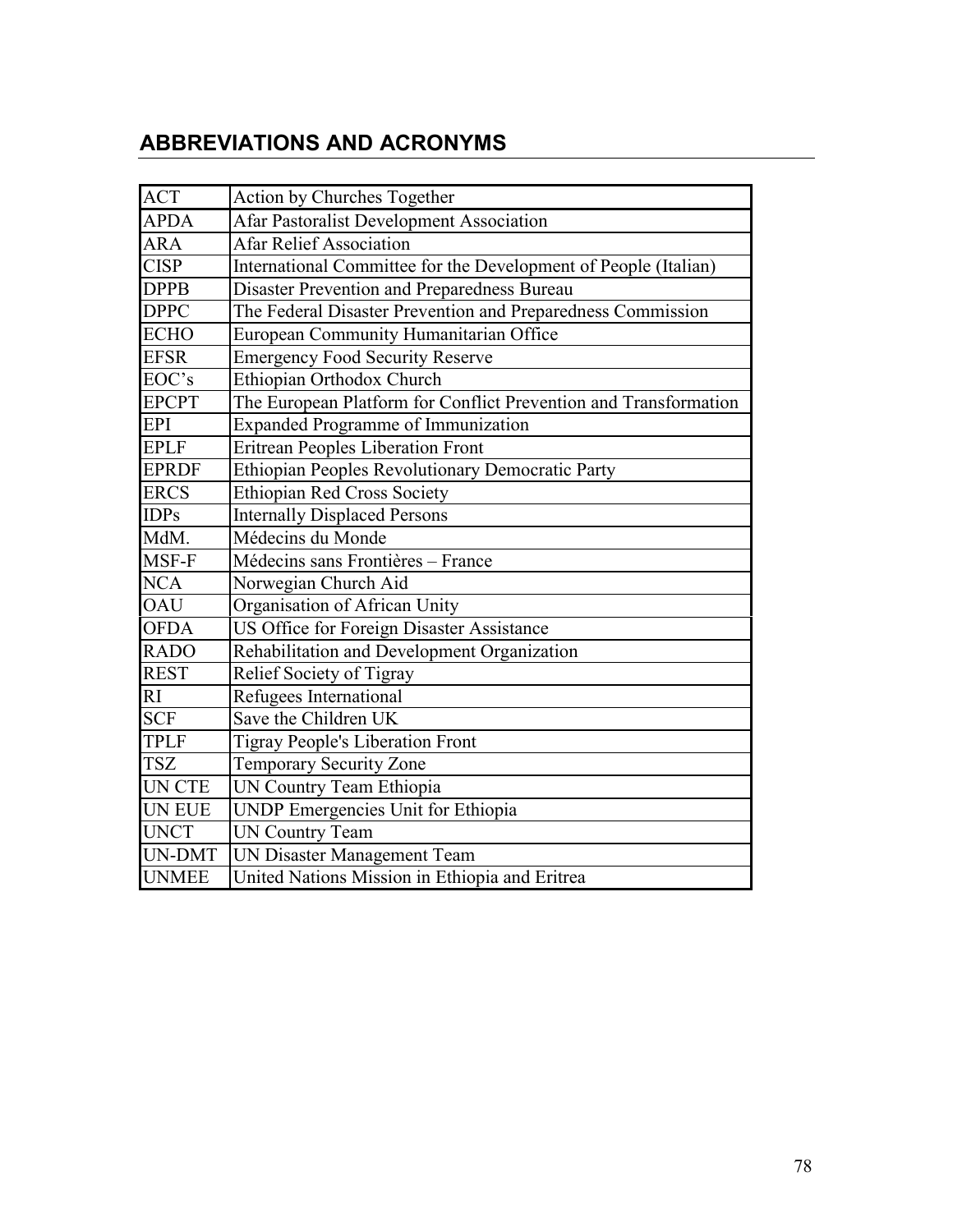## **LIST OF SOURCES USED**

(alphabetical order)

**Action by Churches Together (ACT)**, 2 February 1999, " ACT APPEAL (No AFET91): Ethiopia, Assistance to Arrivals from Eritrea, War Displaced  $\&$  Drought Affected"

Internet :<http://www.act-intl.org/appeals/afet91.html>, accessed 20 February 2000

**Addis Tribune**, 12 October 2001, "U.S. Ambassador announces grant of over 2 million USD for internally displaced people in Tigray State" Internet : the contract of the contract of the contract of the contract of the contract of the contract of the contract of the contract of the contract of the contract of the contract of the contract of the contract of the

<http://wwww.reliefweb.int/w/rwb.nsf/6686f45896f15dbc852567ae00530132/385e10fe20> 019642c1256ae80045b1e6?OpenDocument , accessed 20 November 2001

**Agence France-Presse (AFP)**, 18 January 2000, "3,000 displaced Ethiopians given landmine awareness training"

Internet : the contract of the contract of the contract of the contract of the contract of the contract of the contract of the contract of the contract of the contract of the contract of the contract of the contract of the

<http://wwww.reliefweb.int/w/rwb.nsf/480fa8736b88bbc3c12564f6004c8ad5/edcdb574b8> 8648d6c125686b003d5c38?OpenDocument , accessed 20 February 2000

**Agence France-Presse (AFP)**, 27 August 2001, "UN dismisses likelihood of new war between Eritrea, Ethiopia"

Internet : the contract of the contract of the contract of the contract of the contract of the contract of the contract of the contract of the contract of the contract of the contract of the contract of the contract of the

<http://wwww.reliefweb.int/w/rwb.nsf/6686f45896f15dbc852567ae00530132/7bd901de07> 7b755dc1256ab60034774b?OpenDocument , accessed 16 October 2001

**Agence France-Presse (AFP)**, 31 July 2000, "Thousands of Ethiopians go home" Internet : the contract of the contract of the contract of the contract of the contract of the contract of the contract of the contract of the contract of the contract of the contract of the contract of the contract of the

<http://www.reliefweb.int/w/rwb.nsf/3a81e21068ec1871c1256633003c1c6f/c1e4e0161110> 2c5e8525692d0068f12b?OpenDocument , accessed 9 October 2000

**Agence France-Presse (AFP)**, 9 February 2001, UN agency lists human cost of landmines in Ethiopian province

Internet : the contract of the contract of the contract of the contract of the contract of the contract of the contract of the contract of the contract of the contract of the contract of the contract of the contract of the

<http://www.reliefweb.int/w/rwb.nsf/6686f45896f15dbc852567ae00530132/f54b40d40cde> e2d1c12569ee004b828f?OpenDocument , accessed 20 February 2001

**Amnesty International (AI)**, 21 May 1999, "Africa: Ethiopia and Eritrea. Human Rights Issues in a Year of Armed Conflict"

Internet : <http://www.amnesty.it:80/ailib/aipub/1999/AFR/16400099.htm> , accessed 20 February 2000

**Ann Waters-Bayer**, 7 June 1999, "Commentary: The Conflict As I Saw It" Internet : <http://www.ethiospokes.net/Backgrnd/Articles/June99/a0906993.htm>, accessed 14 April 2000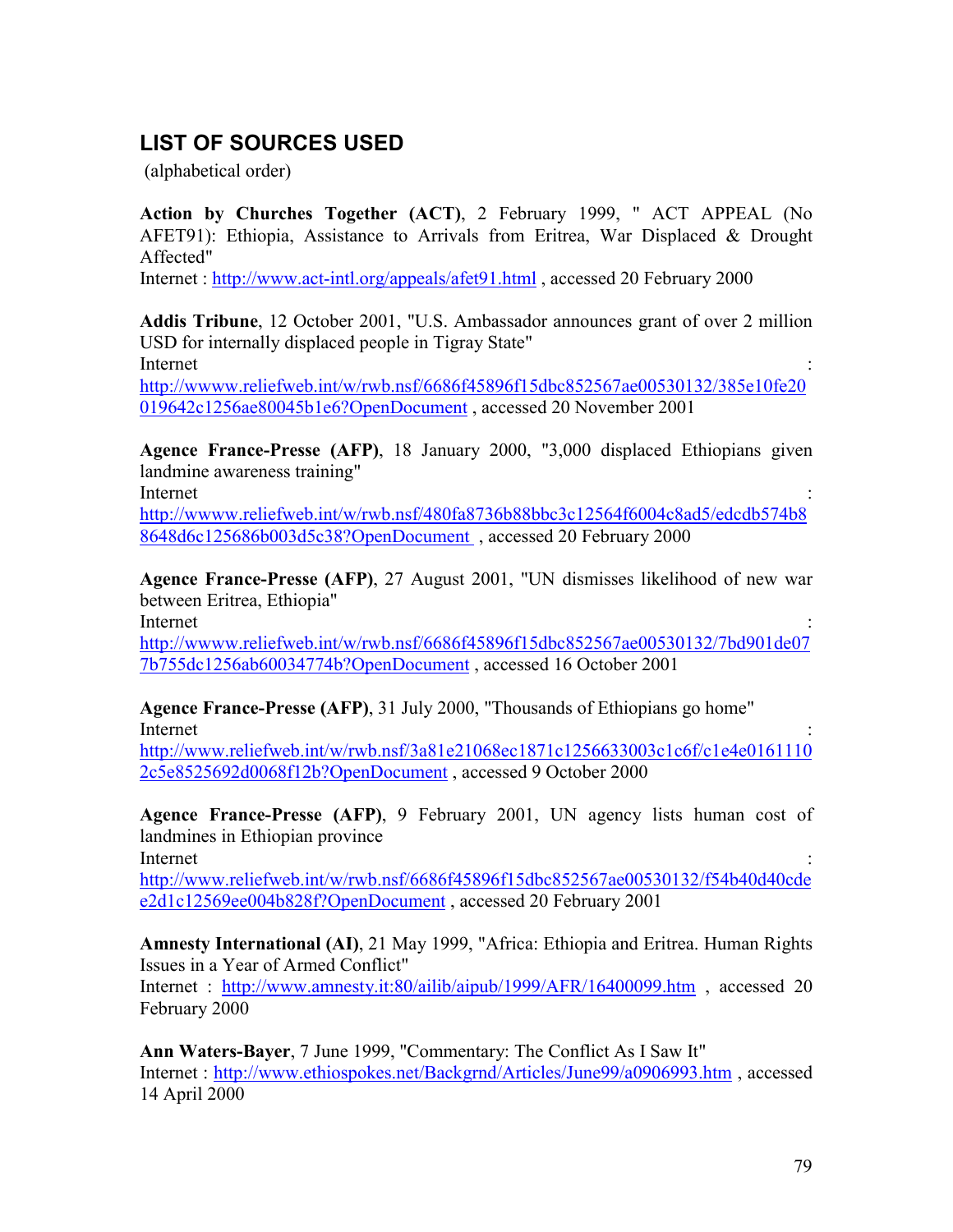**FAO-Global Information and Early Warning System on Food and Agriculture (FAO-GIEWS)**, 18 June 2001, "Foodcrops & Shortages 06/01 – Ethiopia"

Internet : [http:// www.fao.org/WAICENT/faoinfo/economic/giews/english/liens/ethe.htm](http://www.fao.org/WAICENT/faoinfo/economic/giews/english/liens/ethe.htm) accessed 20 November 2001

**FAO-Global Information and Early Warning System on Food and Agriculture/World Food Programme (FAO-GIEWS/WFP)**, 9 January 2001, Special Report:FAO/WFP Crop And Food Supply Assessment Mission to Ethiopia Internet : the contract of the contract of the contract of the contract of the contract of the contract of the contract of the contract of the contract of the contract of the contract of the contract of the contract of the <http://www.fao.org/WAICENT/faoinfo/economic/giews/english/alertes/2001/SRETHJA>

N.htm#P1189\_40928, , accessed 2 March 2001

**Food and Agriculture Organization (FAO)**, 26 January 2000, "FAO/GIEWS: Special Report FAO/WFP Crop And Food Supply Assessment Mission To Ethiopia" Internet : the contract of the contract of the contract of the contract of the contract of the contract of the contract of the contract of the contract of the contract of the contract of the contract of the contract of the [http://www.fao.org/WAICENT/faoinfo/economic/giews/english/alertes/2000/SRETH100.](http://www.fao.org/WAICENT/faoinfo/economic/giews/english/alertes/2000/SRETH100) htm , accessed 20 February 2000

**Government of Ethiopia**, 17 November 2000, Ethiopia: Relief Assistance Requirements for Internally Displaced People and Deportees Internet : the contract of the contract of the contract of the contract of the contract of the contract of the contract of the contract of the contract of the contract of the contract of the contract of the contract of the <http://wwww.reliefweb.int/w/rwb.nsf/480fa8736b88bbc3c12564f6004c8ad5/4a655cd247>

62b535c125699a0055e3ef?OpenDocument , accessed 2 March 2001 **Human Rights Watch (HRW)**, December 1999, World Report 2000, Events of 1999

(November 1998-October 1999), (New York, Washington, London, Brussels) Internet :<http://www.hrw.org/wr2k/> , accessed 12 January 2000

**Information Coordination Centre (ICC)**, 22 January 2001, ICC Humanitarian Update Internet : the contract of the contract of the contract of the contract of the contract of the contract of the contract of the contract of the contract of the contract of the contract of the contract of the contract of the

<http://www.reliefweb.int/w/rwb.nsf/480fa8736b88bbc3c12564f6004c8ad5/76a4c9a1d7bb> e297852569dd006ac341?OpenDocument , accessed 16 February 2001

**Integrated Regional Information Network for Central and Eastern Africa (IRIN – CEA)**, 19 June 2000, IRIN Horn of Africa Update Internet : the contract of the contract of the contract of the contract of the contract of the contract of the contract of the contract of the contract of the contract of the contract of the contract of the contract of the

<http://www.reliefweb.int/w/rwb.nsf/480fa8736b88bbc3c12564f6004c8ad5/dfe057bb865e> 1eba852569030066b0db?OpenDocument , accessed 22 June 2000

**Integrated Regional Information Networks (IRIN)**, 14 August 2001, "ECHO helps displaced people"

Internet : the contract of the contract of the contract of the contract of the contract of the contract of the contract of the contract of the contract of the contract of the contract of the contract of the contract of the

[http://www.irinnews.org/report.asp?ReportID=10521&SelectRegion=Horn\\_of\\_Africa&S](http://www.irinnews.org/report.asp?ReportID=10521&SelectRegion=Horn_of_Africa&S) electCountry=ETHIOPIA , accessed 20 November 2001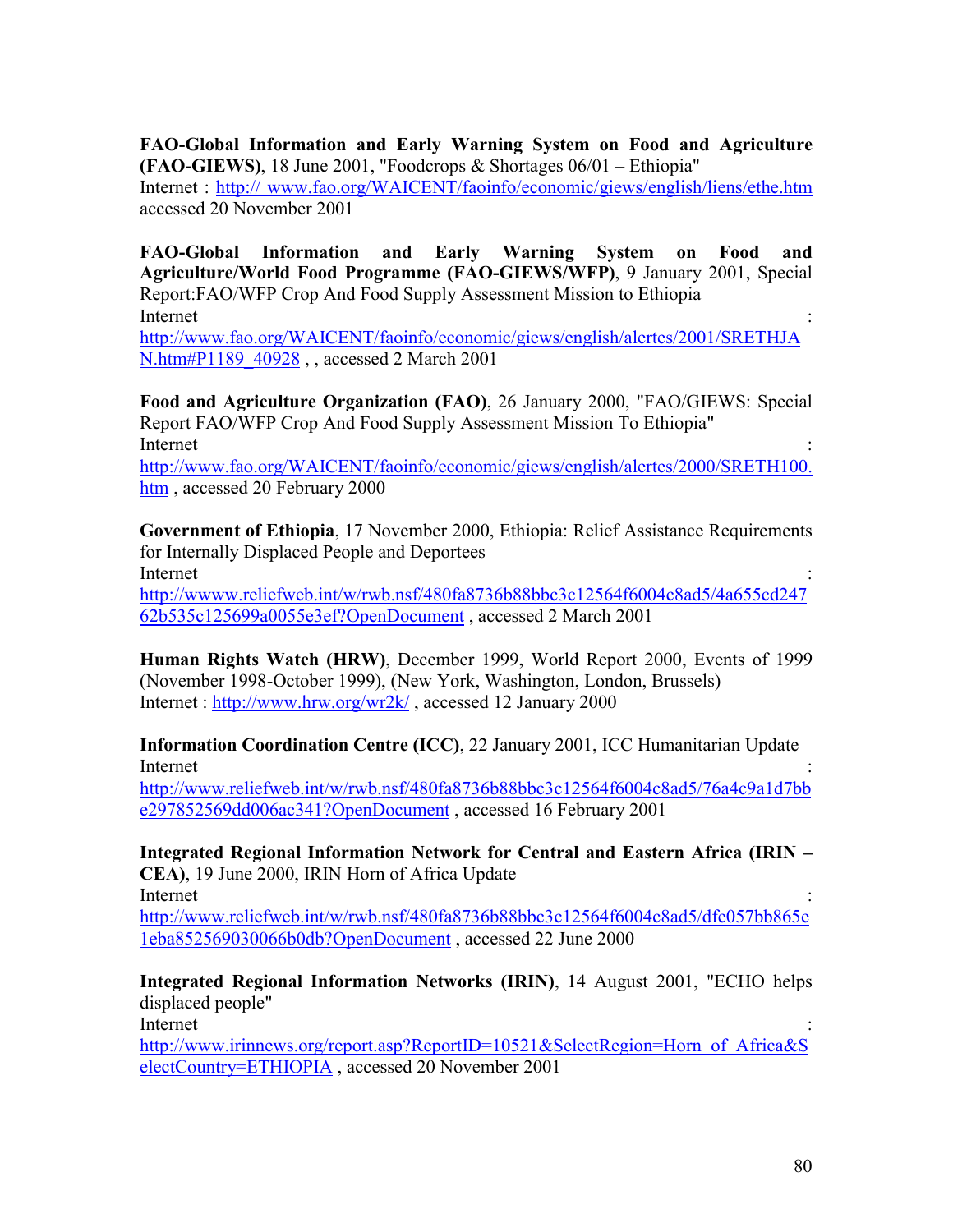**Integrated Regional Information Networks (IRIN)**, 26 January 2000, "ERITREA-ETHIOPIA: OAU gets Ethiopian response on 'technical arrangements' " Internet : <http://www.reliefweb.int/IRIN/cea/countrystories/eritrea/20000126.htm> accessed 17 February 2000

**Integrated Regional Information Networks (IRIN)**, 27 December 2000, ETHIOPIA: Rebuilding of war-damaged province

Internet : http://www.reliefweb.int/IRIN/cea/countrystories/ethiopia/20001227a.phtml, accessed 2 March 2001

**Integrated Regional Information Networks (IRIN)**, 6 January 2000, "ETHIOPIA-ERITREA: 'Technical Arrangements' still unacceptable to Ethiopia" Internet : http://www.reliefweb.int/IRIN/cea/countrystories/somalia/20000106.htm accessed 17 February 2000

**Integrated Regional Information Networks (IRIN)**, 8 October 2001, "US grant to assist war displaced"

Internet : the contract of the contract of the contract of the contract of the contract of the contract of the contract of the contract of the contract of the contract of the contract of the contract of the contract of the [http://www.irinnews.org/report.asp?ReportID=12071&SelectRegion=Horn\\_of\\_Africa&S](http://www.irinnews.org/report.asp?ReportID=12071&SelectRegion=Horn_of_Africa&S) electCountry=ETHIOPIA , accessed 20 November 2001

#### **Mennonite Central Committee (MCC)**

, 13 July 2000, MCC works with Dutch partner to feed Ethiopia's displaced Internet : the contract of the contract of the contract of the contract of the contract of the contract of the contract of the contract of the contract of the contract of the contract of the contract of the contract of the <http://wwww.reliefweb.int/w/rwb.nsf/3a81e21068ec1871c1256633003c1c6f/cb0caec961f> 2c7e78525692200720747?OpenDocument , accessed 9 October 2000

**Refugees International (RI)**, 15 June 1999, "Field trip to Northern Tigray, May 1999"

**Refugees International (RI)**, 22 June 1999, " Ethiopian IDPs Desperately Need Food and Shelter"

Internet http://www.refintl.org/cgi-bin/docfinder.pl?file=990622ET.BUL.html accessed 17 February 2000

**Refugees International (RI)**, 27 January 2000, "Seeking the Daily Routine of Life, Ethiopia's Displaced have been Neglected "

**Save the Children (UK)**, August 1999, "Report of Nutrition Survey among Internally Displaced communities in Tigray Region, Ethiopia"

**Save the Children (UK)**, July 1999, "Ethiopia Emergency Bulletin One" Internet : [http://193.129.255.93/emer\\_updates/ethiopia1.html](http://193.129.255.93/emer_updates/ethiopia1.html) , accessed 20 February 2000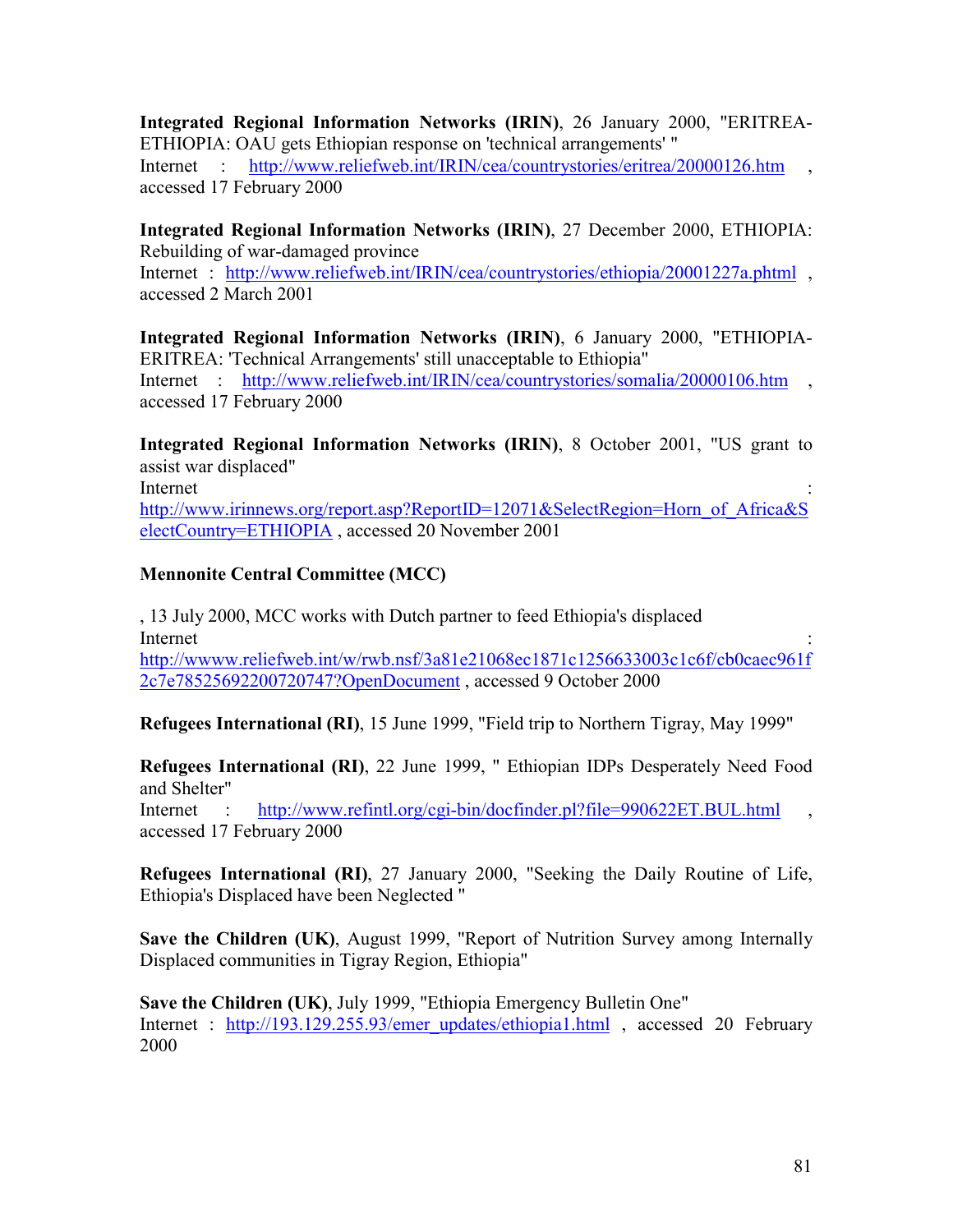**Senior Inter-Agency Network on Internal Displacement**, April 2001, Follow-Up Mission Report: Eritrea and Ethiopia

**The Ethiopia Network on Food Security**, 16 August 2001, Monthly Report: Number 8/01

Internet http://www.fews.net/centers/files/ethiopia 200107.pdf?cy\_id=ethiopia accessed 20 November 2001

**The European Platform for Conflict Prevention and Transformation (EPCPT)**, December 2000, "Ethiopia/Eritrea: End in sight to a devastating war?" Internet : http://www.oneworld.org/euconflict/sfp/part2/132 .htm , accessed 17 February 2000

**The European Platform for Conflict Prevention and Transformation (EPCPT)**, October 1999, "Ethiopia/Eritrea: A devastating war between former friends" Internet : [http://www.oneworld.org/euconflict/sfp/part2/132\\_.htm](http://www.oneworld.org/euconflict/sfp/part2/132_.htm) , accessed 17 February 2000

**UN Country Team Ethiopia (UN CTE)**, 10 March 1999, List of International Contributions for the War-affected in Tigray and Afar Regions, Covering the period Mid-May 1998 to Mid-March 1999

**UN Country Team Ethiopia (UN CTE)**, 10 March 1999, Situation Report for Ethiopia February 1999

**UN Country Team Ethiopia (UN CTE)**, 10 March 2000, Situation Report for Ethiopia February 2000

**UN Country Team Ethiopia (UN CTE)**, 11 February 2000, Ethiopia Situation Report for period Dec 1999 - Jan 2000

**UN Country Team Ethiopia (UN CTE)**, 12 July 1999, Situation Report for Ethiopia June 1999

**UN Country Team Ethiopia (UN CTE)**, 14 April 1999, Situation Report for Ethiopia March 1999

**UN Country Team Ethiopia (UN CTE)**, 15 August 2001, Ethiopia: Humanitarian Update

Internet : http://www.telecom.net.et/~undp-eue/reports/update 0701.doc , accessed 20 November 2001

**UN Country Team Ethiopia (UN CTE)**, 17 May 2001, Ethiopia: Humanitarian Update Internet : http://www.telecom.net.et/~undp-eue/reports/update 0501.doc , accessed 20 November 2001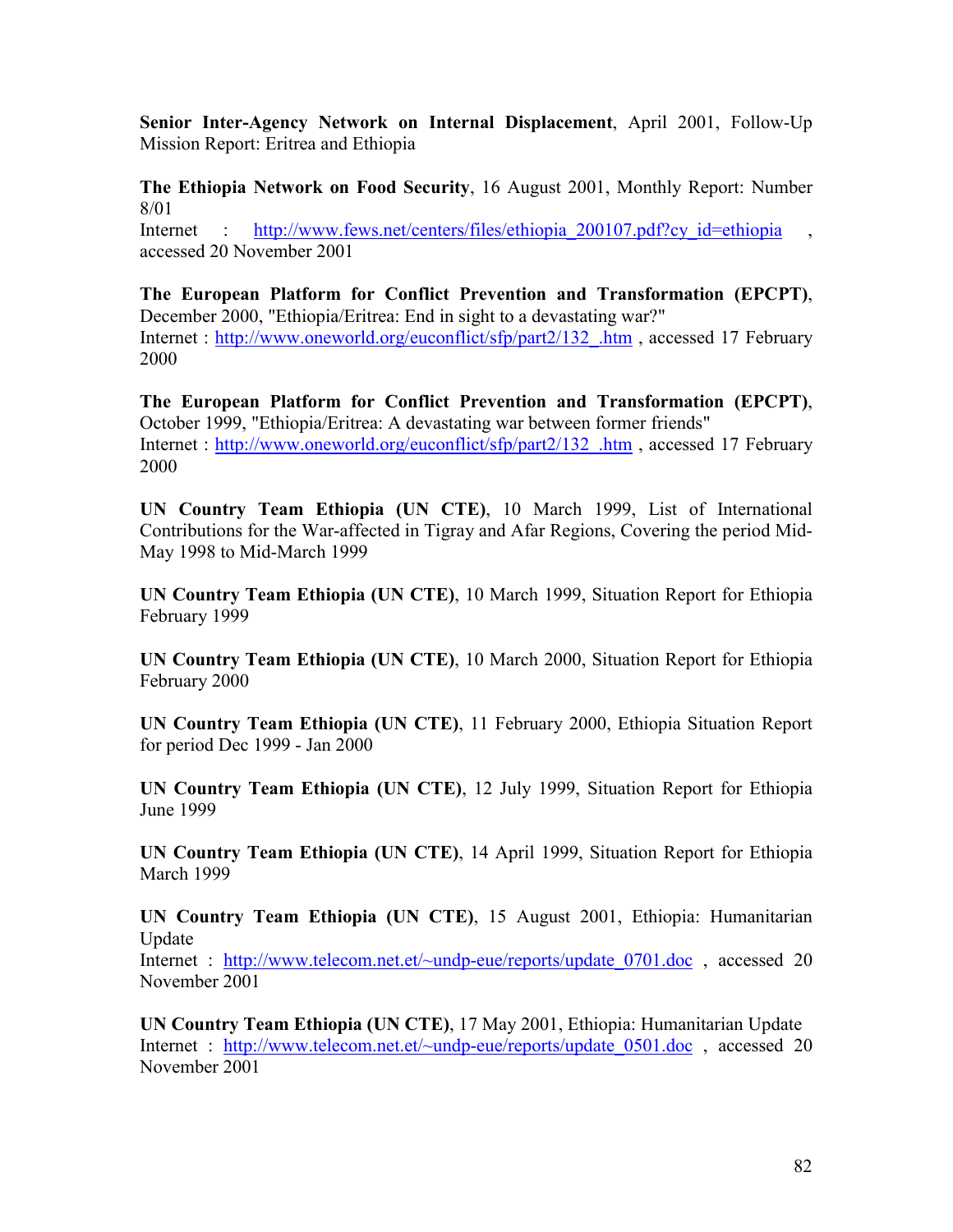**UN Country Team Ethiopia (UN CTE)**, 2 February 1999, Situation Report for Ethiopia December 1998 & January 1999

**UN Country Team Ethiopia (UN CTE)**, 22 August 2000, Updated Appeal for Rehabilitation and Recovery Programmes For Internally Displaced Persons in Ethiopia Internet : http://www.telecom.net.et/~undp-eue/reports/appeal 0800.doc , accessed 27 August 2000

**UN Country Team Ethiopia (UN CTE)**, 22 December 2000, Ethiopia Humanitarian Update

**UN Country Team Ethiopia (UN CTE)**, 24 April 1999, Humanitarian Needs of War Displaced and Drought Affected People in Tigray, United Nations Country Team Rapid Assessment Mission, 7-8 April 1999

**UN Country Team Ethiopia (UN CTE)**, 28 January 2000, "Relief Action Plan and Appeal 2000" Internet :<http://www.reliefweb.int/library/appeals/eth00.pdf>, accessed 20 February 2000

**UN Country Team Ethiopia (UN CTE)**, 28 June 2001, Ethiopia: Humanitarian Update Internet : http://www.telecom.net.et/~undp-eue/reports/update 0601.doc , accessed 20 November 2001

**UN Country Team Ethiopia (UN CTE)**, June 2001, Country Report: Ethiopia Internet : <http://www.refugees.org/world/countryrpt/africa/ethiopia.htm> , accessed 20 November 2001

**UN Country Team Ethiopia (UN CTE)**, October 2001, Ethiopia: Humanitarian Update Internet : http://www.telecom.net.et/~undp-eue/reports/update 1001.doc , accessed 20 November 2001

**UN Mission in Ethiopia and Eritrea**, 15 September 2001, "Security Council Extends Mandate of UNMEE until 15 March 2002 " Internet :<http://www.un.org/Depts/dpko/unmee/pr66.htm> , accessed 17 October 2001

**UN Office for the Coordination of Humanitarian Affairs (UN OCHA)**, 22 May 2001, Mid-Term Review of the 2001 United Nations Consolidated Inter-Agency Appeal for Ethiopia

Internet : the contract of the contract of the contract of the contract of the contract of the contract of the contract of the contract of the contract of the contract of the contract of the contract of the contract of the <http://www.reliefweb.int/w/rwb.nsf/9ca65951ee22658ec125663300408599/47a7ba25c71> bad45c1256a54004e3ad2?OpenDocument , accessed 20 November 2001

**UN Office for the Coordination of Humanitarian Affairs (UN OCHA)**, 25 October 2000, Senior Inter-Agency Network Mission to Ethiopia and Eritrea (16-21 October 2000): Findings and Recommendations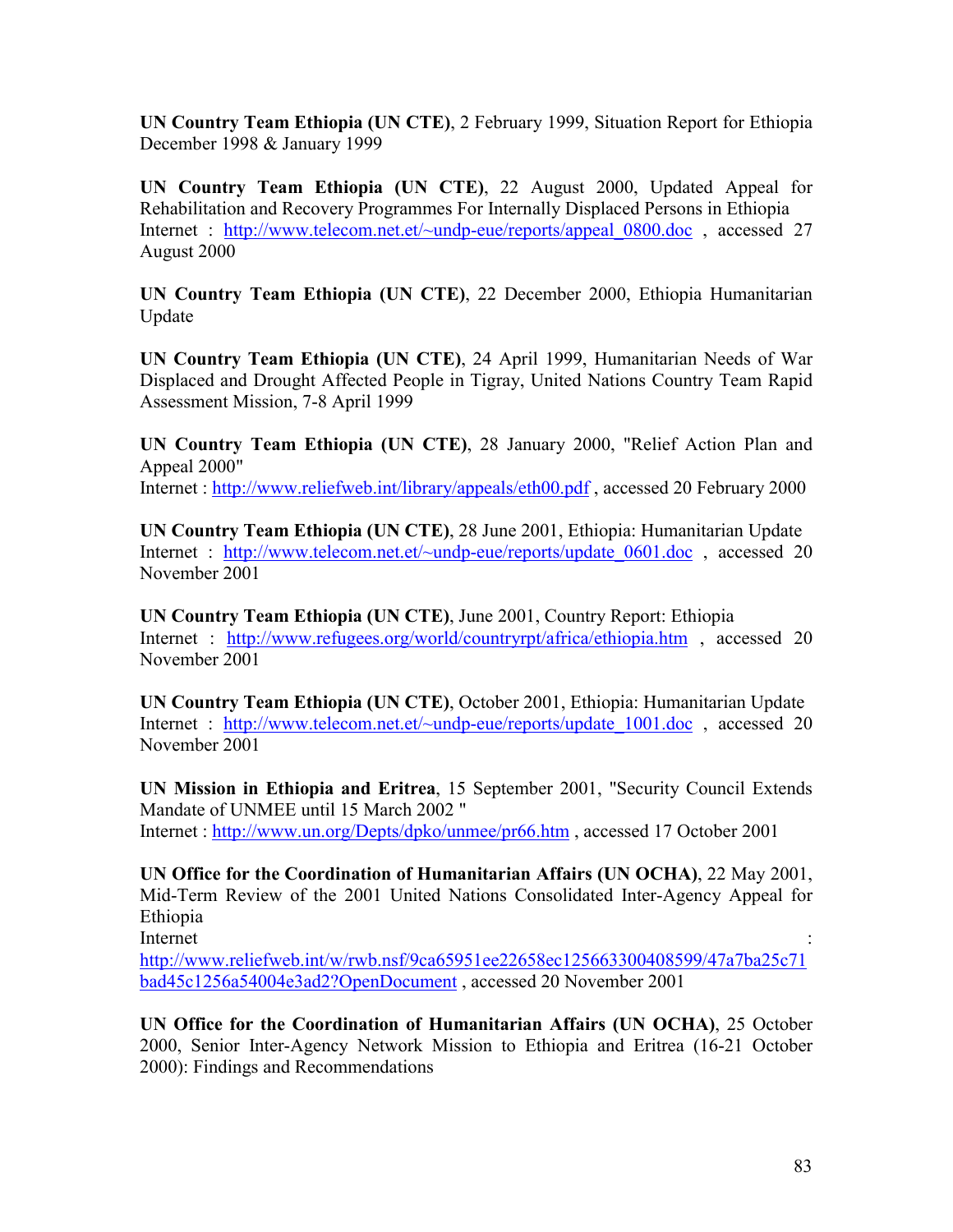**UNDP Emergencies Unit for Ethiopia (UN EUE)**, 12 April 1999, Situation of displaced people in Afar Region remains sketchy: Mission: 22 to 26 March 1999

**UNDP Emergencies Unit for Ethiopia (UN EUE)**, 19 July 2000, Update on the Current Status of War Displaced Civilians in Ethiopia

**UNDP Emergencies Unit for Ethiopia (UN EUE)**, 21 September 2000, Ethiopia Humanitarian Update

Internet : the contract of the contract of the contract of the contract of the contract of the contract of the contract of the contract of the contract of the contract of the contract of the contract of the contract of the <http://www.reliefweb.int/w/rwb.nsf/480fa8736b88bbc3c12564f6004c8ad5/6e933995027> 8fe5985256962006c1779?OpenDocument , accessed 26 September 2000

**UNDP Emergencies Unit for Ethiopia (UN EUE)**, 24 March 2000, Horn of Africa: The Monthly Review (Feb 2000 - Mar 2000) Internet : the contract of the contract of the contract of the contract of the contract of the contract of the contract of the contract of the contract of the contract of the contract of the contract of the contract of the <http://www.reliefweb.int/w/rwb.nsf/480fa8736b88bbc3c12564f6004c8ad5/081b0c73772>

b6442c12568af0054dd15?OpenDocument , accessed 4 April 2000

**UNDP Emergencies Unit for Ethiopia (UN EUE)**, 7 May 2000, Afar Pastoralists Face Consequences of Poor Rains

**UNDP Emergencies Unit for Ethiopia (UN EUE)**, 8 January 1999, Evacuees from border towns in Tigray setting up makeshift camps (Mission: 9 to 18 December 1998)

**UNDP Emergencies Unit for Ethiopia (UN EUE)**, 8 September 1999, Humanitarian Update - Ethiopia

**United Nations**, 2000, "UN Country Team Appeal: Humanitarian Assistance to Eritrea" Internet : the contract of the contract of the contract of the contract of the contract of the contract of the contract of the contract of the contract of the contract of the contract of the contract of the contract of the

<http://www.reliefweb.int/w/rwb.nsf/480fa8736b88bbc3c12564f6004c8ad5/da12672b705> 30ec0c12568790054ad14?OpenDocument , accessed 17 February 2000

**United Nations**, February 2001, Consolidated Inter-Agency Appeal for Ethiopia - 2001 Internet : the contract of the contract of the contract of the contract of the contract of the contract of the contract of the contract of the contract of the contract of the contract of the contract of the contract of the

<http://www.reliefweb.int/w/rwb.nsf/UNID/008CFB3B34FF2230C12569F9004F8FF4?Op> enDocument , accessed 21 February 2001

**United Nations**, November 2001, Strategy Paper for Ethiopia Internet : the contract of the contract of the contract of the contract of the contract of the contract of the contract of the contract of the contract of the contract of the contract of the contract of the contract of the <http://www.reliefweb.int/w/rwb.nsf/9ca65951ee22658ec125663300408599/eb9585b610c> afdbbc1256b0e0051f2d4?OpenDocument , accessed 27 November 2001

**United Nations Children's Fund (UNICEF)**, 14 February 2000, UNICEF Emergency Programmes: Ethiopia Donor Update 14 Feb 2000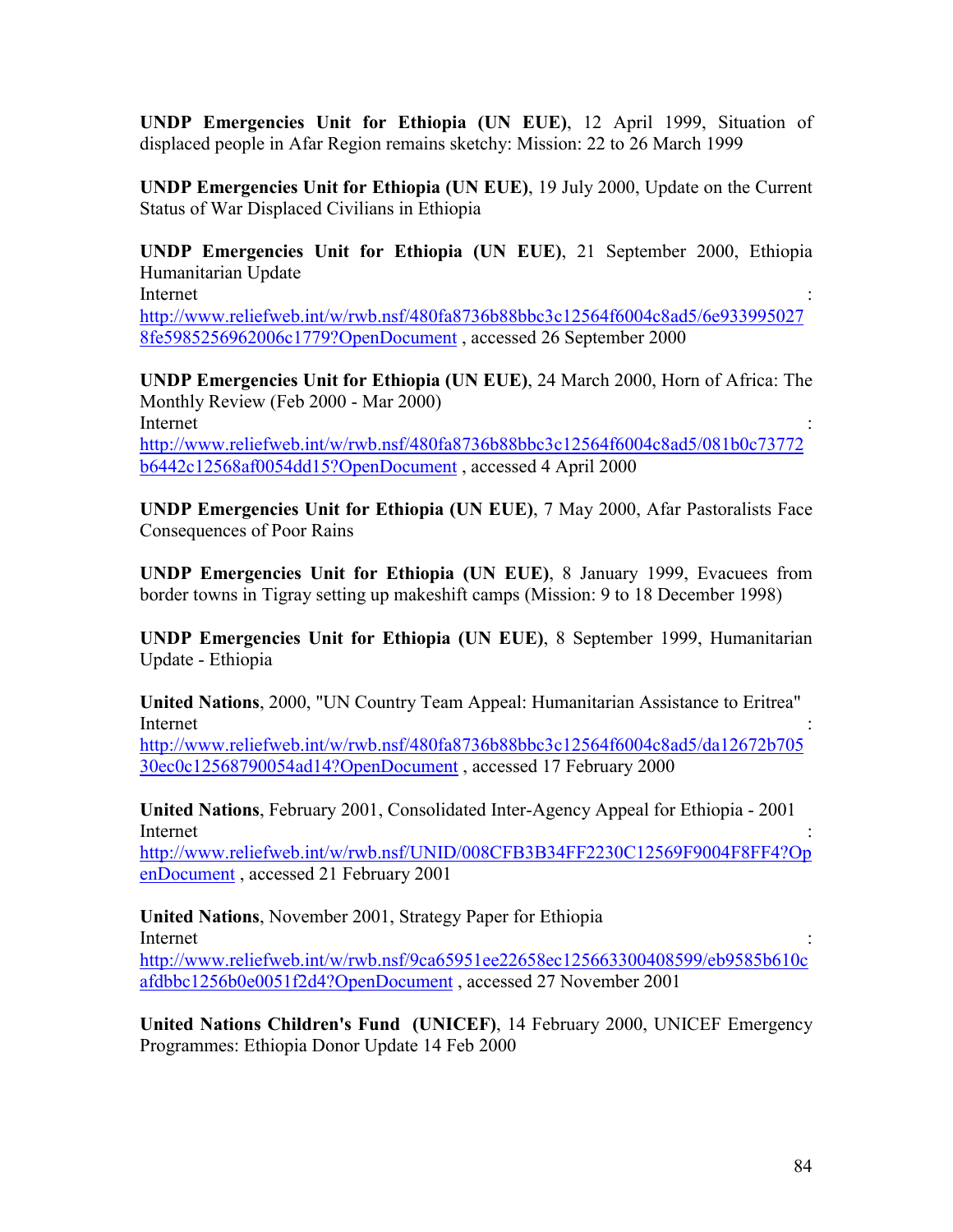Internet : the contract of the contract of the contract of the contract of the contract of the contract of the contract of the contract of the contract of the contract of the contract of the contract of the contract of the

<http://www.reliefweb.int/w/rwb.nsf/480fa8736b88bbc3c12564f6004c8ad5/ea40736e05aa> 34aa85256886005acaef?OpenDocument , accessed 6 April 2000

**United Nations Children's Fund (UNICEF)**, 21 August 2000, UNICEF Ethiopia Situation Report: 7-18 August, 2000

Internet :<http://www.unicef.org/emerg/Ethiopia21Aug.htm>, accessed 9 October 2000

**United Nations Children's Fund (UNICEF)**, 22 January 2001, Ethiopia Situation Report

Internet :<http://www.unicef.org/emerg/Ethiopia22Jan.htm> , accessed 2 March 2001

**United Nations Children's Fund (UNICEF)**, 24 July 2001, Ethiopia: Donor Update Internet : <http://www.unicef.org/emerg/Ethiopia24Jul01.PDF>, accessed 20 November 2001

**United Nations Children's Fund (UNICEF)**, 24 July 2001, Ethiopia: Donor Update Internet :<http://www.unicef.org/emerg/Ethiopia24Jul01.PDF>, accessed 27 July 2001

**United Nations Children's Fund (UNICEF)**, 26 January 2000, "UNICEF Ethiopia: 2000 emergency appeal"

Internet : the contract of the contract of the contract of the contract of the contract of the contract of the contract of the contract of the contract of the contract of the contract of the contract of the contract of the <http://wwww.reliefweb.int/w/rwb.nsf/480fa8736b88bbc3c12564f6004c8ad5/6a68fe25a89> 013f4c1256880003a3f1e?OpenDocument , accessed 20 February 2000

**United Nations Children's Fund (UNICEF)**, 2 October 2000, UNICEF Ethiopia Situation Report: September 16 – October 2, 2000 Internet :<http://www.unicef.org/emerg/Ethiopia2Oct.htm> , accessed 9 October 2000

**United Nations Children's Fund (UNICEF)**, 20 June 2000, UNICEF Emergency Programmes: Eritrea Donor Update Internet : the contract of the contract of the contract of the contract of the contract of the contract of the contract of the contract of the contract of the contract of the contract of the contract of the contract of the

<http://wwww.reliefweb.int/w/rwb.nsf/f303799b16d2074285256830007fb33f/58deebd7b4> 1c016a85256905006b5c81?OpenDocument , accessed 15 September 2000

**United Nations Department of Public Information (UN DPI)**, 11 January 2001, "UN troop deployment in Eritrea/Ethiopia tops 3,200" Internet : the contract of the contract of the contract of the contract of the contract of the contract of the contract of the contract of the contract of the contract of the contract of the contract of the contract of the

<http://www.reliefweb.int/w/rwb.nsf/480fa8736b88bbc3c12564f6004c8ad5/888f53dbfb1e> 2e10852569d100752dd6?OpenDocument , accessed 16 February 2001

**United Nations Department of Public Information (UN DPI)**, 15 September 2000, Security Council authorizes 4,200 troops for Ethiopia-Eritrea peacekeeping force Internet : the contract of the contract of the contract of the contract of the contract of the contract of the contract of the contract of the contract of the contract of the contract of the contract of the contract of the

<http://www.reliefweb.int/w/rwb.nsf/480fa8736b88bbc3c12564f6004c8ad5/215ffb37eb3e> ee088525695b00688894?OpenDocument , accessed 18 September 2000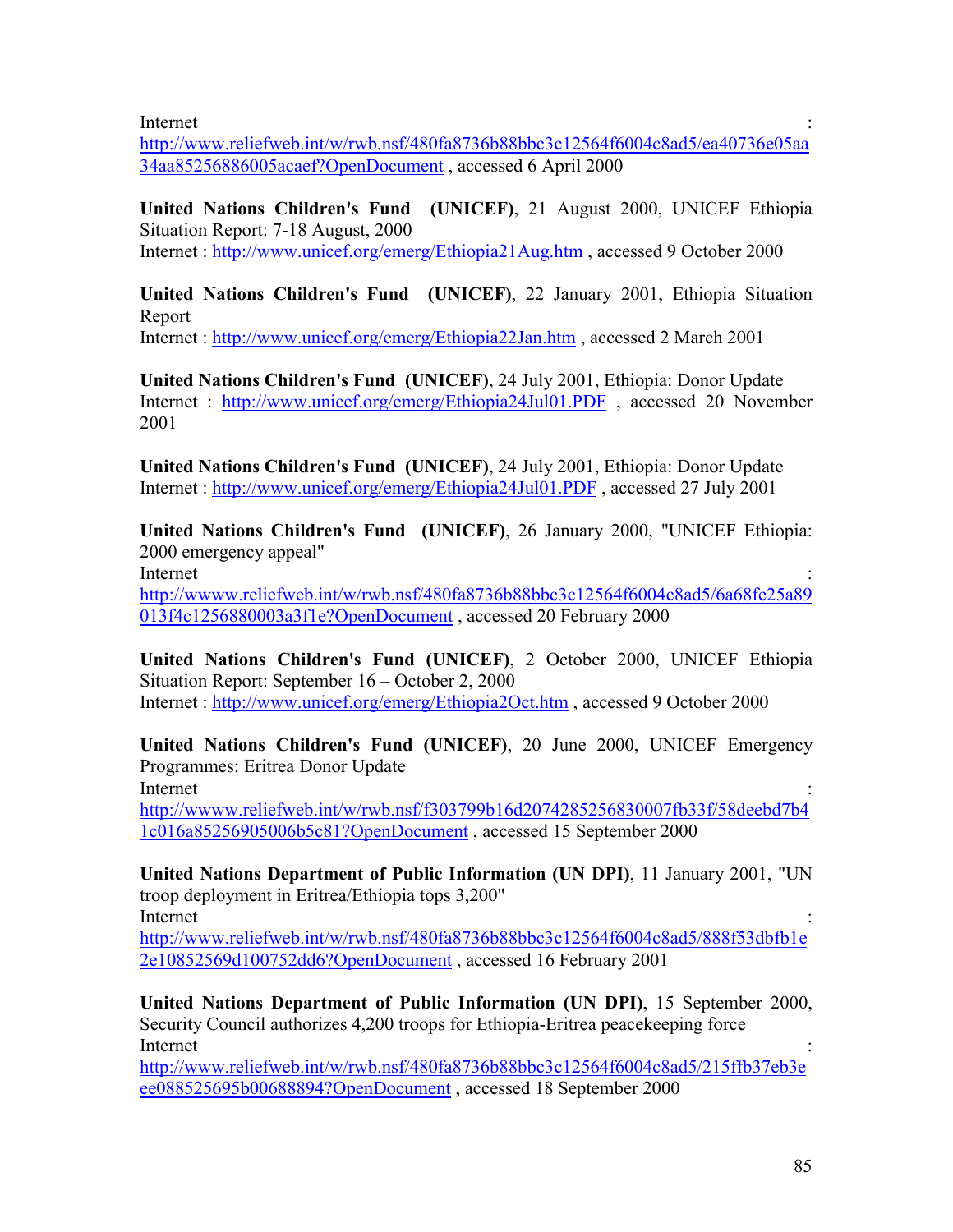**United Nations Security Council (UN SC)**, 12 January 2001, Progress report of the Secretary-General on Ethiopia and Eritrea (S/2001/45) Internet :<http://www.un.org/Docs/sc/reports/2001/45e.pdf> , accessed 16 February 2001

**United Nations Security Council (UN SC)**, 18 September 2000, Report of the Secretary-General on Ethiopia and Eritrea (S/2000/879) Internet :<http://www.un.org/Docs/sc/reports/2000/879e.pdf> , accessed 9 October 2000

**United Nations Security Council (UN SC)**, 19 June 2001, Progress report of the Secretary-General on Ethiopia and Eritrea (S/2001/608) Internet :<http://www.un.org/Docs/sc/reports/2001/608e.pdf> , accessed 16 October 2001

**United Nations Security Council (UN SC)**, 30 June 2000, Report of the Secretary-General on Ethiopia and Eritrea (S/2000/643) Internet :<http://www.un.org/Docs/sc/reports/2000/643e.pdf> , accessed 26 July 2000

**United Nations Security Council (UN SC)**, 5 September 2001, Report of the Secretary-General on Ethiopia and Eritrea (S/2001/843) Internet :<http://www.un.org/Docs/sc/reports/2001/843e.pdf> , accessed 16 October 2001

**United Nations Security Council (UN SC)**, 9 August 2000, Report of the Secretary-General on Ethiopia and Eritrea (S/2000/785) Internet :<http://www.un.org/Docs/sc/reports/2000/785e.pdf> , accessed 17 August 2000

**United Nations Sub-Committee on Nutrition (ACC/SCN)**, April 2001, RNIS 32 and 33

Internet : <http://acc.unsystem.org/scn/Publications/RNIS/rnis3233.PDF> , accessed 9 June 2001

**United Nations Sub-Committee on Nutrition (ACC/SCN)**, July 2001, Report on the Nutrition Situation of Refugees and Displaced Populations (RNIS 34) Internet : <http://acc.unsystem.org/scn/Publications/RNIS/rnis34.pdf>, accessed 4 September 2001

**U.S. Committee for Refugees (USCR)**, December 1999, World Refugee Survey 1999: Country Report Ethiopia

Internet : <http://www.refugees.org/world/countryrpt/africa/ethiopia.htm> , accessed 26 January 2000

**U.S. Committee for Refugees (USCR)**, June 2001, Country Report: Ethiopia Internet : <http://www.refugees.org/world/countryrpt/africa/ethiopia.htm> , accessed 23 November 2001

**U.S. Department of State (U.S. DOS)**, 26 February 1999, "Ethiopia Country Report on Human Rights Practices for 1998"